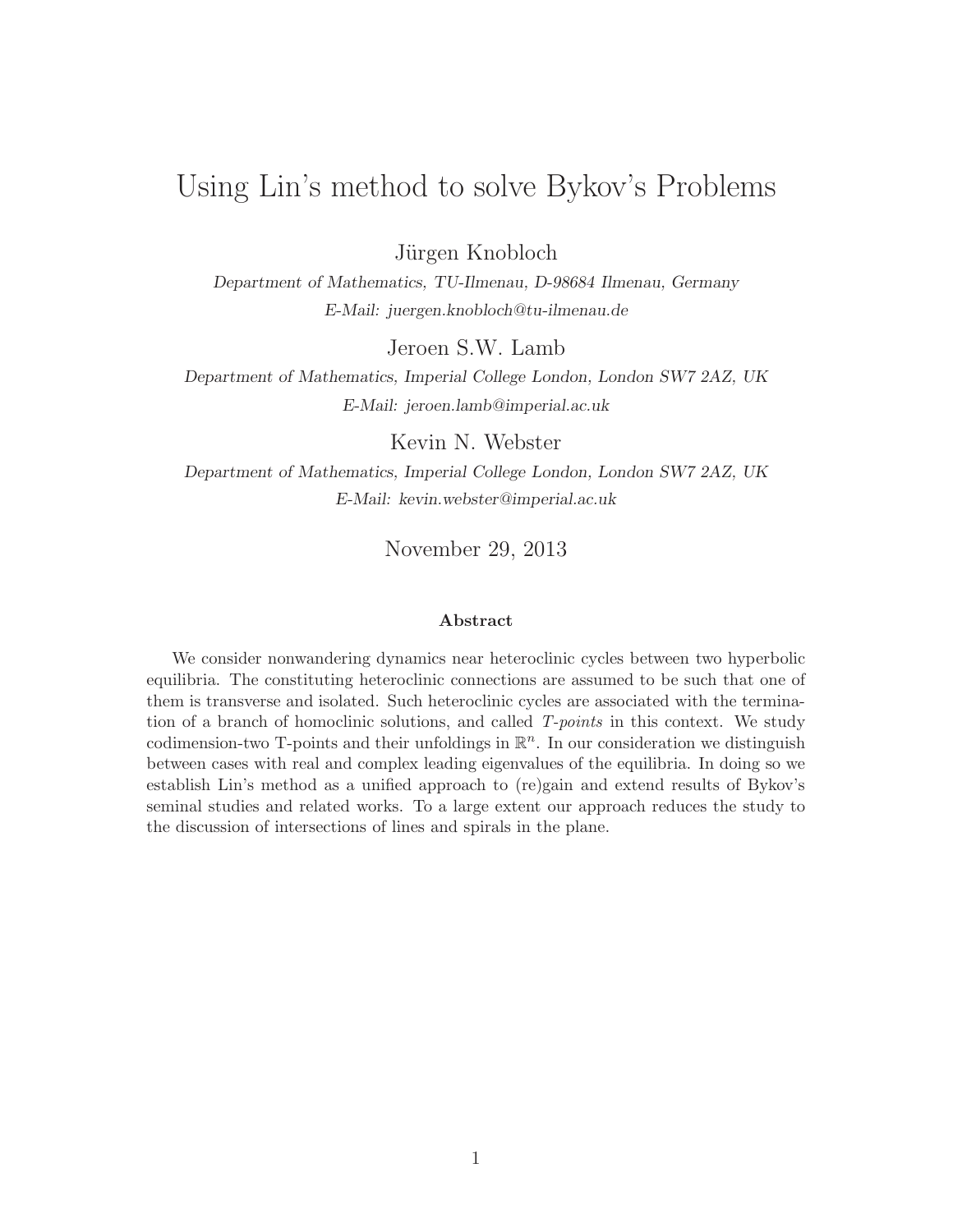# Contents

| $\mathbf 1$    |     | Introduction                                                                               | $\boldsymbol{4}$ |
|----------------|-----|--------------------------------------------------------------------------------------------|------------------|
| $\mathbf{2}$   |     | Statement of the main results                                                              | $\overline{5}$   |
| 3              |     | Lin's method                                                                               | 13               |
|                | 3.1 | Splitting of the stable and unstable Manifolds $\ldots \ldots \ldots \ldots \ldots \ldots$ | 14               |
|                | 3.2 |                                                                                            | 16               |
| 4              |     | The Bifurcation Equations                                                                  | 20               |
|                | 4.1 |                                                                                            | 21               |
|                | 4.2 |                                                                                            | 28               |
| $\overline{5}$ |     | Dynamics in the case of real eigenvalues $- (RR)$                                          | 31               |
|                | 5.1 |                                                                                            | 32               |
|                |     | 5.1.1                                                                                      | 32               |
|                |     | 5.1.2                                                                                      | 33               |
|                | 5.2 |                                                                                            | 34               |
|                |     | 5.2.1                                                                                      | 34               |
|                |     | 5.2.2                                                                                      | 35               |
|                | 5.3 |                                                                                            | 38               |
|                |     | 5.3.1                                                                                      | 38               |
|                |     | 5.3.2                                                                                      | 40               |
|                | 5.4 |                                                                                            | 41               |
|                |     | 5.4.1                                                                                      | 41               |
|                |     |                                                                                            | 42               |
| 6              |     | Dynamics in the presence of complex eigenvalues                                            | 42               |
|                | 6.1 |                                                                                            | 43               |
|                |     | 6.1.1                                                                                      | 43               |
|                |     | 6.1.2                                                                                      | 47               |
|                | 6.2 |                                                                                            | 49               |
|                |     | 6.2.1                                                                                      | 49               |
|                |     | 6.2.2                                                                                      | 58               |
|                | 6.3 |                                                                                            | 59               |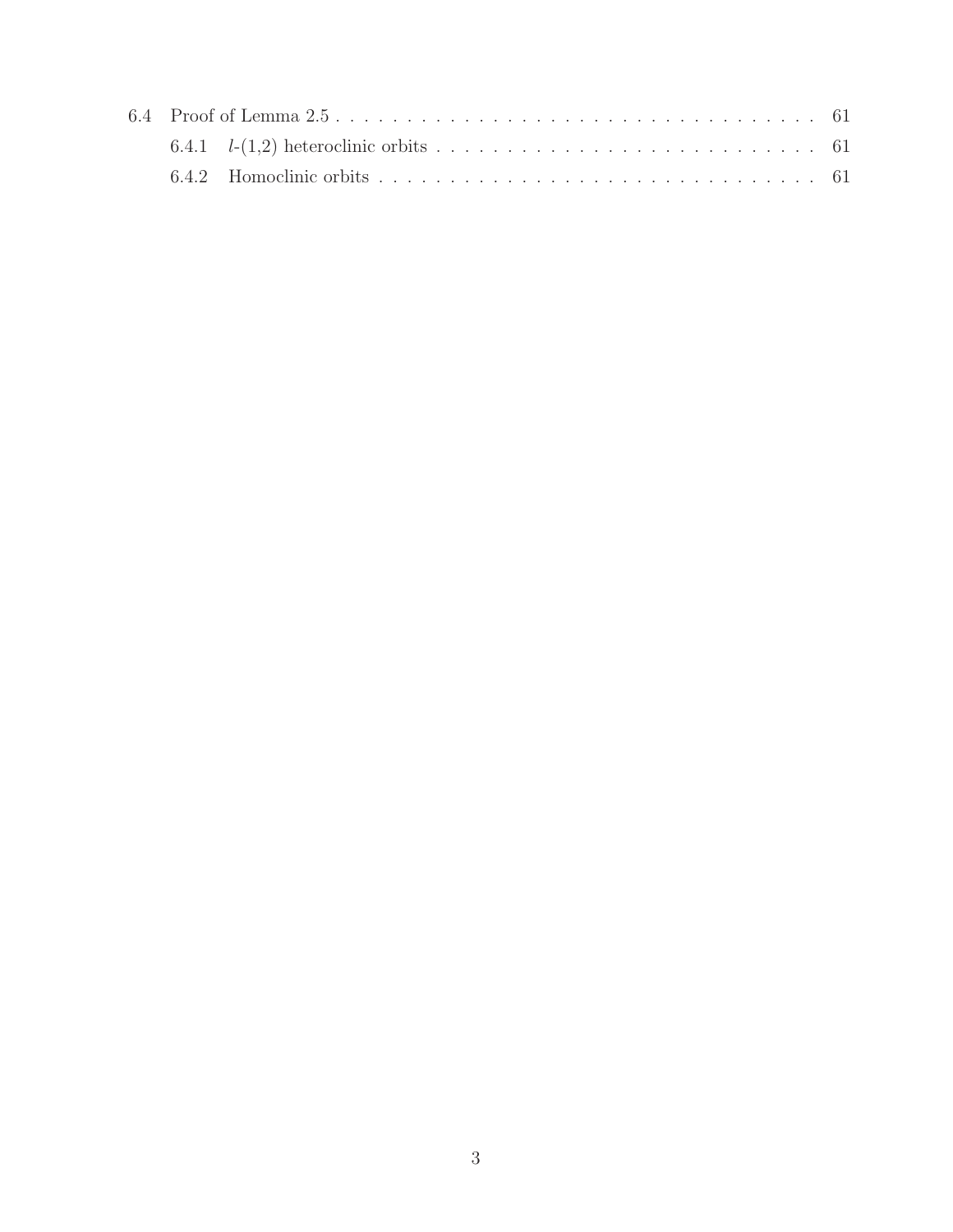## 1 Introduction

Homoclinic bifurcations lie at the heart of our understanding of complicated (chaotic) recurrent behaviour in dynamical systems. The history goes back to Poincaré, with major subsequent contributions by the schools of Andronov, Shilnikov, Smale and Palis. The successes of the latter schools has been founded on a combination of analytical and geometrical tools; typical for the field of dynamical systems.



Figure 1: Sketch of an example of a T-point heteroclinic cycle in  $\mathbb{R}^3$  between two saddle-foci, with robust heteroclinic orbit  $\Gamma_2$  and non-robust heteroclinic orbit  $\Gamma_1$ .

We consider a parameter family of vector fields  $f : \mathbb{R}^n \times \mathbb{R}^2 \to \mathbb{R}^n$   $(n \geq 3)$ , f smooth:

$$
\dot{x} = f(x, \mu). \tag{1.1}
$$

We study the nonwandering dynamics in the neighbourhood of a  $T$ -point [15]: a heteroclinic cycle between two hyperbolic equilibria of saddle type  $p_1$  and  $p_2$ , where one of the connections is transverse and isolated. See Figure 1 for a sketch of a T-point heteroclinic cycle in  $\mathbb{R}^3$ . T-points have been found to appear in many applications of interest, ranging from the Lorenz [15] and Kuramoto-Sivashinsky [25] systems, to electronic oscillators [1, 2, 10, 11, 12], semiconductor lasers [16, 38], magnetoconvection [32] and travelling waves in reaction-diffusion dynamics [24, 36, 31, 18].

We identify three cases according to the nature of the eigenvalue spectrum at each of the two saddle points  $p_1$  and  $p_2$ . The three cases correspond to certain leading eigenvalues being both real  $(RR)$ , one real and one complex  $(RC)$ , or both complex  $(CC)$ . For a precise description of the setting and assumptions see section 2. We summarize our findings as follows:

• Case (RR): Under open conditions on the eigenvalues, there exist open sets in parameter space for which there exists periodic orbits close to the heteroclinic cycle. In addition, there exist two one-parameter families of homoclinic orbits to each of the saddle points  $p_1$  and  $p_2$ .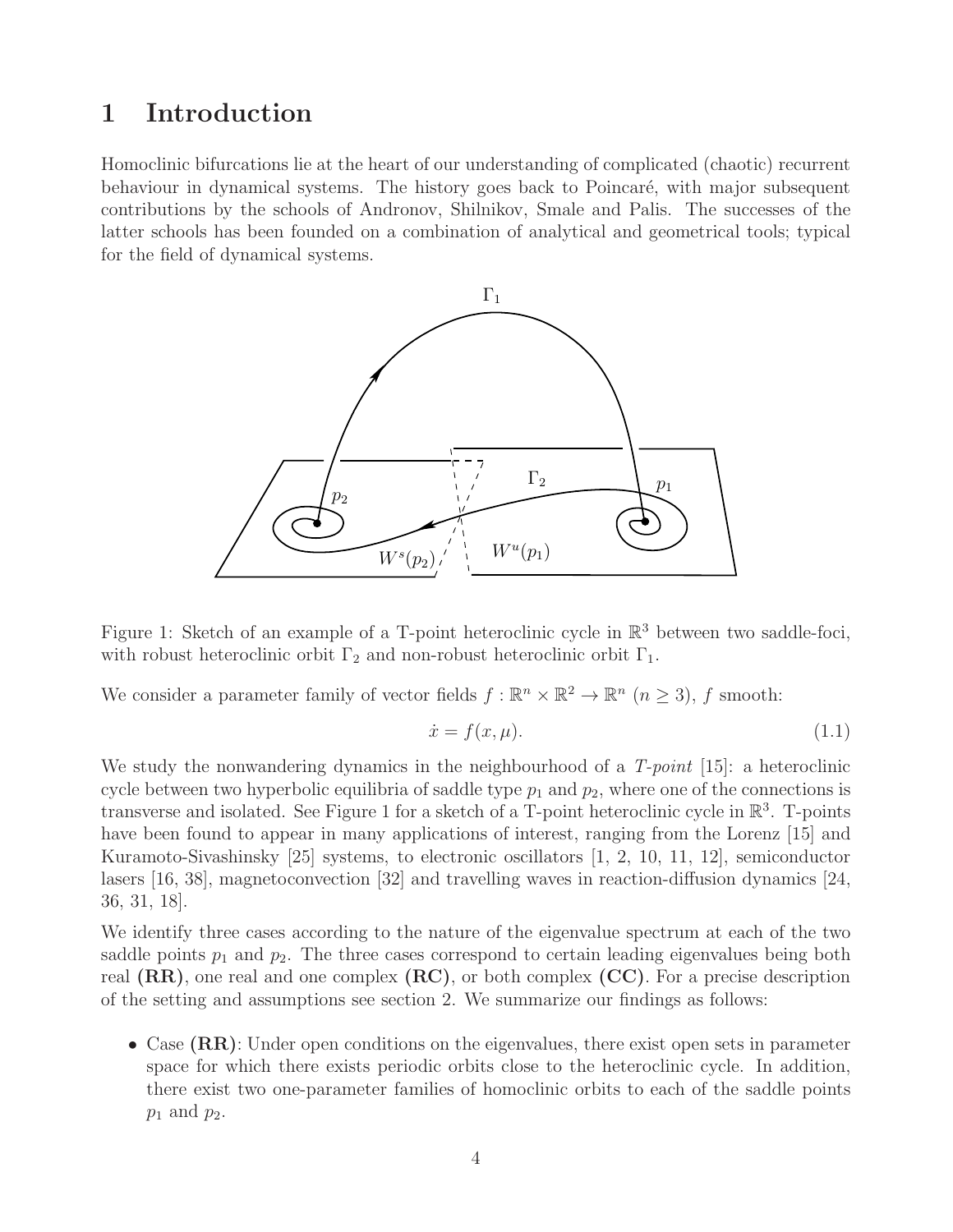See Theorem 2.1 and Lemma 2.2 for precise statements and Figure 2 for bifurcation diagrams.

• Case (RC) and (CC): At the bifurcation point  $\mu = 0$  and for each  $N \geq 2$ , there exists an invariant set  $S_0^N$  close to the heteroclinic cycle on which the first return map is topologically conjugated to a full shift on N symbols. For any fixed  $N \geq 2$ , the invariant set  $S_{\mu}^{N}$  persists for  $|\mu|$  sufficiently small.

In addition, there exist infinitely many transversal and non-transversal heteroclinic orbits connecting the saddle points  $p_1$  and  $p_2$  in a neighbourhood of  $\mu = 0$ , as well as well as infinitely many one-parameter families of homoclinic orbits to each of the saddle points.

For full statements of the results see Theorem 2.3 and Lemmas 2.4, 2.5 and Figure 3 for bifurcation diagrams.

The dynamics near T-points has been studied previously by Bykov [3, 4, 5], Glendinning and Sparrow [15] and Kokubu [23, 22]. See also the surveys by Homburg and Sandstede [19], Turaev et al. [35] and Fiedler [13]. T-points in the context of reversible systems have been discussed by Lamb et. al. [25]. These studies all consider dynamics in  $\mathbb{R}^3$  using a geometric return map approach, and their results reflect the description of types of nonwandering dynamics described above.

Further related studies concerning T-points can be found in [27] and [29], where inclination flips were considered in this context. See also [30], where the asymptotic behaviour of typical trajectories near a T-point cycle is studied for  $C<sup>1</sup>$  vector fields.

The main aim of this paper is to present a comprehensive study of dynamics near T-points, including detailed proofs of all results, employing a unified functional-analytic approach, without making any assumption on the dimension of the phase space. In the process, we recover and generalise to higher dimensional settings all previously reported results for T-points in  $\mathbb{R}^3$ . In addition, we reveal the existence of richer dynamics in the  $(RC)$  and  $(CC)$  cases. A detailed discussion of our results is contained in section 2.

The functional analytic approach we follow is commonly referred to as Lin's method, after the seminal paper by Lin [26], and employs a reduction on an appropriate Banach space of piecewise continuous functions approximating the initial heteroclinic cycle to yield bifurcation equations whose solutions represent orbits of the nonwandering set. The development of such an approach is typical for the school of Hale, and is in contrast to the analysis contained in previous T-point studies, which relies on the construction of a first return map. Our choice of analytical framework is motivated by the fact that Lin's method provides a unified approach to study global bifurcations in arbitrary dimension, and has been shown to extend to a larger class of settings, such as delay and advance-delay equations [14, 26].

## 2 Statement of the main results

Without loss, we assume that the cycle exists at  $\mu = 0$  and that the hyperbolic equilibria do not change position while  $\mu$  is close to 0. Throughout this paper we denote the stable manifold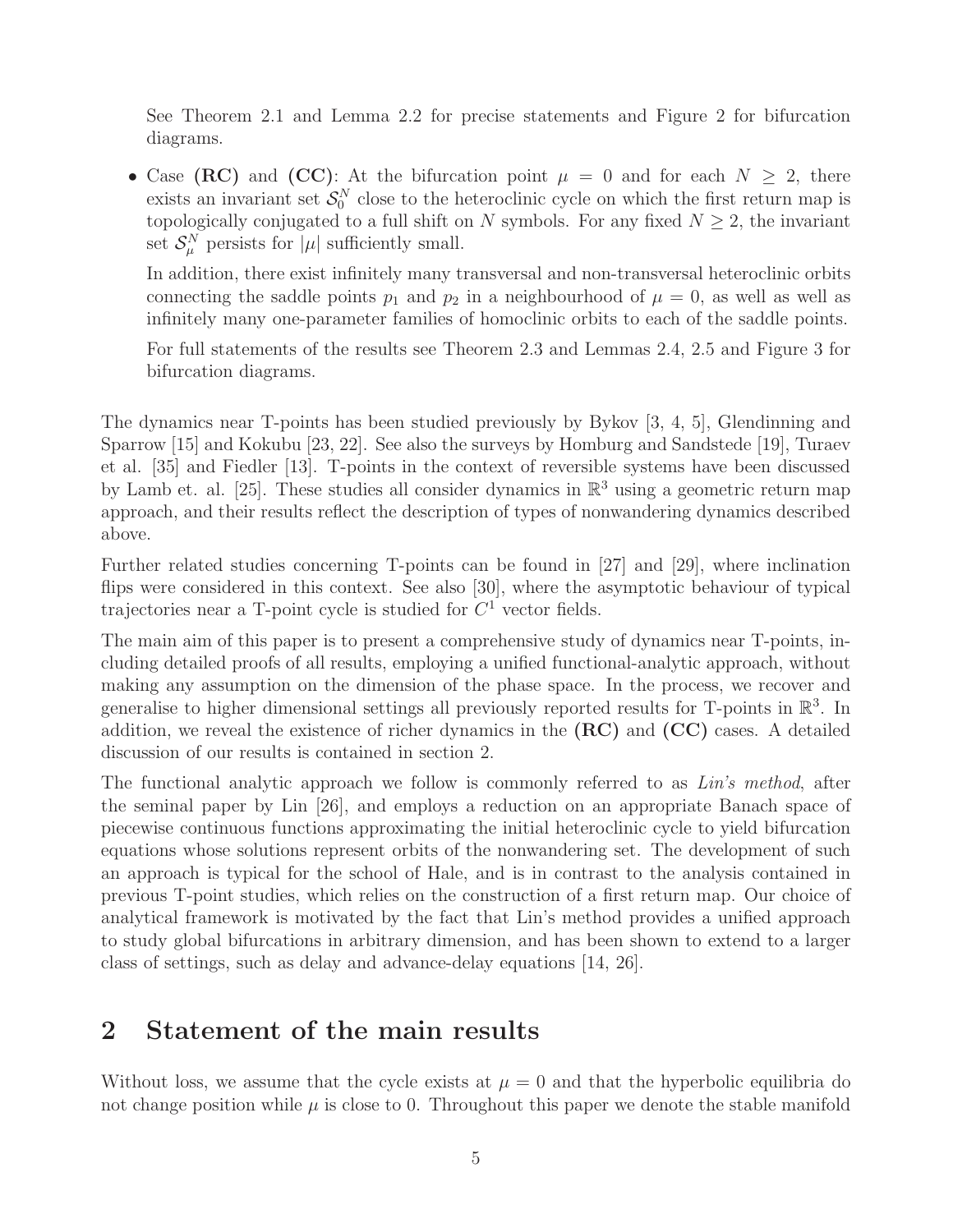of the equilibrium  $p_i$  at parameter(s)  $\mu$  by  $W^s(p_i, \mu)$ . For brevity, we also denote  $W^s(p_i, 0)$ by  $W^s(p_i)$ . In the same manner we use  $W^u(p_i, \mu)$  and  $W^u(p_i)$  to denote the corresponding unstable manifolds.

Let  $q_j$ ,  $j \in \{1,2\}$ , denote the heteroclinic solution connecting the equilibria  $p_{j+1}$  and  $p_j$ ; throughout the term " $j + 1$ " is computed modulo 2,

$$
\lim_{t \to -\infty} q_j(t) = p_{j+1}, \quad \lim_{t \to \infty} q_j(t) = p_j.
$$

The corresponding orbits we denote by  $\Gamma_j$ ,  $\Gamma_j = \{q_j(t) | t \in \mathbb{R}\}$ . The corresponding heteroclinic cycle is a T-point if  $\Gamma_2$  is an isolated transversal intersection and  $\Gamma_1$  is nondegenerate. We assume the following:

(H1) (i) 
$$
W^s(p_2) \uparrow_{q_2(0)} W^u(p_1)
$$
 and  $\dim T_{q_2(0)} W^s(p_2) + \dim T_{q_2(0)} W^u(p_1) = n + 1.$   
\n(ii)  $T_{q_1(0)} W^s(p_1) \cap T_{q_1(0)} W^u(p_2) = \text{span} \{f(q_1(0), 0)\}.$ 

Figure 1 displays one possible scenario in  $\mathbb{R}^3$ . Note that due to this assumption the hyperbolic equilibria  $p_1$  and  $p_2$  have different saddle point indices (dimensions of the unstable manifolds) – more precisely

$$
ind p_1 = ind p_2 + 1.
$$

The above conditions specify the simplest case of a heteroclinic cycle between two fixed points where one heteroclinic orbit is structurally stable and the other is not.

The nonrobust connection  $\Gamma_1$  has codimension two in general. In order to make this precise we first discuss the persistence of the heteroclinic orbit  $\Gamma_1$ . Let Z be the two-dimensional subspace which is perpendicular to  $T_{q_1(0)}W^s(p_1) + T_{q_1(0)}W^u(p_2)$ . Similar to [19, Lemma 2.1] the distance between  $W^{s}(p_1,\mu)$  and  $W^{u}(p_2,\mu)$  can be measured in this Z-direction (cf. also Lemma 3.1) below). Let  $\xi^{\infty}(\mu)$  denote this distance. The following Hypothesis (H2) is a transversality condition which ensures that these manifolds split with positive speed by varying  $\mu$ .

(H 2)  $D\xi^{\infty}(0)$  is non-singular.

This justifies our setting  $\mu \in \mathbb{R}^2$ ,  $\mu := (\mu_1, \mu_2)$ . We make some further hypotheses ensuring that the T-point has codimension two:

(H3) 
$$
\Gamma_i \not\subset W^{ss}(p_i), \quad \Gamma_i \not\subset W^{uu}(p_{i+1}), \quad i=1,2.
$$

Here  $W^{ss}(p)$  and  $W^{uu}(p)$  denotes the strong stable manifold and the strong unstable manifold, respectively, of the equilibrium  $p$ . This is a standard non-orbit flip condition. Further we assume a slight modification of the standard non-inclination flip condition for  $\Gamma_1$ . To this end we introduce the local extended-unstable manifold  $W^{eu}(p_2)$  of  $p_2$  (this is an invariant manifold whose tangent space at  $p_2$  comprises the unstable and weakest stable directions), and correspondingly the extended-stable manifold  $W^{es}(p_1)$  of  $p_1$ . Note that these manifolds are not uniquely defined. However their tangent spaces along  $q_1$  are well defined. With this notation the non-inclination flip condition reads

(H 4) 
$$
W^{eu}(p_2) \uparrow_{q_1(0)} W^{es}(p_1)
$$
.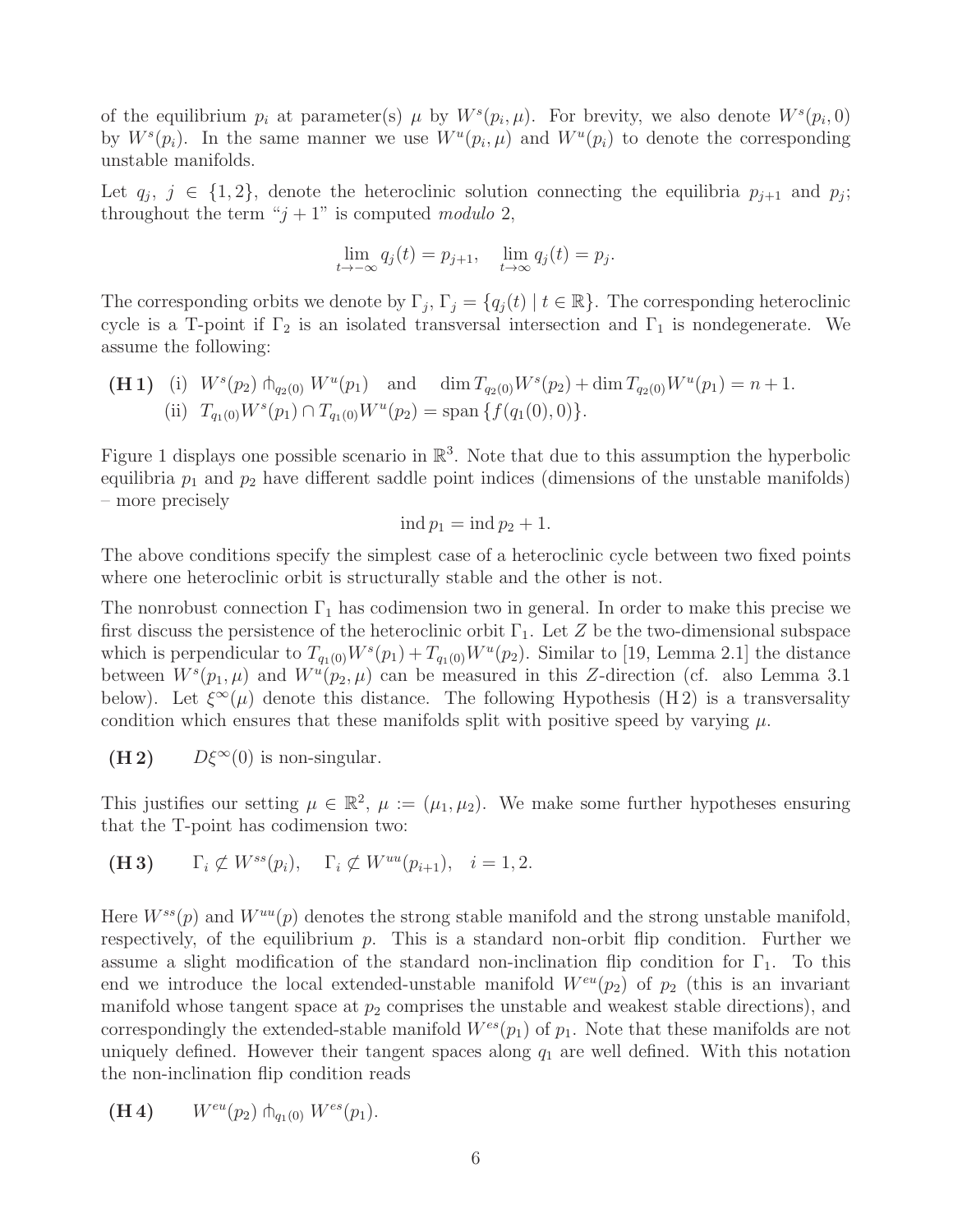For each fixed point  $p_i$ , we call the eigenvalue which is the closest one to the imaginary axis the leading (un)stable eigenvalue. Similarly we define the leading strong (un)stable eigenvalues.

We further assume:

(H 5) Both the leading unstable eigenvalue  $\lambda_1^u$  of  $p_1$  and the leading stable eigenvalue  $\lambda_2^s$  of  $p_2$  are simple.

We refer again to Figure 1 for a visualisation of the situation in  $\mathbb{R}^3$  in case the addressed eigenvalues  $\lambda_1^u$  and  $\lambda_2^s$  are complex.

In our analysis we distinguish three cases:

(RR) Both  $\lambda_1^u(\mu)$  and  $\lambda_2^s(\mu)$  are real.

(RC) One of  $\lambda_1^u(\mu)$ ,  $\lambda_2^s(\mu)$  is real and the other is complex,

(CC) Both  $\lambda_1^u(\mu)$  and  $\lambda_2^s(\mu)$  are complex,

Before we describe the nearby dynamics of the heteroclinic cycle in each case we define some terminology. For that we introduce hyperplanes  $\Sigma_j$  which are transversal to  $\Gamma_j$  at  $q_j(0)$  (which may be located "in the middle" of  $\Gamma_j$ ,  $j = 1, 2$ . Let U be a sufficiently small neighbourhood of the primary heteroclinic cycle. All orbits which we describe in the following are assumed to be subsets of  $U$ .

- A periodic orbit is called k-periodic, and a homoclinic orbit (to  $p_1$  or  $p_2$ ) is called khomoclinic, if it passes through  $\Sigma_1$  and  $\Sigma_2$  k times in each case.
- A heteroclinic orbit connecting  $p_i$  to  $p_j$  (in forward time) is called an (i,j)-heteroclinic orbit. An (i,j)-heteroclinic orbit that passes k times through  $\Sigma_j$  is called a k-(i,j)-heteroclinic orbit.

First we describe the dynamics in the (RR) case. It turns out that the dynamics depends on the leading eigenvalues of the single equilibrium. More precisely we have to distinguish whether the corresponding eigenvectors point in direction of  $\Gamma_2$  or not. The case where these eigenvectors do so is described in Theorem 2.1(i). The other possibilities are treated in Theorem 2.1(ii) and (iii). For these cases we need to make the following further assumptions. To this end we denote the leading strong stable eigenvalue of  $p_2$  by  $\lambda_2^{ss}$  and the leading strong unstable eigenvalue of  $p_1$ by  $\lambda_1^{uu}$ .

- (**H** 6) Both  $\lambda_1^s$  and  $\lambda_2^{ss}$  are real and simple.
- (H 7) Both  $\lambda_2^u$  and  $\lambda_1^{uu}$  are real and simple.

The dynamics depends on the global behaviour of  $W^s(p_2)$  and  $W^u(p_1)$ . Following these manifolds along the primary cycle  $\Gamma$  we find that both manifolds are either nontwisted or twisted – in other words, topologically they are either orientable or nonorientable. For a more detailed definition we refer to [6], where global (un)stable manifolds along a homoclinic orbit are considered. Based on these considerations we present a definition of twisted or nontwisted T-point cycles related to the context of Lin's method at the beginning of Section 5.

Our main result for the (RR) case under consideration is the following.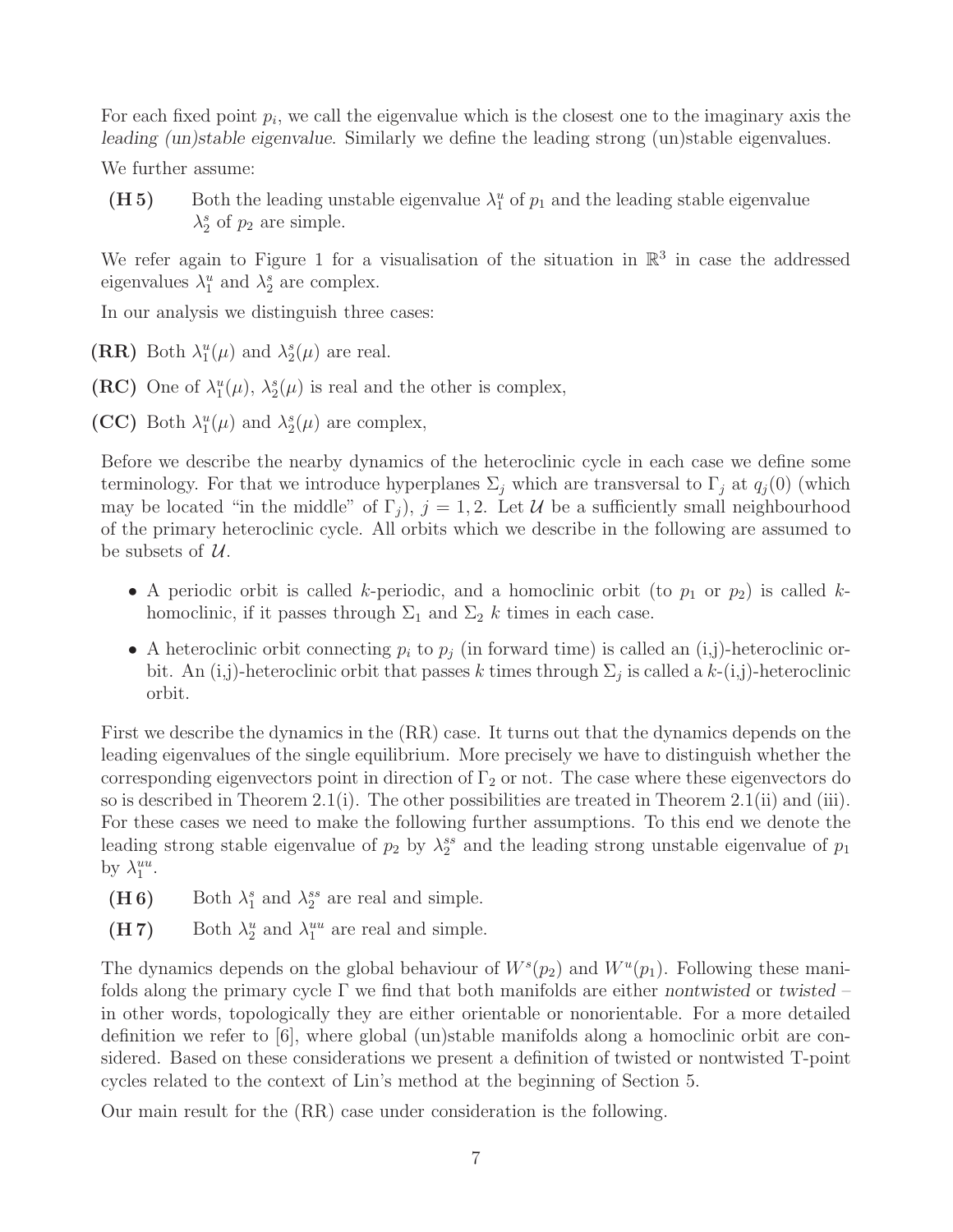**Theorem 2.1.** Consider system (1.1). Assume the case (RR) and Hypotheses (H1)–(H7). For the bifurcations of periodic and 1-homoclinic orbits the following cases have to be distinguished:

- (i) Let  $\lambda_1^u(\mu) < |\lambda_2^s(\mu)|, |\lambda_2^s(\mu)| < \lambda_2^u(\mu),$  i.e.  $\lambda_1^u(\mu)$  and  $\lambda_2^s(\mu)$  are the leading eigenvalues of  $p_1$  and  $p_2$ , respectively. Then the T-point cycle  $\Gamma$  may be twisted or nontwisted. In either case there exists an open wedge  $Q_1$  in parameter space such that for  $\mu \in Q_1$  there exists one 1-periodic orbit. These bifurcate from 1-homoclinic orbits to either  $p_1$  or  $p_2$ , cf. bifurcation diagram in Figure  $2(a)$ .
- (ii) Let  $|\lambda_1^s(\mu)| < \lambda_1^u(\mu)$ ,  $|\lambda_2^s(\mu)| < \lambda_2^u(\mu)$ , i.e.  $\lambda_1^s(\mu)$  and  $\lambda_2^s(\mu)$  are the leading eigenvalues of  $p_1$  and  $p_2$ , respectively.
	- (a) If  $\Gamma$  is nontwisted, then there exist open wedges  $Q_1$  and  $Q_2$  in parameter space such that for  $\mu \in Q_1$  there exists one 1-periodic orbit. For  $\mu \in Q_2$  there exist two 1-periodic orbits.  $\mathcal{S}_{sn}$  is a saddle-node curve for 1-periodic orbits. The relative position of the wedges  $Q_1$ and  $Q_2$  and the saddle-node curve  $S_{sn}$  is depicted in the left panel of Figure 2(b).
	- (b) If  $\Gamma$  is twisted, then there exist open wedges  $Q_1$  and  $Q^2$  in parameter space such that for  $\mu \in Q_1$  there exists one 1-periodic orbit. In  $\mu \in Q^2$  there also exists one 2-periodic orbit.  $S_{pd}$  is a period-doubling curve;  $S_{2\text{-}hom-p_1}$  is a curve of 2-homoclinic orbits to  $p_1$ . The relative position of the wedges  $Q_1$  and  $Q^2$  and the curves  $S_{pd}$  and  $S_{2\text{-}hom-p_1}$  is depicted in the right panel of Figure  $2(b)$ .
- (iii) Let  $|\lambda_1^s(\mu)| < \lambda_1^u(\mu)$ ,  $\lambda_2^u(\mu) < |\lambda_2^s(\mu)|$ , i.e.  $\lambda_1^s(\mu)$  and  $\lambda_2^u(\mu)$  are the leading eigenvalues.
	- (a) If  $\Gamma$  is nontwisted, then there exists an open wedge  $Q_1$  and two open wedges  $Q_2$  in parameter space such that for  $\mu \in Q_1$  there exists one 1-periodic orbit. For  $\mu \in Q_2$  there exist two 1-periodic orbits.  $S_{sn}$  are saddle-node curves for 1-periodic orbits. The relative position of the wedges  $Q_1$  and  $Q_2$  and the saddle-node curves  $S_{sn}$  are depicted in the left panel of Figure 2(c).
	- (b) If  $\Gamma$  is twisted, then there exists an open wedge  $Q_1$  and and two open wedges  $Q^2$  in parameter space such that for  $\mu \in Q_1$  there exists one 1-periodic orbit. For  $\mu \in Q^2$  there also exists one 2-periodic orbit.  $S_{pd}$  are period-doubling curves;  $S_{2\text{-}hom-p_1}$  is a curve of 2-homoclinic orbits to  $p_1$ ,  $S_{2\text{-}hom-p_2}$  is a curve of 2-homoclinic orbits to  $p_2$ . The relative positions of the wedges  $Q_1$  and  $Q^2$  and the curves  $S_{pd}$ ,  $S_{2\text{-}hom-p_1}$  and  $S_{2\text{-}hom-p_2}$  are depicted in the right panel of Figure  $2(c)$ .

This theorem generalizes results of [3], cf. also [19, Theorem 5.31], to higher phase space dimensions. We note that Hypotheses (H6) and (H7) are automatically satisfied if  $n = 3$ , i.e.  $x \in \mathbb{R}^3$ .

The actual proof of Theorem 2.1 is given in Sections 5.1–5.3. In these sections we discuss the corresponding bifurcation equations. However, Lemma 4.4 is the core element, where we provide the necessary estimate for the bifurcation equations. In its proof we assume the Hypotheses  $(H 1)$ – $(H 7)$ . Actually, Theorem 2.1(i) and (ii) require only somewhat weaker estimates. So, for Theorem 2.1(i) Hypotheses  $(H 6)$ – $(H 7)$  are not necessary. Omitting these hypotheses the conditions in Theorem 2.1(i) read  $\lambda_1^u(\mu) < |\text{Re }\lambda_1^s(\mu)|, |\lambda_2^s(\mu)| < \text{Re }\lambda_2^u(\mu)$ . Theorem 2.1(ii) can be proved only assuming Hypotheses  $(H 1)$ – $(H 6)$ . Omitting  $(H 7)$  the condition of this part of the theorem reads  $|\lambda_1^s(\mu)| < \lambda_1^u(\mu)$ ,  $|\lambda_2^s(\mu)| < \text{Re }\lambda_2^u(\mu)$ . Theorem 2.1(ii) is true in equal mea-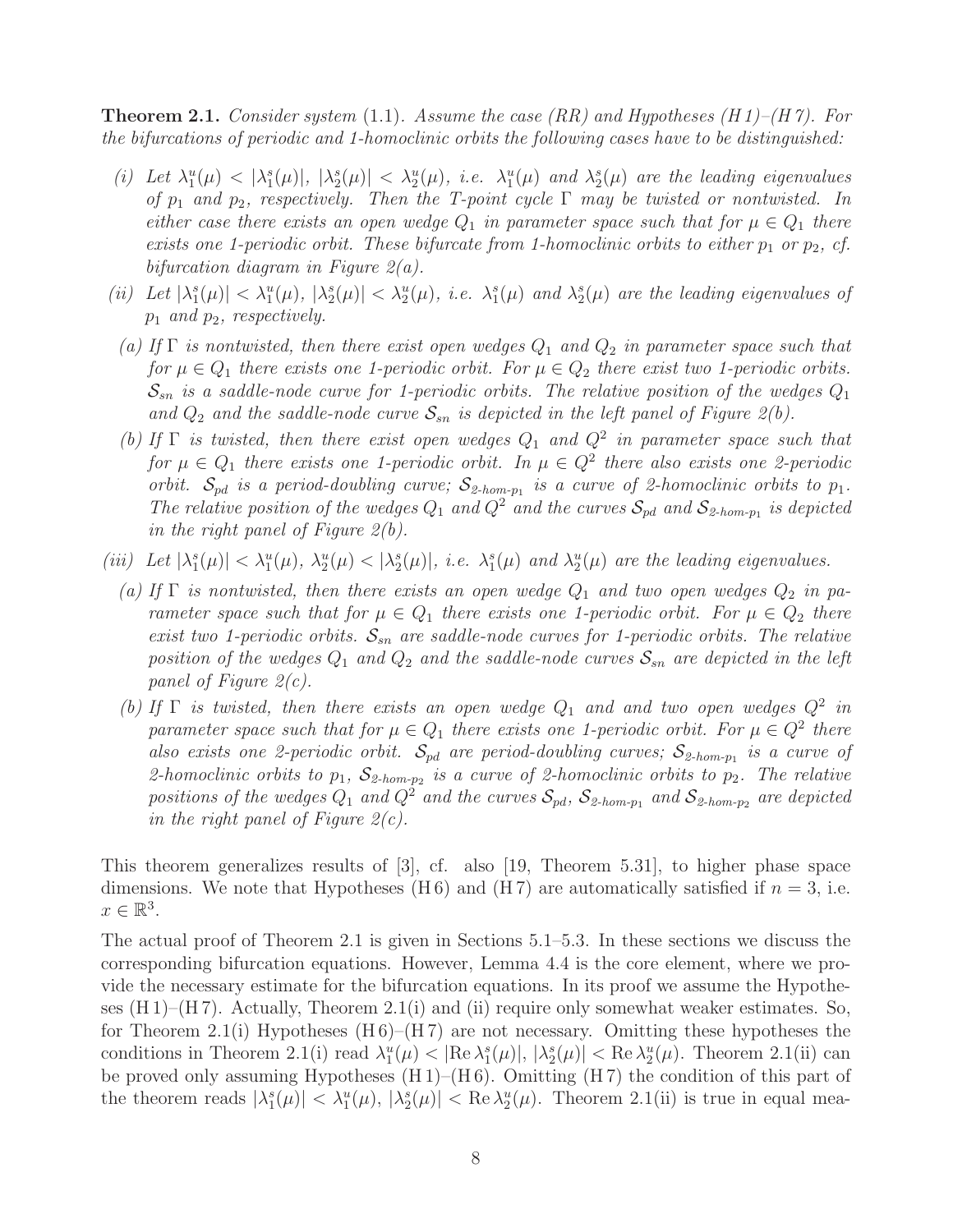

(a) Statement of Theorem 2.1(i).



(b) Statement of Theorem 2.1(ii). Left panel: Γ nontwisted; right panel: Γ twisted.



(c) Statement of Theorem 2.1(iii). Left panel: Γ nontwisted; right panel: Γ twisted.

Figure 2: The bifurcation diagrams for Theorem 2.1. For  $\mu \in Q_1$  there exists one 1-periodic orbit, for  $\mu \in Q_2$  there exist two 1-periodic orbits, and for  $\mu \in Q^2$  there is one additional 2-periodic orbit.  $S_{pd}$  is a saddle-node curve for 1-periodic orbits,  $S_{pd}$  is a period-doubling curve and  $S_{2\text{-hom-}p_i}$  is a curve of 2-homoclinic orbits to  $p_i$ .

sure under the assumption that  $\lambda_1^u(\mu)$  and  $\lambda_2^u(\mu)$  are the leading eigenvalues, and that (H7) holds true. Note that in this case the wedges  $Q_2$  and  $Q^2$  in Figure 2(b) have to be placed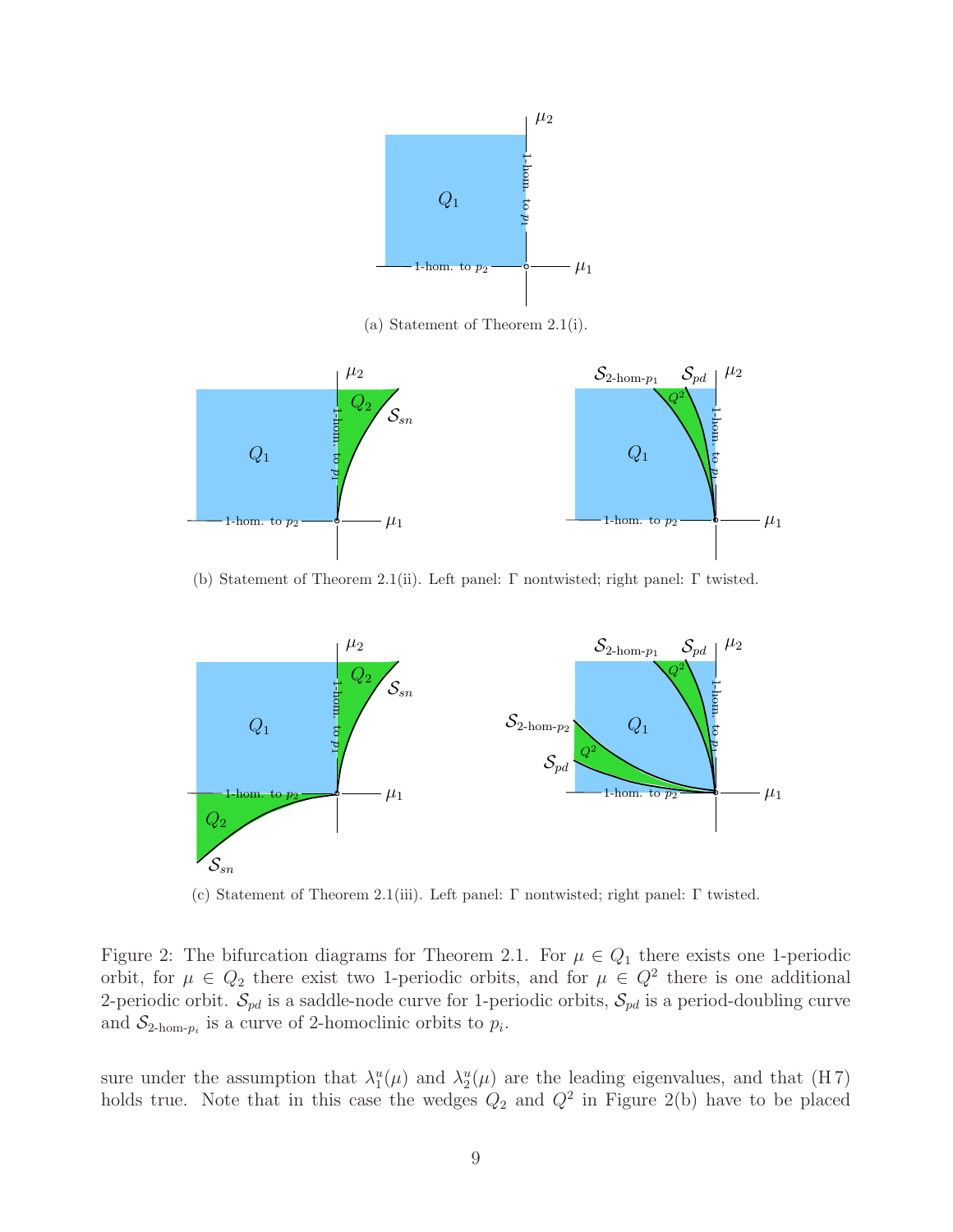correspondingly.

The existence of one 1-periodic in  $Q_1$  in each case can be explained simply by considering intersections of lines in the plane. In Remark 5.1 we give an idea how this can be done and how these lines correspond to truncated bifurcation equations.

**Lemma 2.2.** Consider system (1.1). Assume the case (RR) and Hypotheses (H 1)–(H 7).

- (i) There are no  $k-(2,1)$ -heteroclinic orbits for each  $k \geq 2$ ,  $k \in \mathbb{N}$ , for all  $|\mu|$  sufficiently small.
- (ii) Assume the eigenvalue conditions of Theorem 2.1(i),  $\lambda_1^u(\mu) < |\lambda_1^s(\mu)|, |\lambda_2^s(\mu)| < \lambda_2^u(\mu)$ . At  $\mu = 0$  there are no k-(1,2)-heteroclinic orbits for  $k \geq 2$ . But for each  $\mu \in Q_1$  there exists a k- $(1,2)$ -heteroclinic orbit for  $k \geq 2$ .

The proof of Lemma 2.2 is given in Section 5.4. We remark that Hypothesis  $(H 2)$  which prescribes that the stable manifold of  $p_1$  and the unstable manifold of  $p_2$  split with positive speed, implies that there exists a  $1-(2,1)$ -heteroclinic orbit (the one which belongs to the original T-point cycle) only at  $\mu = 0$ . In  $\mathbb{R}^3$  it is clear that there is at most one k-(2,1)-heteroclinic orbit for each parameter value, because in this case the stable manifold of  $p_1$  is one-dimensional.

Next we turn to the complex eigenvalue cases. Here we mainly focus on the existence of shift dynamics in the neighborhood of Γ. Our main result is the following.

**Theorem 2.3.** Consider the system  $(1.1)$  with the eigenvalue conditions  $(RC)$  or  $(CC)$  under Hypotheses (H 1)–(H 5). In the case (RC) let  $\lambda_1^u(\mu)$  be real, and let  $\lambda_2^s(\mu) = -\rho_2(\mu) + i\phi_2(\mu)$ be complex, and additionally assume Hypothesis (H 7). Then the following is true (typically in the case  $(CC)$ :

- (i) When  $\mu = 0$ , for each  $N \geq 2$  there exists a set  $S_0^N \subset \Sigma_1$  which is invariant under the firstreturn-map  $\Pi : \Sigma_1 \to \Sigma_1$  (defined by the flow), and  $(\mathcal{S}_0^N, \Pi)$  is topologically conjugated to a full shift on N symbols.
- (ii) Moreover, for fixed  $N \geq 2$  there exists  $\mu_N > 0$ , such that if  $|\mu| < \mu_N$  there is a set  $S_\mu^N$  such that  $(S^N_\mu, \Pi(\mu))$  is topologically conjugated to a full shift on N symbols, and  $S^N_\mu \to S^N_0$  in the Hausdorff-metric as  $\mu \to 0$ .

The statements in (RC) case remain true if  $\lambda_2^s(\mu)$  is real and  $\lambda_1^u(\mu)$  is complex and Hypothesis  $(H 6)$  instead of  $(H 7)$  is assumed. This theorem covers results of Bykov [3] and Glendinning and Sparrow [15] concerning shift dynamics in the (RC) case, cf. also [19, Theorem 5.32]. In contrast to these works, our statement is not restricted to  $n = 3$ . Further we prove the existence of shifts on more than two symbols.

The proof of Theorem 2.3, which is also based on Lin's method, is given in Section 6.1 for the (RC) case and Section 6.2 for the (CC) case. The proof relies on the existence of infinitely many transversal intersections (for  $\mu = 0$ ) of a spiral and a line or two spirals, cf. Figure 11. These geometrical objects correspond again to a truncated bifurcation equation. The addressed transversal intersections correspond to 1-periodic orbits. Roughly speaking these 1-periodic orbits serve as the symbols that arise in the formulation of the theorem.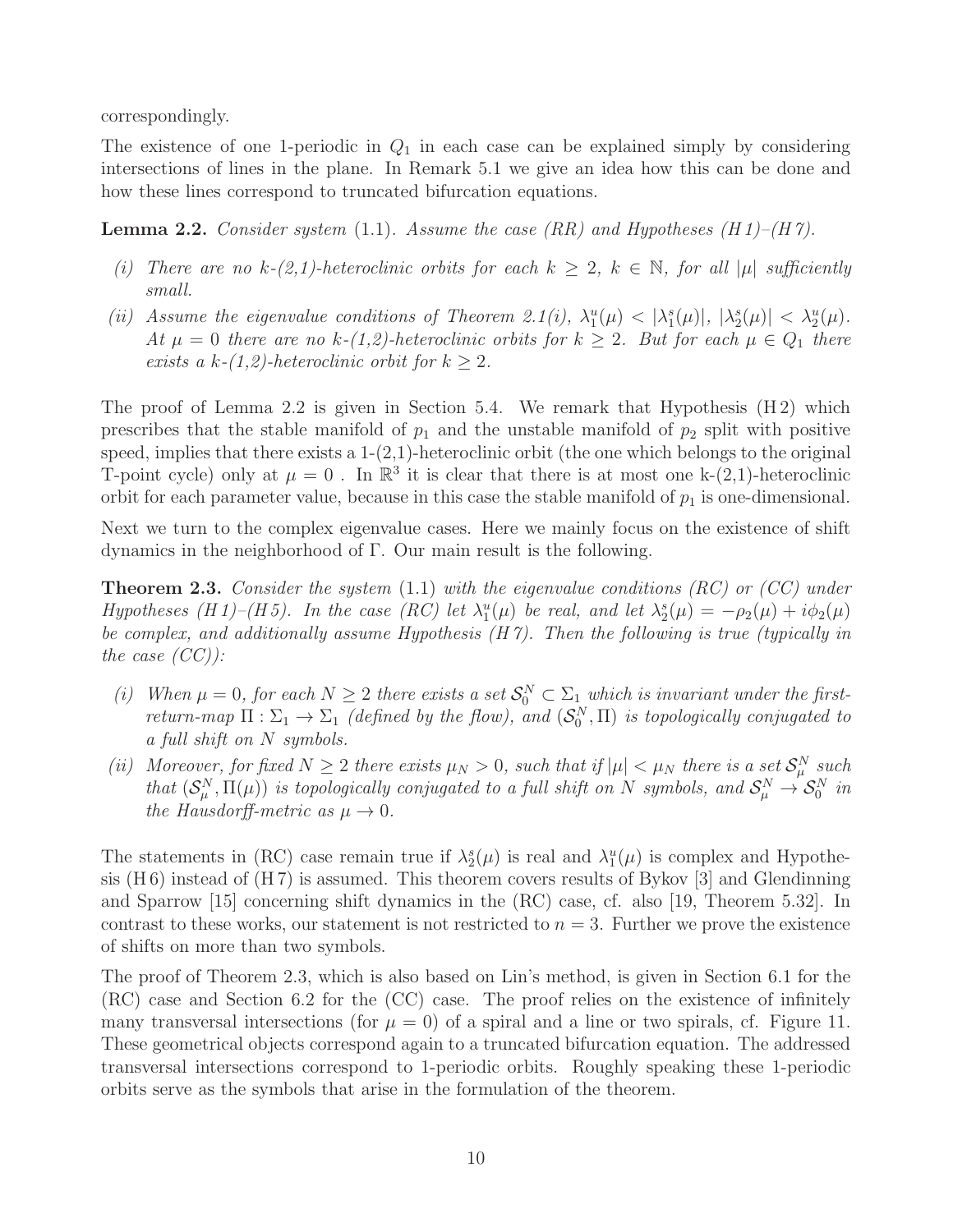In our analysis we exploit that the "angular degree" of the transversal intersections is bounded away from zero. In analytical terms this is described in the proof of Lemma 6.2 for the (RC) case and in Lemma 6.5 for the (CC) case.

The phrase "typically" in the  $(CC)$  case refers to an open and dense set  $D$  of vector fields which is discussed more closely in Section 6.2 as well. Geometrically, the 1-periodic orbits correspond to transversal intersections of two spirals, cf. right panel in Figure 11. Those intersections serve as symbols in the addressed shift dynamics.

The dynamics referred to in Theorem 2.3 does not concern *l*-homoclinic or *l*-heteroclinic orbits.

**Lemma 2.4.** Assume the eigenvalue case (RC) or (CC), and let  $f(\cdot,\mu)$ ) be a two parameter family of vector fields for which Theorem 2.3 holds. Then for each  $l \geq 2$ ,  $l \in \mathbb{N}$  there is a countable set  $\mathcal{T}_l$  of parameter values accumulating at  $\mu = 0$ , for which there exists a l-(2,1)heteroclinic orbit.

In other words the lemma states that for each  $\mu \in \mathcal{T}_l$  there is a T-point cycle built up by the l-(2,1)-heteroclinic orbit and  $\Gamma_2$  (see Figure 3). For  $n=3$  this confirms results by Bykov [3] and Glendinning and Sparrow  $[15]$ , cf. also  $[19,$  Theorem 5.32. Figure 5.16(i). The proof of Lemma 2.4 is given in Section 6.3.

**Lemma 2.5.** Assume the eigenvalue case (RC) or (CC), and let  $f(\cdot,\mu)$ ) be a two parameter family of vector fields for which Theorem 2.3 holds. Then we have the following:

- (i) At  $\mu = 0$  there exist a countable infinity of l-(1,2)-heteroclinic orbits for each  $l \geq 2$ . Moreover, for fixed l,  $q_1(0)$  is an accumulation point of the intersections of the l-(1,2)heteroclinic orbits with  $\Sigma_1$ . Each such l-(1,2)-heteroclinic orbit can be continued for  $\mu \neq 0$ sufficiently small, but for fixed  $\mu \neq 0$  and fixed l only finitely many l-(1,2)-heteroclinic orbits might exist.
- (ii) There are curves  $\mathcal{L}_{1,j}^{hom}$ ,  $j \in \{1,2\}$ , in  $\mu$ -space for which each point on these curves there exists a 1-homoclinic orbit to the fixed point  $p_j$ . The curve  $\mathcal{L}_{1,1}^{hom}$  is either a logarithmic spiral centred at  $(0,0)$ , if  $\lambda_2^s$  is complex, or a line terminating at  $(0,0)$ , if  $\lambda_2^s$  is real. An analogous statement applies for  $\mathcal{L}_{1,2}^{hom}$  with  $\lambda_2^s$  replaced by  $\lambda_1^u$  accordingly.

For each  $l \geq 2$ ,  $l \in \mathbb{N}$ , and each  $j \in \{1,2\}$ , there are countably many curves  $\mathcal{L}_{l,j}^{hom}$  in  $\mu$ -space for which each point on these curves there exists a l-homoclinic orbit to the fixed point  $p_j$ . The curves  $\mathcal{L}_{l,1}^{hom}$  are either logarithmic spirals centred at  $(0,0)$ , if  $\lambda_2^s$  is complex, or lines terminating at  $(0,0)$ , if  $\lambda_2^s$  is real. An analogous statement applies for  $\mathcal{L}_{1,2}^{hom}$  with  $\lambda_2^s$  replaced by  $\lambda_1^u$  accordingly.

Along  $\mathcal{L}_{l,j}^{hom}$ , towards  $(0,0)$ , the homoclinic orbits approach heteroclinic cycles built up by  $\Gamma_1$  and the l-(1,2)-heteroclinic orbits stated in (i).

The proof of Lemma 2.5 is given in Section 6.4. See again Figure 3 for schematic bifurcation diagrams.

Statement (i) of the lemma can also be read in terms of intersections of the corresponding unstable and stable manifolds  $W^u(p_1)$  and  $W^s(p_2)$ . In the (CC) case this confirms results by Bykov [4, 5] cf. also [19, Theorem 5.33].

For  $l = 1$  the statement (ii) of the lemma can be found in Bykov [3, 4, 5] or Glendinning and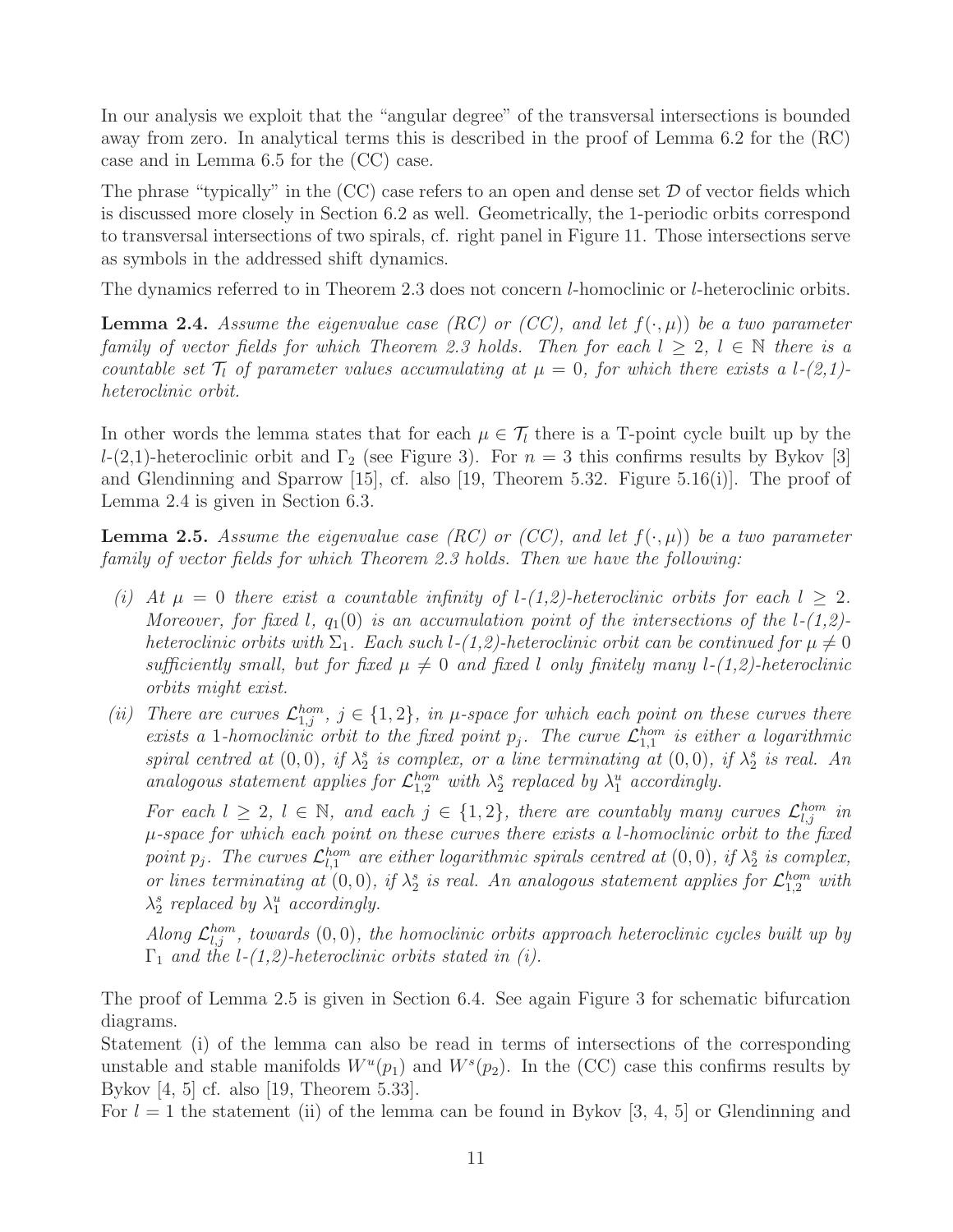$$
(RC)
$$

 $(RC)$   $(CC)$ 



Figure 3: Schematic bifurcation diagrams showing a small part of the dynamics found in Lemmas 2.4 and 2.5. The (RC) case is shown for  $\lambda_1^u$  and  $\lambda_2^s$  complex. For  $\mu \in \mathcal{L}_{l,j}^{hom}$  there exists a l-homoclinic orbit to  $p_j$ , and for  $\mu \in \mathcal{T}_l$  there exists a T-point cycle consisting of an  $l$ -(2,1) heteroclinic orbit and  $\Gamma_2$ . One may think of the bifurcation diagram in the (CC) case as being obtained from the one in the (RC) case by replacing the lines  $\mathcal{L}_{l,2}^{hom}$  by corresponding spirals which may have arbitrary orientation, similarly for the points  $\mathcal{T}_l$ .

A consequence of the proof is that the curves belonging to each family  $\mathcal{L}_{l,j}^{hom}$ , for fixed  $(l, j)$ , have shortening length.

Note that as each point in the sets  $\mathcal{T}_l$  corresponds to a distinct T-point, the bifurcation diagram in each case will be reproduced at these points and therefore the full bifurcation diagrams show some self-similarity.

Finally we note that the above diagrams are purely schematic, and the precise arrangement of the curves  $\mathcal{L}_{l,j}^{hom}$  may depend on details.

Sparrow [15] (only (RC) case) cf. also [19, Theorems 5.32 and 5.33, Figure 5.16]. Unlike these theorems we do not consider the character of possible intersections of these lines.

Bifurcation diagrams may also be found in [13] and [19]. The drawings presented in [19, Figure 5.16] can be seen as a first approximation of bifurcation diagrams. In [13], based on Bykovs work, a more detailed bifurcation diagram for the (RC) case is given. This diagram is valid under more restrictive eigenvalue conditions – it is assumed that  $n = 3$ ,  $p_2$  is a real saddle with leading eigenvalue  $\lambda_2^s$  and that  $\lambda_1^s$  is the leading eigenvalue of the focus  $p_1$ . This bifurcation diagram also shows "our" curves  $\mathcal{L}_{2,1}^{hom}$ . Moreover it contains T-points which are related to 2-(1,2)-heteroclinic orbits (cf. Lemma 2.4 and the subsequent comment). The spirals of corresponding homoclinic orbits are also drawn attached to those T-points. Altogether this diagram conveys a kind of self-similarity in the bifurcation diagram. However, the statements in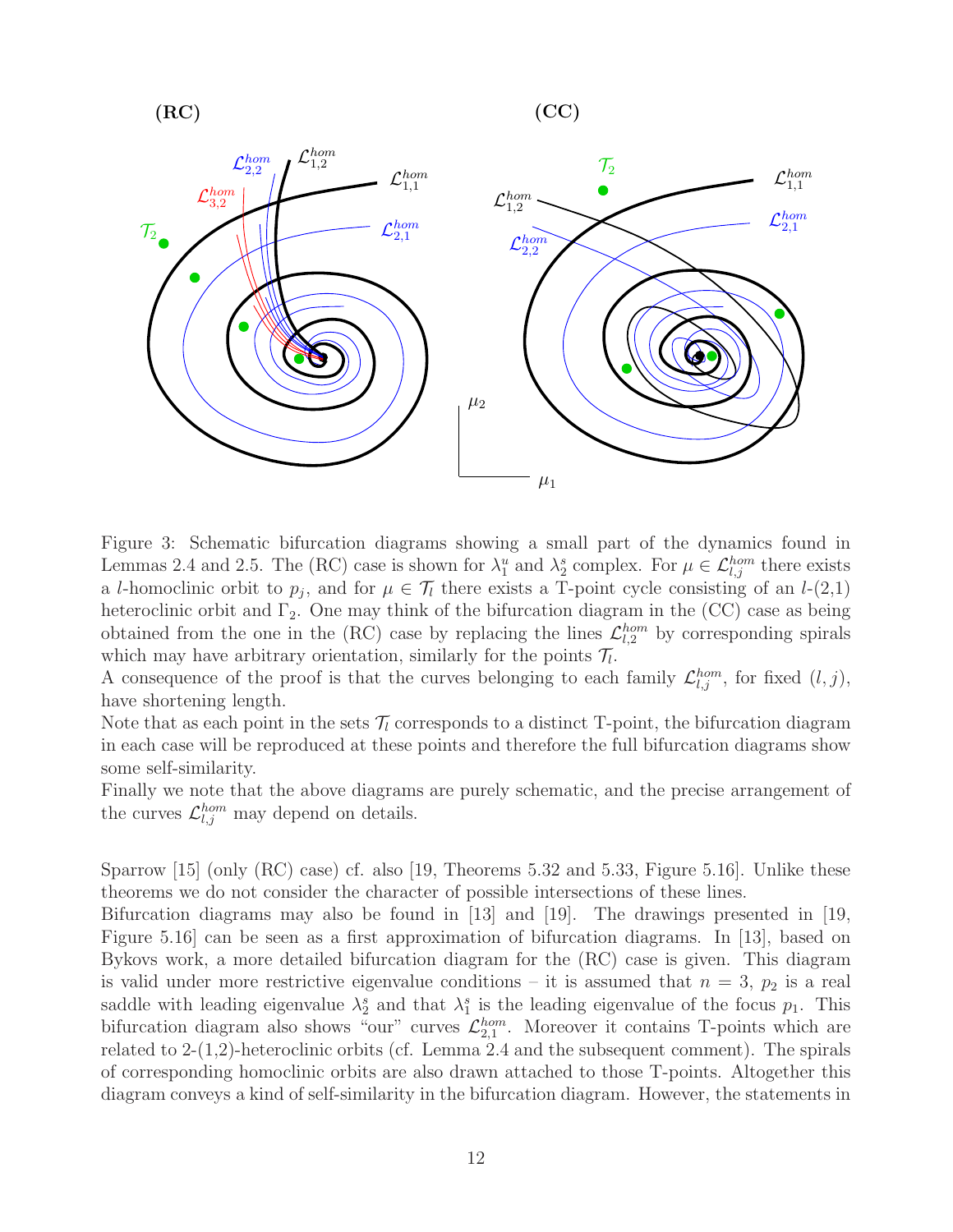Lemma 2.4 and Lemma 2.5 reveal that a complete bifurcation diagram is much more involved. Further, we emphasise that we do not make use of the restrictive eigenvalue condition of [13].

Finally we mention related works by Kokubu [22, 23]. There also the (RC) case has been considered, allowing also that  $\lambda_1^u$  is the leading eigenvalune of the focus  $p_1$ . A bifurcation diagram indicating the 1-homoclinic orbits is given.

We now outline the organisation of this paper. We recall the essentials of Lin's method in Section 3. The problem of finding particular orbits in the local nonwandering set reduces to that of solving a (infinite) set of bifurcation equations.

In Section 4 we derive an expression for the *i*th jump of a Lin orbit, depending on  $\mu$  and the sequence of transition times  $\omega$ . In particular we determine their leading order terms.

As previously mentioned, Sections 5 and 6 contain the actual proofs of our statements concerning the dynamics near T-points.

## 3 Lin's method

In this section we outline Lin's method, and explain the properties of Lin orbits corresponding to the system under consideration. Lin's method centres around the existence of 'piecewise continuous orbits' X of  $(1.1)$  which we call Lin orbits, after [20]. In the present context such orbits consist of pieces of actual orbits  $X_i$ ,  $X := (X_i)_{i \in \mathbb{Z}}$ ; the orbit  $X_i$  starts in  $\Sigma_1$ , follows  $\Gamma_1$ until it reaches a neighbourhood of  $p_1$  follows then  $\Gamma_2$ , meets  $\Sigma_2$ , stays further close to  $\Gamma_2$  until it reaches a neighbourhood of  $p_2$ , follows then  $\Gamma_1$  again, and terminates finally in  $\Sigma_1$ . Between two consecutive orbits  $X_{i-1}$  and  $X_i$  there may be a jump  $\Xi_i$  in a distinguished direction Z. We refer to Figure 4 for a visualisation. Note that in the present context all jumps in  $\Sigma_2$  are equal to zero. This is due to the transversal intersection of the unstable manifold of  $p_1$  and the stable manifold of  $p_2$  in  $\Gamma_2$ .

Let  $2\omega_{1,i}$  and  $2\omega_{2,i}$  be (prescribed) transition times of  $X_i$  from  $\Sigma_1$  to  $\Sigma_2$  and  $\Sigma_2$  to  $\Sigma_1$ , respectively. It can be proved that for each  $\mu$  which is sufficiently close to 0, and each sequence  $\omega := ((\omega_{1,i}, \omega_{2,i}))_{i\in\mathbb{Z}}$ , where  $\omega_{j,i}$  are sufficiently large, there exists a unique Lin orbit  $X(\omega, \mu)$ , see Theorem 3.2. By equating the jumps  $\Xi_i$  to zero one finds real orbits staying for all time close to the heteroclinic cycle Γ. Therefore the bifurcation equation for orbits staying close to Γ reads

$$
\mathbf{\Xi} := (\Xi_i(\boldsymbol{\omega}, \mu))_{i \in \mathbb{Z}} = 0. \tag{3.1}
$$

To begin the actual analysis, fix an inner product  $\langle \cdot, \cdot \rangle$ . Let, with respect to  $\langle \cdot, \cdot \rangle$ ,

$$
Y_i := \{ f(q_i(0), 0) \}^{\perp}, \quad i = 1, 2.
$$

With that we construct the cross-sections  $\Sigma_1$  and  $\Sigma_2$  as follows

$$
\Sigma_i := q_i(0) + Y_i, \quad i = 1, 2.
$$

Also, consistent with the standard theory, we define a subspace  $Z \subset Y_1$ :

$$
Z := (T_{q_1(0)}W^s(p_1) + T_{q_1(0)}W^u(p_2))^\perp.
$$
\n(3.2)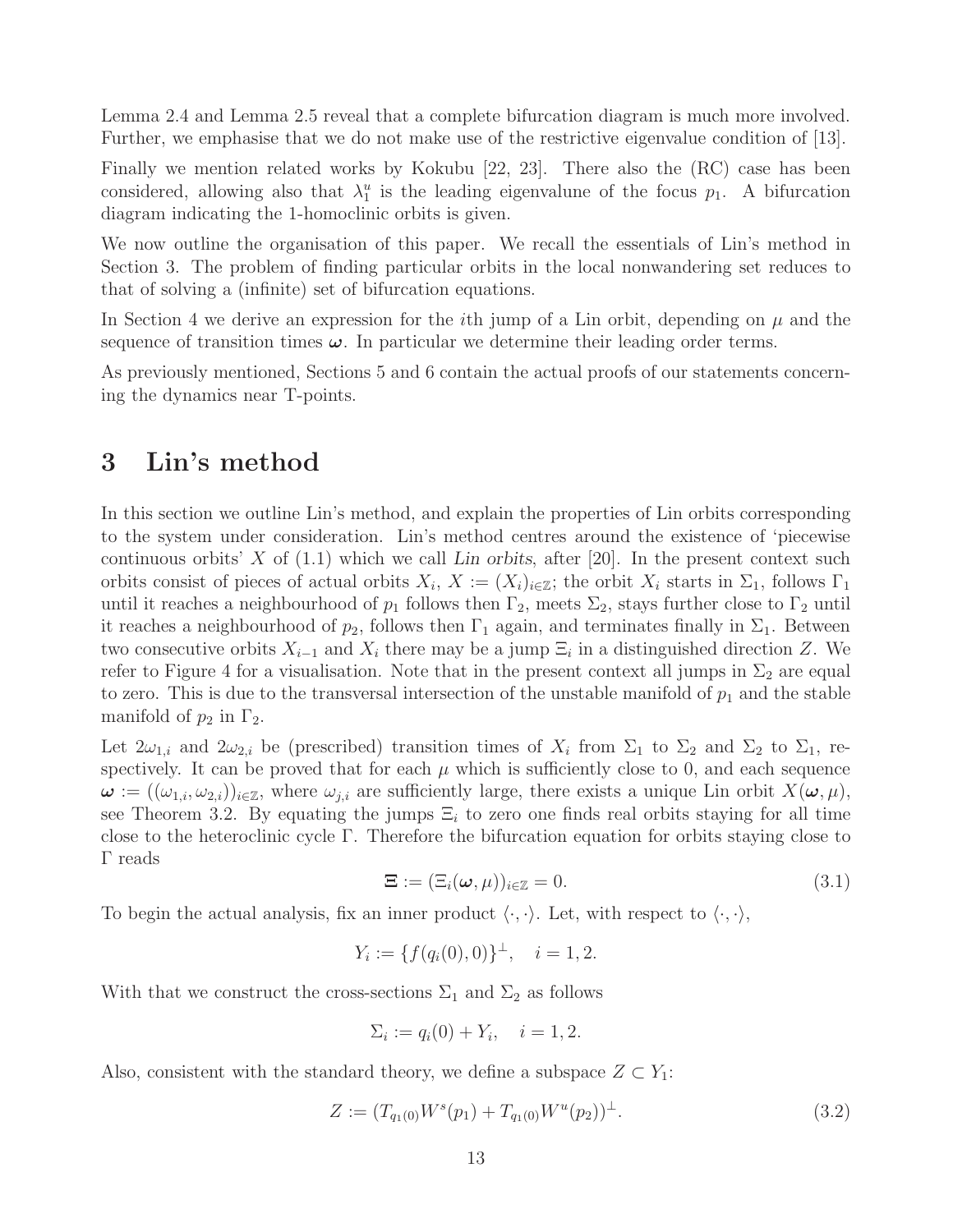By construction we have dim  $Z = 2$ . Assigned to  $q_1(0)$  and  $q_2(0)$  we consider the following orthogonal direct sum decomposition of  $\mathbb{R}^n$ :

$$
\mathbb{R}^{n} = \text{span} \{ f(q_{1}(0), 0) \} \oplus W_{1}^{+} \oplus W_{1}^{-} \oplus Z,
$$
  

$$
\mathbb{R}^{n} = \text{span} \{ f(q_{2}(0), 0) \} \oplus W_{2}^{+} \oplus W_{2}^{-},
$$

where  $W_i^+ = T_{q_i(0)} W^s(p_i) \cap Y_i$  and  $W_i^- = T_{q_i(0)} W^u(p_j) \cap Y_i$ ,  $i = 1, 2, j \neq i$ .

A further assumption, that simplifies the analysis, is that the local stable/unstable manifolds of the fixed points  $p_1$ ,  $p_2$  are flat; that is:

$$
W_{loc}^s(p_i, \mu) \subset T_{p_i} W^s(p_i), \quad W_{loc}^u(p_i, \mu) \subset T_{p_i} W^u(p_i).
$$

We can bring the local stable/unstable manifolds into this form by means of local transformations based around each of the fixed points  $p_i$ .

### 3.1 Splitting of the stable and unstable Manifolds

The first step of Lin's method is to study the splitting of the stable and unstable manifolds in  $\Sigma_i$ with respect to the parameter  $\mu$ . Because of Hypothesis (H 1) the situation in  $\Sigma_2$  is clear. For each  $\mu$  which is sufficiently close to 0 there is exactly one point  $q_{2,\mu} \in \Sigma_2 \cap W^u(p_1,\mu) \cap W^s(p_2,\mu)$ such that the orbit  $\Gamma_{2,\mu}$  through  $q_{2,\mu}$  is a 1-(1,2)-heteroclinic orbit. The corresponding solution with  $q_2(\mu)(0) = q_{2,\mu}$  we denote by  $q_2(\mu)(\cdot)$ ; we denote its restriction on  $\mathbb{R}^{\pm}$  by  $q_2^{\pm}(\mu)(\cdot)$ .

In  $\mathbb{R}^3$  also the situation in  $\Sigma_1$  is rather simple. In this case both the stable manifold of  $p_1$  and the unstable manifold of  $p_2$  are one-dimensional, and the intersection with the two-dimensional hyperplane  $\Sigma_1$  consists of single points in each case. The heteroclinic connection  $\Gamma_1$  generally splits up under perturbation. Let  $q_{1,\mu}^+$  and  $q_{1,\mu}^-$  be determined by the 'first hit' of the stable manifold of  $p_1$  and the unstable manifold of  $p_2$ , respectively. Of course  $q_{1,\mu}^+ - q_{1,\mu}^- \in Z$ , recall that  $Z = Y_1$  in this case. So, in a trivial way, for each  $\mu$  we find a unique pair of orbits in the stable manifold of  $p_1$  and the unstable manifold of  $p_2$ , respectively, such that the difference of their first hits in  $\Sigma_1$  is in Z.

The main goal of this section is to show that this property persists in higher dimensions. More precisely we prove the following lemma:

**Lemma 3.1.** For each sufficiently small  $\mu$  there is a unique pair  $(q_1^+(\mu)(\cdot), (q_1^-(\mu)(\cdot))$  of solutions of  $(1.1)$  such that:

(i)  $q_1^+(\mu)(0) \in \Sigma_1 \cap W^s(p_1, \mu), \quad q_1^-(\mu)(0) \in \Sigma_1 \cap W^u(p_2, \mu),$ (ii)  $|q_1^+(\mu)(t) - q_1(t)|$  small ∀t ∈ ℝ<sup>+</sup> and  $|q_1^-(\mu)(t) - q_1(t)|$  small ∀t ∈ ℝ<sup>-</sup>, (iii)  $q_1^+(\mu)(0) - q_1^-(\mu)(0) \in Z$ .

*Proof.* To investigate the splitting of  $\Gamma_1$  we set

$$
q_1^{\pm}(t) = q_1(t) + v^{\pm}(t).
$$

This gives the following equations for  $v^{\pm}$ 

$$
\dot{v}^{\pm} = A(t)v^{\pm} + g(t, v^{\pm}, \mu), \tag{3.3}
$$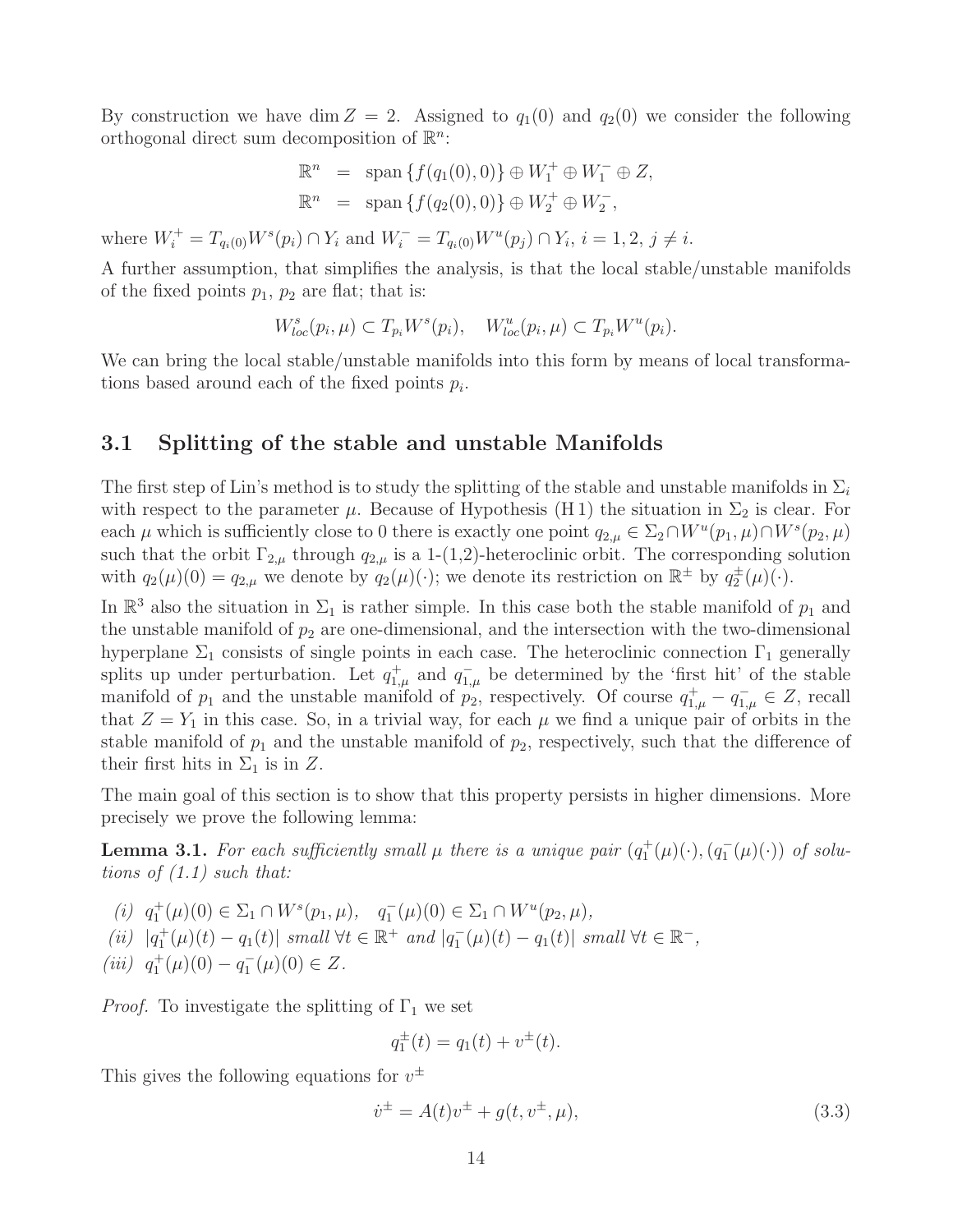which we consider on  $\mathbb{R}^+$  or  $\mathbb{R}^-$  respectively. Here  $A(t) = D_x f(q_1(t), 0)$ , and

$$
g(t, v, \mu) = f(q_1(t) + v, \mu) - f(q_1(t), 0) - A(t)v.
$$

With the above setting, we are looking for bounded solutions  $v^{\pm}(\cdot)$  of (3.3). Hence  $v^{\pm}(\cdot) \in$  $C_b(\mathbb{R}^{\pm})$ , the space of continuous bounded functions on  $\mathbb{R}^{\pm}$  equipped with the norm  $||v^{\pm}||_{\infty} :=$  $\sup_{t\in\mathbb{R}^{\pm}}||v^{\pm}(t)||$ . If  $||v^{\pm}||_{\infty}$  is close to zero, then by the theory of stable and unstable manifolds,  $q^{\pm}(t) := q_1(t) + v^{\pm}(t)$  is in the desired stable/unstable manifold. Further, if  $v^{\pm}(0) \in Y_1$  and  $v^+(0) - v^-(0) \in Z$ , then (i) - (iii) of the lemma holds true.

In what follows we show that  $(3.3)$  has unique solutions  $v^{\pm}$  with the outlined boundary conditions. An important role is played by the properties of the linear nonautonomous equations

$$
\dot{v} = A(t)v,\tag{3.4}
$$

which we consider either on  $\mathbb{R}^+$  or on  $\mathbb{R}^-$ . Denote by  $\Phi(t,s)$  the transition matrix for (3.4). We have that  $\lim_{t\to\infty} q_1(t) = p_1$ , so then  $\lim_{t\to\infty} A(t) = D_x f(p_1, 0)$ . Similarly  $\lim_{t\to\infty} A(t) =$  $D_x f(p_2, 0).$ 

By the theory of exponential dichotomies [8], due to the fact that  $p_1, p_2$  are hyperbolic, equation (3.4) has an exponential dichotomy on both  $\mathbb{R}^+$  and  $\mathbb{R}^-$ . For  $t \in \mathbb{R}^+$  we define projections  $P^{\pm}(t)$ and  $Q^{\pm}(t)$  as follows

$$
\text{im } P^+(0) = T_{q_1(0)} W^s(p_1), \quad \text{ker } P^+(0) = W_1^- \oplus Z,
$$

and

$$
\ker P^-(0) = T_{q_1(0)} W^u(p_2) \quad \text{im } P^-(0) = W_1^+ \oplus Z,
$$

and for  $t, s \geq 0$  or  $t, s \leq 0$  let

$$
P^{\pm}(t)\Phi(t,s) = \Phi(t,s)P^{\pm}(s).
$$

Finally we define  $Q^+ := I - P^+$  and  $Q^- := I - P^-$ .

Using the properties of exponential dichotomies we get that for each function  $g(\cdot)$  bounded on  $\mathbb{R}^+$ :

$$
\int_0^t \Phi(t,s)P^+(s)g(s)ds - \int_t^\infty \Phi(t,s)Q^+(s)g(s)ds
$$

is well defined on  $\mathbb{R}^+$  and solves  $\dot{v} = A(t)v + g(t)$ . Therefore we see that the solutions  $v^+(\cdot)$  of (3.3) that are bounded on  $\mathbb{R}^+$  solve the following fixed point problem in  $C_b^0(\mathbb{R}^+,\mathbb{R}^n)$ , and vice versa:

$$
v^+(t) = \Phi(t,0)\nu + \int_0^t \Phi(t,s)P^+(s)g(s,v^+(s),\mu)ds - \int_t^\infty \Phi(t,s)Q^+(s)g(s,v^+(s),\mu)ds,
$$

where  $\nu = P^+(0)v^+(0)$ . In a similar way it can be shown that the solutions  $v^-(\cdot)$  of (3.3) that are bounded on  $\mathbb{R}^-$  solve the following fixed point problem in  $C_b^0(\mathbb{R}^-,\mathbb{R}^n)$ , and vice versa:

$$
v^-(t) = \Phi(t,0)\eta + \int_{-\infty}^t \Phi(t,s)P^-(s)g(s,v^-(s),\mu)ds - \int_t^0 \Phi(t,s)Q^-(s)g(s,v^-(s),\mu)ds,
$$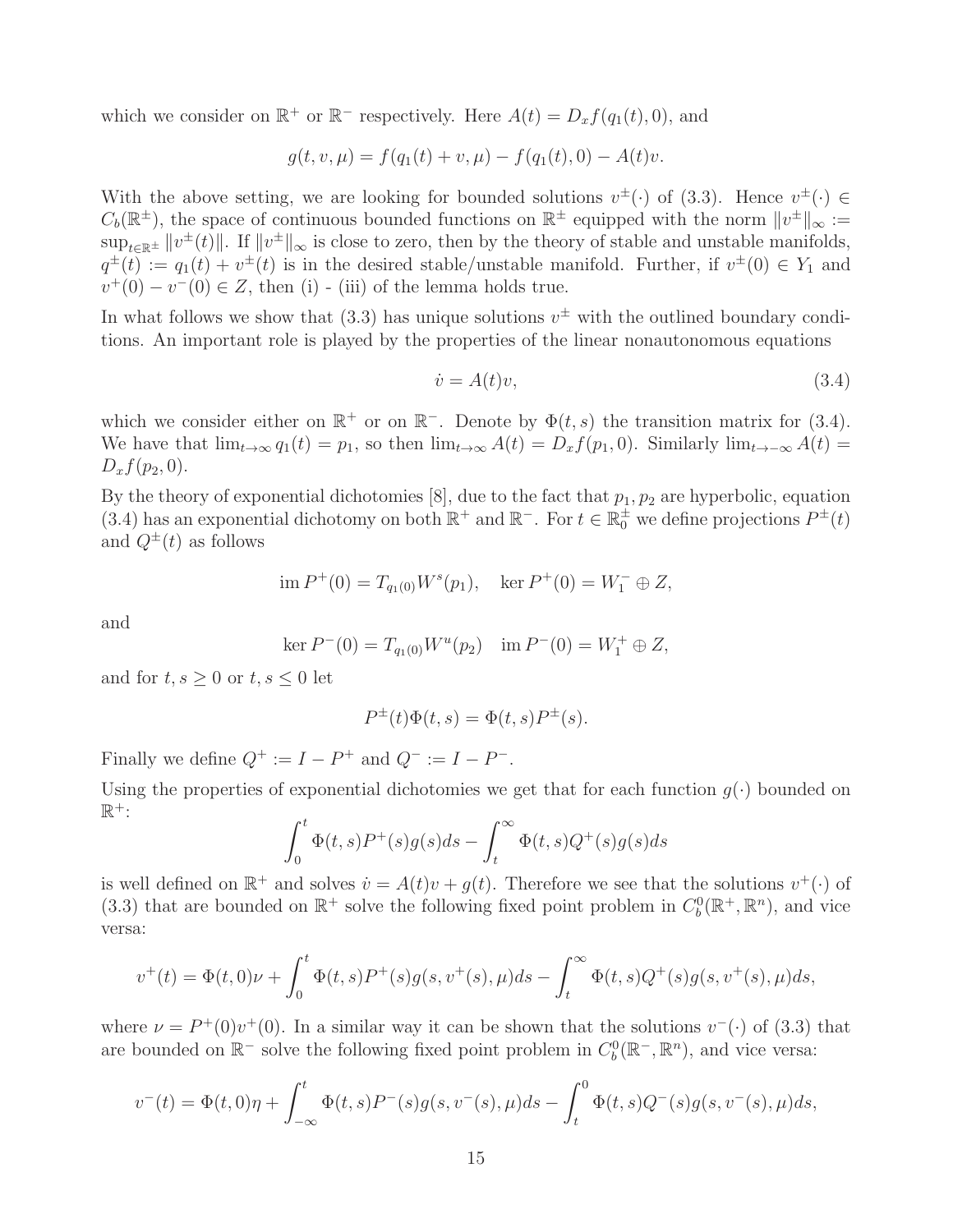where  $\eta = Q^{-}(0)v^{-}(0)$ . Both of these fixed point equations can be solved for  $v^{+} = v^{+}(\nu, \mu)$ and  $v^- = v^-(\eta,\mu)$ , near  $(v^+, \nu, \mu) = (0,0,0)$  and  $(v^-, \eta, \mu) = (0,0,0)$  in each case. We find that  $v^{\pm}(0)$  can be written in the form

$$
v^+(\nu,\mu)(0) = \nu + w^-(\nu,\mu) + z^+(\nu,\mu), \quad v^-(\eta,\mu)(0) = \eta + w^+(\eta,\mu) + z^-(\eta,\mu),
$$

where  $w^{\pm} \in W_1^{\pm}$  and  $z^{\pm} \in Z$ , and moreover  $w^{\pm}(0,0) = 0$ ,  $D_1w^{\pm}(0,0) = 0$ . In view of (iii) of the lemma we consider

$$
\nu = w^+(\eta, \mu), \quad \eta = w^-(\nu, \mu).
$$

This system can, near  $(\nu, \eta, \mu) = (0, 0, 0)$ , be solved for  $\nu = \nu(\mu)$ ,  $\eta = \eta(\mu)$ .

The functions  $q_1^+(\mu)(\cdot) := q_1(\cdot) + v^+(\nu(\mu), \mu)(\cdot)$  and  $q_1^-(\mu)(\cdot) := q_1(\cdot) + v^-(\eta(\mu), \mu)(\cdot)$  are the desired solutions of (1.1).

### 3.2 Construction of Lin orbits

The next step in the method is to search for orbits  $X_{j,i}, j = 1, 2, i \in \mathbb{Z}$ , composing the Lin orbits  $X = (X_i)_{i \in \mathbb{Z}}$  which we introduced in Section 1; more precisely  $X_i = X_{1,i} \cup X_{2,i}$ . Here  $X_{j,i}$  is an orbit of the vector field starting in a point in  $\Sigma_j$ , staying close to  $\Gamma_j$  until it reaches a neighbourhood of  $p_j$ , and continuing close to  $\Gamma_{j+1}$  until it reaches  $\Sigma_{j+1}$ . By  $x_{j,i}(\cdot)$  we denote solutions of (1.1) corresponding to the orbits  $X_{j,i}$  with  $x_{j,i}(0) \in \Sigma_j$  and  $x_{j,i}(2\omega_{j,i}) \in \Sigma_{j+1}$ . Actually  $x_{1,i}(\cdot)$  is composed of solutions  $x_{1,i}^+(\cdot)$  and  $x_{2,i}^-(\cdot)$  which are defined on  $[0,\omega_{1,i}]$  and  $[-\omega_{1,i},0]$ , respectively. Similarly  $x_{2,i}(\cdot)$  is composed of solutions  $x_{2,i}^+(\cdot)$  and  $x_{1,i}^-(\cdot)$  which are defined on  $[0, \omega_{2,i}]$  and  $[-\omega_{2,i}, 0]$ , respectively. This demands coupling conditions

$$
x_{j,i}^{+}(\omega_{j,i}) = x_{j+1,i}^{-}(-\omega_{j,i}), j = 1, 2,
$$
\n(3.5)

and the jump conditions

$$
\Xi_i := x_{1,i+1}^+(0) - x_{1,i}^-(0) \in Z, \quad x_{2,i}^+(0) = x_{2,i}^-(0), \tag{3.6}
$$

for  $i \in \mathbb{Z}$  in each case. Figure 4 visualises this situation.

It is a specific feature of T-points that there is no jump in  $\Sigma_2$ ,  $x_{2,i}^+(0) - x_{2,i}^-(0) = 0$ . However, large parts of the procedure are similar to the exposition in [34], [21], [26] and [37]. In our presentation we confine to explain only those parts of Lin's method in more detail which differ from the standard scheme.

To begin, we look for solutions of the form

$$
x_{j,i}^{\pm}(t) = q_j^{\pm}(\mu)(t) + v_{j,i}^{\pm}(t). \tag{3.7}
$$

Then

$$
\dot{v}_{j,i}^{\pm} = A_j^{\pm}(t,\mu)v_{j,i}^{\pm} + g_j^{\pm}(t,v_{j,i}^{\pm},\mu)
$$
\n(3.8)

where  $A_i^{\pm}$  $j^{\pm}(t,\mu) = D_x f(q_j^{\pm})$  $j^{\pm}(\mu)(t), \mu$ , and

$$
g_j^{\pm}(t, v, \mu) = f(q_j^{\pm}(\mu)(t) + v, \mu) - f(q_j^{\pm}(\mu)(t), \mu) - A_j^{\pm}(t, \mu)v.
$$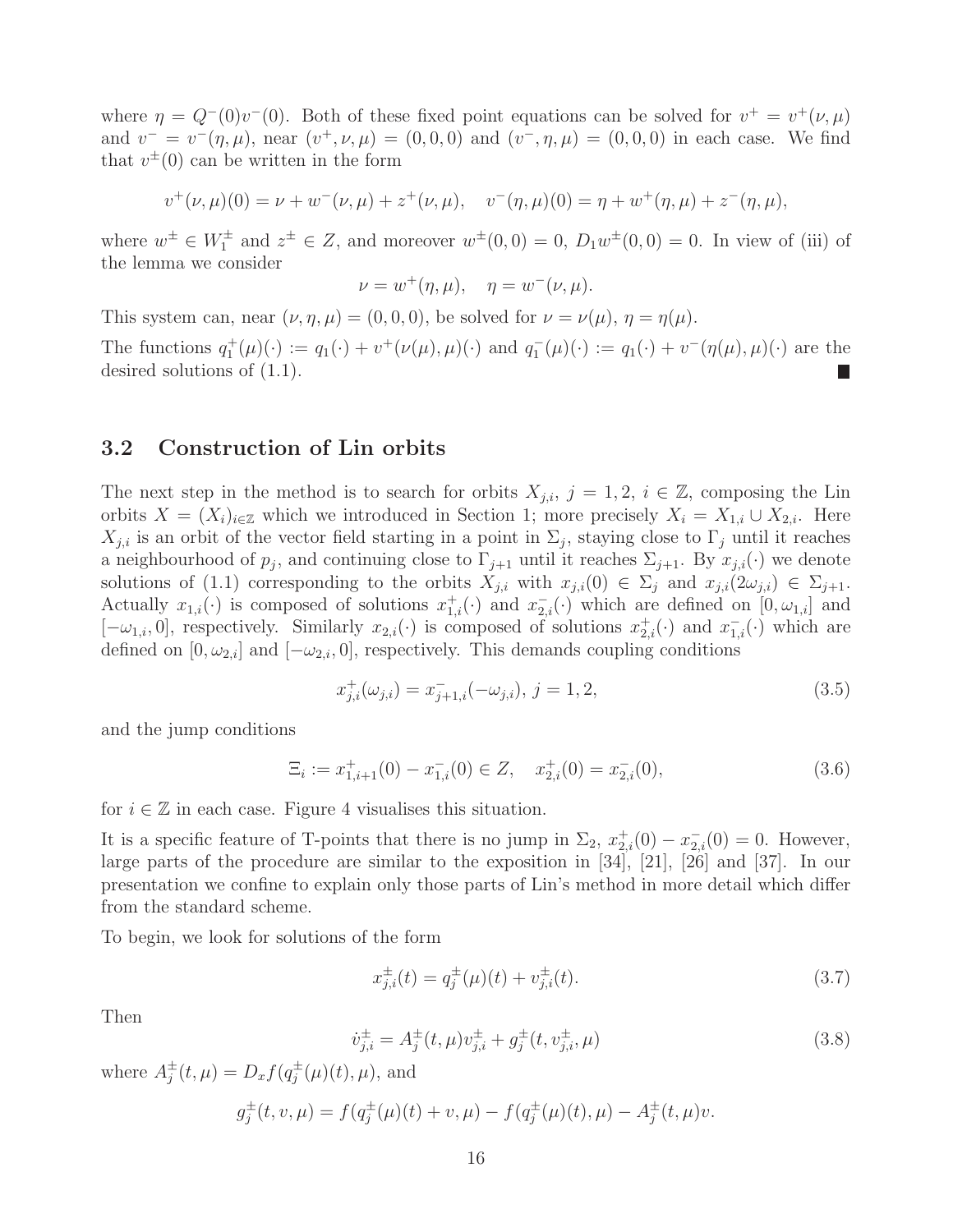

Figure 4: Ingredients of Lin orbits;  $X_i = X_{1,i} \cup X_{2,i}$ .

Let  $\Phi_j^{\pm}(\mu, t, s)$  be the transition matrix for the equation

$$
\dot{v} = A_j^{\pm}(t, \mu)v.
$$

As before, these equations have an exponential dichotomy on  $\mathbb{R}^+$  or  $\mathbb{R}^-$ , respectively, with corresponding projections  $P_j^+(\mu, t)$ ,  $Q_j^+(\mu, t) = I - P_j^+(\mu, t)$ , and  $Q_j^-(\mu, t)$ ,  $P_j^-(\mu, t) = I Q_i^$  $j(\mu, t)$ ; therefore we have for  $j = 1, 2$ 

$$
\operatorname{im} P_j^+(\mu, 0) = T_{q_j^+(\mu)(0)} W^s(p_j), \quad \operatorname{im} Q_j^-(\mu, 0) = T_{q_j^-(\mu)(0)} W^u(p_{j+1}).
$$

Moreover we commit to

$$
\ker P_1^+(\mu, 0) = W_1^- \oplus Z, \quad \ker P_2^+(\mu, 0) = W_2^-
$$

and

$$
\ker Q_1^-(\mu, 0) = W_1^+ \oplus Z, \quad \ker Q_2^-(\mu, 0) = W_2^+.
$$

For  $\mu = 0$  the projections  $P_{1}^{\pm}$  coincide with the projections  $P^{\pm}$  introduced in the proof of Lemma 3.1.

Our main existence result in this respect is the following:

**Theorem 3.2.** Consider the system  $(1.1)$  in the present setting. Then there are constants c,  $\Omega$  such that for each  $\mu$  with  $|\mu| < c$  and each  $\omega$  with  $\omega_{j,i} > \Omega$ ,  $j = 1, 2, i \in \mathbb{Z}$ , there is a unique sequence of solutions  $x_{j,i}^{\pm}(\omega,\mu)(\cdot)$ ,  $j=1,2$ ,  $i \in \mathbb{Z}$ , of (1.1) satisfying the coupling condition  $(3.5)$  and the jump condition  $(3.6)$ .

In other words this theorem says that for each  $\mu$  and for each sequence  $\omega$  there exists a unique Lin orbit  $X(\boldsymbol{\omega}, \mu)$ .

Next we explain the steps leading to the proof of this theorem. We consider (instead of the original equation  $(1.1)$  with boundary conditions  $(3.5)$  and  $(3.6)$ ) the differential equation  $(3.8)$ with corresponding boundary conditions (according to  $(3.7)$ )

$$
v_{j,i}^{+}(\omega_{j,i}) - v_{j+1,i}^{-}(-\omega_{j,i}) = q_{j+1}^{-}(-\omega_{j,i}) - q_{j}^{+}(\omega_{j,i}), j = 1, 2,
$$
\n(3.9)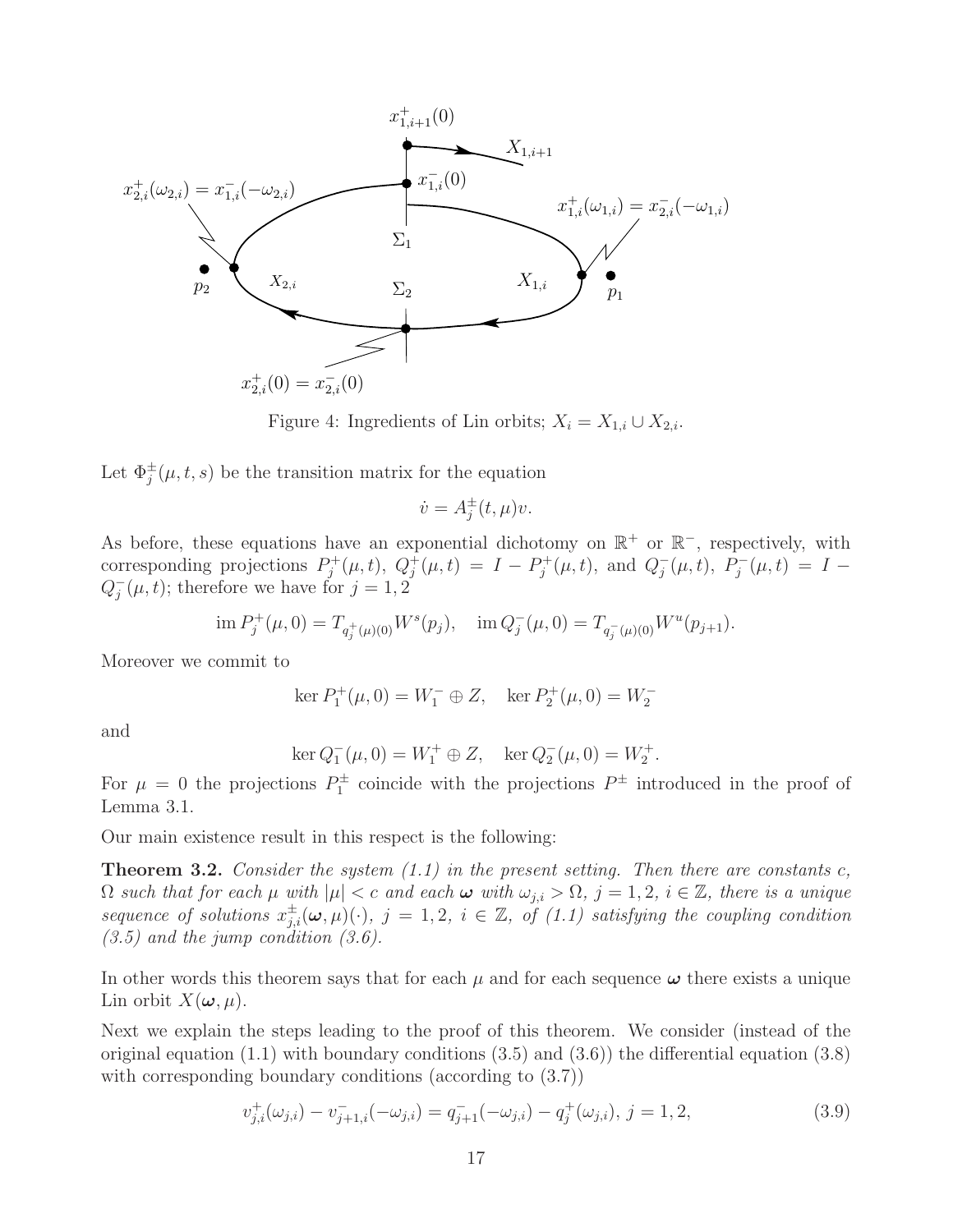$$
v_{j,i}^{\pm}(0) \in Y_j, \quad v_{1,i+1}^+(0) - v_{1,i}^-(0) \in Z, \quad v_{2,i}^+(0) = v_{2,i}^-(0), \tag{3.10}
$$

for  $i \in \mathbb{Z}$  in each case. We fix a sequence  $\boldsymbol{\omega}$  with sufficiently large  $\omega_{j,i}$ . Assigned to this sequence we denote by  $\mathcal{V}_{\boldsymbol{\omega}}$  the space of all sequences  $\mathbf{v} := (v_{1,i}^+, v_{2,i}^-, v_{2,i}^+, v_{1,i}^-)_{i \in \mathbb{Z}}$ , where  $v_{j,i}^+ \in C([0, \omega_{j,i}], \mathbb{R}^n)$ and  $v_{j,i}^- \in C([-\omega_{j+1,i},0], \mathbb{R}^n)$ .

In a first step we consider a "linearised" equation

$$
\dot{v}_{j,i}^{\pm} = A_j^{\pm}(t,\mu)v_{j,i}^{\pm} + h_{j,i}^{\pm}(t),\tag{3.11}
$$

with continuous  $h_{j,i}^{\pm}(\cdot)$ , and with boundary conditions (3.10) and

$$
Q_j^+(\mu, \omega_{j,i})v_{j,i}^+(\omega_{j,i}) = a_{j,i}^+, \quad P_j^-(\mu, -\omega_{j+1,i})v_{j,i}^-(-\omega_{j+1,i}) = a_{j+1,i}^-, \tag{3.12}
$$

for any given  $a_{j,i}^+ \in \text{Im } Q_j^+(\mu, \omega_{j,i}), a_{j+1,i}^- \in \text{Im } P_j^-(\mu, -\omega_{j+1,i}).$ 

**Lemma 3.3.** The boundary value problem  $((3.11), (3.10), (3.12))$  has a unique solution  $\mathbf{v}_{\boldsymbol{\omega}} \in$  $\mathcal{V}_{\omega}$ .

Proof. Solutions of (3.11) can be written in the form

$$
v_{j,i}^{\pm}(t) = \Phi_j^{\pm}(\mu, t, 0)v_{j,i}^{\pm}(0) + \int_0^t \Phi_j^{\pm}(\mu, t, s)h_{j,i}^{\pm}(s)ds.
$$
 (3.13)

Incorporating the boundary condition (3.12) gives for  $i \in \mathbb{Z}$ 

$$
Q_j^+(\mu,0)v_{j,i}^+(0) = \Phi_j^+(\mu,0,\omega_{j,i})a_{j,i}^+ - \int_0^{\omega_{j,i}} \Phi_j^+(\mu,0,s)Q_j^+(\mu,s)h_{j,i}^+(s)ds,
$$
  
\n
$$
P_j^-(\mu,0)v_{j,i}^-(0) = \Phi_j^-(\mu,0,-\omega_{j+1,i})a_{j+1,i}^- + \int_{-\omega_{j+1,i}}^0 \Phi_j^-(\mu,0,s)P_j^-(\mu,s)h_{j,i}^-(s)ds,
$$
\n(3.14)

Because of (3.10) we have

$$
v_{1,i+1}^+(0) = w_{1,i}^+ + w_{1,i}^- + z_i^+, v_{1,i}^-(0) = w_{1,i}^+ + w_{1,i}^- + z_i^-
$$
 and  $v_{2,i}^+(0) = w_{2,i}^+ + w_{2,i}^-,$ 

where  $w_{j,i}^{\pm} \in W_j^{\pm}$  and  $z_i^{\pm} \in Z$ . For fixed j the left-hand sides of these equations are decoupled over *i*. Moreover, for each single  $i \in \mathbb{Z}$  the left-hand side of (3.14) can be seen as a linear mapping

$$
W_1^+ \times W_1^- \times Z \times Z \to (W_1^- \oplus Z) \times (W_1^+ \oplus Z) \quad \text{or} \quad W_2^+ \times W_2^- \to W_2^- \times W_2^+
$$

depending on  $j = 1$  or  $j = 2$ , respectively. These mappings are invertible. So equation (3.14) can be solved for

$$
(w_{1,i}^{\pm}, z_i^{\pm}) = (w_{1,i}^{\pm}, z_i^{\pm}) (\mu, h_{1,i+1}^+, h_{2,i}^-, a_{1,i+1}^+, a_{2,i}^-), \quad w_{2,i}^{\pm} = w_{2,i}^{\pm} (\mu, h_{1,i}^-, h_{2,i}^+, a_{1,i}^-, a_{2,i}^+).
$$

 $\mathcal{L}_{\mathcal{A}}$ 

With (3.13) we get eventually the lemma.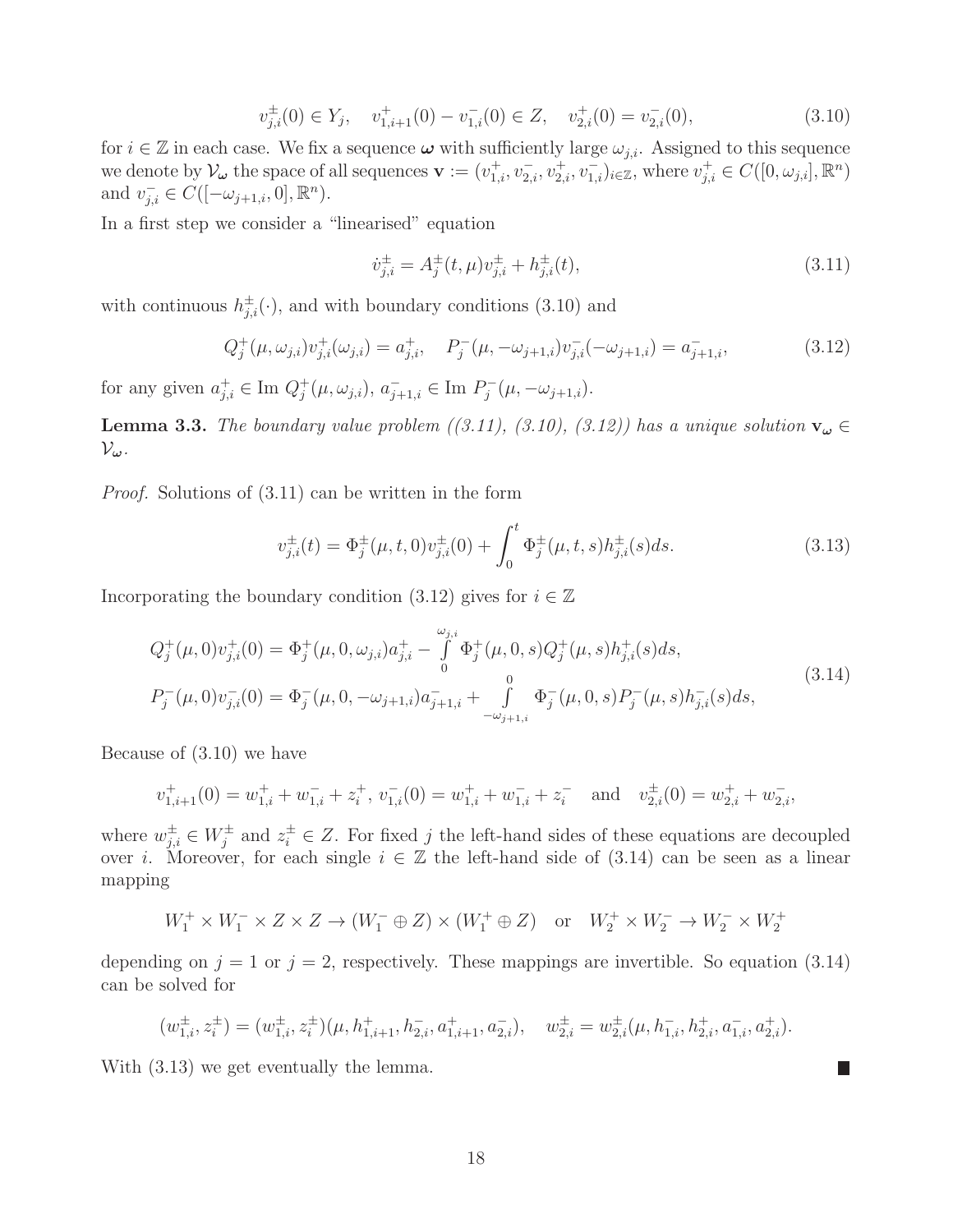In the next step we "replace" the boundary conditions (3.12) by

$$
v_{j,i}^{+}(\omega_{j,i}) - v_{j+1,i}^{-}(-\omega_{j,i}) = d_{j,i}, \quad d_{j,i} \in \mathbb{R}^{n}, \quad j = 1, 2,
$$
\n(3.15)

and consider the boundary value problem  $((3.11), (3.10), (3.15))$ .

**Lemma 3.4.** The boundary value problem ((3.11), (3.10), (3.15)) has a unique solution  $\hat{\mathbf{v}}_{\omega} \in$  $\mathcal{V}_{\omega}$ .

*Proof.* First we claim that for sufficiently large  $\omega > 0$  and sufficiently small  $\mu$  it holds that  $\lim Q_j^+(\mu,\omega) \oplus \lim P_{j+1}^-(\mu,-\omega) = \mathbb{R}^n$ ,  $j = 1,2$ . This is due to asymptotic behaviour  $(\text{as } \omega \to \infty)$ of the involved projections and due to the hyperbolicity of the equilibria  $p_1$  and  $p_2$ ; we refer to [37] for more details.

The rest of the proof proceeds along the lines of the corresponding assertions in [34] or [21]: For each given sequence  $(d_{j,i})$  one proves the existence of sequences  $(a_{j,i}^+)$  and  $(a_{j,i}^-)$  such that the corresponding solutions of the boundary value problem  $((3.11), (3.10), (3.12))$  solve the boundary value problem  $((3.11), (3.10), (3.15)).$ L.

Altogether we find  $\hat{\mathbf{v}}_{\boldsymbol{\omega}} = \hat{\mathbf{v}}_{\boldsymbol{\omega}}(\mu, \mathbf{h}, \mathbf{d}),$  where  $\mathbf{h} := (h_{1,i}^+, h_{2,i}^-, h_{2,i}^+, h_{1,i}^-)_{i \in \mathbb{Z}}$  and  $\mathbf{d} := (d_{1,i}, d_{2,i})_{i \in \mathbb{Z}}$ . It is worth to mention that actually each entry of  $\hat{v}_\omega$  depends only on a finite part of the sequences h and d.

A coupling of the obtained solutions can be achieved by setting

$$
d_{j,i} = d_{\omega_{j,i}}(\mu) := q_{j+1}^-(\mu)(-\omega_{j,i}) - q_j^+(\mu)(\omega_{j,i}), \ j = 1, 2. \tag{3.16}
$$

Now, the nonlinear boundary value problem  $((3.8),(3.9),(3.10))$  is equivalent to the following fixed point equation in  $\mathcal{V}_{\omega}$ :

$$
\mathbf{v} = \hat{\mathbf{v}}_{\omega}(\mu, \mathcal{G}(\mathbf{v}, \mu), \mathbf{d}_{\omega}(\mu)), \tag{3.17}
$$

where

$$
\begin{array}{cccc}\mathcal{G}:& \mathcal{V}_{\omega}\times\mathbb{R}&\rightarrow& \mathcal{V}_{\omega}\\ & (\mathbf{v},\mu)&\mapsto&(h_{1,i}^+,h_{2,i}^-,h_{2,i}^+,h_{1,i}^-)_{i\in\mathbb{Z}},& h_{j,i}^{\pm}(\cdot):=g_j^{\pm}(\cdot,v_{j,i}^{\pm}(\cdot),\mu).\end{array}
$$

The following Lemma provides solutions to the fixed point problem (3.17).

**Lemma 3.5.** For fixed  $\omega$ ,  $\omega_{j,i}$  sufficiently large, and |µ| sufficiently small, the fixed point problem (3.17) has a unique solution  $\bar{v}_{\omega}$  in a sufficiently small neighbourhood of  $0 \in V_{\omega}$ . Moreover, the mapping  $\mu \mapsto \bar{\mathbf{v}}_{\boldsymbol{\omega}}(\mu)$  is smooth.

Note that the necessary considerations have been done for fixed  $\omega$  in spaces  $V_{\omega}$ . Define

$$
\overline{\mathbf{v}}(\boldsymbol{\omega},\mu) = (\overline{v}_{1,i}^+, \overline{v}_{2,i}^-, \overline{v}_{2,i}^+, \overline{v}_{1,i}^-)_{i \in \mathbb{Z}} := \overline{\mathbf{v}}_{\boldsymbol{\omega}}(\mu), \quad \overline{v}_{j,i}^\pm = \overline{v}_{j,i}^\pm(\boldsymbol{\omega},\mu). \tag{3.18}
$$

**Lemma 3.6.** The mappings  $l_{\mathbb{R}^2}^{\infty} \times \mathbb{R} \to l_{\mathbb{R}^n}^{\infty}$ ,  $(\omega, \mu) \mapsto \bar{v}_{j,i}^{\pm}(\omega, \mu)(0)$  are smooth.

For both Lemma 3.5 and Lemma 3.6 the proof of the corresponding statements in [34] or [21] can easily be adapted for the present situation.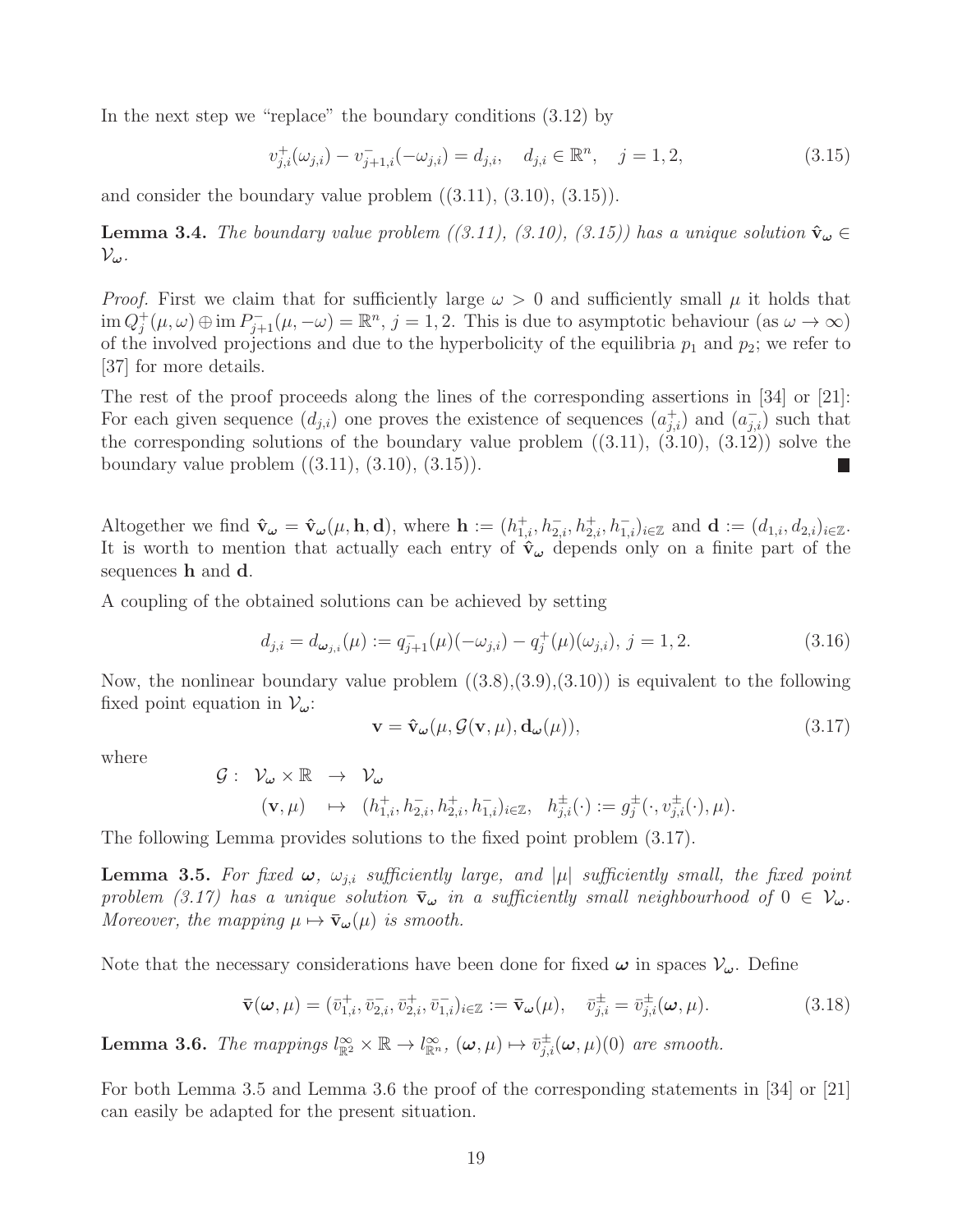## 4 The Bifurcation Equations

For given  $\omega$  and  $\mu$  we find a unique Lin orbit  $X(\omega, \mu)$ , see Theorem 3.2, and a corresponding sequence  $(\Xi_i(\omega,\mu))_{i\in\mathbb{Z}}$  of jumps, see (3.6). The Lin orbit becomes a real orbit if all jumps are equal to zero; this leads to the set of bifurcation equations

$$
\Xi_i(\boldsymbol{\omega}, \mu) = 0, \quad i \in \mathbb{Z}, \tag{4.1}
$$

where  $\Xi := (\Xi_i)_{i \in \mathbb{Z}}$  can be read as a mapping

$$
\Xi: (l^{\infty} \times l^{\infty}) \times \mathbb{R}^2 \to l^{\infty} \times l^{\infty},
$$

bearing in mind that  $\omega = (\omega_{1,i}, \omega_{2,i})_{i \in \mathbb{Z}}$  and dim  $Z = 2$ . As in [34] or [21] we find (as a consequence of Lemma 3.6):

**Lemma 4.1.**  $\Xi$  depends smoothly on  $\omega$  and  $\mu$ .

By solving the bifurcation equations (4.1) we find all kinds of orbits staying close to the primary heteroclinic cycle Γ. For instance, a k-periodic orbit can be seen as a k-periodic Lin orbit where all jumps are zero. A Lin orbit is k-periodic if and only if  $\omega$  is k-periodic. So there arise only k different pairs  $(\omega_{1,i}, \omega_{2,i}), i \in \{1, \ldots, k\}$ . Therefore the bifurcation equation for detecting k-periodic orbits consists only of k equations

$$
\Xi_i(\boldsymbol{\omega}, \mu) = 0, \quad i \in \{1, \dots, k\},\tag{4.2}
$$

and the corresponding  $\Xi$  can be read as a mapping  $\mathbb{R}^{2k} \times \mathbb{R}^2 \to \mathbb{R}^{2k}$ .

Further it is worth to mention that our considerations remain true if some  $\omega_{j,i}$  are formally put to infinity. If in addition the sequence  $\omega$  is periodic then this leads to the bifurcation equation for k-homoclinic orbits or heteroclinic cycles which are composed of k-heteroclinic connections. for instance a k-homoclinic orbit to  $p_1$  corresponds to a k-periodic sequence  $\omega$  with  $\omega_{1,1} = \infty$ . From (3.7) we see that the jumps  $\Xi_i$  have the form

$$
\Xi_i(\boldsymbol{\omega},\mu) := \xi^\infty(\mu) + \xi_i(\boldsymbol{\omega},\mu),
$$

where

$$
\xi^{\infty}(\mu) := q_1^+(\mu)(0) - q_1^-(\mu)(0),
$$

and

$$
\xi_i(\boldsymbol{\omega}, \mu) = \bar{v}_{1,i+1}^+(\boldsymbol{\omega}, \mu)(0) - \bar{v}_{1,i}^-(\boldsymbol{\omega}, \mu)(0). \tag{4.3}
$$

First we consider  $\xi^{\infty}(\mu)$ . By introducing appropriate coordinates,  $\xi^{\infty}(\cdot)$  can be seen as a mapping

$$
\xi^{\infty}(\cdot): \mathbb{R}^2 \to \mathbb{R}^2.
$$

Of course  $\xi^{\infty}(0) = 0$ , which represents that the unstable manifold of  $p_2$  and the stable manifold of  $p_1$  intersect (in the primary heteroclinic orbit  $\Gamma_1$ ). Due to Hypothesis (H2) we may assume

$$
\xi^{\infty}(\mu) = \mu.
$$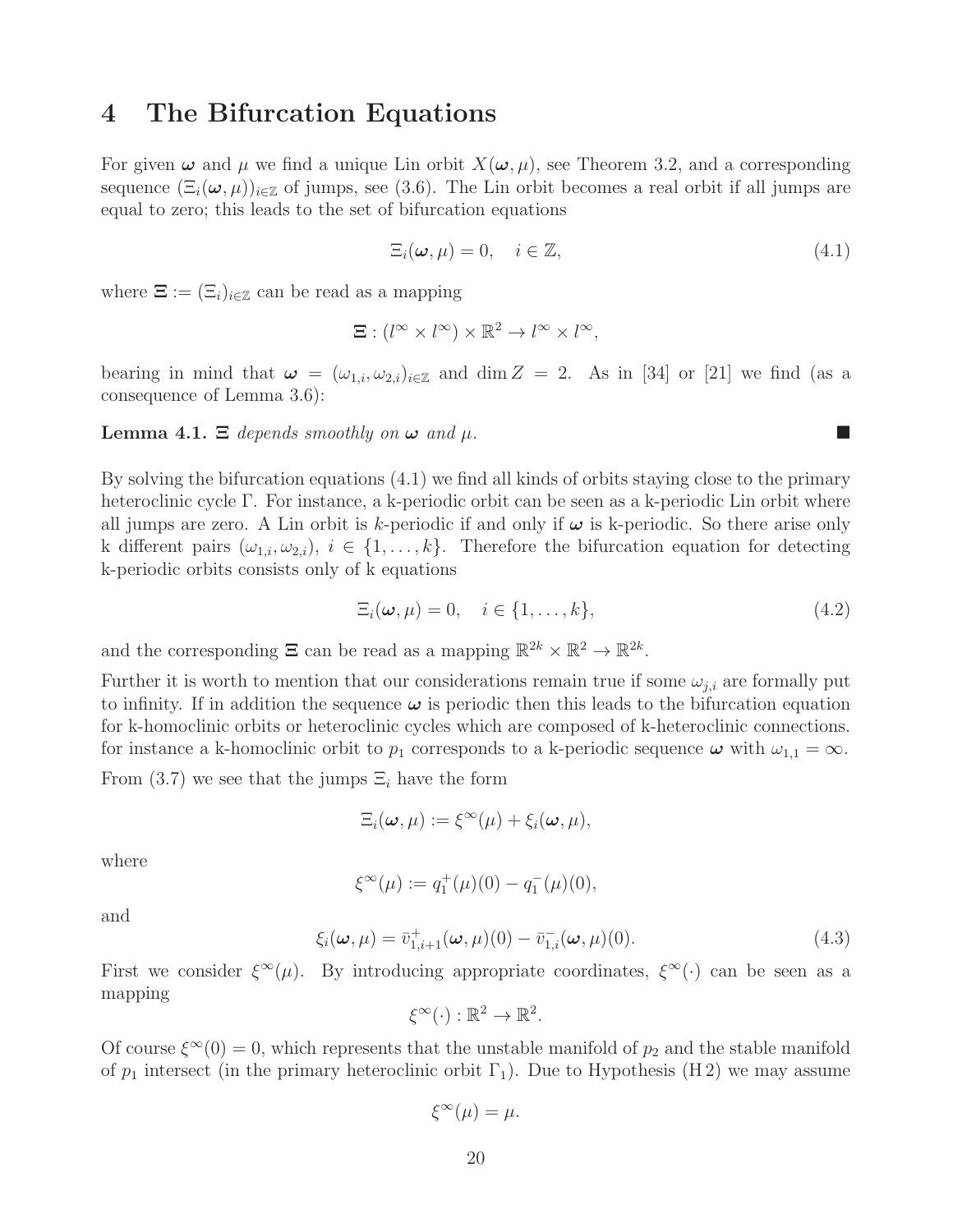During the further procedure we use the following representation of  $\xi_i(\omega, \mu)$ :

$$
\xi_i(\boldsymbol{\omega}, \mu) = \sum_{j=1}^2 \langle \psi_j, \xi_i(\boldsymbol{\omega}, \mu) \rangle \psi_j,
$$
\n(4.4)

where  $\{\psi_1, \psi_2\}$  is a orthonormal basis of Z. We can write, cf. (4.4), (4.3) and (3.2) and the definitions of  $Q_1^+$  and  $P_1^-$ 

$$
\xi_i(\boldsymbol{\omega}, \mu) = \sum_{j=1}^2 \left( \langle \psi_j, Q_1^+(\mu, 0) \bar{v}_{1,i+1}^+(\boldsymbol{\omega}, \mu)(0) \rangle - \langle \psi_j, P_1^-(\mu, 0) \bar{v}_{1,i}^-(\boldsymbol{\omega}, \mu)(0) \rangle \right) \psi_j.
$$
 (4.5)

### 4.1 Real leading eigenvalues

Before we turn to the actual estimates of the bifurcation equation, we consider nonautonomous perturbations of linear equations. Based on existence of exponential dichotomies we consider the asymptotics of solutions in the strong stable eigenspace of those equations.

**Lemma 4.2.** Let both  $A : \mathbb{R}^2 \to \mathbb{L}(\mathbb{R}^n, \mathbb{R}^n)$  and, for all t,  $B(t, \cdot) : \mathbb{R}^2 \to \mathbb{L}(\mathbb{R}^n, \mathbb{R}^n)$  be smooth, and assume further:

- (i)  $x = 0$  is a hyperbolic equilibrium of  $\dot{x} = A(0)x$ .
- (ii) The spectrum  $\sigma(A(\mu))$  reads:  $\sigma(A(\mu)) = \sigma^{sss} \cup {\lambda^{ss}(\mu)} \cup {\lambda^{s}(\mu)} \cup \sigma^{u}$ , where there exist constants  $\alpha^{sss}$ ,  $\alpha^{ss}$ ,  $\alpha^s$  and  $\alpha^u$ , such that  $\lambda < \alpha^{sss} < \lambda^{ss}(\mu) < \alpha^{ss} < \lambda^{s}(\mu) < \alpha^s < 0$  $\alpha^u < \bar{\lambda}$ , for all  $\lambda \in \sigma^{sss}$  and all  $\bar{\lambda} \in \sigma^u$ .
- (iii) The leading stable and strong stable eigenvalues  $\lambda^s$  and  $\lambda^{ss}$  of  $A(0)$  are real and simple.
- (iv) There is  $a \beta > 0$  such that  $|B(t,\mu)| < e^{-t\beta}$ , and  $\alpha^{s}\beta < \lambda^{s}(\mu)$  and  $\alpha^{ss}\beta < \lambda^{ss}(\mu)$ .

Let  $e^{ss}(\mu)$  and  $e^s(\mu)$  be the eigenvectors of  $\lambda^{ss}$  and  $\lambda^s$ , respectively. Further, let  $E_t^{ss}$  and  $E_t^s$  be the strong stable and stable eigenspaces, respectively, of  $\dot{x} = (A(\mu) + B(t, \mu))x$  at time t. Under these assumptions the following is true for solutions  $x(t)$  of  $\dot{x} = (A(\mu) + B(t, \mu))x$ :

1. For  $x(t) \in E_t^s$  there exists an  $\eta^s(x(0), \mu) \in \text{span}\{e^s(\mu)\}\$  such that

$$
x(t) = e^{\lambda^s(\mu)t} \eta^s(x(0), \mu) + O(e^{\max\{\alpha^{ss}, \alpha^s + \beta\}t}).
$$

2. For  $x(t) \in E_t^{ss}$  there exists an  $\eta^{ss}(x(0), \mu) \in \text{span}\{e^{ss}(\mu)\}\$  such that

$$
x(t) = e^{\lambda^{ss}(\mu)t} \eta^{ss}(x(0), \mu) + O(e^{\max\{\alpha^{sss}, \alpha^{ss} + \beta\}t}).
$$

Note that  $\dot{x} = (A(\mu) + B(t, \mu))x$  has exponential dichotomies (on  $\mathbb{R}^+$ ) with respect to splittings of the spectrum  $\sigma(A(\mu))$  at  $\alpha^s$  or  $\alpha^{ss}$ , respectively. By means of these exponential dichotomies the addressed stable and strong stable eigenspaces of this equation can be defined. We further remark that variational equations of (1.1) along solutions within the stable manifolds of the equilibria  $p_1$  and  $p_2$  can be written in a form satisfying the assumptions of the above lemma. The same holds true for the corresponding adjoint variational equation. Of course these statements remain true also for variational equations (and their adjoints) along solutions within the unstable manifolds - all considerations merely have to be made for  $t \to -\infty$ .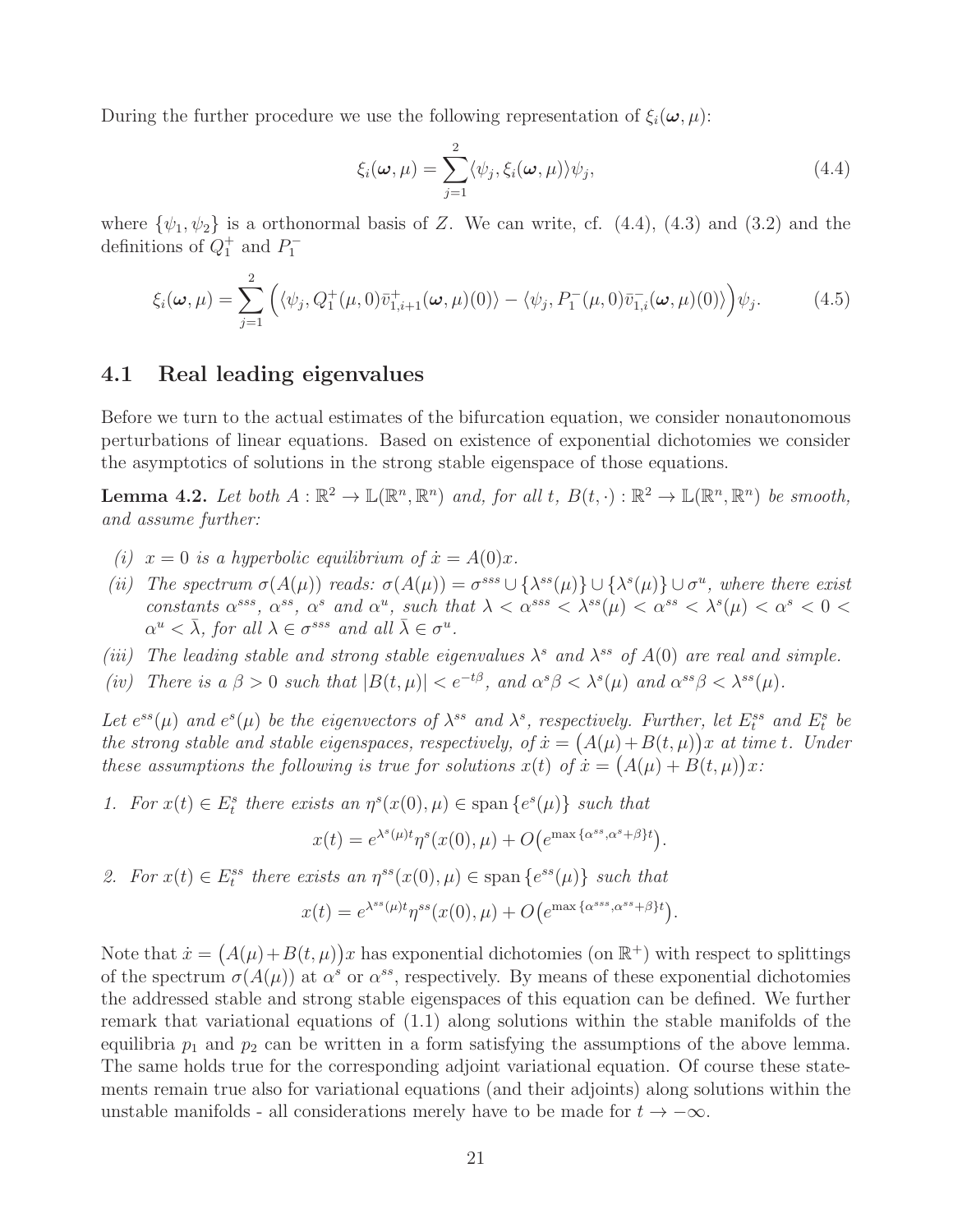The statement 1. of the lemma has been proven in [34] and [21]. The statement 2. generalises the corresponding lemmas in [34] or [21], respectively. However, the proof is similar to that of the first statement.

Further we specify these considerations to (adjoint) variational equations along a solution in the (un)stable manifold of the equilibrum  $p_2$  of (1.1). Throughout we denote by  $A^*$  the adjoint of an operator A.

**Lemma 4.3.** Let  $q^+$  or  $q^-$  be a solutions within the stable or unstable manifold of  $p_2$  of  $(1.1)$ . Let  $E_t^{ss}$  denote the strong stable subspace of  $\dot{x} = D_1 f(q^+(t), \mu)$  at time t (for  $t \to \infty$ ). Similarly, let  $E_{\perp,t}^{ss}$  denote the strong stable subspace of  $\dot{x} = -D_1 f(q^+(t), \mu)^*$  at time t for  $t \to -\infty$ .

(i) 
$$
E_t^{ss} = T_{q^+(t)} W^{ss}(q^+(t)).
$$

(ii) 
$$
E_{\perp,t}^{ss} = (T_{q^-(t)}W^{eu}(p_2))^{\perp}
$$
.

In [28, 33] a corresponding statement for stable subspaces has been proven. The proof of the above lemma for the strong stable subspaces runs along the same lines.

In the representation (4.4) we used an orthonormal basis  $\{\psi_1, \psi_2\}$  of Z. For our further considerations we specify a corresponding scalar product  $\langle \cdot, \cdot \rangle$  as follows: With the notations introduced at the beginning of Section 3 we write, cf. also (H 4):

$$
T_{q_1(0)}W^{eu}(p_2) \cap Y_1 = W_1^- \oplus \text{span}\{\psi_2\}, \quad T_{q_1(0)}W^{es}(p_1) \cap Y_1 = W_1^+ \oplus \text{span}\{\psi_1\}.
$$

Within this setting we choose the scalar product  $\langle \cdot, \cdot \rangle$  such that

$$
\psi_1 \perp \psi_2
$$
,  $W_1^+ \perp W_1^-$  and  $\psi_i \perp W_1^{\pm}$ ,  $i = 1, 2$ .

With that we obtain the following representation of  $\xi_i(\boldsymbol{\omega}, \mu)$ ;

**Lemma 4.4.** Assume the case (RR) and Hypotheses (H 1)–(H 7). Then the jump  $\xi_i(\omega,\mu)$  can be written in the form

$$
\xi_i(\boldsymbol{\omega}, \mu) = (c_{11}(\mu)e^{-2\lambda_1^u\omega_{1,i+1}} - c_{21}(\mu)e^{2\lambda_2^{s\omega_{2,i}}}e^{2\lambda_1^s\omega_{1,i}} + \mathcal{R}_{1,i}(\boldsymbol{\omega}, \mu)) \psi_1 + (c_{12}(\mu)e^{-2\lambda_1^u\omega_{1,i+1}}e^{-2\lambda_2^u\omega_{2,i+1}} - c_{22}(\mu)e^{2\lambda_2^s\omega_{2,i}} + \mathcal{R}_{2,i}(\boldsymbol{\omega}, \mu)) \psi_2,
$$

where

$$
\mathcal{R}_{1,i}(\omega,\mu) = o(e^{-2\lambda_1^u\omega_{1,i+1}}) + o(e^{2\lambda_2^{ss}\omega_{2,i}}e^{2\lambda_1^s\omega_{1,i}})
$$
  

$$
\mathcal{R}_{2,i}(\omega,\mu) = o(e^{-2\lambda_1^u\omega_{1,i+1}}e^{-2\lambda_2^u\omega_{2,i+1}}) + o(e^{2\lambda_2^s\omega_{2,i}}).
$$

Proof. Before starting the actual proof we introduce some assumptions which can always be realized by performing appropriate transformations. In this context we recall that, cf. (H 1) and Section 3.2, that  $q_2^{\pm}(\mu) = q_2(\mu)$ . For our analysis we assume that we have carried out appropriate transformations so that:

$$
(\mathbf{A} \mathbf{1}) \qquad q_2(\mu)(\omega) \in W^{eu}_{loc}(p_2), \text{ if } \omega \gg 1.
$$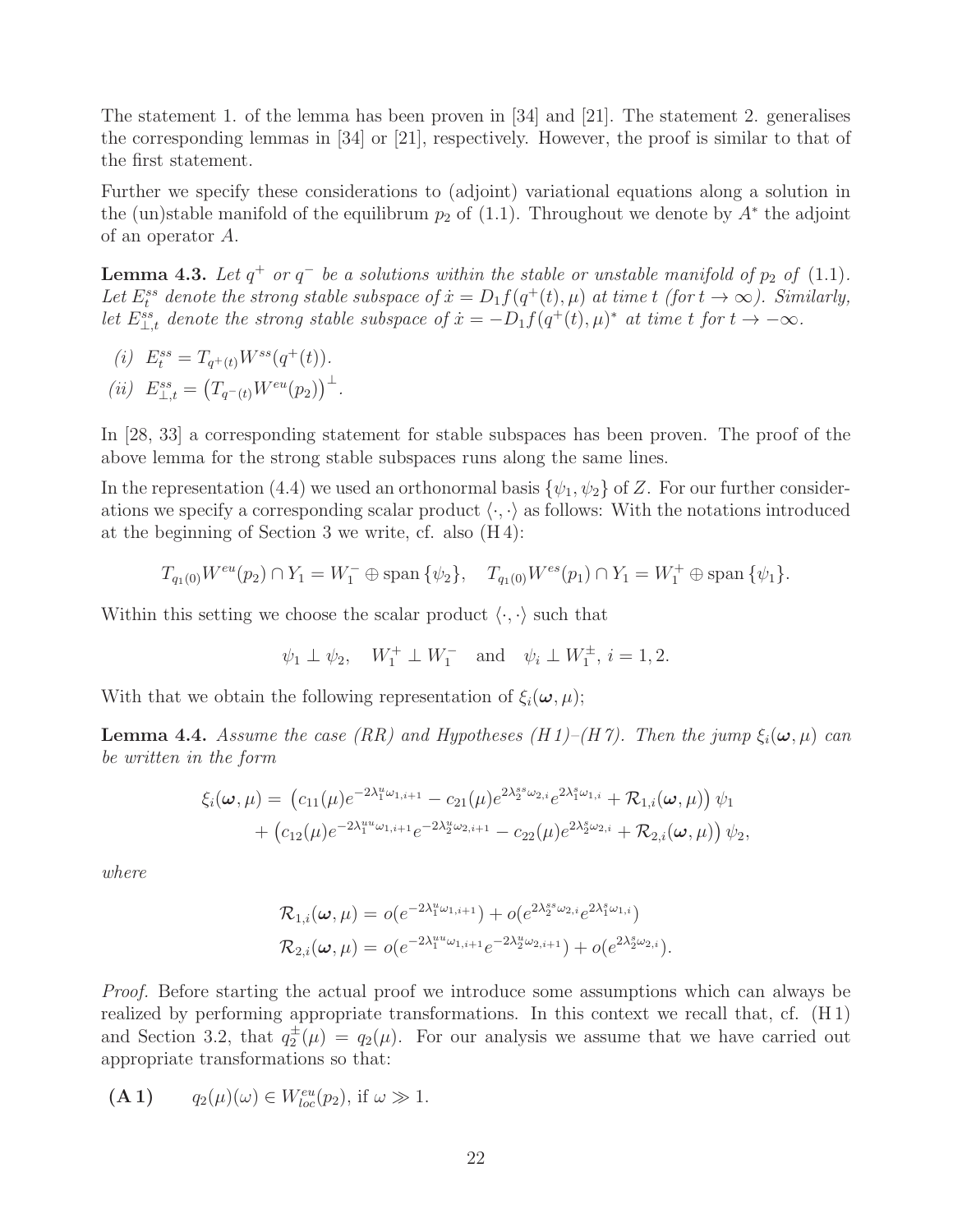- (A 2)  $W_{loc}^{eu}(p_2) = T_{p_2}W^{eu}(p_2).$
- (A 3)  $T_{q_2(\mu)(\omega)} W^u(p_1) \subset W^{eu}(p_2).$

To justify the Assumptions  $(A 1)$ – $(A 3)$  we consider the following: Recall that the extendedunstable manifold of  $p_2$  is not unique. Due to the  $\lambda$ -lemma,  $W_{loc}^{eu}(p_2)$  can be chosen such that  $\{\phi^{\omega}(W^u(p_1) \cap \Sigma_2), \omega \gg 1\} \subset W^{eu}_{loc}(p_2)$ , where  $\{\phi^t\}$  is the flow of (1.1). Hence Assumption (A 1) is fulfilled. The remaining assumptions can be achieved by means of a transformation flattening  $W^{eu}_{loc}(p_2)$ .



Figure 5: The manifold  $W^{eu}(p_2)$  "generated" by  $\phi^{\omega}(W^u(p_1) \cap \Sigma_2)$ .

Further we assume

$$
(\mathbf{A} \mathbf{4}) \qquad T_{q_2(\mu)(0)} W^s(p_2) \cap \Sigma_2 = W_2^+.
$$

The situation required in Assumption  $(A 4)$  can always be achieved by appropriate transformations, cf. [34] or [21].

For the actual proof we proceed from the representation  $\xi_i$  given in (4.4). We confine ourselves to consider the jumps in  $\psi_1$ -direction. Recall that  $\psi_1 \perp W^s(p_1)$ ,  $\psi_1 \perp W^{eu}(p_2)$ , and  $\psi_1 \perp \psi_2$ . In accordance with (4.5) we find

$$
\langle \psi_1, \xi_i(\boldsymbol{\omega}, \mu) \rangle = \langle \psi_1, Q_1^+(\mu, 0) \overline{v}_{1,i+1}^+(\boldsymbol{\omega}, \mu)(0) \rangle - \langle \psi_1, P_1^-(\mu, 0) \overline{v}_{1,i}^-(\boldsymbol{\omega}, \mu)(0) \rangle.
$$

First we consider the term  $\langle \psi_1, Q_1^+(\mu, 0)\bar{v}_{1,i+1}^+(\omega, \mu)(0) \rangle$ :

Let  $\Psi_1^+(\mu,\cdot,\cdot)$  be the transition matrix of the adjoint of the variational equation along  $q_1^+$ . Making use of  $(H3)$ – $(H5)$  we find, in analogy to the considerations in [21, 34], that there is a quantity  $c_{11}$  depending on  $\mu$  such that

$$
\langle \psi_1, Q_1^+(\mu, 0)\bar{v}_{1,i+1}^+(\omega, \mu)(0) \rangle = \langle \Psi_1^+(\mu, \omega_{1,i+1}, 0)Q_1^{+*}(\mu, 0)\psi_1, \tilde{Q}_1(\mu, \omega_{1,i+1})q_2^-(\mu)(-\omega_{1,i+1}) \rangle + o(e^{-2\lambda_1^u\omega_{1,i+1}}) = c_{11}(\mu)e^{-2\lambda_1^u\omega_{1,i+1}} + o(e^{-2\lambda_1^u\omega_{1,i+1}}).
$$
(4.6)

Here  $\tilde{Q}_1(\mu, t)$  is the projection which projects on  $\text{im } Q_1^+(\mu, t)$  along  $\text{im } P_2^-(\mu, -t)$ . For that we exploit that  $\psi_1 \perp W^{eu}(p_2)$  together with Hypothesis (H4).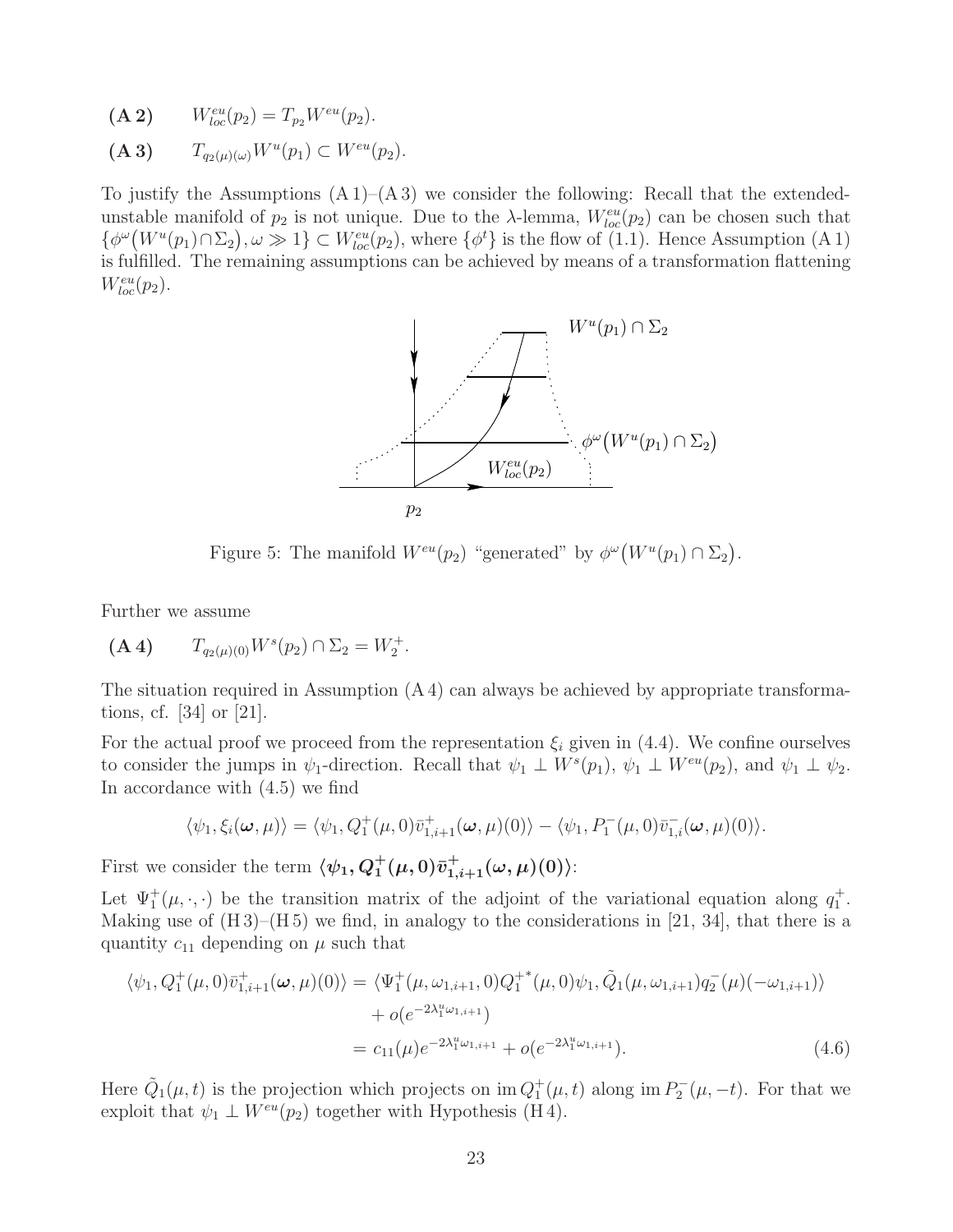Further, due to Hypothesis (H 4)

$$
\operatorname{sign} c_{11}(\mu) = \operatorname{sign} \langle \Psi_1^+(\mu, \omega_{1,i+1}, 0) Q_1^{+*}(\mu, 0) \psi_1, \tilde{Q}_1(\mu, \omega_{1,i+1}) q_2^-(\mu) (-\omega_{1,i+1}) \rangle \neq 0.
$$

Indeed, roughly speaking,  $\tilde{Q}_1(\mu, \omega_{1,i+1})q_2(\mu)(-\omega_{1,i+1})$  points towards the eigenspace of  $\lambda_1^u$ , and  $\Psi_1^+(\mu, \omega_{1,i+1}, 0)Q_1^+$  $*(\mu, 0)\psi_1$  is perpendicular to the sum of the stable and strong unstable eigenspace. Further, both terms tend to zero exponentially fast with an exponential rate  $-\lambda_1^u$ .

According to (4.5) we next consider  $\langle \psi_1, P_1^-(\mu, 0)\bar{v}_{1,i}^-(\omega,\mu)(0)\rangle$ :

In principle we can proceed in a similar way as above, resulting in the fact that the corresponding  $c_{21}(\mu)$  vanishes. This means that the corresponding "leading order term" in the representation of the jump vanishes. Hence we require a more sophisticated estimate.

Equations  $(3.12)$  and  $(3.14)$  yield

$$
P_1^-(\mu,0)\bar{v}_{1,i}^-(\omega,\mu)(0) = P_1^-(\mu,0)\Phi_1^-(\mu,0,-\omega_{2,i})a_{2,i}^- + \int_{-\omega_{2,i}}^0 \Phi_1^-(\mu,0,s)P_1^-(\mu,s)h_{1,i}^-(s)ds,
$$

Therefore

$$
\langle \psi_1, P_1^-(\mu, 0)\bar{v}_{1,i}^-(\omega, \mu)(0) \rangle = \langle \Psi_1^-(\mu, -\omega_{2,i}, 0)P_1^{-*}(\mu, 0)\psi_1, a_{2,i}^- \rangle + \langle \psi_1, \int_{-\omega_{2,i}}^0 \Phi_1^-(\mu, 0, s)P_1^-(\mu, s)h_{1,i}^-(s)ds \rangle, \tag{4.7}
$$

where  $\Psi_1^-(\mu, \cdot, \cdot)$  denotes the transition matrix of the adjoint of the variational equation along  $q_1^-$ . Next we express  $a_{2,i}^-$  in terms of  $v_2^+$  or  $v_2^-$ , respectively. Due to (3.12), (3.14) and (3.16) we find

$$
a_{2,i}^- = P_1^-(\mu, -\omega_{2,i})\overline{v}_{1,i}^-(-\omega_{2,i}) = P_1^-(\mu, -\omega_{2,i})\left(\overline{v}_{2,i}^+(\omega_{2,i}) - d_{2,i}\right)
$$
  
= 
$$
P_1^-(\mu, -\omega_{2,i})\left(\overline{v}_{2,i}^+(\omega_{2,i}) + q_2(\mu)(\omega_{2,i}) - q_1^-(\mu)(-\omega_{2,i})\right).
$$

Inserting in the first scalar product on the right-hand side in (4.7) and taking into consideration that  $P_1^-$ <sup>\*</sup> $(\mu, -\omega_{2,i})$  commutes with  $\Psi$ <sup>-</sup><sub>1</sub></sub> $(\mu, -\omega_{2,i}, 0)$  yields:

$$
\langle \Psi_1^-(\mu, -\omega_{2,i}, 0) P_1^{-*}(\mu, 0) \psi_1, a_{2,i}^- \rangle = \langle \Psi_1^-(\mu, -\omega_{2,i}, 0) P_1^{-*}(\mu, 0) \psi_1, \overline{\psi}_{2,i}^+(\omega_{2,i}) \rangle \n+ \langle \Psi_1^-(\mu, -\omega_{2,i}, 0) P_1^{-*}(\mu, 0) \psi_1, q_2(\mu)(\omega_{2,i}) \rangle \n- \langle \Psi_1^-(\mu, -\omega_{2,i}, 0) P_1^{-*}(\mu, 0) \psi_1, q_1^-(\mu)(-\omega_{2,i}) \rangle
$$
\n(4.8)

Let  $\omega_{2,i}$  be sufficiently large, then  $q_1(\mu)(-\omega_{2,i}) \in W_{loc}^{eu}(p_2)$ , and due to Assumption (A 1) we also have  $q_2(\mu)(\omega_{2,i}) \in W_{loc}^{eu}(p_2)$ . Further, by construction  $\Psi_1^-(\mu, -\omega_{2,i}, 0)P_1^ ^*(\mu,0)\psi_1$  is perpendicular to  $T_{q_1^-(-\omega_{2,i})}W_{loc}^{eu}(p_2)$ . Hence, by Assumption (A 2) the last two scalar products in (4.8) vanish, and this equation reduces to

$$
\langle \Psi_1^-(\mu, -\omega_{2,i}, 0) P_1^{-*}(\mu, 0) \psi_1, a_{2,i}^- \rangle = \langle \Psi_1^-(\mu, -\omega_{2,i}, 0) P_1^{-*}(\mu, 0) \psi_1, \overline{v}_{2,i}^+(\omega_{2,i}) \rangle
$$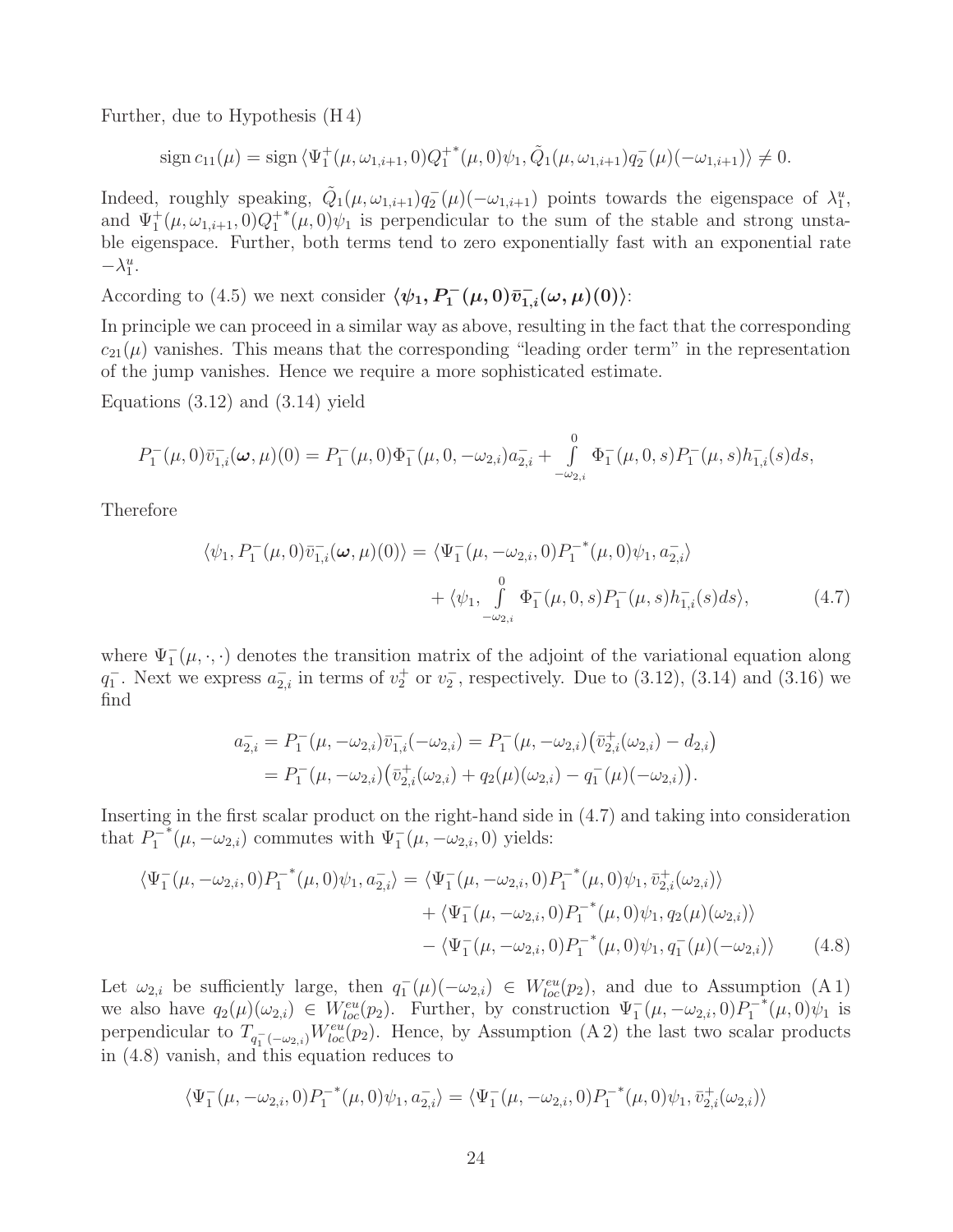Consider

$$
\bar{v}_{2,i}^{+}(\omega_{2,i}) = (id - Q_2^{-}(\mu, \omega_{2,i}))\bar{v}_{2,i}^{+}(\omega_{2,i}) + Q_2^{-}(\mu, \omega_{2,i})\bar{v}_{2,i}^{+}(\omega_{2,i}).
$$

Note that  $Q_2^-(\mu,\omega_{2,i})\bar{v}_{2,i}^+(\omega_{2,i}) \in T_{q_2(\omega_{2,i})}W^u(p_1)$ . Hence, due to Assumption (A 3)

$$
\langle \Psi_1^-(\mu, -\omega_{2,i}, 0) P_1^{-*}(\mu, 0) \psi_1, Q_2^-(\mu, \omega_{2,i}) \overline{v}_{2,i}^+(\omega_{2,i}) \rangle = 0,
$$

and (4.8) reduces further to

$$
\langle \Psi_1^-(\mu, -\omega_{2,i}, 0) P_1^{-*}(\mu, 0) \psi_1, a_{2,i}^- \rangle = \langle \Psi_1^-(\mu, -\omega_{2,i}, 0) P_1^{-*}(\mu, 0) \psi_1, (id - Q_2^-(\mu, \omega_{2,i})) \overline{v}_{2,i}^+(\omega_{2,i}) \rangle.
$$

Consider

$$
(id - Q_2^-(\mu, \omega_{2,i}))\overline{v}_{2,i}^+(\omega_{2,i}) = \Phi_2^+(\mu, \omega_{2,i}, 0)(id - Q_2^-(\mu, 0))\overline{v}_{2,i}^+(0) + \int_0^{\omega_{2,i}} \Phi_2^+(\mu, \omega_{2,i}, s)(id - Q_2^-(\mu, s))h_{2,i}^+(s)ds.
$$

By the definition of  $Q_2^-$ , cf. Section 3.2, and Assumption (A 4) we have  $(id - Q_2^-(\mu, 0))\bar{v}_{2,i}^+(0) \in$  $T_{q_2(\mu)(0)}W^s(p_2)$ . (More precisely  $(id - Q_2^{-}(\mu, 0))\bar{v}_{2,i}^+(0) \in W_2^+$ .) Note that  $T_{q_2(\mu)(0)}W^s(p_2)$  is the stable eigenspace at  $t = 0$  of the variational equation along  $q_2$  on  $\mathbb{R}^+$ . Let  $E_{t=0}^{ss}$  denote the corresponding strong stable eigenspace. Hence, cf. Figure 6



Figure 6: The space  $E_{t=0}^{ss}$ .

$$
T_{q_2(\mu)(0)}W^s(p_2) = \text{span}\left\{f(q_2(\mu)(0), \mu)\right\} \oplus E_{t=0}^{ss},
$$

and correspondingly we decompose

$$
(id - Q_2^-(\mu, 0))\bar{v}_{2,i}^+(0) = v_{2,i}^s + v_{2,i}^{ss}, \qquad v_{2,i}^s \in \text{span}\left\{f(q_2(\mu)(0), \mu)\right\}, \ v_{2,i}^{ss} \in E_{t=0}^{ss}.
$$

Using  $\Phi_2^+(\mu,\omega_{2,i},0)v_{2,i}^s \in \text{span}\{f(q_2(\mu)(\omega_{2,i}),\mu)\}\$ and Assumptions (A 1) and (A 2) we find

$$
\langle \Psi_1^-(\mu, -\omega_{2,i}, 0) P_1^{-*}(\mu, 0) \psi_1, \Phi_2^+(\mu, \omega_{2,i}, 0) v_{2,i}^s \rangle = 0.
$$

Summarising our estimates regarding  $\langle \psi_1, P_1^-(\mu, 0)\overline{v}_{1,i}^-(\omega,\mu)(0)\rangle$  so far we find

$$
\langle \psi_1, P_1^-(\mu, 0) \bar{v}_{1,i}^-(\omega, \mu)(0) \rangle = \langle \Psi_1^-(\mu, -\omega_{2,i}, 0) P_1^{-*}(\mu, 0) \psi_1, \Phi_2^+(\mu, \omega_{2,i}, 0) v_{2,i}^{ss} \rangle + R_{1,i}(\omega, \mu), \tag{4.9}
$$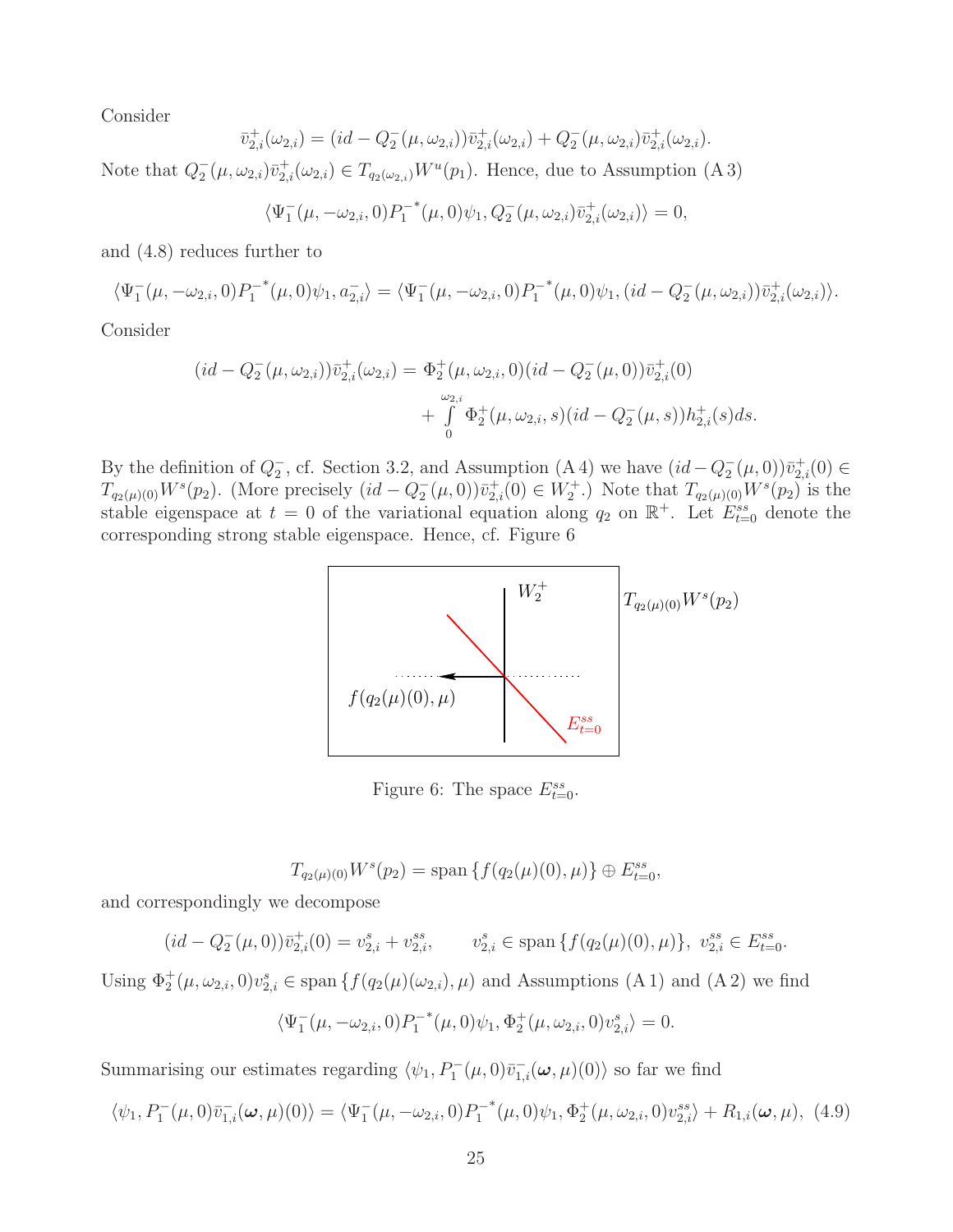where  $R_{1,i}$  comprises all residual terms appearing in the course of our considerations.

By construction  $\Psi_1^-(\mu, -\omega_{2,i}, 0)P_1^ ^*(\mu,0)\psi_1$  is perpendicular to the extended-unstable manifold of  $p_2$ . Hence  $P_1^-$ <sup>\*</sup>( $\mu$ , 0) $\psi_1$  is in the strong stable subspace of  $\Psi_1^-(\mu, -t, 0)$ , cf. Lemma 4.3(ii). Further, according to Lemma 4.2 there is a  $\eta_{\perp}^{ss}(\mu) \in (T_{p_2}W^{eu}(p_2))^{\perp}$  such that

$$
\Psi_1^-(\mu, -\omega_{2,i}, 0)P_1^{-*}(\mu, 0)\psi_1 = e^{\lambda_2^{ss}\omega_{2,i}}\eta_{\perp}^{ss}(\mu) + o(e^{\lambda_2^{ss}\omega_{2,i}}).
$$

More precisely,  $\eta_{\perp}^{ss}(\mu)$  belongs to the eigenspace of the eigenvalue  $\lambda_2^{ss}$  of  $D_1f(p_2,0)^*$ . This eigenspace reads  $\overline{(\mathbb{R}^n \ominus E_{\lambda_2^{ss}})^{\perp}}$ , where  $E_{\lambda_2^{ss}}$  denotes the eigenspace of the eigenvalue  $\lambda_2^{ss}$  of  $D_1 f(p_2, 0)$ .

Similarly,  $v_{2,i}^{ss}$  is in the strong stable subspace of  $\Phi_2^+(\mu, t, 0)$ , cf. Lemma 4.3(i). Again according to Lemma 4.2 there is a  $\eta^{ss}(\mu) \in E_{\lambda_2^{ss}}$  such that

$$
\Phi_2^+(\mu, \omega_{2,i}, 0)v_{2,i}^{ss}/|v_{2,i}^{ss}| = e^{\lambda_2^{ss}\omega_{2,i}}\eta^{ss}(\mu) + o(e^{\lambda_2^{ss}\omega_{2,i}}).
$$

Inserting in (4.9) yields

$$
\langle \psi_j, P_1^-(\mu, 0) \bar{v}_{1,i}^-(\omega, \mu)(0) \rangle = \left( e^{2\lambda_2^{ss}\omega_{2,i}} \langle \eta_{\perp}^{ss}(\mu), \eta^{ss}(\mu) \rangle + o(e^{2\lambda_2^{ss}\omega_{2,i}}) \right) |v_{2,i}^{ss}| + R_{1,i}(\omega, \mu). \tag{4.10}
$$

Due to Hypothesis (H6) the vectors  $\eta_{\perp}^{ss}(\mu)$  and  $\eta^{ss}(\mu)$  cannot be perpendicular, and hence

$$
\langle \eta_{\perp}^{ss}(\mu), \eta^{ss}(\mu)\rangle \neq 0.
$$

Next we deduce estimates for  $v_{2,i}^{ss}$ . To this end we first note that  $\bar{v}_{2,i}^+(0) = \bar{v}_{2,i}^-(0)$ , and that dim  $W^+$  = dim  $E_{t=0}^{ss}$ . What is more, the projection  $(id - Q_2^-(\mu, 0))$  acts as an invertible mapping between these spaces. Hence there exist  $c, C > 0$  such that

$$
c |(id - Q_2^-)\overline{v}_{2,i}^-(0)| \le |v_{2,i}^{ss}| \le C |(id - Q_2^-)\overline{v}_{2,i}^-(0)|.
$$

The value  $|(id - Q_2^-)\bar{v}_{2,i}(0)|$  can be estimated in the same way as the jump in the first part of this proof. Because  $\lambda_1^s$  is real and simple (cf. Hypothesis (H6)) we get similar to the estimate (4.6)

$$
|(id - Q_2^-)\bar{v}_{2,i}(0)| = \tilde{c}_{21}(\mu)e^{2\lambda_1^s\omega_{1,i}} + o(e^{2\lambda_1^s\omega_{1,i}}), \quad \tilde{c}_{21}(\mu) \neq 0.
$$

Therefore

$$
|v_{2,i}^{ss}| = \hat{c}_{21}(\mu, \omega_{2,i})e^{2\lambda_1^s \omega_{1,i}} + o(e^{2\lambda_1^s \omega_{1,i}}), \qquad c\,\tilde{c}_{21}(\mu) \le \hat{c}_{21}(\mu, \omega_{2,i}) \le C\,\tilde{c}_{21}(\mu).
$$

Inserting in (4.10) yields

$$
\langle \psi_j, P_1^-(\mu, 0) \bar{v}_{1,i}^-(\omega, \mu)(0) \rangle = e^{2\lambda_2^{ss}\omega_{2,i}} e^{2\lambda_1^s\omega_{1,i}} \hat{c}_{21}(\mu, \omega_{2,i}) \langle \eta_{\perp}^{ss}(\mu), \eta^{ss}(\mu) \rangle + \hat{R}_{1,i}(\omega, \mu),
$$

where  $\hat{R}_{1,i}(\omega,\mu)$  comprises all remaining terms. Indeed estimates along the lines of [21, 34] in the particular situation which we exploited above, yield

$$
\hat{R}_{1,i}(\boldsymbol{\omega},\mu) = o(e^{2\lambda_2^{ss}\omega_{2,i}}e^{2\lambda_1^s\omega_{1,i}}).
$$

Finally we write

$$
c_{21}(\mu, \omega_{2,i}) := \hat{c}_{21}(\mu, \omega_{2,i}) \langle \eta_{\perp}^{ss}(\mu), \eta^{ss}(\mu) \rangle,
$$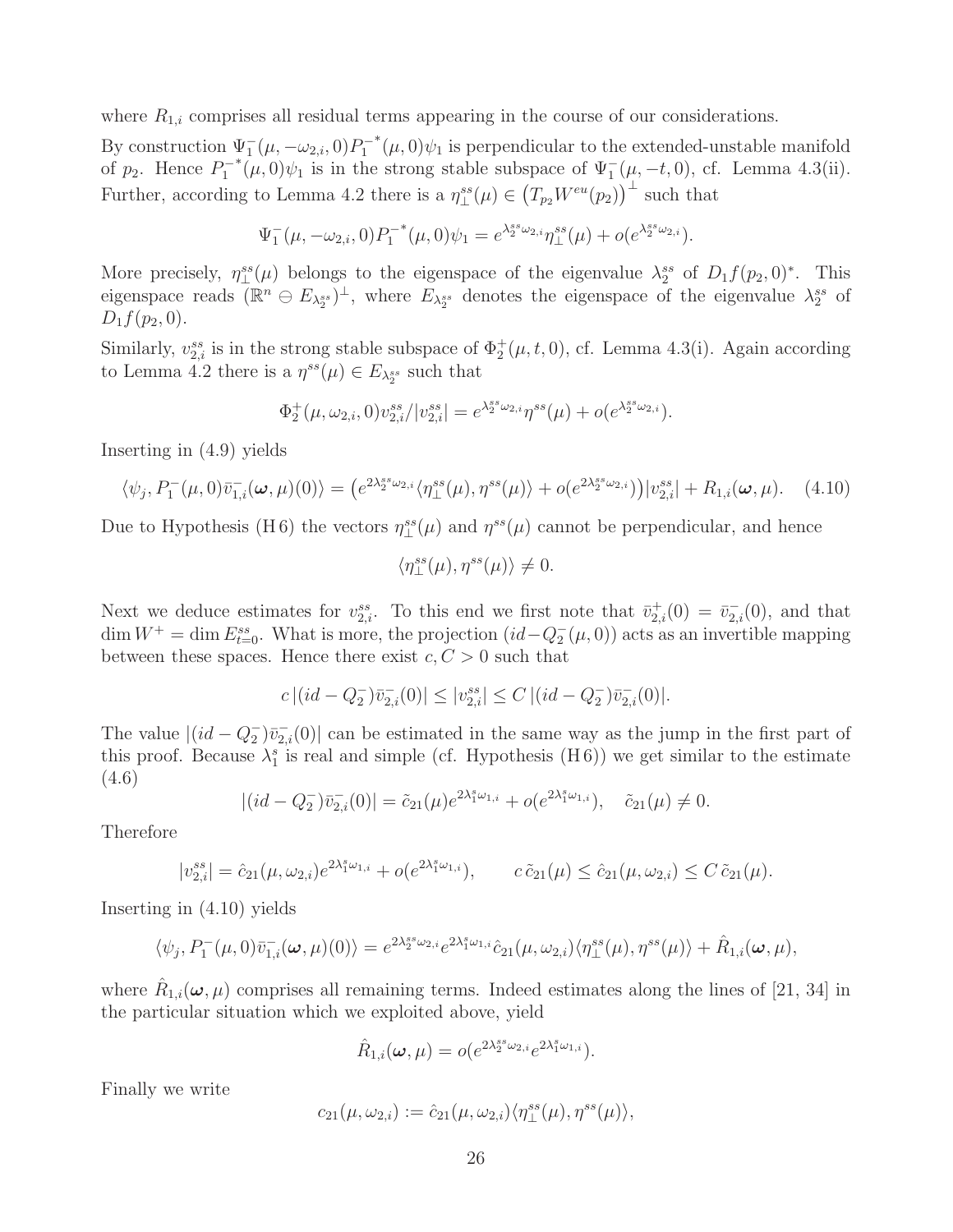and note that

 $c \tilde{c}_{21}(\mu) \langle \eta_{\perp}^{ss}(\mu), \eta^{ss}(\mu) \rangle \leq c_{21}(\mu, \omega_{2,i}) \leq C \tilde{c}_{21}(\mu) \langle \eta_{\perp}^{ss}(\mu), \eta^{ss}(\mu) \rangle$ 

and hence  $c_{21}(\mu, \omega_{2,i}) \neq 0$ .

**Remark 4.5.** If  $n = 3$ , i.e.  $x \in \mathbb{R}$  the above estimate of  $v_{2,i}^{ss}$  simplifies as follows. In this case we have dim  $W^+ = \dim E^{ss}_{t=0} = 1$  and hence there exists a  $c > 0$  such that

$$
c|(id - Q_2^-)\bar{v}_{2,i}^-(0)| = |v_{2,i}^{ss}|.
$$

The value  $|(id - Q_2^-)\bar{v}_{2,i}(0)|$  can be estimated in the same way as the jump in the first part of this proof. Similar to the estimate (4.6) we get

$$
|(id - Q_2^-)\overline{v}_{2,i}(0)| = \tilde{c}_{21}(\mu)e^{2\lambda_1^s \omega_{1,i}} + o(e^{2\lambda_1^s \omega_{1,i}}), \quad \tilde{c}_{21}(\mu) \neq 0.
$$

Therefore

$$
|v_{2,i}^{ss}| = \hat{c}_{21}(\mu)e^{2\lambda_1^s\omega_{1,i}} + o(e^{2\lambda_1^s\omega_{1,i}}), \qquad \hat{c}_{21}(\mu) = c\,\tilde{c}_{21}(\mu).
$$

 $\Box$ 

 $\Box$ 

Recall that in accordance with Lemma 4.1 the jumps depend smoothly on both  $\omega$  and  $\mu$ . Let  $D_k \xi_i(\omega, \mu)$ ,  $k \in {\{\omega_{j,i}, j = 1, 2, i \in \mathbb{Z}\}}$  or  $k \in {\{\mu_1, \mu_2\}}$ , denote the derivative with respect to the corresponding variable. Then, similarly to the corresponding estimates in [21, 34] we find the following Lemma.

**Lemma 4.6.** The derivatives of the jumps  $\xi_i$  have the following form

$$
D_{k}\xi_{i}(\boldsymbol{\omega},\mu) = \left(D_{k}(c_{11}(\mu)e^{-2\lambda_{1}^{u}\omega_{1,i+1}} - c_{21}(\mu)e^{2\lambda_{2}^{s}s\omega_{2,i}}e^{2\lambda_{1}^{s}\omega_{1,i}}\right) + \tilde{\mathcal{R}}_{1,i}(\boldsymbol{\omega},\mu)\right)\psi_{1} + \left(D_{k}(c_{12}(\mu)e^{-2\lambda_{1}^{u}\omega_{1,i+1}}e^{-2\lambda_{2}^{u}\omega_{2,i+1}} - c_{22}(\mu)e^{2\lambda_{2}^{s}\omega_{2,i}}\right) + \tilde{\mathcal{R}}_{2,i}(\boldsymbol{\omega},\mu)\right)\psi_{2},
$$

where

$$
\tilde{\mathcal{R}}_{1,i}(\boldsymbol{\omega},\mu) = o(e^{-2\lambda_1^u\omega_{1,i+1}}) + o(e^{2\lambda_2^{ss}\omega_{2,i}}e^{2\lambda_1^s\omega_{1,i}}), \n\tilde{\mathcal{R}}_{2,i}(\boldsymbol{\omega},\mu) = o(e^{-2\lambda_1^{uu}\omega_{1,i+1}}e^{-2\lambda_2^u\omega_{2,i+1}}) + o(e^{2\lambda_2^s\omega_{2,i}}).
$$

Finally, adapted to our needs, we discuss the twist of Γ in terms of Lin's method. To this end we define the twist in the style of corresponding considerations in [6]. First we note that we can consider  $W^u(p_1)$  as global manifold containing Γ. The part of this manifold containing  $\Gamma_1$  "coincides" with  $W^{eu}(p_2)$ . Recall that  $\psi_1 \perp T_{q_1(0)}W^{eu}(p_2)$ . Similarly consider  $\hat{\psi}_1 \perp T_{q_2(0)} W^u(p_1)$  such that for  $\omega \gg 1$ 

$$
\langle \Psi_1^-(0,-\omega,0)\psi_1,\Psi_2^+(0,\omega,0)\hat{\psi}_1\rangle>0.
$$

This conditions implies that both  $\psi_1$  and  $\hat{\psi}_1$  point to the same side of the addressed global manifold.

Further, we define

$$
e_1^s := \lim_{t \to \infty} \frac{\dot{q}_1(t)}{|\dot{q}_1(t)|}, \quad e_1^u := \lim_{t \to -\infty} \frac{\dot{q}_2(t)}{|\dot{q}_2(t)|}.
$$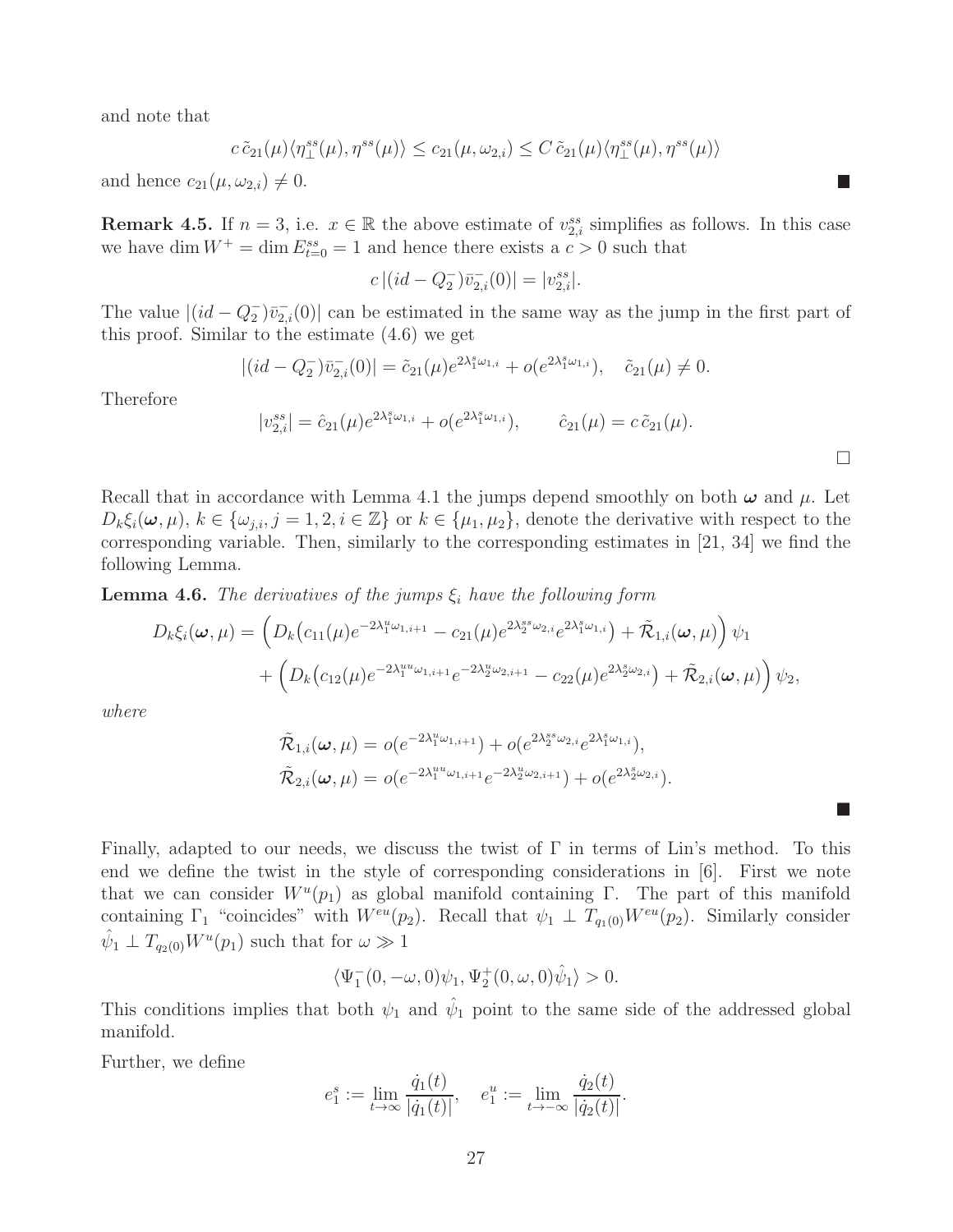**Definition 4.7.** We call  $\Gamma$  nontwisted if for  $\omega \gg 1$ 

 $sign \langle e_1^u, \Psi_1^+(0, \omega, 0)\psi_1 \rangle \neq sign \langle e_1^s, \Psi_2^-(0, -\omega, 0)\hat{\psi}_1 \rangle,$ 

whereas we call  $\Gamma$  twisted if for  $\omega \gg 1$ 

$$
\operatorname{sign}\,\langle e_1^u,\Psi_1^+(0,\omega,0)\psi_1\rangle=\operatorname{sign}\,\langle e_1^s,\Psi_2^-(0,-\omega,0)\hat{\psi}_1\rangle.
$$

This definition means that "along  $\Gamma$  the global manifold  $W^u(p_1)$ " is nontwisted or twisted, respectively. Note that the corresponding global manifold  $W^s(p_2)$  is nontwisted or twisted, respectively if and only if the global manifold  $W^u(p_1)$  has this property.

Inspecting the proof of Lemma 4.4 we find similarly to the considerations in [21]

#### Lemma 4.8.

$$
\Gamma \text{ nontwisted } \Leftrightarrow \text{ sgn } c_{11}(0) = \text{sgn } c_{21}(0), \text{ sgn } c_{12}(0) = \text{sgn } c_{22}(0),
$$
  

$$
\Gamma \text{ twisted } \Leftrightarrow \text{ sgn } c_{11}(0) \neq \text{sgn } c_{21}(0), \text{ sgn } c_{12}(0) \neq \text{sgn } c_{22}(0).
$$

 $\blacksquare$ 

### 4.2 Complex leading eigenvalues

We present equivalent statements to Lemma 4.4 for the cases (RC) and (CC). To establish the corresponding estimates we proceed again from the representations (4.4) and (4.5).

We assume that  $\lambda_1^u(\mu) = \rho_1(\mu) + i\phi_1(\mu)$  is complex and consider  $\langle \psi_1, Q_1^+(\mu, 0)\bar{v}_{1,i+1}^+(\omega, \mu)(0) \rangle$ :

**Lemma 4.9.** Assume Hypotheses (H 1)-(H 5). Assume further  $\lambda_1^u(\mu) = \rho_1(\mu) + i\phi_1(\mu)$ . Then there are constants  $c_{1j}(\mu)$ ,  $\phi_1(\mu)$  and  $\varphi_{1j}$  such that

$$
\langle \psi_j, Q_1^+(\mu, 0)\bar{v}_{1,i+1}^+(\omega, \mu)(0) \rangle = c_{1j}(\mu) e^{-2\rho_1(\mu)\omega_{1,i+1}} \sin(2\phi_1(\mu)\omega_{1,i+1} + \varphi_{1j}) + o(e^{-2\rho_1\omega_{1,i+1}}),
$$

 $j = 1, 2$ . Moreover  $c_{1j}(0) \neq 0$  and  $\varphi_{11} - \varphi_{12} \neq 0$  (mod  $\pi$ ).

*Proof.* As in the proof of Lemma 4.4, again analogous to considerations in [21, 34], we find for both  $\psi_j$ ,  $j = 1, 2$ ,

$$
\langle \psi_j, Q_1^+(\mu, 0)\bar{v}_{1,i+1}^+(\omega, \mu)(0) \rangle = \langle \Psi_1^+(\mu, \omega_{1,i+1}, 0)Q_1^{+*}(\mu, 0)\psi_j, \tilde{Q}_1(\mu, \omega_{1,i+1})q_2^-(\mu)(-\omega_{1,i+1}) \rangle + o(e^{-2\rho_1^u\omega_{1,i+1}}).
$$

To estimate the first term on the right-hand side we make use of the complex counterpart of Lemma 4.2. This provides that  $q_2(\mu)(t)$  behaves asymptotically, as  $t \to -\infty$ , like  $e^{(D_1 f(p_1,\mu))t} \eta^u$ , where  $\eta^u = \eta^u(\mu)$  belongs to the generalised (real) eigenspace  $X^u$  of  $\lambda_1^u(\mu)$ . According to corresponding estimates in [34] or [21], the same holds true for  $\tilde{Q}_1(\mu, \omega_{1,i+1})q_2(\mu)(-\omega_{1,i+1})$ . Further, the term  $\Psi_1^+(\mu, t, 0)Q_1^+$ \* $(\mu,0)\psi_j$  behaves asymptotically, as  $t \to \infty$ , like  $e^{-(D_1f(p_1,\mu))^*t}\eta^+(\psi_j,\mu)$ .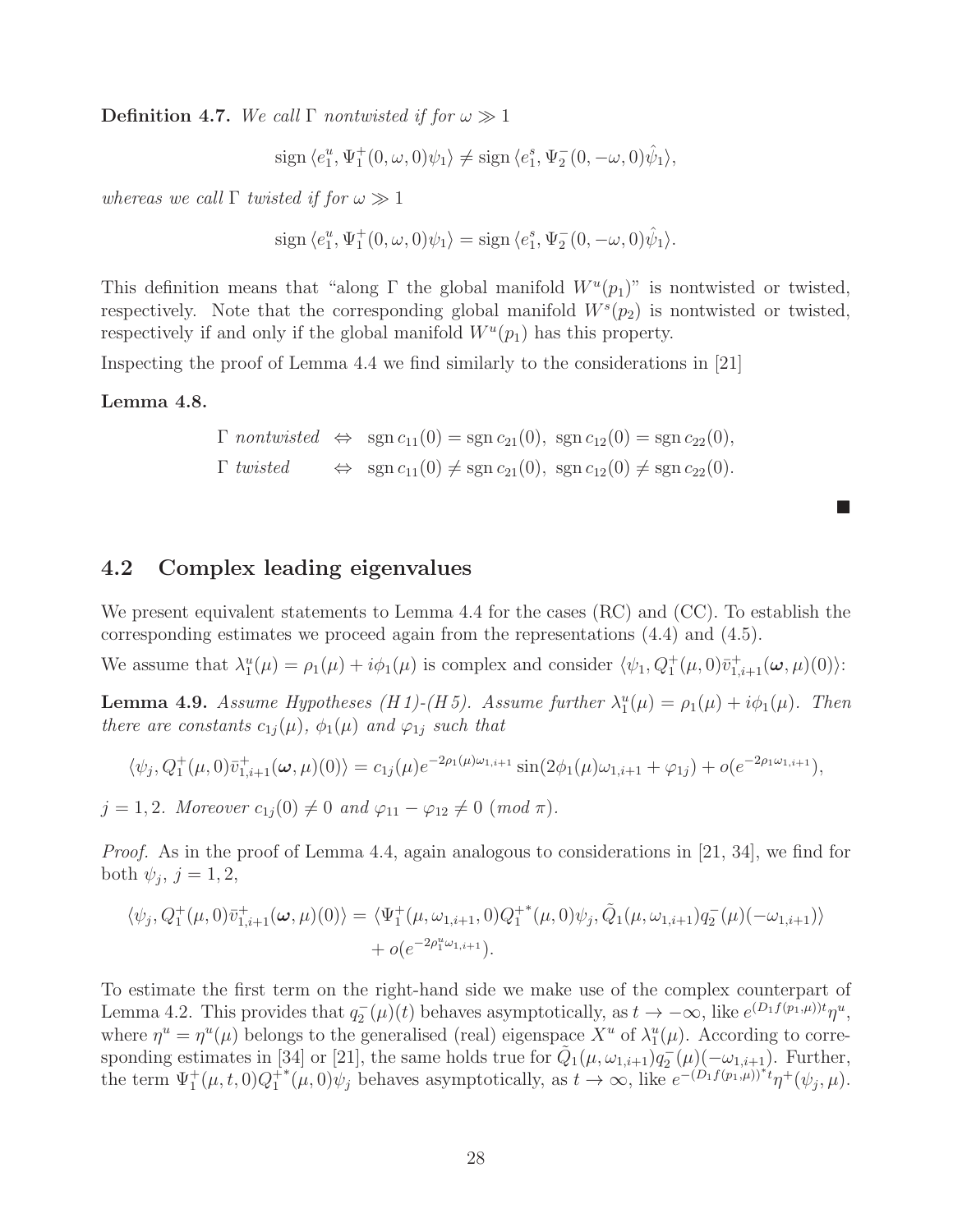where  $\eta^+(\psi_j,\mu)$  belongs to the generalised (real) eigenspace  $(X^u)^\perp$  of the leading stable eigenvalue(s)  $-\lambda_1^u(\mu)$ ,  $(-\overline{\lambda}_1^u)$  $\eta_1^{\mu}(\mu)$ , of  $-(D_1 f(p_1, \mu))^*$ . Abbreviating, we write  $\eta_j^+ := \eta^+(\psi_j, \mu)$ . More precisely these terms can be estimated by:

$$
\tilde{Q}_1(\mu, \omega_{1,i+1})q_2^-(\mu)(-\omega_{1,i+1}) = e^{-(D_1f(p_1,\mu))\omega_{1,i+1}}\eta^u + o(e^{-\rho_1^u\omega_{1,i+1}}),
$$
  
\n
$$
\Psi_1^+(\mu, \omega_{1,i+1}, 0)Q_1^{+*}(\mu, 0)\psi_j = e^{-(D_1f(p_1,\mu))^*\omega_{1,i+1}}\eta_j^+ + o(e^{-\rho_1^u\omega_{1,i+1}}).
$$

Therefore

$$
\langle \psi_j, Q_1^+(\mu, 0)\bar{v}_{1,i+1}^+(\omega, \mu)(0) \rangle = \langle e^{-2(D_1f(p_1,\mu))\omega_{1,i+1}}\eta^u, \eta_j^+ \rangle + o(e^{-2\rho_1^u\omega_{1,i+1}}).
$$

Since the generalised real eigenspace  $X^u$  has dimension two, the vector  $\eta^u$  has a coordinate representation  $(\eta_1^u, \eta_2^u, 0, \ldots, 0)$  where  $(\eta_1^u, \eta_2^u) \neq (0, 0)$ , and  $e^{-D_1 f(p_1, \mu) 2t} \eta^u$  acts like

$$
e^{-2\rho_1(\mu)t}\begin{pmatrix} \begin{pmatrix} \cos(2\phi_1(\mu)t) & \sin(2\phi_1(\mu)t) \\ -\sin(2\phi_1(\mu)t) & \cos(2\phi_1(\mu)t) \end{pmatrix} \begin{pmatrix} \eta_1^u \\ \eta_2^u \end{pmatrix} \\ i \\ i \\ 0 \end{pmatrix}.
$$

Let  $(\eta_{1i}^+$  $\eta_1^+$ , ...,  $\eta_{nj}^+$  be the coordinate representation of  $\eta_j^+$  with respect to the chosen basis. Further, since  $\eta_j^+ \in (\mathbb{R}^n \ominus X^u)^{\perp}$  we have  $(\eta_{1j}^+, \eta_{2j}^+) \neq (0, 0)$ . Therefore

$$
\langle \psi_j, Q_1^+(\mu, 0)\bar{v}_{1,i+1}^+(\omega, \mu)(0) \rangle = e^{-2\rho_1(\mu)\omega_{1,i+1}} \Big( \eta_{1j} \sin(2\phi_1(\mu)\omega_{1,i+1}) + \eta_{2j} \cos(2\phi_1(\mu)\omega_{1,i+1}) \Big) + o(e^{-2\rho_1^u\omega_{1,i+1}}),
$$

where

$$
(\eta_{1j}, \eta_{2j}) := (\eta_2^u \eta_{1j}^+ - \eta_1^u \eta_{2j}^+, \eta_1^u \eta_{1j}^+ + \eta_2^u \eta_{2j}^+) \neq (0, 0).
$$

The latter inequality is due to the fact that both  $(\eta_1^u, \eta_2^u)$  and  $(\eta_{1j}^+$  $t_{1j}^{\dagger}, \eta_{2j}^{\dagger}$  are different from  $(0,0)$ . So there is an angle  $\varphi_{1j} = \varphi_{1j}(\psi_j, \mu)$  such that

$$
\sin \varphi_{1j} = \eta_{1j} \left( \eta_{1j}^2 + \eta_{2j}^2 \right)^{-1/2}, \quad \cos \varphi_{1j} = \eta_{2j} \left( \eta_{1j}^2 + \eta_{2j}^2 \right)^{-1/2}
$$

.

Hence

$$
\langle \psi_j, Q_1^+(\mu, 0)\bar{v}_{1,i+1}^+(\omega, \mu)(0) \rangle = c_{1j}(\mu) e^{-2\rho_1(\mu)\omega_{1,i+1}} \sin(2\phi_1(\mu)\omega_{1,i+1} + \varphi_{1j}) + o(e^{-2\rho_1^u\omega_{1,i+1}})
$$

where  $c_{1j}(\mu) = (\eta_1^2 + \eta_2^2)^{1/2}$ . By construction  $c_{1j}(\cdot)$  is smooth and  $c_{1j}(0) \neq 0$ .

It remains to prove that  $\varphi_{11} - \varphi_{12} \neq 0 \pmod{\pi}$ : We show that  $\sin(\varphi_{11} - \varphi_{12}) \neq 0$ . Note that the  $\eta_i^u$  does not depend on j. Exploiting  $\sin(\varphi_{11} - \varphi_{12}) = \sin \varphi_{11} \cos \varphi_{12} - \sin \varphi_{12} \cos \varphi_{11}$  we find that  $sin(\varphi_{11} - \varphi_{12}) = 0$  if and only if  $(\eta_{11}, \eta_{21})$  and  $(\eta_{12}, \eta_{22})$  are linearly dependent. This however is the case if and only if  $(\eta_1^+(\psi_1), \eta_2^+(\psi_1))$  and  $(\eta_1^+(\psi_2), \eta_2^+(\psi_2))$  are linearly dependent. But these vectors are linearly independent because  $\psi_1$  and  $\psi_2$  are linearly independent. L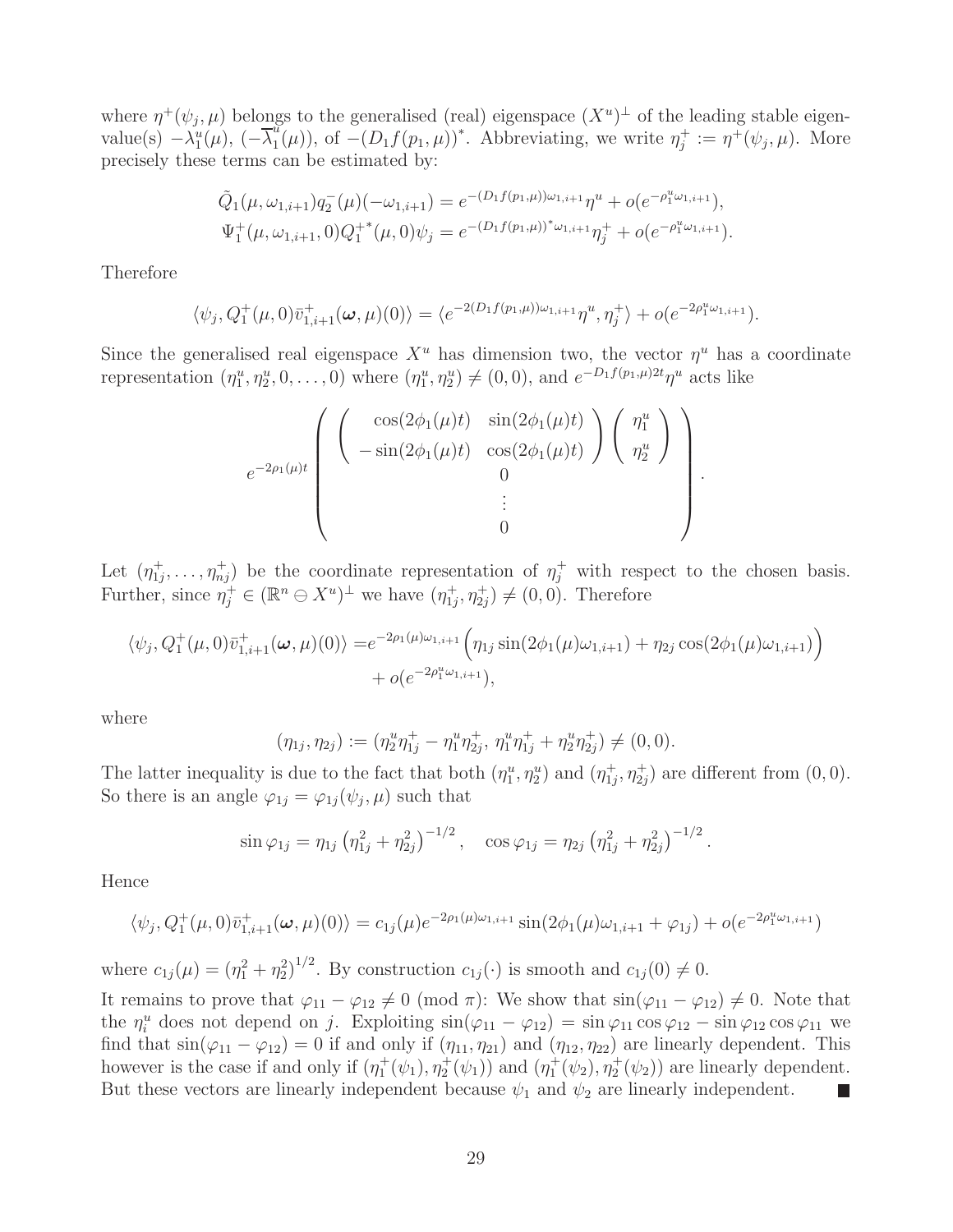In the same way we find:

**Lemma 4.10.** Assume Hypotheses (H 1)-(H 5). Assume further  $\lambda_2^s(\mu) = -\rho_2(\mu) + i\phi_2(\mu)$ , with  $\rho_2 > 0$ . Then there are constants  $c_{2j}(\mu)$ ,  $\phi_2(\mu)$  and  $\varphi_{2j}$  such that

$$
\langle \psi_j, P_1^-(\mu, 0) \bar{v}_{1,i}^-(\omega, \mu)(0) \rangle = c_{2j}(\mu) e^{-2\rho_2(\mu)\omega_{2,i}} \sin(2\phi_2(\mu)\omega_{2,i} + \varphi_{2j}) + o(e^{-2\rho_2\omega_{2,i}}),
$$

 $j = 1, 2$ . Moreover  $c_{2j}(0) \neq 0$  and  $\varphi_{21} - \varphi_{22} \neq 0$  (mod  $\pi$ ).

Now we combine the statements of the previous estimates.

**Lemma 4.11.** Assume Hypotheses  $(H1)-(H5)$ . Assume further the  $(RC)$  case, more precisely that  $\lambda_1^u(\mu)$  is real and  $\lambda_2^s(\mu) = -\rho_2(\mu) + i\phi_2(\mu)$  is complex, and finally that Hypothesis (H 7) holds true. Then the jump  $\xi_i(\omega,\mu)$  can be written in the form

$$
\xi_i(\boldsymbol{\omega}, \mu) = (c_{11}(\mu)e^{-2\lambda_1^u\omega_{1,i+1}} - c_{21}(\mu)e^{-2\rho_2(\mu)\omega_{2,i}}\sin(2\phi_2(\mu)\omega_{2,i} + \varphi_{21}) + \mathcal{R}_{1,i}(\boldsymbol{\omega}, \mu))\psi_1 + (c_{12}(\mu)e^{-2\lambda_1^u\omega_{1,i+1}}e^{-2\lambda_2^u\omega_{2,i+1}} - c_{22}e^{-2\rho_2(\mu)\omega_{2,i}}\sin(2\phi_2(\mu)\omega_{2,i} + \varphi_{22}) + \mathcal{R}_{2,i}(\boldsymbol{\omega}, \mu))\psi_2,
$$

where

$$
\mathcal{R}_{1,i}(\omega,\mu) = o(e^{-2\lambda_1^u\omega_{1,i+1}}) + o(e^{-2\rho_2\omega_{2,i}})
$$
  

$$
\mathcal{R}_{2,i}(\omega,\mu) = o(e^{-2\lambda_1^{uu}\omega_{1,i+1}}e^{-2\lambda_2^u\omega_{2,i+1}}) + o(e^{-2\rho_2\omega_{2,i}}).
$$

 $\mathbb{R}^n$ 

This lemma follows immediately from the Lemmas 4.4 and 4.10, while the next lemma follows from Lemma 4.9 together with Lemma 4.10.

**Lemma 4.12.** Assume Hypotheses  $(H1)-(H5)$  and further the eigenvalue case  $(CC)$ . Write  $\lambda_1^u(\mu) = \rho_1(\mu) + i\phi_1(\mu)$  and  $\lambda_2^s(\mu) = -\rho_2(\mu) + i\phi_2(\mu)$ . Then the jump  $\xi_i(\omega, \mu)$  can be written in the form

$$
\xi_i(\boldsymbol{\omega}, \mu) = (c_{11}(\mu)(\mu)e^{-2\rho_1(\mu)\omega_{1,i+1}}\sin(2\phi_1(\mu)\omega_{1,i+1} + \varphi_{11})
$$
  
\n
$$
- c_{21}(\mu)e^{-2\rho_2(\mu)\omega_{2,i}}\sin(2\phi_2(\mu)\omega_{2,i} + \varphi_{21}) + \mathcal{R}_{1,i}(\boldsymbol{\omega}, \mu))\psi_1
$$
  
\n
$$
+ (c_{12}(\mu)(\mu)e^{-2\rho_1(\mu)\omega_{1,i+1}}\sin(2\phi_1(\mu)\omega_{1,i+1} + \varphi_{12})
$$
  
\n
$$
- c_{22}e^{-2\rho_2(\mu)\omega_{2,i}}\sin(2\phi_2(\mu)\omega_{2,i} + \varphi_{22}) + \mathcal{R}_{2,i}(\boldsymbol{\omega}, \mu))\psi_2,
$$

where

$$
\mathcal{R}_{1,i}(\boldsymbol{\omega},\mu) = o(e^{-2\rho_1\omega_{1,i+1}}) + o(e^{-2\rho_2\omega_{2,i}}), \quad \mathcal{R}_{2,i}(\boldsymbol{\omega},\mu) = o(e^{-2\rho_1\omega_{1,i+1}}) + o(e^{-2\rho_2\omega_{2,i}}).
$$

Moreover  $\varphi_{j1} - \varphi_{j2} \neq 0 \pmod{\pi}, j = 1, 2.$ 

Remark 4.13. As in the real case, cf. Lemma 4.6 we find that the derivatives of the residual term satisfy the estimates

$$
D_k \mathcal{R}_{1,i}(\omega,\mu) = o(e^{-2\rho_1 \omega_{1,i+1}}) + o(e^{-2\rho_2 \omega_{2,i}}), \quad D_k \mathcal{R}_{2,i}(\omega,\mu) = o(e^{-2\rho_1 \omega_{1,i+1}}) + o(e^{-2\rho_2 \omega_{2,i}}),
$$
  
where  $k \in {\omega_{j,i}, j = 1, 2, i \in \mathbb{Z}}$  or  $k \in {\mu_1, \mu_2}$ .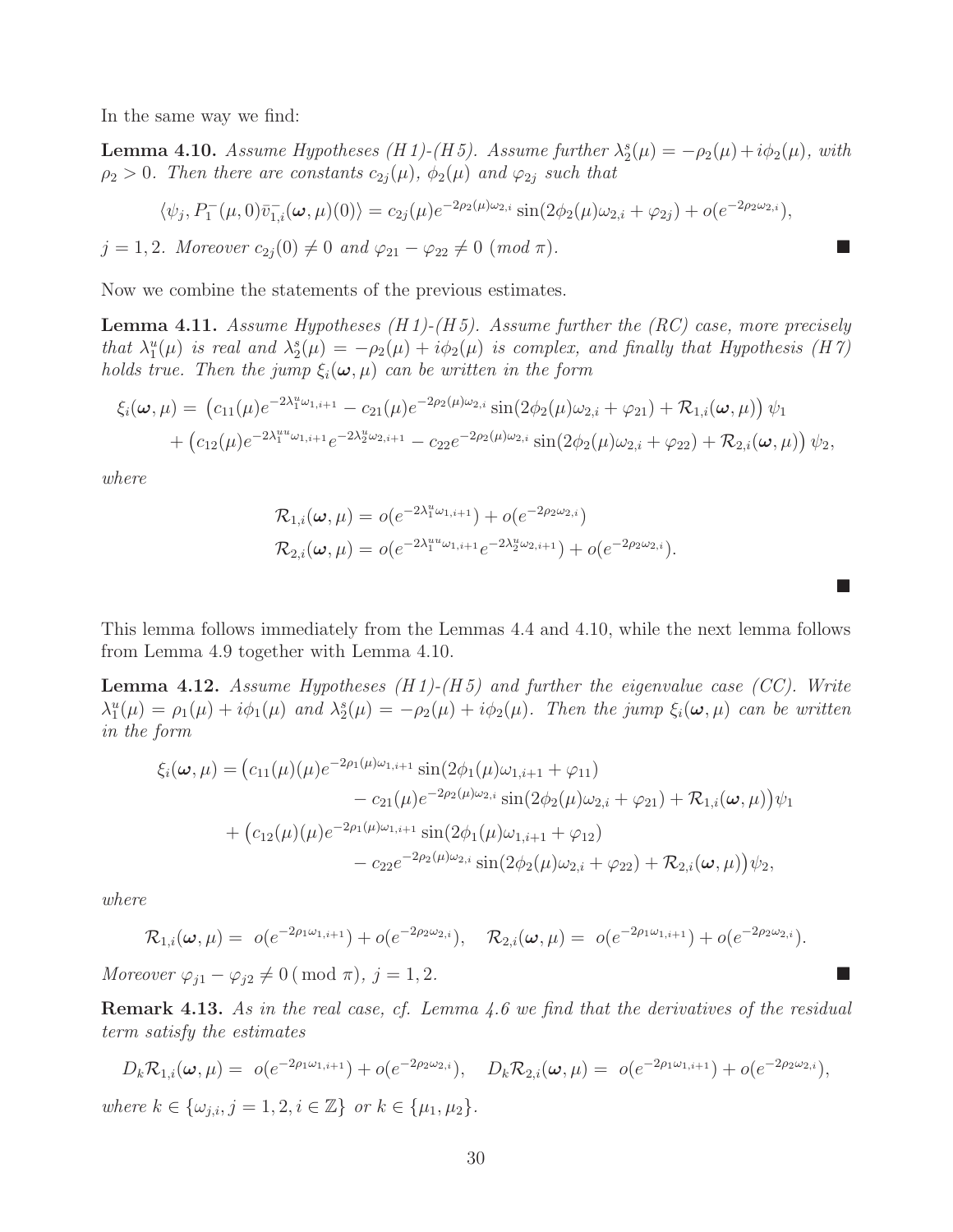## 5 Dynamics in the case of real eigenvalues  $(RR)$

In the eigenvalue case (RR) we mainly focus on 1-periodic and 2-periodic orbits and their limiting 1-homoclinic and 2-homoclinic orbits. In our considerations we distinguish between twisted and nontwisted T-point cycles.

For the rest of this section we assume

$$
(\mathbf{A 5}) \qquad c_{11}(0), \ c_{22}(0) > 0.
$$

First we consider 1-periodic orbits. These are characterised by sequences  $\boldsymbol{\omega} = (\omega_{1,i}, \omega_{2,i})_{i \in \mathbb{Z}}$ with

$$
(\omega_{1,i}, \omega_{2,i}) =: (\omega_1, \omega_2), \quad i \in \mathbb{Z}.
$$

Therefore, according to Lemma 4.4 the bifurcation equations for 1-periodic orbits are as follows:

$$
\Xi(\boldsymbol{\omega},\mu) = \begin{pmatrix} \mu_1 + c_{11}(\mu)e^{-2\lambda_1^u\omega_1} - c_{21}(\mu)e^{2\lambda_2^{ss}\omega_2}e^{2\lambda_1^s\omega_1} + \mathcal{R}_1(\boldsymbol{\omega},\mu) \\ \mu_2 + c_{12}(\mu)e^{-2\lambda_1^u\omega_1}e^{-2\lambda_2^u\omega_2} - c_{22}(\mu)e^{2\lambda_2^s\omega_2} + \mathcal{R}_2(\boldsymbol{\omega},\mu) \end{pmatrix} = 0, \quad (5.1)
$$

where

$$
\mathcal{R}_1(\boldsymbol{\omega}, \mu) = o(e^{-2\lambda_1^u \omega_1}) + o(e^{2\lambda_2^{ss}\omega_2} e^{2\lambda_1^s \omega_1}), \qquad \mathcal{R}_2(\boldsymbol{\omega}, \mu) = o(e^{-2\lambda_1^{uu}\omega_1} e^{-2\lambda_2^u \omega_2}) + o(e^{2\lambda_2^s \omega_2}).
$$

Setting formally  $\omega_1 = \infty$  or  $\omega_2 = \infty$  in this representation we get the bifurcation equation for 1-homoclinic orbits to  $p_1$  or  $p_2$ , respectively. Taking the structure of the residual term  $\mathcal{R}_i$  into consideration we find for the 1-homoclinic orbits to  $p_1$ :

$$
\mu_1 = 0
$$
  

$$
\mu_2 = c_{22}(\mu)e^{2\lambda_2^s \omega_2} + o(e^{2\lambda_2^s \omega_2}),
$$

and similarly for the 1-homoclinic orbits to  $p_2$ :

$$
\mu_1 = -c_{11}(\mu)e^{-2\lambda_1^u \omega_1} + o(e^{-2\lambda_1^u \omega_1})
$$
  

$$
\mu_2 = 0.
$$

According to Assumption (A 5) we find 1-homoclinic orbits  $p_1$  or  $p_2$  on the positive part of the  $\mu_2$ -axis or the negative part of the  $\mu_1$ -axis, respectively.

Next we formulate the bifurcation equations for 2-periodic orbits. Those orbits are characterised by sequences  $\omega$ 

$$
(\omega_{1,i}, \omega_{2,i}) = \begin{cases} (\omega_{1,1}, \omega_{2,1}), & i \text{ odd} \\ (\omega_{1,2}, \omega_{2,2}), & i \text{ even.} \end{cases}
$$

Hence the bifurcation equation for 2-periodic orbits reads:

$$
\Xi_{1}(\omega,\mu) = \begin{pmatrix} \mu_{1} + c_{11}(\mu)e^{-2\lambda_{1}^{u}\omega_{1,2}} - c_{21}(\mu)e^{2\lambda_{2}^{s}s_{\omega_{2,1}}}e^{2\lambda_{1}^{s}\omega_{1,1}} + \mathcal{R}_{1,1}(\omega,\mu) \\ \mu_{2} + c_{12}(\mu)e^{-2\lambda_{1}^{u}\omega_{1,2}}e^{-2\lambda_{2}^{u}\omega_{2,2}} - c_{22}(\mu)e^{2\lambda_{2}^{s}\omega_{2,1}} + \mathcal{R}_{2,1}(\omega,\mu) \end{pmatrix} = 0
$$
\n
$$
\Xi_{2}(\omega,\mu) = \begin{pmatrix} \mu_{1} + c_{11}(\mu)e^{-2\lambda_{1}^{u}\omega_{1,1}} - c_{21}(\mu)e^{2\lambda_{2}^{s}s_{\omega_{2,2}}}e^{2\lambda_{1}^{s}\omega_{1,2}} + \mathcal{R}_{1,2}(\omega,\mu) \\ \mu_{2} + c_{12}(\mu)e^{-2\lambda_{1}^{u}\omega_{1,1}}e^{-2\lambda_{2}^{u}\omega_{2,1}} - c_{22}(\mu)e^{2\lambda_{2}^{s}\omega_{2,2}} + \mathcal{R}_{2,2}(\omega,\mu) \end{pmatrix} = 0
$$
\n(5.2)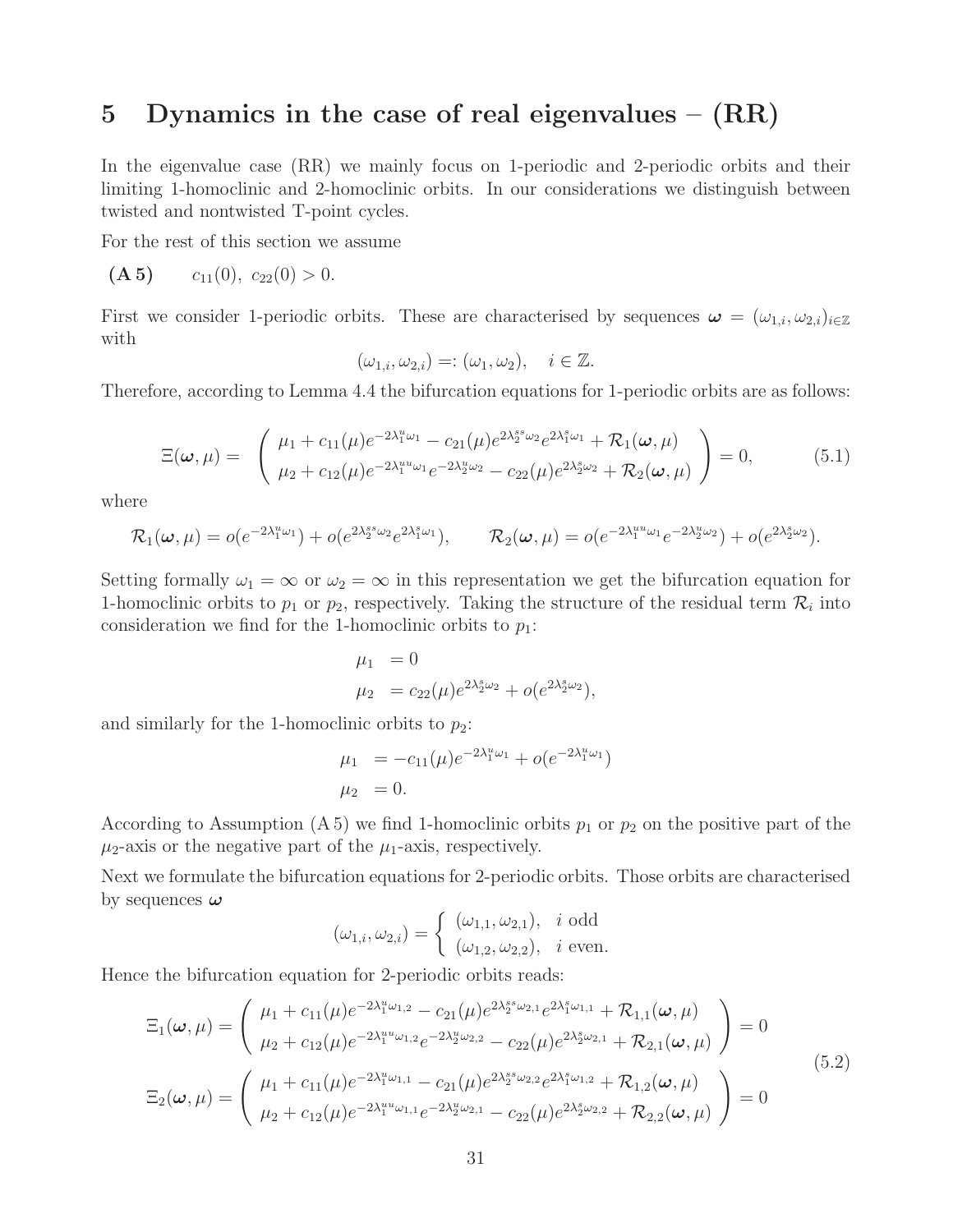Again, setting formally  $\omega_{1,1} = \infty$  or  $\omega_{1,2} = \infty$  in (5.2) we get the bifurcation equation for 2-homoclinic orbits to  $p_1$ , and similarly setting  $\omega_{2,1} = \infty$  or  $\omega_{2,2} = \infty$  in (5.2) we get the bifurcation equation for 2-homoclinic orbits to  $p_2$ ,

## 5.1 Proof of Theorem 2.1(i)

Recall that under the assumptions of Theorem 2.1(i)  $\lambda_1^u(\mu)$  and  $\lambda_2^s(\mu)$  are the leading eigenvalues of the equilibria  $p_1$  and  $p_2$ , respectively, i.e.

$$
\lambda_1^u(\mu) < |\lambda_1^s(\mu)|, \quad |\lambda_2^s(\mu)| < \lambda_2^u(\mu) \tag{5.3}
$$

#### 5.1.1 1-periodic Orbits

Adapted to the present eigenvalue condition (5.3) we introduce new variables

$$
\varpi_1 := \frac{\lambda_1^u(\mu)}{\lambda_1^u(0)} \omega_1, \qquad \varpi_2 := \frac{\lambda_2^s(\mu)}{\lambda_2^s(0)} \omega_2,
$$

and subsequently

$$
r_1 := e^{2\lambda_1^u(0)\varpi_1}, \qquad r_2 := e^{2\lambda_2^s(0)\varpi_2}.
$$

Therefore there exist  $\delta_1^s(\mu), \delta_2^{ss}(\mu), \delta_1^{uu}(\mu), \delta_2^{u}(\mu) > 1$  such that in terms of these new variables the bifurcation equation for 1-periodic orbits (5.1) reads

$$
\mu_1 + c_{11}(\mu) r_1 - c_{21}(\mu) r_2^{\delta_2^{ss}} r_1^{\delta_1^{s}} + \tilde{\mathcal{R}}_1(r_1, r_2, \mu) = 0
$$
  

$$
\mu_2 + c_{12}(\mu) r_1^{\delta_1^{uu}} r_2^{\delta_2^{u}} - c_{22}(\mu) r_2 + \tilde{\mathcal{R}}_2(r_1, r_2, \mu) = 0,
$$

where

$$
\tilde{\mathcal{R}}_1(r_1, r_2, \mu) = o(r_1) + o(r_2^{\delta_2^{ss}} r_1^{\delta_1^{s}}), \qquad \tilde{\mathcal{R}}_2(r_1, r_2, \mu) = o(r_1^{\delta_1^{su}} r_2^{\delta_2^{u}}) + o(r_2).
$$

Taking into consideration that  $c_{11}(0), c_{22}(0) \neq 0$ , these equations can be solved for  $(r_1, r_2)$ depending on  $\mu$ . Using in particular Assumption (A.5) we find 1-periodic orbits exactly for  $\mu \in Q_1$ ,

$$
Q_1 := \{ (\mu_1, \mu_2) : \mu_1 < 0, \ \mu_2 > 0 \}.
$$

Altogether we get the bifurcation diagram depicted in Figure 2(a).

Remark 5.1. At this point we shortly discuss an idea which we seize on for the discussion of the complex eigenvalue cases in Section 6 below.

We define

$$
L((\omega_1, \omega_2), \mu) := \begin{pmatrix} \mu_1 + c_{11}(\mu)e^{-2\lambda_1^u \omega_1} \\ \mu_2 - c_{22}(\mu)e^{2\lambda_2^s \omega_2} \end{pmatrix}.
$$

Assuming the eigenvalue condition (5.3) we find that solutions  $(\hat{\omega}_1(\mu), \hat{\omega}_2(\mu))$  of the truncated equation  $L((\omega_1,\omega_2),\mu) = 0$  determine solutions of the full equation (5.1) which determines 1-periodic orbits.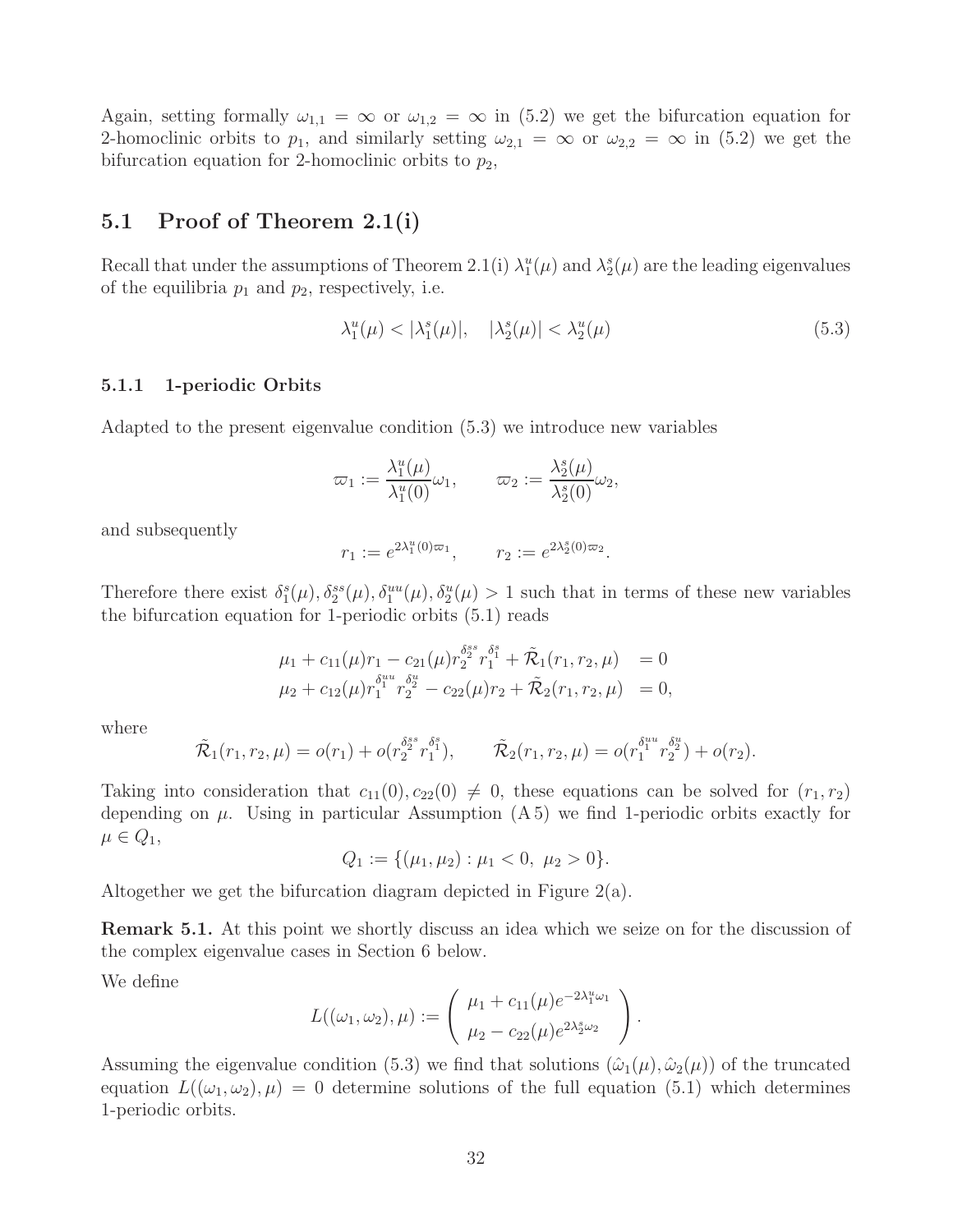

Figure 7: The lines  $\mathcal{L}_1$  and  $\mathcal{L}_2$  corresponding to the truncated equation  $L = 0$ .

The solutions of the truncated equation  $L((\omega_1, \omega_2), \mu) = 0$  corresponds to transversal intersections of the two lines  $\mathcal{L}_1(\mu) = (\mu_1, \mu_2) + s_1(c_{11}(\mu), 0)$  and  $\mathcal{L}_2(\mu) = s_2(0, c_{22}(\mu))$ , where  $s_i > 0$  in each case, see Figure 7(a).

The "border locations" where the lines  $\mathcal{L}_1$  and  $\mathcal{L}_2$  just touch each other correspond to homoclinic orbits to  $p_1$  or  $p_2$ , see Figure 7(b) or (c), respectively – compare also Figure 2(a).

These arguments remain valid under the assumptions of Theorem 2.1(ii) or (iii), respectively. However, in these cases the discussion of the truncated equation  $L = 0$  and its visualisation displayed in Figure 7 only explains the existence of one 1-periodic orbit in  $Q_1$  and the 1homoclinic orbits on the boundary of  $Q_1$ . In order to describe the behaviour in  $Q_2$  and  $Q^2$  and on their boundaries we need to consider also higher order terms as we explain in Sections 5.2 and 5.3.  $\Box$ 

#### 5.1.2 k-periodic Orbits

As stated in Section 4, k-periodic orbits correspond to sequences  $\omega$ 

$$
(\omega_{1,i}, \omega_{2,i}) = (\omega_{1,i \bmod k}, \omega_{2,i \bmod k}),
$$

and the bifurcation equation consists of k pairs of equations, cf.  $(4.2)$ .

Due to the present eigenvalue condition (5.3) this set of equations can be treated in the same way as the bifurcation equation for 1-periodic orbits above. It turns out that for each  $\mu \in Q_1$ there exist a unique set  $(\omega_{1,i}, \omega_{2,i}), i = 1, \ldots, k$  solving this equations. On the other hand it is obvious that there is a solution

$$
(\omega_{1,i}, \omega_{2,i}) = (\omega_1, \omega_2), \quad i = 1, \dots, k,
$$
\n(5.4)

where  $(\omega_1, \omega_2)$  solves the bifurcation equation for 1-periodic orbits (5.1). So, the solution given in  $(5.4)$  defines a 1-periodc orbit which is run through k-times. Altogether this shows that there are no k-periodic orbits for  $k > 1$ .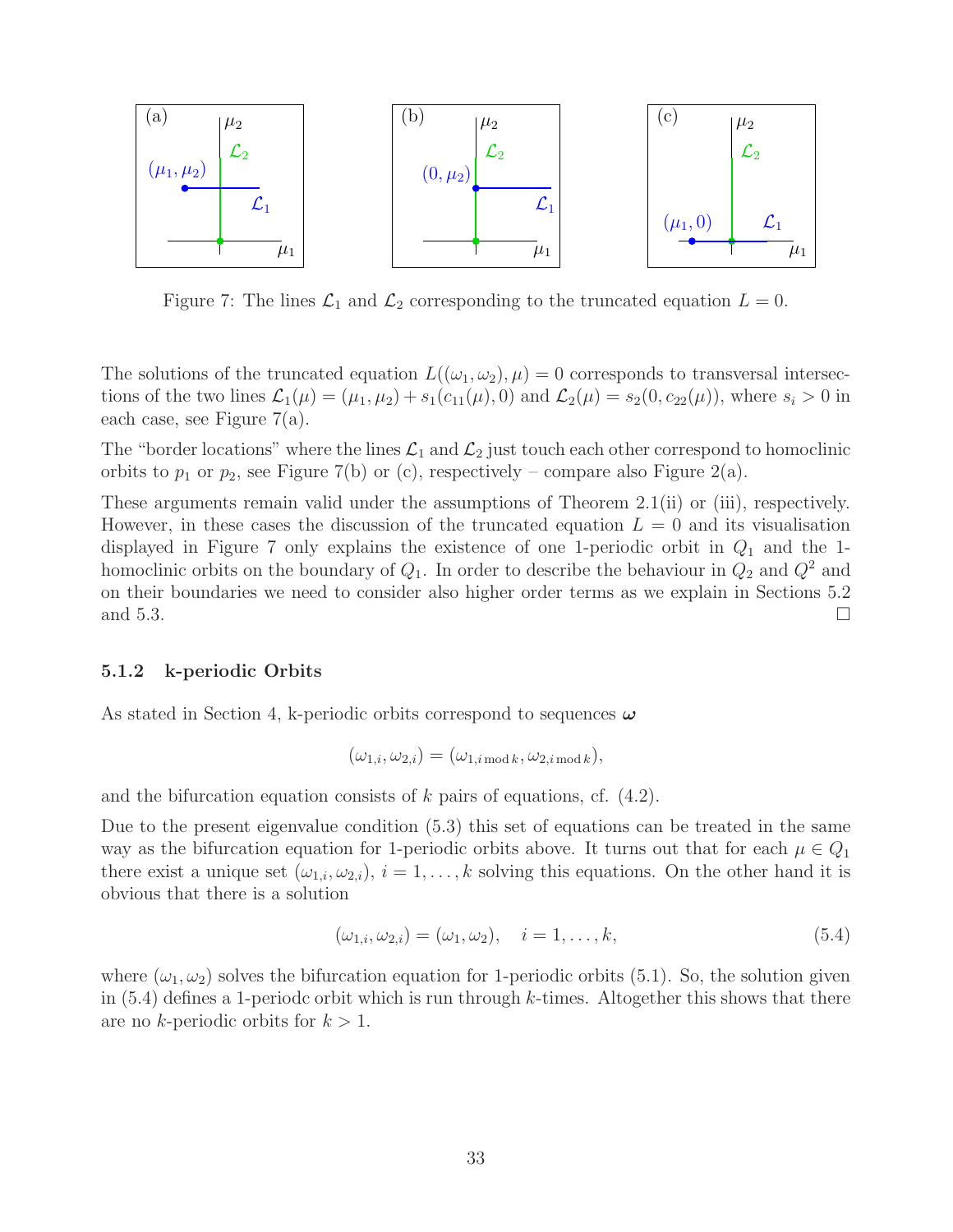## 5.2 Proof of Theorem 2.1(ii)

We assume that  $\lambda_1^s(\mu)$  and  $\lambda_2^s(\mu)$  are the leading eigenvalues of the equilibria  $p_1$  and  $p_2$ , respectively, i.e.

$$
|\lambda_1^s(\mu)| < \lambda_1^u(\mu), \quad |\lambda_2^s(\mu)| < \lambda_2^u(\mu). \tag{5.5}
$$

In our further discussion we distinguish whether the primary heteroclinic cycle  $\Gamma$  is twisted or not.

#### 5.2.1 Γ nontwisted

1-periodic orbits. Adapted to the eigenvalue condition (5.5) we introduce new variables

$$
\varpi_1 := \frac{\lambda_1^s(\mu)}{\lambda_1^s(0)} \omega_1, \qquad \varpi_2 := \frac{\lambda_2^s(\mu)}{\lambda_2^s(0)} \omega_2,
$$

and subsequently

$$
r_1 := e^{2\lambda_1^s(0)\varpi_1}, \qquad r_2 := e^{2\lambda_2^s(0)\varpi_2}.\tag{5.6}
$$

Therefore there exist  $\delta_1^u(\mu), \delta_2^{ss}(\mu), \delta_1^{uu}(\mu), \delta_2^{u}(\mu) > 1$  such that in terms of these new variables the bifurcation equation for 1-periodic orbits (5.1) reads

$$
\mu_1 + c_{11}(\mu) r_1^{\delta_1^u} - c_{21}(\mu) r_2^{\delta_2^s} r_1 + \tilde{\mathcal{R}}_1(r_1, r_2, \mu) = 0
$$
  
\n
$$
\mu_2 + c_{12}(\mu) r_1^{\delta_1^{uu}} r_2^{\delta_2^u} - c_{22}(\mu) r_2 + \tilde{\mathcal{R}}_2(r_1, r_2, \mu) = 0,
$$
\n(5.7)

where

$$
\tilde{\mathcal{R}}_1(r_1, r_2, \mu) = o(r_1^{\delta_1^u}) + o(r_2^{\delta_2^{ss}} r_1), \qquad \tilde{\mathcal{R}}_2(r_1, r_2, \mu) = o(r_1^{\delta_1^u} r_2^{\delta_2^u}) + o(r_2).
$$

By Assumption (A 5) and Lemma 4.8 all  $c_{ij}(0)$ ,  $i, j = 1, 2$ , are positive. Note also that  $\delta_1^{uu} > \delta_1^u$ . Since  $c_{22}(0) \neq 0$ , the second equation in (5.7) can be solved for  $r_2 = r_2^*(r_1, \mu)$ . Note that this equation can be solved only for nonnegative  $\mu_2$ . We find

$$
r_2^*(r_1,\mu) = \frac{1}{c_{22}(0)}\mu_2 + O(r_1^{\delta_1^{uu}}).
$$

Inserting in the first equation of (5.7) yields

$$
\mu_1 + c_{11}(\mu) r_1^{\delta_1^u} - \tilde{c}_{21}(\mu) \mu_2^{\delta_2^s} r_1 + o(r_1^{\delta_1^u}) + o(r_2^{\delta_2^s} r_1) = 0,
$$
\n(5.8)

where both  $c_{11}(\mu)$  and  $\tilde{c}_{21}(\mu)$  are positive. For fixed  $\mu$  the graph of the function

$$
h(r_1,\mu) := -c_{11}(\mu)r_1^{\delta_1^u} + \tilde{c}_{21}(\mu)\mu_2^{\delta_2^{ss}}r_1 + o(r_1^{\delta_1^u}) + o(r_2^{*\delta_2^{ss}}r_1)
$$

looks qualitatively as depicted in Figure 8.

For the only maximum point we find

$$
r_{1,max}(\mu) \approx \mu_2^{\frac{\delta_2^{ss}}{\delta_1^{u}-1}}, \qquad h_{max}(\mu) := h(r_{1,max}(\mu), \mu) \approx \mu_2^{\frac{\delta_2^{ss}}{\delta_1^{u}-1}}
$$

Altogether this gives the following results for periodic orbits, cf. Figure 2(b):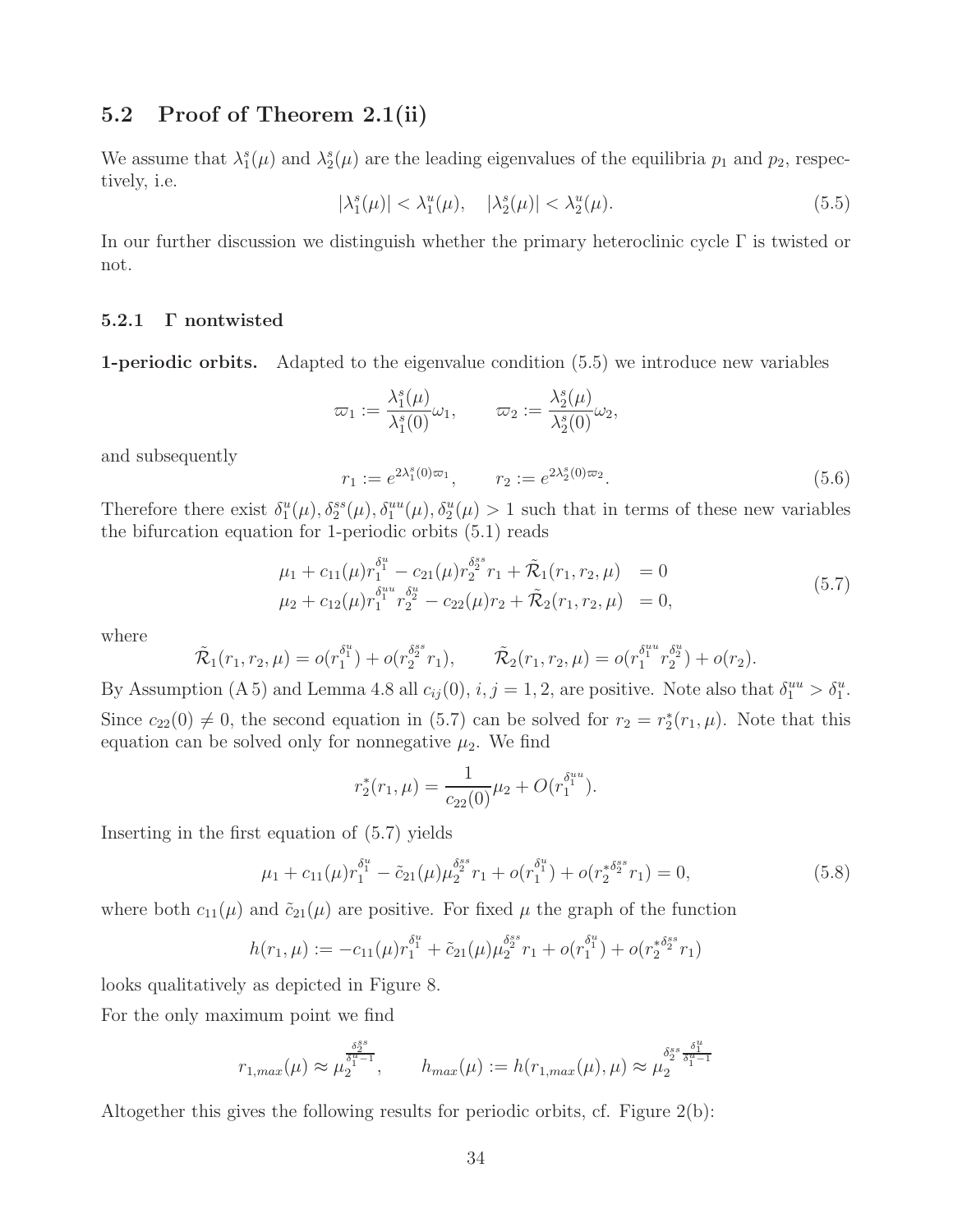

Figure 8: The graph of  $h(\cdot, \mu)$ .

- For  $\mu \in Q_1$  there exists exactly one 1-periodic orbit.
- For  $\mu \in Q_2 := {\mu_2 > 0, \mu_1 \in (0, h_{max}(\mu))}$  there are exactly two 1-periodic orbits.
- $S_{sn} := \{\mu : \mu_2 > 0, \mu_1 = h_{max}(\mu)\}\$ is a saddle-node line for 1-periodic orbits.

#### 5.2.2 Γ twisted

According to Assumption (A 5) and Lemma 4.8 it holds

$$
c_{11}(0), c_{22}(0) > 0, \qquad c_{12}(0), c_{21}(0) < 0. \tag{5.9}
$$

1-periodic orbits. In order to detect 1-periodic orbits we proceed as in Section 5.2.1. However, due to (5.9) the counterpart of Equation (5.8) reads

$$
\mu_1 + c_{11}(\mu) r_1^{\delta_1^u} + \hat{c}_{21}(\mu) \mu_2^{\delta_2^{ss}} r_1 + o(r_1^{\delta_1^u}) + o(r_2^{*\delta_2^{ss}} r_1) = 0,
$$

where both  $c_{11}(\mu)$  and  $\hat{c}_{21}(\mu)$  are positive. Obviously this equation can only be solved for nonpositive  $\mu_1$ . Indeed, this equation can (for all negative  $\mu_1$ ) be solved for  $r_1(\mu)$ . Together with our general considerations regarding 1-periodic orbits this shows that exactly for  $\mu \in Q_1$ there exist 1-periodic orbits, in fact exactly one for each such  $\mu$ .

**2-periodic and 2-homoclinic orbits.** Similarly to (5.6) we introduce variables  $r_{i,i}$ ,  $i, j =$ 1, 2. In these variables the bifurcation equation for 2-periodic orbits, cf. (5.2), reads

$$
\mu_1 + c_{11}(\mu) r_{1,2}^{\delta_1^u} - c_{21}(\mu) r_{2,1}^{\delta_2^{ss}} r_{1,1} + \tilde{\mathcal{R}}_{1,1} = 0
$$
  
\n
$$
\mu_2 + c_{12}(\mu) r_{1,2}^{\delta_1^{uu}} r_{2,2}^{\delta_2^u} - c_{22}(\mu) r_{2,1} + \tilde{\mathcal{R}}_{2,1} = 0
$$
  
\n
$$
\mu_1 + c_{11}(\mu) r_{1,1}^{\delta_1^u} - c_{21}(\mu) r_{2,2}^{\delta_2^{ss}} r_{1,2} + \tilde{\mathcal{R}}_{1,2} = 0
$$
  
\n
$$
\mu_2 + c_{12}(\mu) r_{1,1}^{\delta_1^{uu}} r_{2,1}^{\delta_2^u} - c_{22}(\mu) r_{2,2} + \tilde{\mathcal{R}}_{2,2} = 0,
$$
\n(5.10)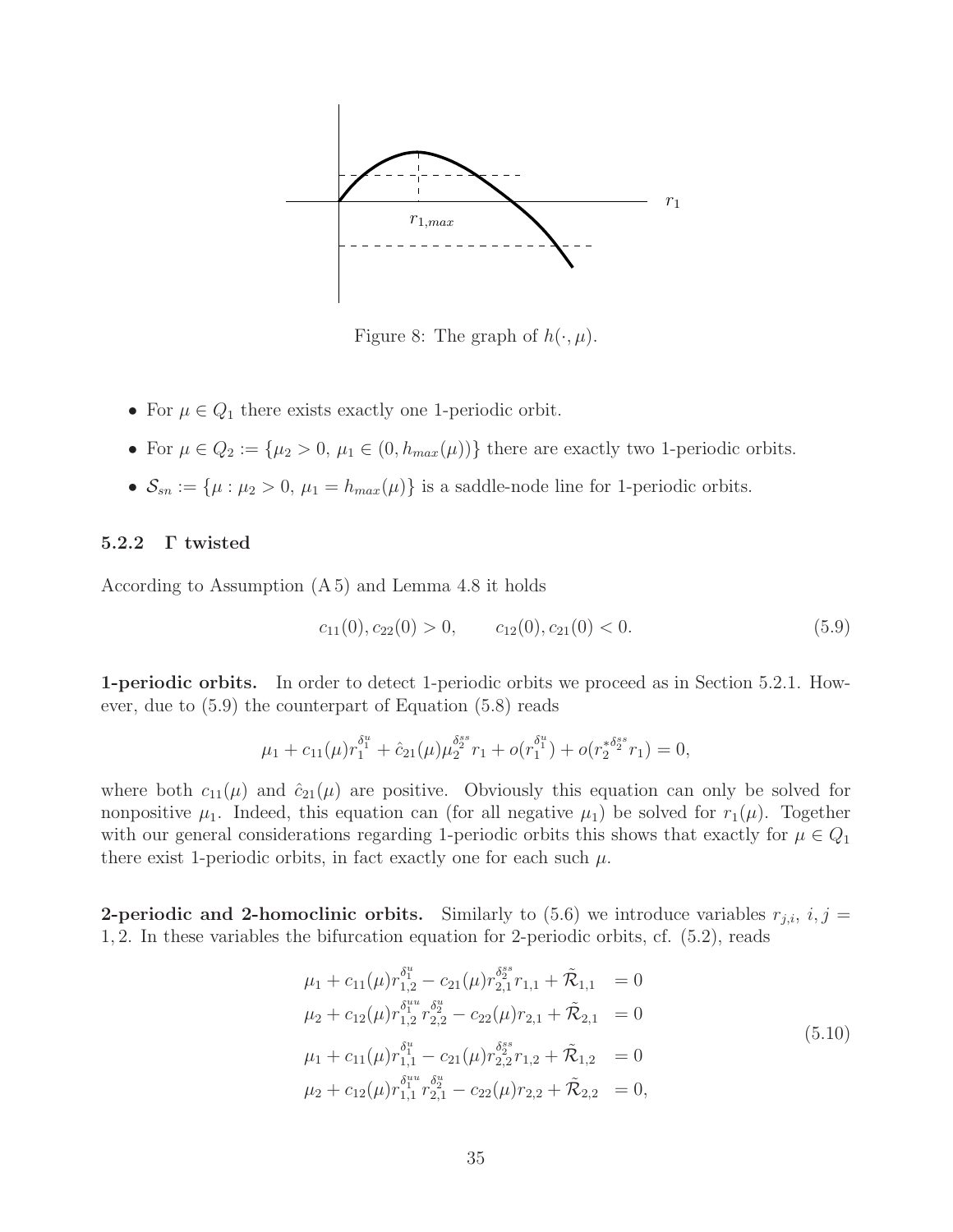where

$$
\tilde{\mathcal{R}}_{1,1} = o(r_{1,2}^{\delta_1^u}) + o(r_{2,1}^{\delta_2^{ss}} r_{1,1}), \quad \tilde{\mathcal{R}}_{2,1} = o(r_{1,2}^{\delta_1^{uu}} r_{2,2}^{\delta_2^u}) + o(r_{2,1}), \n\tilde{\mathcal{R}}_{1,2} = o(r_{1,1}^{\delta_1^u}) + o(r_{2,2}^{\delta_2^{ss}} r_{1,2}), \quad \tilde{\mathcal{R}}_{2,2} = o(r_{1,1}^{\delta_1^{uu}} r_{2,1}^{\delta_2^u}) + o(r_{2,2}).
$$

We write

$$
r_{1,2} = a_1 r_{1,1}
$$
 and  $r_{2,2} = a_2 r_{2,1}$ .

Note that  $a_1 = 0$  corresponds to 2-homoclinic orbits to  $p_1$ , whereas  $a_2 = 0$  corresponds to 2-homoclinic orbits to  $p_2$ . For  $a_1 = a_2 = 1$  the system (5.10) reduces to the first two equations which describe 1-periodic orbits.

In our explanations we focus on the curve  $S_{2\text{-hom-p}_1}$  of 2-homoclinic orbits to  $p_1$  and on the period-doubling curve  $\mathcal{S}_{pd}$  which are depicted in Figure 2(b).

Subtracting the third equation from the first equation in (5.10) and subtracting the fourth equation from the second equation in (5.10) yields

$$
c_{11}(\mu) \left(a_1^{\delta_1^u} - 1\right) r_{1,1}^{\delta_1^u} - c_{21}(\mu) \left(1 - a_2^{\delta_2^s} a_1\right) r_{2,1}^{\delta_2^s} r_{1,1} + \tilde{\mathcal{R}}_{1,1} - \tilde{\mathcal{R}}_{1,2} = 0
$$
  
\n
$$
c_{12}(\mu) \left(a_1^{\delta_1^{uu}} a_2^{\delta_2^u} - 1\right) r_{1,1}^{\delta_1^{uu}} r_{2,1}^{\delta_2^u} - c_{22}(\mu) \left(1 - a_2\right) r_{2,1} + \tilde{\mathcal{R}}_{2,1} - \tilde{\mathcal{R}}_{2,2} = 0.
$$
\n
$$
(5.11)
$$

First we consider 2-homoclinic orbits to  $p_1$ , i.e. we set  $a_1 = 0$ . Hence (5.11) reads

$$
-c_{11}(\mu)r_{1,1}^{\delta_1^u} - c_{21}(\mu)r_{2,1}^{\delta_2^{ss}}r_{1,1} + \tilde{\mathcal{R}}_{1,1} - \tilde{\mathcal{R}}_{1,2} = 0
$$
  
\n
$$
-c_{12}(\mu)r_{1,1}^{\delta_1^{uu}}r_{2,1}^{\delta_2^{u}} - c_{22}(\mu)(1 - a_2)r_{2,1} + \tilde{\mathcal{R}}_{2,1} - \tilde{\mathcal{R}}_{2,2} = 0.
$$
\n(5.12)

The first equation of (5.12) is equivalent to

$$
-c_{11}(\mu)r_{1,1}^{\delta_1^{u}-1} - c_{21}(\mu)r_{2,1}^{\delta_2^{ss}} + o(r_{1,1}^{\delta_1^{u}-1}) + o(r_{2,1}^{\delta_2^{ss}}) = 0.
$$

This equation can be solved for  $r_{1,1}$ . Up to higher order terms we find that

$$
r_{1,1} \approx \left(-\frac{c_{21}}{c_{11}}\right)^{\frac{1}{\delta_1^u - 1}} r_{2,1}^{\frac{\delta_2^{ss}}{\delta_1^u - 1}}.
$$
\n
$$
(5.13)
$$

We insert the result in the second equation of  $(5.12)$  where we factor out  $r_{2,1}$ . The remaining equation can be solved for  $r_{2,1}$ . We find with some appropriate  $\hat{c}_{12} < 0$  that

$$
r_{2,1}(a_2,\mu) \approx \left(-\frac{c_{22}}{\hat{c}_{12}}(1-a_2)\right)^{1/\Delta_{12}}, \quad \Delta_{12} = \delta_2^u - 1 + \frac{\delta_2^{ss}\delta_1^{uu}}{\delta_1^u - 1}.
$$

Now we insert these terms in the first two equations of (5.10) and solve these equations for  $\mu = \mu(a_2)$ . This defines in the  $\mu$ -plane a curve  $S_{2\text{-hom-p}_1}$  of 2-homoclinic orbits to  $p_1$ . Indeed this curve can be considered as the graph of a function  $\mu_1 = g(\mu_2)$ . In order to detect the leading order term of g we consider the first two equations in (5.10) for  $a_1 = 0$  or equivalently for  $r_{1,2} = 0$ . These equations can be solved for  $\mu$ . Up to higher order terms we find

$$
\mu_1 \approx c_{21} r_{2,1}^{\delta_2^{ss}} r_{1,1}, \qquad \mu_2 \approx c_{22} r_{2,1}.
$$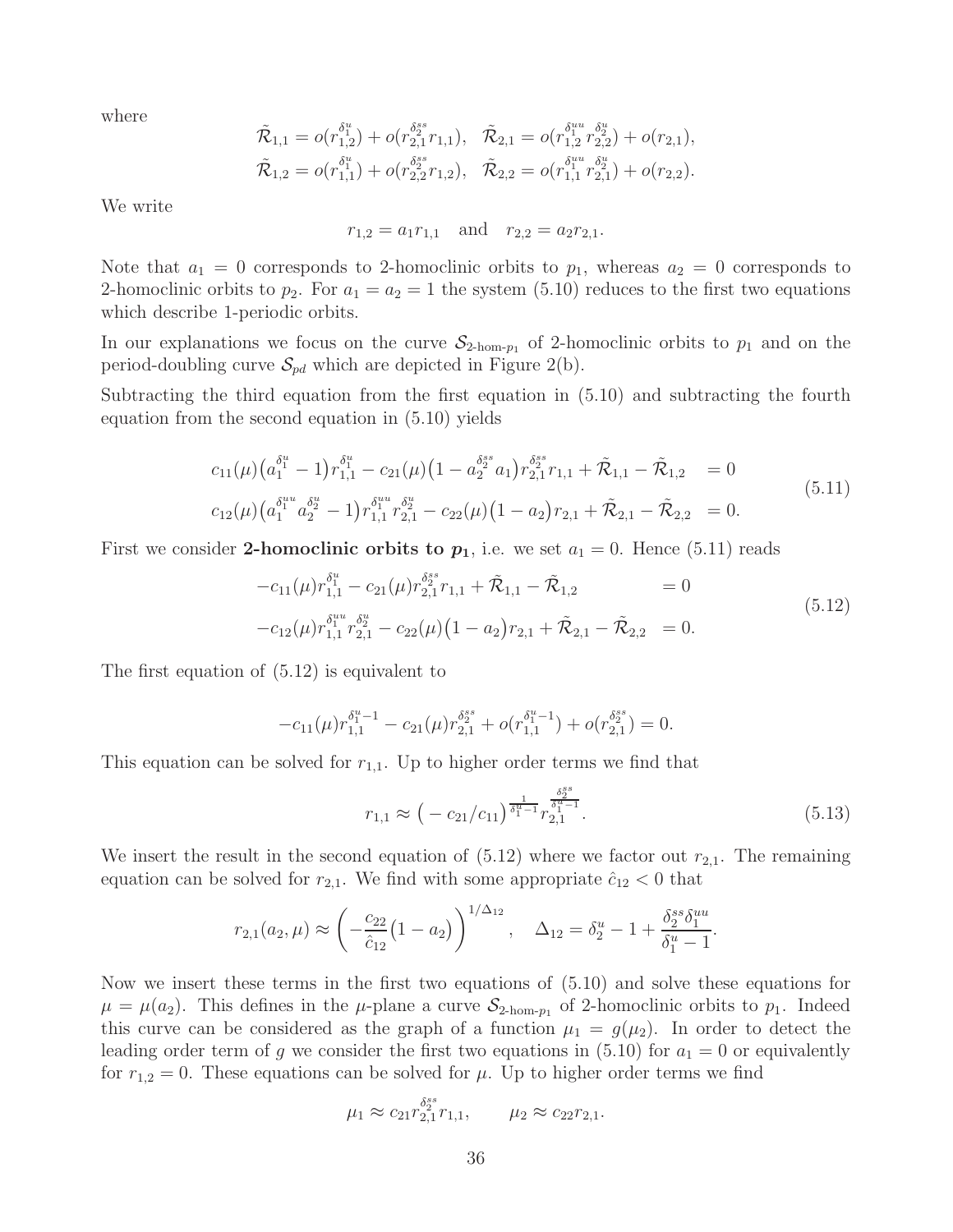Combining this with (5.13) yields

$$
\mu_1 \approx c_{21} \left(-\frac{c_{21}}{c_{11}}\right)^{\frac{1}{\delta_1^u-1}} \left(1/c_{22}\right)^{\frac{\delta_1^u \delta_2^{ss}}{\delta_1^u-1}} \mu_2^{\frac{\delta_1^u \delta_2^{ss}}{\delta_1^u-1}}.
$$

Next we show that there are **no** 2-homoclinic orbits to  $p_2$ . To this end we set  $a_2 = 0$  and consider the second equation in (5.11). For  $r_{2,1} \neq 0$  this equation is equivalent to

$$
-c_{12}(\mu) r_{1,1}^{\delta_1^{uu}} r_{2,1}^{\delta_2^{u}-1} - c_{22}(\mu) + o(r_{1,1}^{\delta_1^{uu}} r_{2,1}^{\delta_2^{u}-1}) + o(1) = 0.
$$

Since  $c_{22}(0) \neq 0$  this equation has no solution for sufficiently small  $r_{1,1}$ ,  $r_{2,1}$ .

Finally we consider 2-periodic orbits. In the course of this we proceed in the same way as computing 2-homoclinic orbits to  $p_1$  but just taking  $a_1 \in (0,1)$ . Instead of (5.13) we arrive at

$$
r_{1,1} \approx \left(-\frac{c_{21}}{c_{11}} \cdot \frac{1 - a_2^{\delta_2^{ss}} a_1}{1 - a_1^{\delta_1^{u}}}\right)^{\frac{1}{\delta_1^{u}-1}} r_{2,1}^{\frac{\delta_2^{ss}}{\delta_1^{u}-1}}.
$$
\n
$$
(5.14)
$$

.

We insert this in the second equation in (5.11), factor out  $r_{2,1}$ , and solve the remaining for  $r_{2,1}$ . We find

$$
r_{2,1} \approx \left( -\frac{c_{22}}{c_{12}} \cdot \frac{1 - a_2}{1 - a_1^{\delta_1^{uu}} a_2^{\delta_2^{u}}} \left( -\frac{c_{11}}{c_{21}} \cdot \frac{1 - a_1^{\delta_1^{u}}}{1 - a_2^{\delta_1^{ss}} a_1} \right)^{\frac{\delta_1^{uu}}{\delta_1^{u}-1}} \right)^{1/\Delta_{12}}
$$

Again we insert these terms in the first two equations of (5.10) and solve these equations for  $\mu = \mu(a_1, a_2)$ . This defines in the  $\mu$ -plane a region of 2-periodic orbits. This region is bounded by the curve  $S_{2\text{-hom-p1}}$  and a period-doubling curve  $S_{pd}$ . In order to detect the period-doubling curve we consider the limit  $a_1 \to 1$  along curves  $a_2 = a_1^{\alpha}, \alpha \in \mathbb{R}^+$ . We define

$$
\lim_{\substack{a_2=a_1^{\alpha} \\ a_1 \to 1}} r_{2,1} =: r_{2,1}(\alpha), \qquad \lim_{\substack{a_2=a_1^{\alpha} \\ a_1 \to 1}} r_{1,1} =: r_{1,1}(\alpha).
$$

According to (5.14) we find

$$
r_{1,1}(\alpha) \approx \left(-\frac{c_{21}}{c_{11}\delta_1^u}\right)^{\frac{1}{\delta_1^u-1}} r_{2,1}(\alpha)^{\frac{\delta_2^{ss}}{\delta_1^u-1}}.
$$

Again inspecting the first two equations in (5.10) we find that up to higher order terms

$$
\mu_1 \approx c_{21} r_{2,1}^{\delta_2^{ss}}(\alpha) r_{1,1}(\alpha), \qquad \mu_2 \approx c_{22} r_{2,1}(\alpha).
$$

This finally yields the following representation of the period-doubling curve  $\mathcal{S}_{pd}$ :

$$
\mu_1 \approx c_{21} \left( -\frac{c_{21}}{c_{11} \delta_1^u} \right)^{\frac{1}{\delta_1^u - 1}} \left( 1/c_{22} \right)^{\frac{\delta_1^u \delta_2^{ss}}{\delta_1^u - 1}} \mu_2^{\frac{\delta_1^u \delta_2^{ss}}{\delta_1^u - 1}}.
$$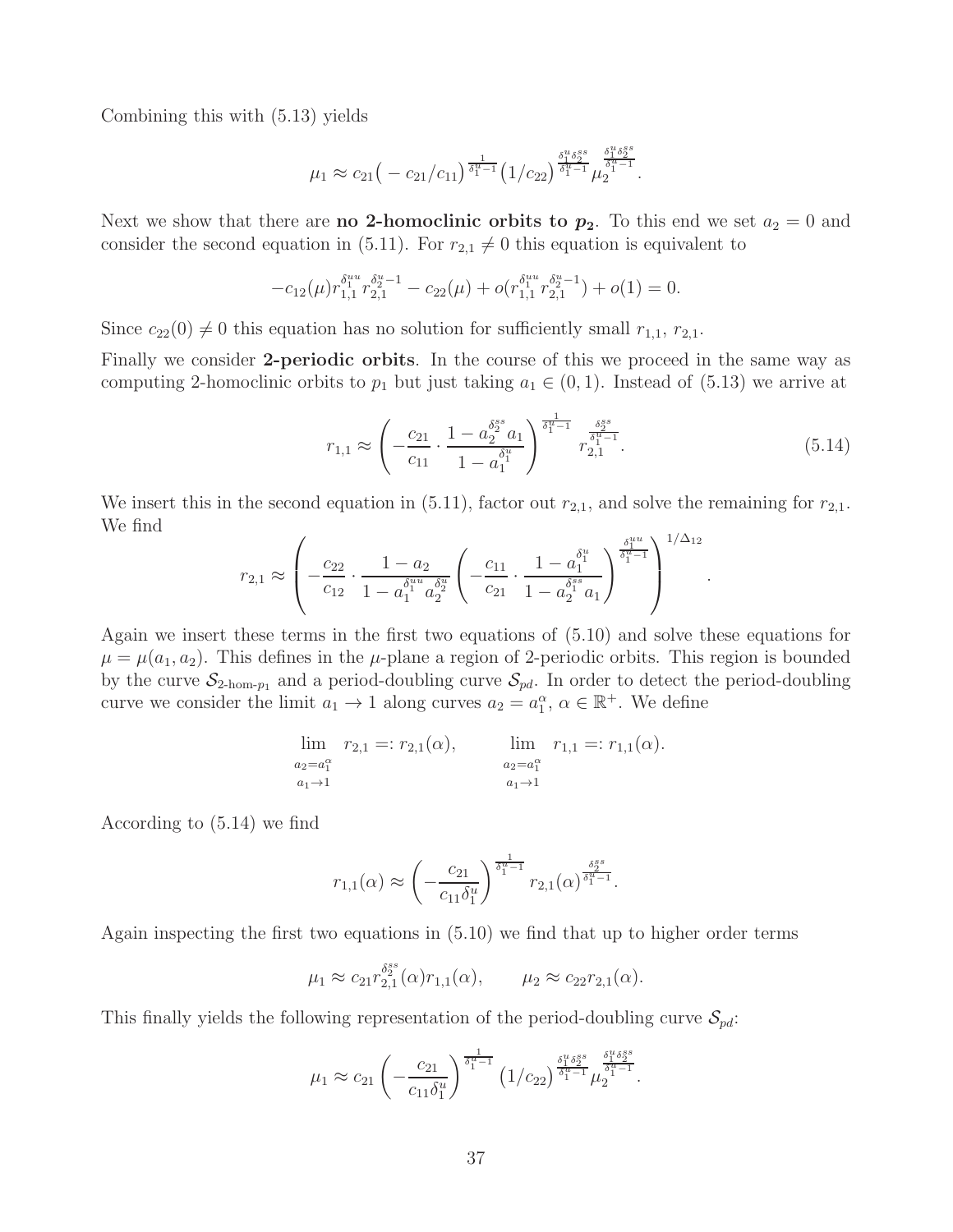## 5.3 Proof of Theorem 2.1(iii)

We assume that  $\lambda_1^s(\mu)$  and  $\lambda_2^u(\mu)$  are the leading eigenvalues of the equilibria  $p_1$  and  $p_2$ , respectively, i.e.

$$
|\lambda_1^s(\mu)| < \lambda_1^u(\mu), \quad \lambda_2^u(\mu) < |\lambda_2^s(\mu)|. \tag{5.15}
$$

#### 5.3.1 Γ nontwisted

1-periodic orbits. Corresponding to the eigenvalue condition (5.15) we introduce new variables

$$
\varpi_1 := \frac{\lambda_1^s(\mu)}{\lambda_1^s(0)} \omega_1, \qquad \varpi_2 := \frac{\lambda_2^u(\mu)}{\lambda_2^u(0)} \omega_2,
$$

and subsequently

$$
r_1 := e^{2\lambda_1^s(0)\varpi_1}, \qquad r_2 := e^{2\lambda_2^u(0)\varpi_2}.
$$

Therefore there exist  $\delta_1^u(\mu), \delta_2^{ss}(\mu), \delta_1^{uu}(\mu), \delta_2^{s}(\mu) > 1$  such that in terms of these new variables the bifurcation equation for 1-periodic orbits (5.1) reads

$$
\mu_1 + c_{11}(\mu) r_1^{\delta_1^u} - c_{21}(\mu) r_2^{\delta_2^{ss}} r_1 + \tilde{\mathcal{R}}_1(r_1, r_2, \mu) = 0
$$
  
\n
$$
\mu_2 + c_{12}(\mu) r_1^{\delta_1^{uu}} r_2 - c_{22}(\mu) r_2^{\delta_2^s} + \tilde{\mathcal{R}}_2(r_1, r_2, \mu) = 0,
$$
\n(5.16)

where

$$
\tilde{\mathcal{R}}_1(r_1, r_2, \mu) = o(r_1^{\delta_1^u}) + o(r_2^{\delta_2^{ss}} r_1), \qquad \tilde{\mathcal{R}}_2(r_1, r_2, \mu) = o(r_1^{\delta_1^{uu}} r_2) + o(r_2^{\delta_2^{s}}).
$$

By Assumption (A 5) and Lemma 4.8 all  $c_{ij}(0)$ ,  $i, j = 1, 2$ , are positive.

We focus on the wedges  $Q_2$  and the saddle-node curves  $\mathcal{S}_{sn}$  marking part of the boundary of  $Q_2$  as they are depicted in the left panel of Figure 2(c):

Equation (5.16) can be solved for

$$
\mu_1 = \mu_1^*(r_1, r_2) = -c_{11}(0)r_1^{\delta_1^u} + c_{21}(0)r_2^{\delta_2^s}r_1 + o(r_1^{\delta_1^u}) + o(r_2^{\delta_2^s}r_1)
$$
  

$$
\mu_2 = \mu_2^*(r_1, r_2) = -c_{12}(0)r_1^{\delta_1^u}r_2 + c_{22}(0)r_2^{\delta_2^s} + o(r_1^{\delta_1^u}r_2) + o(r_2^{\delta_2^s}).
$$

We start with considering the part of  $Q_2$  lying in the third quadrant. In order to show that for each point of  $Q_2$  there exist two 1-periodic orbits we consider the contour lines of  $\mu_1^*$  and  $\mu_2^*$ . For fixed  $r_1 > 0$  the function  $\mu_2^*(r_2, \cdot)$  has two zeros

$$
r_{2,1} = 0 \text{ and } r_{2,2} = \frac{c_{12}(0)}{c_{22}(0)} r_1^{\frac{\delta_1^{uu}}{\delta_2^{s-1}}} + o(r_1^{\frac{\delta_1^{uu}}{\delta_2^{s-1}}}) > 0,
$$

and in between  $\mu_2^*(r_2, \cdot)$  has a unique critical point  $r_2^*(r_1)$ ,

$$
r_2^*(r_1)=\frac{c_{12}(0)}{\delta_2^s c_{22}(0)}r_1^{\frac{\delta_1^{uu}}{\delta_2^s-1}}+o\big(r_1^{\frac{\delta_1^{uu}}{\delta_2^s-1}}\big).
$$

Since  $\frac{\partial}{\partial r_2}\mu_2^*(r_1,0) < 0$  this critical point is a minimum. Hence  $\mu_2^*(r_1,r_2^*(r_1)) < 0$ . We find, since  $\delta_1^{uu} > \delta_1^{\tilde{u}}, \delta_2^{ss} > \delta_2^s > 1$  and  $c_{11} > 0$ , that

$$
\mu_1^*(r_1, r_2^*(r_1)) = -c_{11}(0)r_1^{\delta_1^u} + o(r_1^{\delta_1^u}) < 0. \tag{5.17}
$$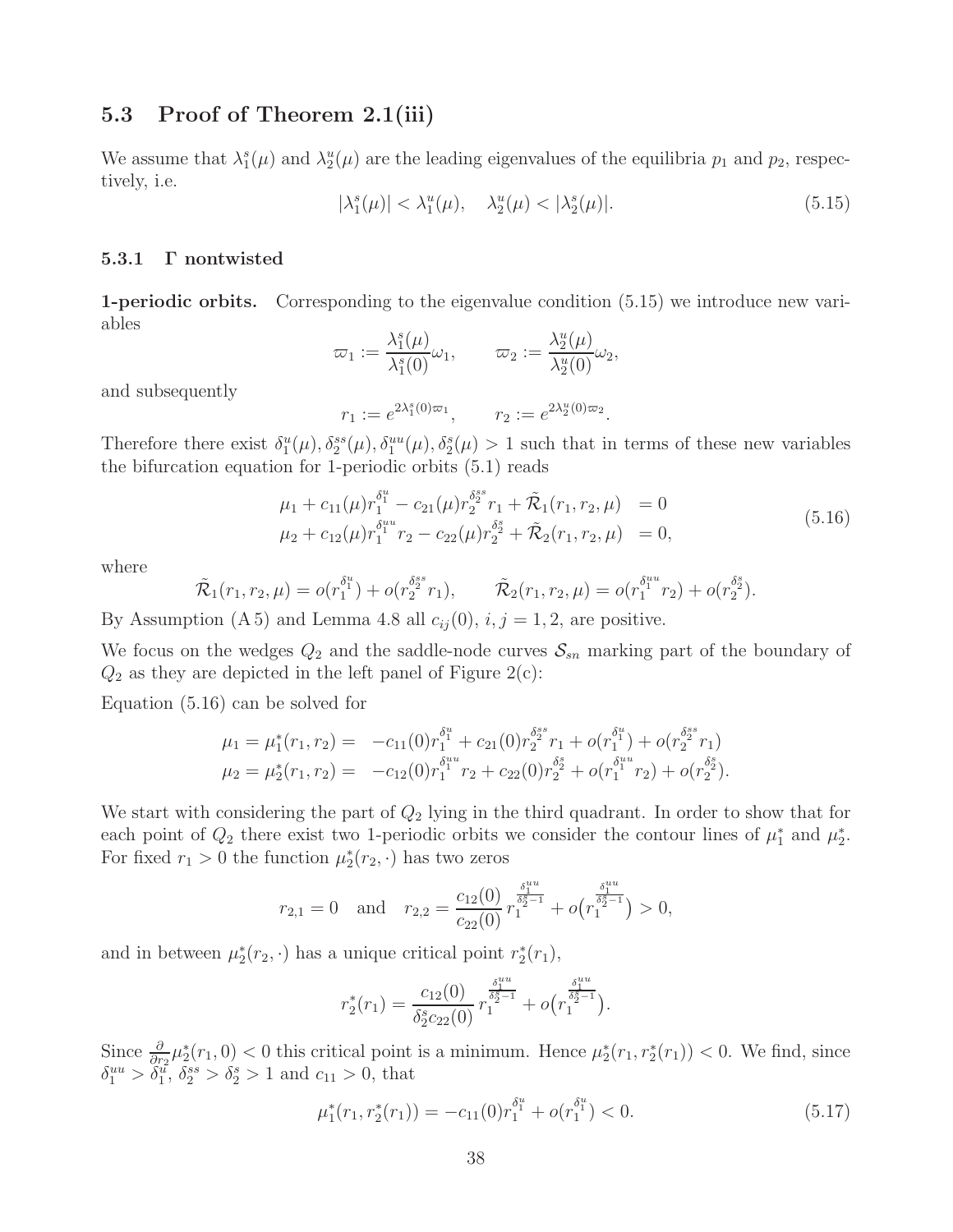Further,  $\mu_2^*(r_1, r_2^*(r_1))$  considered as a function of  $r_1$  is monotonically decreasing. Altogether we refer to Figure 9 for a visualization.

Therefore, locally around the curve  $\{(r_1, r_2^*(r_1)), r_1 > 0\}$ , the contour lines of  $\mu_2^*$  are parabolalike curves as depicted in Figure 10.

In Figure 10 also the contours of  $\mu_2^*$  near the line of the nontrivial zeros are depicted. The same considerations apply to the contours of  $\mu_1^*$  near its nontrivial zeros. Those yield that the contour lines  $\mu_1^* = const < 0$  are shaped as depicted in Figure 10. Altogether, the intersections of the contours of  $\mu_1^*$  and  $\mu_2^*$  verify the existence of two 1-periodic orbits for each  $(\mu_1, \mu_2) \in Q_2$ .

The lower boundary of the wedge  $Q_2$  under consideration is a saddle-node curve  $\mathcal{S}_{sn}$  - see again right panel of Figure 2(c). This curve corresponds to the nontransversal intersections of the contours of  $\mu_1^*$  and  $\mu_2^*$ . Analytically the saddle-node curve is determined by the singularities of the Jacobian  $\frac{\partial(\mu_1^*, \mu_2^*)}{\partial(r_1, r_2)}$  $\frac{\partial(\mu_1,\mu_2)}{\partial(r_1,r_2)},$ 

$$
0 = \det \frac{\partial(\mu_1^*, \mu_2^*)}{\partial(r_1, r_2)} = (-c_{11}(0)\delta_1^u r_1^{\delta_1^u - 1} + c_{21}(0)r_2^{\delta_2^s})(-c_{12}(0)r_1^{\delta_1^u + c_{22}(0)\delta_2^s r_2^{\delta_2^s - 1})
$$
  
+  $c_{12}(0)c_{21}(0)\delta_2^s \delta_1^{uu} r_1^{\delta_1^u} r_2^{\delta_2^s} + \text{hot},$  (5.18)

where "hot" represents terms of higher order. Near  $(r_1, r_2^*(r_1))$  this equation can be solved for

$$
r_2^{sn}(r_1) = \frac{c_{12}(0)}{\delta_2^s c_{22}(0)} r_1^{\frac{\delta_1^{uu}}{\delta_2^s - 1}} + o(r_1^{\frac{\delta_1^{uu}}{\delta_2^s - 1}}).
$$

The addressed saddle-node curve reads

$$
S_{sn} = \{ (\mu_1^*(r_1, r_2^{sn}(r_1)), \mu_2^*(r_1, r_2^{sn}(r_1)), r_1 > 0 \}.
$$

Similar to (5.17) we find



Figure 9: The graph of  $\mu_2^*$ .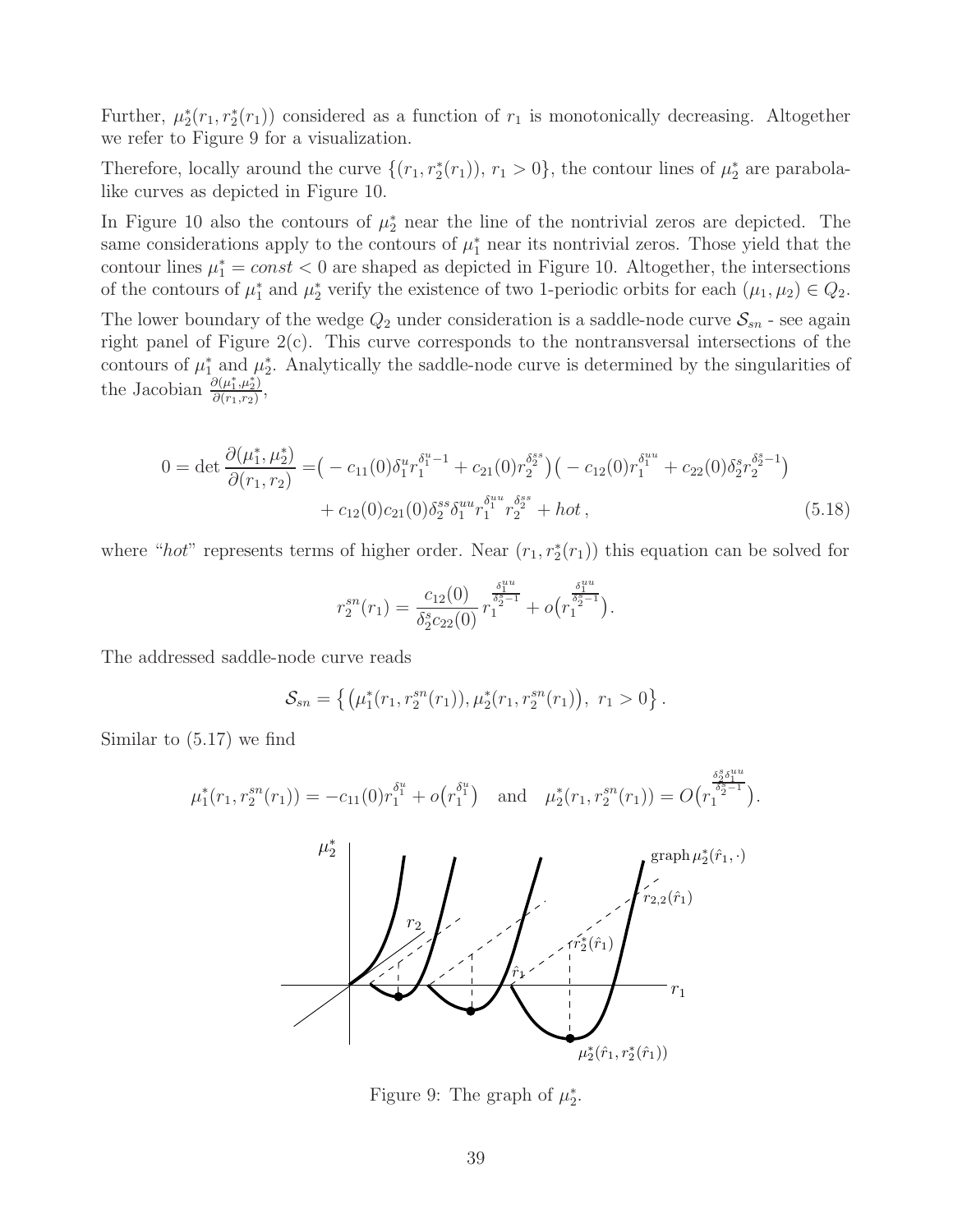

Figure 10: The contour lines of  $\mu_1^*$  and  $\mu_2^*$ .

This finally yields that there is an  $\alpha > 1$  such that  $S_{sn}$  is the graph of

$$
\mu_2 = -(-\mu_1)^{\alpha} + o((-\mu_1)^{\alpha}).
$$

Similarly, the wedge  $Q_2$  and its corresponding saddle-node curve lying in the first quadrant can be discussed by inspecting the contour lines of  $\mu_1^*$  and  $\mu_2^*$  near the counterpart of the line  $(r_1, r_2^*(r_1))$ , which is defined by the critical points of  $\mu_1^*(\cdot, r_2)$ .

#### 5.3.2 Γ twisted

According to Assumption (A 5) and Lemma 4.8 it holds that

$$
c_{11}(0), c_{22}(0) > 0, \qquad c_{12}(0), c_{21}(0) < 0. \tag{5.19}
$$

1-periodic orbits. We adopt the notations introduced in Section 5.3.1. Consequently, equation (5.16) again determines 1-periodic orbits. But the sign condition (5.19) implies that those orbits only exists for  $(\mu_1, \mu_2)$  within the second quadrant.

In order to exclude saddle-node bifurcations of 1-periodic orbits we show simply that the Jacobian  $\frac{\partial(\mu_1^*, \mu_2^*)}{\partial(r_1, r_2)}$  $\frac{(n_1, n_2)}{(r_1, r_2)}$  has no singularities. To this end we consider the leading order term at the right-hand side of (5.18). The sign condition (5.19) implies that  $c_{12}(0)c_{21}(0)(\delta_1^{uu}-1)(\delta_2^{ss}-1)$  $1)r_1^{\delta_1^{uu}}r_2^{\delta_2^{ss}}$  is the only positive summand. This one, however, is dominated by the negative term  $-c_{11}(0)c_{22}(0)\delta_1^u \delta_2^s r_1^{\delta_1^u-1}$  $\frac{\delta^{u}_{1}-1}{1}r_{2}^{\delta^{s}_{2}-1}$  $\frac{a_2-1}{2}$ . Hence, for sufficiently small  $r_1, r_2$ , the addressed Jacobian is nonsingular.

2-periodic and 2-homoclinic orbits. We adopt the notations introduced in Section 5.2.2. The counterpart of (5.11) reads:

$$
c_{11}(\mu) \left(a_1^{\delta_1^u} - 1\right) r_{1,1}^{\delta_1^u} - c_{21}(\mu) \left(1 - a_2^{\delta_2^s} a_1\right) r_{2,1}^{\delta_2^s} r_{1,1} + \tilde{\mathcal{R}}_{1,1} - \tilde{\mathcal{R}}_{1,2} = 0
$$
  
\n
$$
c_{12}(\mu) \left(a_1^{\delta_1^{uu}} a_2 - 1\right) r_{1,1}^{\delta_1^{uu}} r_{2,1} - c_{22}(\mu) \left(1 - a_2^{\delta_2}\right) r_{2,1}^{\delta_2^s} + \tilde{\mathcal{R}}_{2,1} - \tilde{\mathcal{R}}_{2,2} = 0,
$$
\n
$$
(5.20)
$$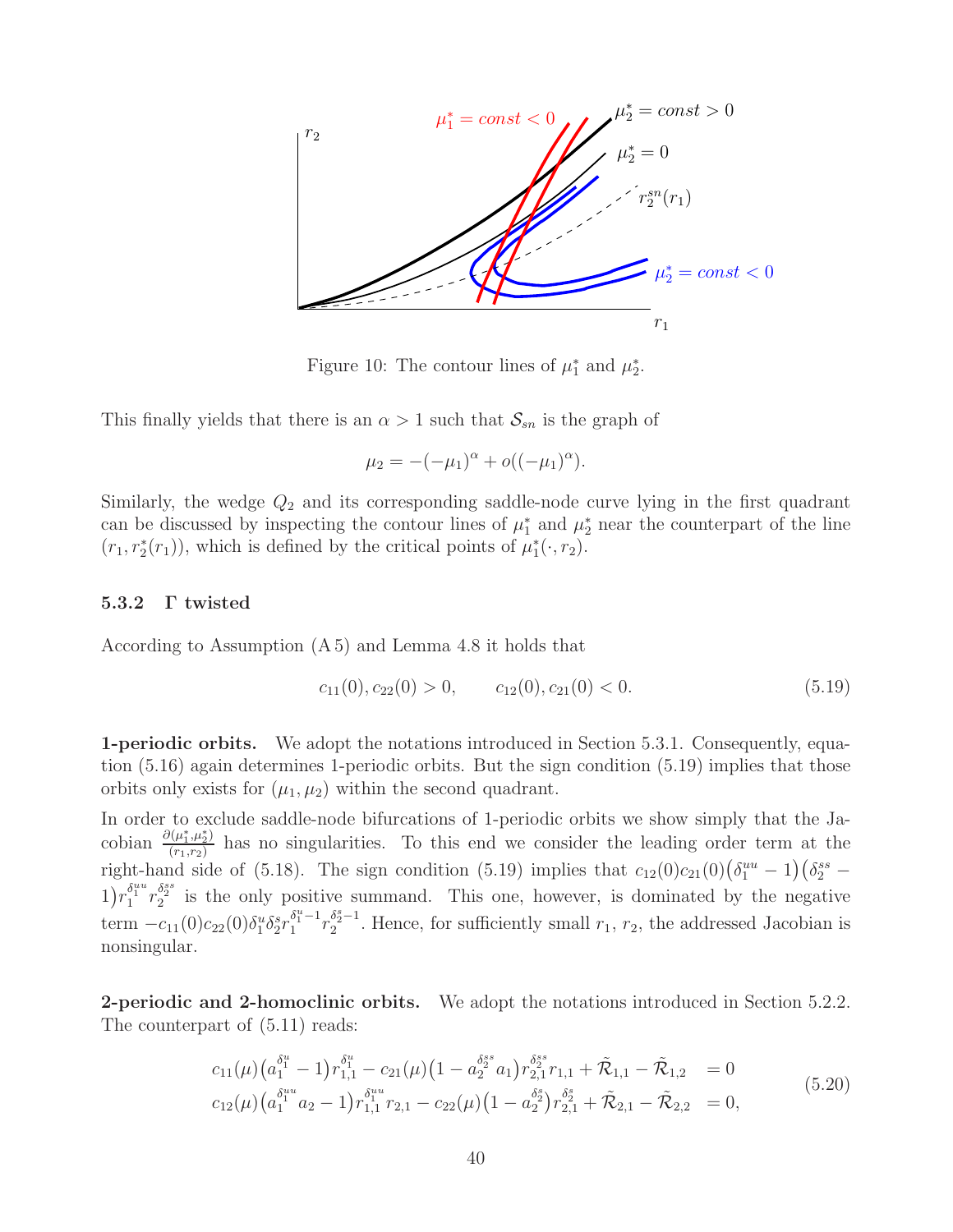where

$$
\begin{aligned} \tilde{\mathcal{R}}_{1,1} &= o(r_{1,1}^{\delta_1^u}) + o(r_{2,1}^{\delta_2^s s} r_{1,1}), & \tilde{\mathcal{R}}_{2,1} &= o(r_{1,1}^{\delta_1^u} r_{2,1}) + o(r_{2,1}^{\delta_2^s}),\\ \tilde{\mathcal{R}}_{1,2} &= o(r_{1,1}^{\delta_1^u}) + o(r_{2,1}^{\delta_2^s s} r_{1,1}), & \tilde{\mathcal{R}}_{2,2} &= o(r_{1,1}^{\delta_1^u} r_{2,1}) + o(r_{2,1}^{\delta_2^s}). \end{aligned}
$$

Again, as in Section 5.2.2, we first consider 2-homoclinic orbits to  $p_1$ . The counterpart to (5.12) reads

$$
-c_{11}(\mu)r_{1,1}^{\delta_1^u} - c_{21}(\mu)r_{2,1}^{\delta_2^s}r_{1,1} + \tilde{\mathcal{R}}_{1,1} - \tilde{\mathcal{R}}_{1,2} = 0
$$
  
\n
$$
-c_{12}(\mu)r_{1,1}^{\delta_1^u}r_{2,1} - c_{22}(\mu)(1 - a_2^{\delta_2})r_{2,1}^{\delta_2^s} + \tilde{\mathcal{R}}_{2,1} - \tilde{\mathcal{R}}_{2,2} = 0.
$$
\n(5.21)

Now we proceed along the corresponding lines of Section 5.2.2. Note that the first equations of (5.12) and (5.21) coincide. So we arrive at (5.13), and proceeding correspondingly we insert this in the second equation of (5.21). Since  $\delta_1^{uu} > \delta_1^u - 1$  and  $\delta_2^{ss} > \delta_2^s$  we can factor out  $r_{2,1}^{\delta_2^s}$  in the remaining equation. Now we can repeat the considerations of Section 5.2.2 leading to the curve of 2-homoclinic orbits to  $p_1$ .

In order to analyse the 2-homoclinic orbits to  $p_2$  we set  $a_2 = 0$  in (5.20). Due to the "symmetry" in the structure of (5.20) the remaining equation can be treated in the same way as  $(5.21)$ . This finally leads to the curve of 2-homoclinic orbits to  $p_2$  depicted in the right panel of Figure 2(c).

With our remarks given in the context of 2-homoclinic orbits, it becomes clear that also 2periodic orbits and the corresponding period-doubling curves can be discussed in the same way as in Section 5.2.2. This is true for both parts  $Q^2$  depicted in Figure 2(c).

### 5.4 Proof of Lemma 2.2

#### 5.4.1  $k-(2,1)$  heteroclinic orbits

A  $k-(2,1)$  heteroclinic connection may be considered as part of a heteroclinic cycle, together with a 1-(1,2) heteroclinic orbit. In terms of the  $\omega$ -sequence, this corresponds to a k-periodic sequence with  $\omega_{1,1} = \omega_{2,1} = \infty$ . Now, let  $k > 1$ . Consider  $\Xi_1 = 0$ ,  $\Xi_k = 0$ , and assume that there is a solution  $\omega$ ,  $\mu$  of these equations. Then this is also a solution of  $\Xi_1 - \Xi_k = 0$ , i.e.

$$
c_{11}(\mu)e^{-2\lambda_1^u\omega_{1,2}} + c_{21}(\mu)e^{2\lambda_2^{ss}\omega_{2,k}}e^{2\lambda_1^s\omega_{1,k}} + o(e^{-2\lambda_1^u\omega_{1,2}}) + o(e^{2\lambda_2^{ss}\omega_{2,k}}e^{2\lambda_1^s\omega_{1,k}}) = 0
$$
  

$$
c_{12}(\mu)e^{-2\lambda_1^u\omega_{1,2}}e^{-2\lambda_2^u\omega_{2,2}} + c_{22}(\mu)e^{2\lambda_2^s\omega_{2,k}} + o(e^{-2\lambda_1^u\omega_{1,2}}e^{-2\lambda_2^u\omega_{2,2}}) + o(e^{2\lambda_2^s\omega_{2,k}}) = 0.
$$

From the first equation it follows that  $\omega_{1,2} > -\frac{\lambda_2^{ss}}{\lambda_1^u}\omega_{2,k}$  whereas from the second equation it follows that  $\omega_{1,2} < -\frac{\lambda_2^s}{\lambda_1^{uu}}\omega_{2,k}$ . But these conditions are mutually exclusive. Therefore the subsystem  $\Xi_1 = 0$ ,  $\Xi_k = 0$  has no solution, and hence there are no  $k-(2,1)$  heteroclinic orbits for  $k > 1$ .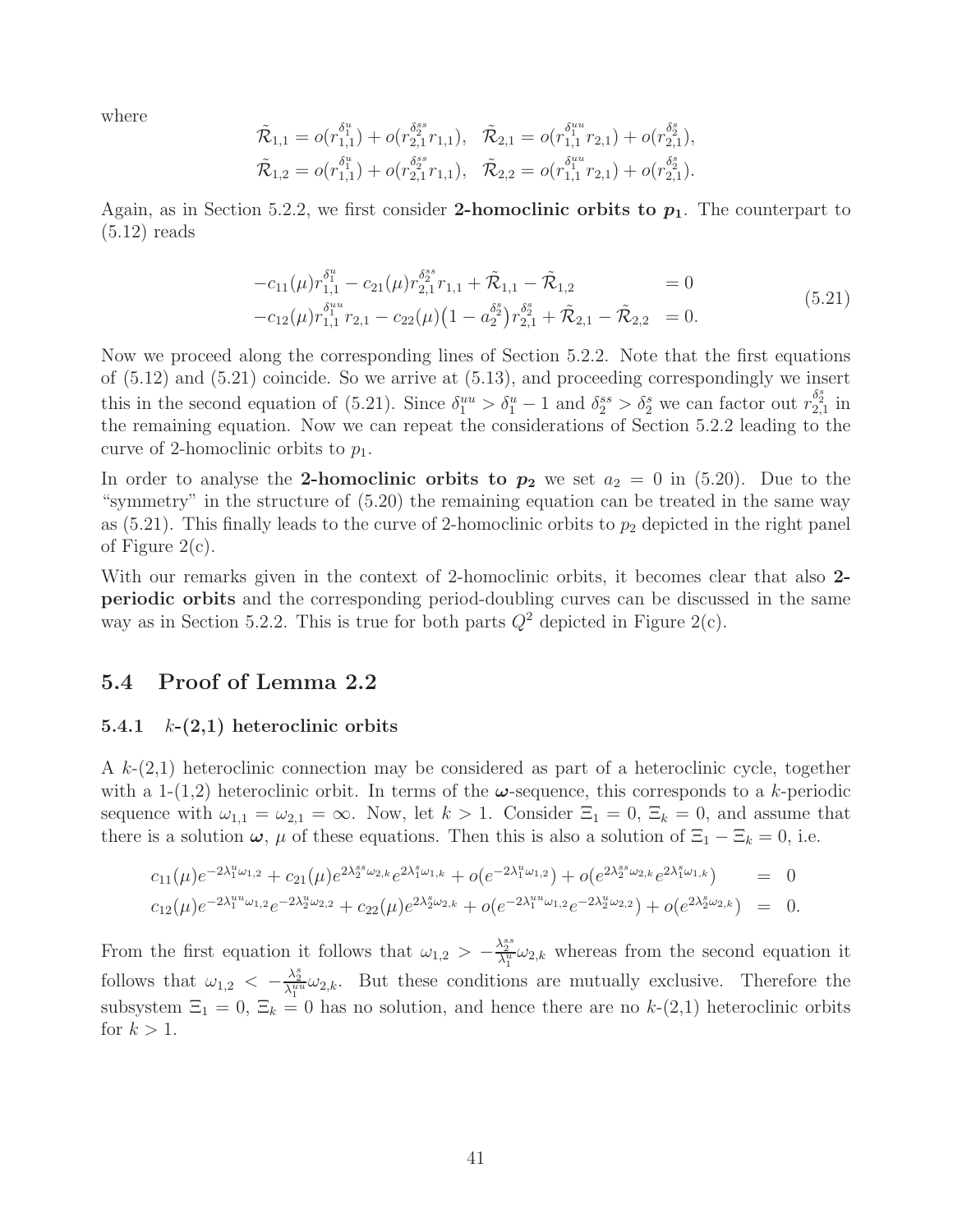#### 5.4.2  $k-(1,2)$  heteroclinic orbits

We now search for  $k-(1,2)$  heteroclinic orbits, for  $k \geq 2$ . We consider the concatenation of a  $k-(1,2)$  heteroclinic orbit with  $\Gamma_1$ , which corresponds to a k-periodic Lin orbit with a k-periodic sequence  $\omega$  with  $\omega_{1,1} = \omega_{2,k} = \infty$ . Note that  $\Xi_k(\omega,\mu) = \xi^{\infty}(\mu) = 0$  determines the existence of  $\Gamma_1$ . So this equation needs not to be solved, here. Therefore the bifurcation equation for  $k-(1,2)$  heteroclinic orbits reads

$$
\Xi_1(\boldsymbol{\omega},\mu)=\ldots=\Xi_{k-1}(\boldsymbol{\omega},\mu)=0,\quad \boldsymbol{\omega} \text{ is } k\text{-periodic},\quad \omega_{1,1}=\omega_{2,k}=\infty.
$$

Due to the eigenvalue condition (5.3) these equations can be solved for  $\omega$  depending on  $\mu \in Q$ .

## 6 Dynamics in the presence of complex eigenvalues

This section is devoted to the proofs of the Theorem 2.3 and of the Lemmas 2.4 and 2.5.

We write the bifurcation equation for orbits staying for all time close to the primary cycle in the following form:

$$
\Xi(\boldsymbol{\omega},\mu) := (\Xi_i(\boldsymbol{\omega},\mu))_{i \in \mathbb{Z}} = 0, \quad \Xi_i(\boldsymbol{\omega},\mu) = L(\omega_{1,i+1},\omega_{2,i},\mu) + r_i(\boldsymbol{\omega},\mu), \tag{6.1}
$$

where  $L(\omega_{1,i+1}, \omega_{2,i}, \mu)$  denotes leading order terms (which we determine below) and  $r_i(\omega, \mu)$ denotes higher order terms.

In order to construct the sets  $\mathcal{S}_{\mu}^{N}$  we show that the truncated form of the bifurcation equation,  $L(\omega_1, \omega_2, 0) = 0$ , has an infinite set of nondegenerate (transversal) solutions  $(\hat{\omega}_1(k), \hat{\omega}_2(k))$ ,  $(k \in$ N) with  $(\hat{\omega}_1(k), \hat{\omega}_2(k)) \to (\infty, \infty)$  as  $k \to \infty$ . It turns out that the solutions of  $L(\omega_1, \omega_2, 0) = 0$ can be interpreted as (transversal) intersections of a line  $\mathfrak{L}_1$  and a spiral  $\mathfrak{S}_2$  ((RC) case) or two spirals  $\mathfrak{S}_1$  and  $\mathfrak{S}_2$  ((CC) case). We refer to Figure 11 for a visualisation.



Figure 11: Graphical representations of the solutions of  $L(\omega_1, \omega_2, 0) = 0$ .

We show that each such solution corresponds to a periodic orbit near  $\Gamma$ . And what is more we show that for each sequence  $\hat{\omega}$  built of finitely many of these  $(\hat{\omega}_1(k), \hat{\omega}_2(k))$  there exists a sequence  $\omega_{\hat{\omega}}$  which solves the full bifurcation equation.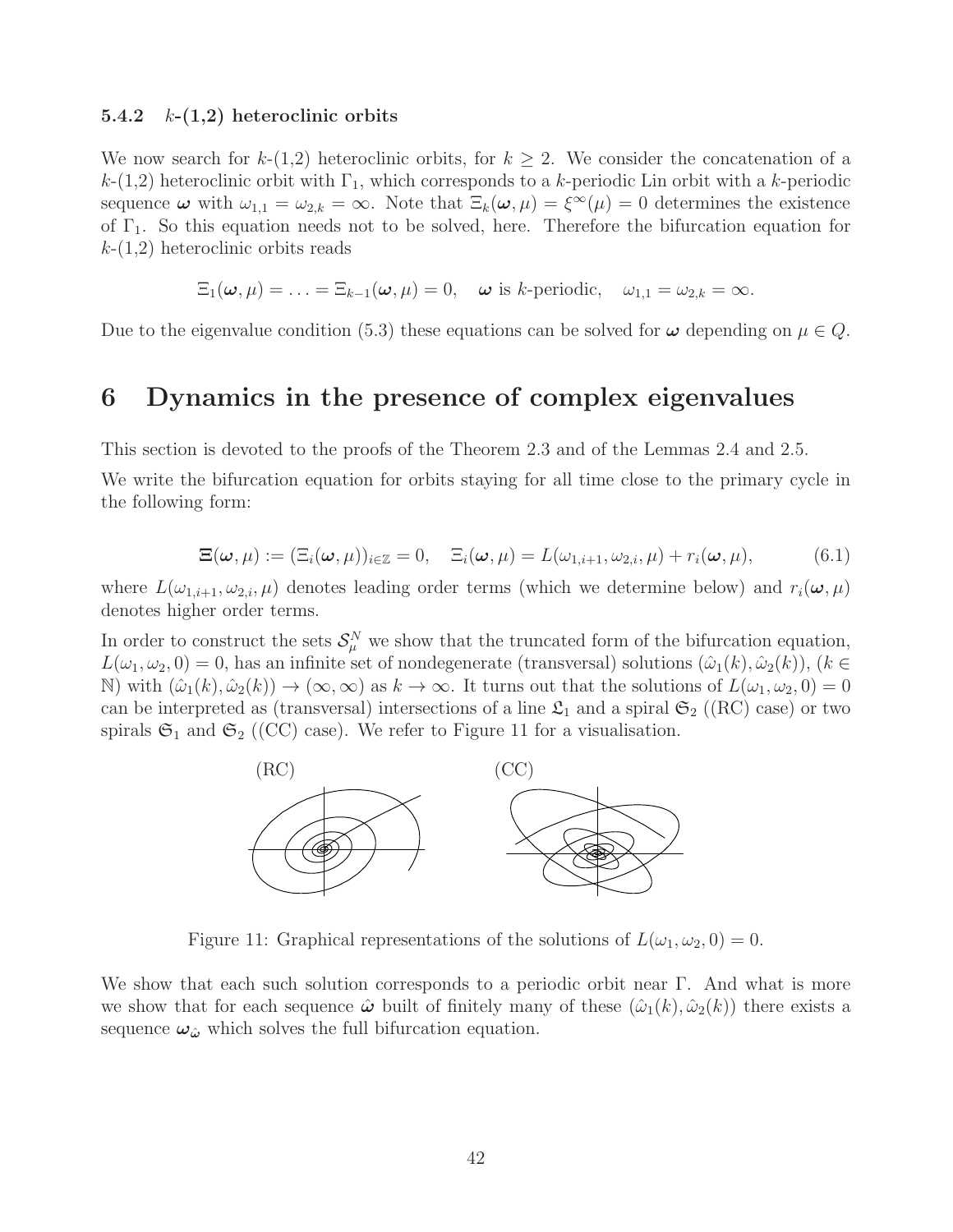## 6.1 Proof of Theorem  $2.3$  – the eigenvalue case (RC)

We assume that  $\lambda_1^u$  is real and write  $\lambda_2^s(\mu) = -\rho_2(\mu) + i\phi_2(\mu)$ ,  $\rho_2 > 0$ , and consider the bifurcation equation in the form (6.1).

## $6.1.1$  The set  $\mathcal{S}_{\mu }^{N}$

We stipulate (cf. (6.1))

$$
L(\omega_1, \omega_2, \mu) = \begin{pmatrix} \mu_1 + c_{11}e^{-2\lambda_1^2 \omega_1} & -c_{21}e^{-2\rho_2\omega_2}\sin(2\phi_2\omega_2 + \varphi_{21}) \\ \mu_2 & -c_{22}e^{-2\rho_2\omega_2}\sin(2\phi_2\omega_2 + \varphi_{22}) \end{pmatrix}.
$$
 (6.2)

Hence, according to Lemma 4.11, we have

$$
r_i(\boldsymbol{\omega}\mu) = \begin{pmatrix} R_{1,i}(\boldsymbol{\omega}, \mu) & R_{2,i}(\boldsymbol{\omega}, \mu) \\ c_{12}(\mu)e^{-2\lambda_1^{uu}\omega_{1,i+1}}e^{-2\lambda_2^{u}\omega_{2,i}} & R_{2,i}(\boldsymbol{\omega}, \mu) \end{pmatrix}.
$$
 (6.3)

The line  $\mathfrak{L}_1(t,0)$  and spiral  $\mathfrak{S}_2(t,0)$  which we addressed at the beginning of this section are defined by

$$
\mathfrak{L}_1(t,\mu) := \begin{pmatrix} \mu_1 + c_{11}e^{-2\lambda_1^u t} \\ \mu_2 \end{pmatrix} \text{ and } \mathfrak{S}_2(t,\mu) := \begin{pmatrix} c_{21}e^{-2\rho_2 t} \sin(2\phi_2 t + \varphi_{21}) \\ c_{22}e^{-2\rho_2 t} \sin(2\phi_2 t + \varphi_{22}) \end{pmatrix}.
$$

Due to  $\varphi_{21} - \varphi_{22} \neq 0 \pmod{\pi}$ , cf. Lemma 4.10,  $\mathfrak{S}_2(t,\mu)$  is indeed a spiral. Note that the appearing "constants" may depend on  $\mu$ .

Solutions  $(\hat{\omega}_1, \hat{\omega}_2)$  of  $L(\omega_1, \omega_2, 0) = 0$  correspond to the infinite set of transversal intersections of the line  $\mathfrak{L}_1(t,0)$  and the spiral  $\mathfrak{S}_2(t,0)$ . These intersections accumulate to the origin, and therefore have times  $(\hat{\omega}_1(k), \hat{\omega}_2(k))$ ,  $k \in \mathbb{N}$ , that tend to infinity as  $k \to \infty$ .

More precisely, let  $\hat{\omega}_2^*$  be the "first" value at which  $\mathfrak{S}_2(t,0)$  intersects the line  $\mathfrak{L}_1(t,0)$ . Then, inspecting  $L(\omega_1, \omega_2, 0) = 0$  we find

$$
\hat{\omega}_2(k) = \hat{\omega}_2^* + \frac{k\pi}{\phi_2} \quad \text{and} \quad \hat{\omega}_1(k) = \frac{\rho_2 \hat{\omega}_2(k)}{\lambda_1^u} + \hat{C}_1,\tag{6.4}
$$

where  $\hat{C}_1$  is a constant, i.e. it does not depend on k. We define

$$
\Omega_{k_0} := \{ (\hat{\omega}_1(k), \hat{\omega}_2(k)), \ k \ge k_0 \},\tag{6.5}
$$

for a sufficiently large  $k_0$ , and for those  $k_0$  and some  $N \in \mathbb{N}$  we define further

$$
\Omega_{k_0,N} := \{ (\hat{\omega}_1(k), \hat{\omega}_2(k)), \ k = k_0, \dots, k_0 + N - 1 \}.
$$
 (6.6)

With that we define finally the following set of sequences  $\boldsymbol{\omega} = ((\omega_{1,i}, \omega_{2,i}))_{i \in \mathbb{Z}}$ :

$$
\pmb{\Omega}_{k_0,N}^{\mathbb{Z}}:=\big\{\pmb{\omega}: \left(\omega_{1,i+1},\omega_{2,i}\right)\in\pmb{\Omega}_{k_0,N}\big\}.
$$

We show that for any sequence  $\hat{\omega} \in \Omega_{k_0,N}^{\mathbb{Z}}$  we may solve  $\Xi(\omega,\mu) = 0$  near  $(\hat{\omega},0)$ .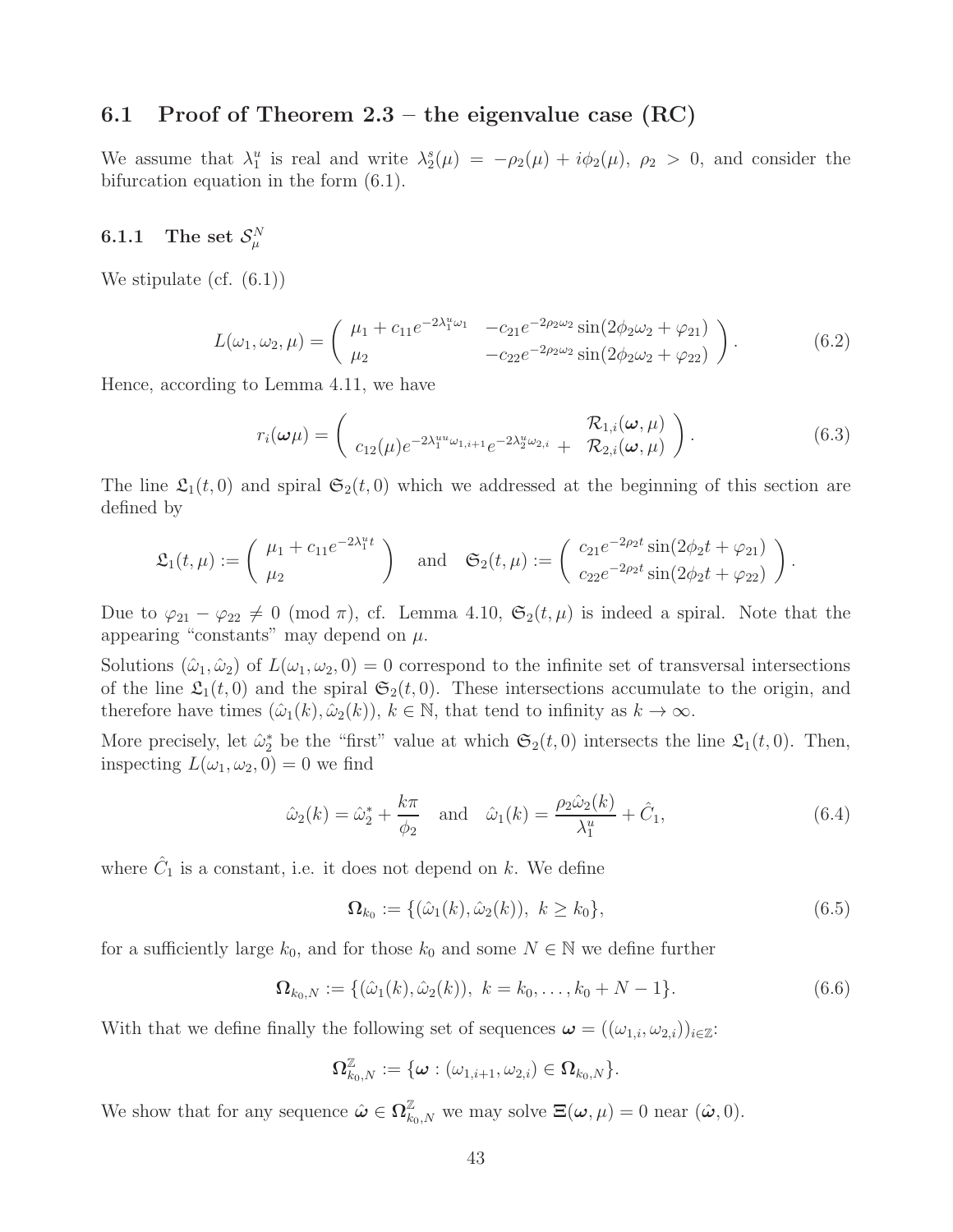The full bifurcation equation  $\Xi(\omega, \mu) = 0$  is equivalent to the fixed point equation

$$
\boldsymbol{\omega} = \boldsymbol{\omega} - \left[D_1 \mathbf{L}(\hat{\boldsymbol{\omega}}, 0)\right]^{-1} \mathbf{\Xi}(\boldsymbol{\omega}, \mu) =: \boldsymbol{\mathcal{A}}(\boldsymbol{\omega}, \mu), \tag{6.7}
$$

where

$$
\mathbf{L}(\boldsymbol{\omega},\mu) := (L(\omega_{1,i+1},\omega_{2,i},\mu))_{i\in\mathbb{Z}}.
$$

In what follows we consider  $\mathcal A$  as a mapping  $\mathcal A: (l^{\infty} \times l^{\infty}) \times \mathbb{R}^2 \to (l^{\infty} \times l^{\infty})$ . We show that  $\mathcal{A}(\cdot,\mu)$  is a contractive mapping of some closed neighbourhood of  $\hat{\omega}$  into itself. The contraction principle enures a unique solution  $\omega_{\hat{\omega}}$  within this neighbourhood.

To simplify matters we first consider 1-periodic orbits near the primary T-point cycle. To this end we consider the fixed point equation (6.7) near one-periodic sequences  $\hat{\omega}$ , i.e.

$$
(\hat{\omega}_{1,i}, \hat{\omega}_{2,i}) = (\hat{\omega}_1(k), \hat{\omega}_2(k)) \in \Omega_{k_0}.
$$

In this case (6.7) reduces to

$$
(\omega_1, \omega_2) = (\omega_1, \omega_2) - [D_1 L(\hat{\omega}_1(k), \hat{\omega}_2(k), 0)]^{-1} \Xi((\omega_1, \omega_2), \mu) =: A_k((\omega_1, \omega_2), \mu),
$$

and

$$
\Xi((\omega_1,\omega_2),\mu)=L(\omega_1,\omega_2,\mu)+r((\omega_1,\omega_2),\mu).
$$

**Lemma 6.1.** There exist a  $k_0 \in \mathbb{N}$  and constants d,  $0 < d < \frac{\pi}{3\phi_2}$ , and  $d_{\mu}(k)$  such that for all  $k \geq k_0$  and all  $\mu$  with  $|\mu| < d_{\mu}(k)$ , the mapping  $A_k(\cdot, \mu)$  has a unique fixed point in  $B[(\hat{\omega}_1(k), \hat{\omega}_2(k)), d]$ , the closed ball in  $\mathbb{R}^2$  centered at  $(\hat{\omega}_1(k), \hat{\omega}_2(k))$  with radius d.

Proof. To prove the lemma we employ the contraction principle, cf. [7, Chapter 2, Theorem 2.2]. Throughout the proof we use the abbreviations  $\omega := (\omega_1, \omega_2)$  and  $\hat{\omega}(k) := (\hat{\omega}_1(k), \hat{\omega}_2(k)).$ 

#### a) Preliminary estimates:

According to (6.2) and (6.4) we find the following estimate for  $D_1L^{-1}$ :

$$
0 < |(D_1 L(\hat{\omega}(k), 0))^{-1}| < C_{DL^{-1}} e^{2k(\rho_2/\phi_2)\pi},\tag{6.8}
$$

where the constant  $C_{DL^{-1}} > 1$  does not depend on k.

Similarly we find for the second derivative of L

$$
0 < |D_1^2 L(\hat{\omega}(k), \mu)| < C_{D^2 L} e^{-2k(\rho_2/\phi_2)\pi},
$$

where the constant  $C_{D^2L} > 1$  can be chosen to be independent of k. Accordingly we find

$$
0 < \max_{\omega \in B[\hat{\omega}(k),d]} |D_1^2 L(\omega,\mu)| < \hat{C}_{D^2 L}(d) e^{-2k(\rho_2/\phi_2)\pi},
$$

with  $\hat{C}_{D^2L}(d) \to C_{D^2L}$  as  $d \to 0$ .

For the derivative of L with respect to  $\mu$  we find (for sufficiently large k)

$$
|D_2L(\hat{\omega}(k), \mu)| < 2. \tag{6.9}
$$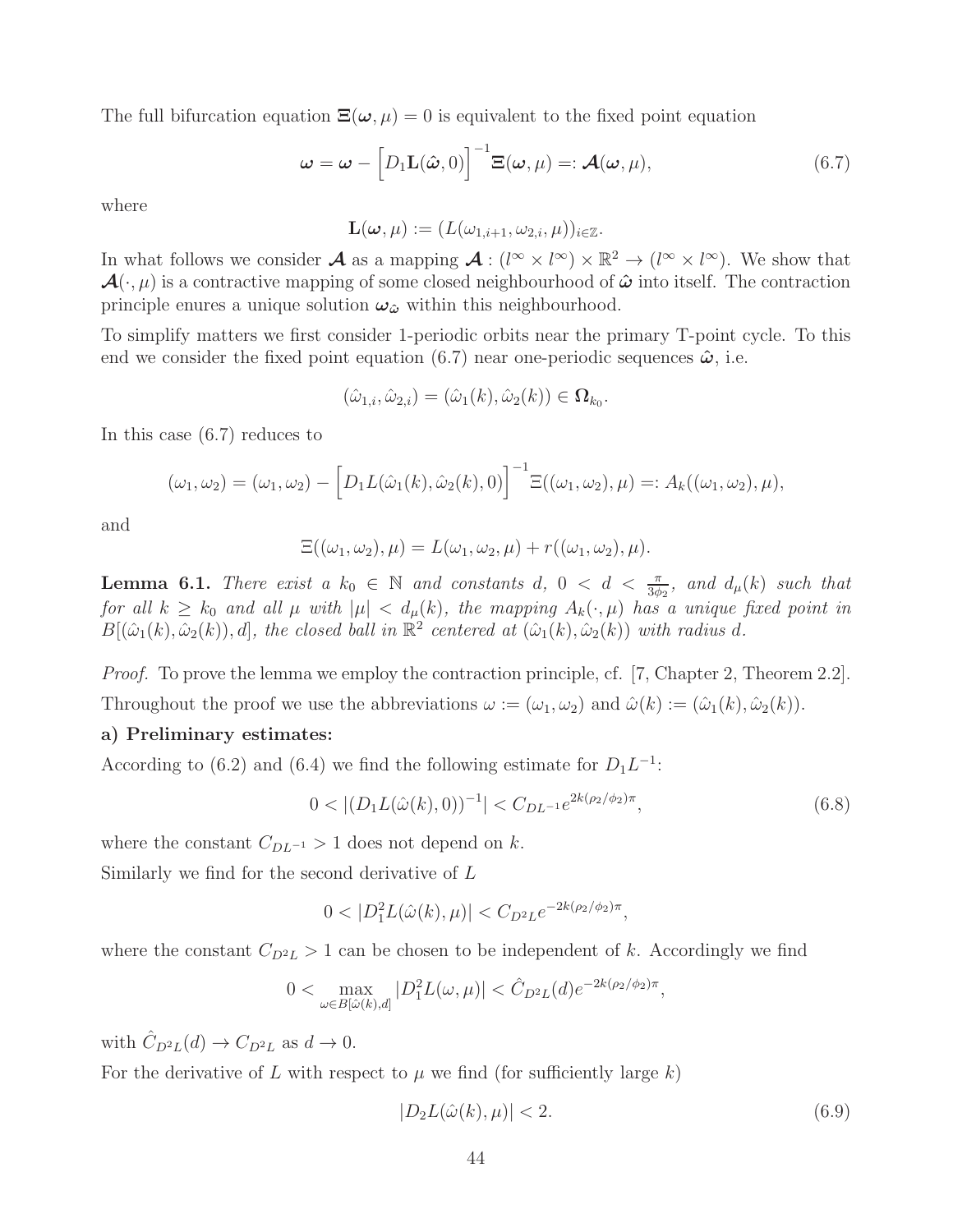Further, according to (6.3), Lemma 4.11 and Remark 4.13 we find:

$$
\max_{\omega \in B[\hat{\omega}(k),d]} |D_1 r(\hat{\omega}(k),\mu)| = o(e^{-2k(\rho_2/\phi_2)\pi}), \text{ as } k \to \infty.
$$
 (6.10)

### b) Setting of the constants d and  $d_{\mu}(k)$ :

With the above constants we choose the constant  $d$  such that

$$
d := \min\left\{\frac{\pi}{3\phi_2}, \frac{1}{2(e^{2\pi}C_{D^2L}C_{DL^{-1}} - 1)}\right\},\tag{6.11}
$$

and the constant  $d_{\mu}(k)$ 

$$
d_{\mu}(k) := \frac{d}{8C_{DL^{-1}}}e^{-2k(\rho_2/\phi_2)\pi}
$$
\n(6.12)

c)  $A_k(\cdot, \mu)$  is a "mapping into":

$$
|\hat{\omega}(k) - A_k(\omega, \mu)| \leq |\hat{\omega}(k) - A_k(\hat{\omega}(k), \mu)| + |A_k(\hat{\omega}(k), \mu) - A_k(\omega, \mu)|.
$$

First we consider the first addend on the right-hand side

$$
|\hat{\omega}(k) - A_k(\hat{\omega}(k), \mu)| = |D_1 L(\hat{\omega}(k), 0)^{-1} (L(\hat{\omega}(k), \mu) + r(\hat{\omega}(k), \mu))|
$$

Expanding  $L(\hat{\omega}(k), \cdot)$  at  $\mu = 0$  up to first order terms and further exploiting (6.9) and that  $L(\hat{\omega}(k), 0) = 0$  we find

$$
|\hat{\omega}(k) - A_k(\hat{\omega}(k))| \le 2|\mu| |D_1 L(\hat{\omega}(k), 0)^{-1}| + |D_1 L(\hat{\omega}(k), 0)^{-1} r(\hat{\omega}(k), 0)|.
$$

Due to (6.8), (6.12) the first addend is less than  $d/4$ . Finally, since  $|D_1L(\hat{\omega}(k),0)^{-1}r(\hat{\omega}(k),0)| \to$ 0, as  $k \to \infty$ , there is a  $k_0^1$  such that for all  $k \geq k_0^1$  the following estimate holds true:

$$
|\hat{\omega}(k) - A_k(\hat{\omega}(k))| < \frac{d}{2}, \quad \forall |\mu| < d_\mu(k).
$$

Next we consider

$$
|A_k(\hat{\omega}(k), \mu) - A_k(\omega, \mu)| \le \max_{\tau \in B[\hat{\omega}(k), d]} |D_1 A(\tau, \mu)| |\omega - \hat{\omega}(k)|,
$$
\n(6.13)

$$
D_1 A(\tau, \mu) = D_1 L(\hat{\omega}(k), 0)^{-1} (D_1 L(\hat{\omega}(k), \mu) - D_1 L(\tau, \mu)) - D_1 L(\hat{\omega}(k), 0)^{-1} D_1 r(\tau, \mu).
$$
 (6.14)

Using the mean value theorem and the estimates of part a) of the proof we get

$$
|D_1L(\hat{\omega}(k),\mu) - D_1L(\tau,\mu)| \leq \max_{t \in B[\hat{\omega}(k),d]} |D_1^2L(t,\mu)| |\hat{\omega}(k) - \tau| < C_{D^2L}e^{-2(k-1)(\rho_2/\phi_2)\pi}d.
$$

Therefore, again invoking part a) of the proof, the first addend on the right-hand side of (6.14) can be estimated by

$$
|D_1L(\hat{\omega}(k),0)^{-1}(D_1L(\hat{\omega}(k),\mu)-D_1L(\tau,\mu))|
$$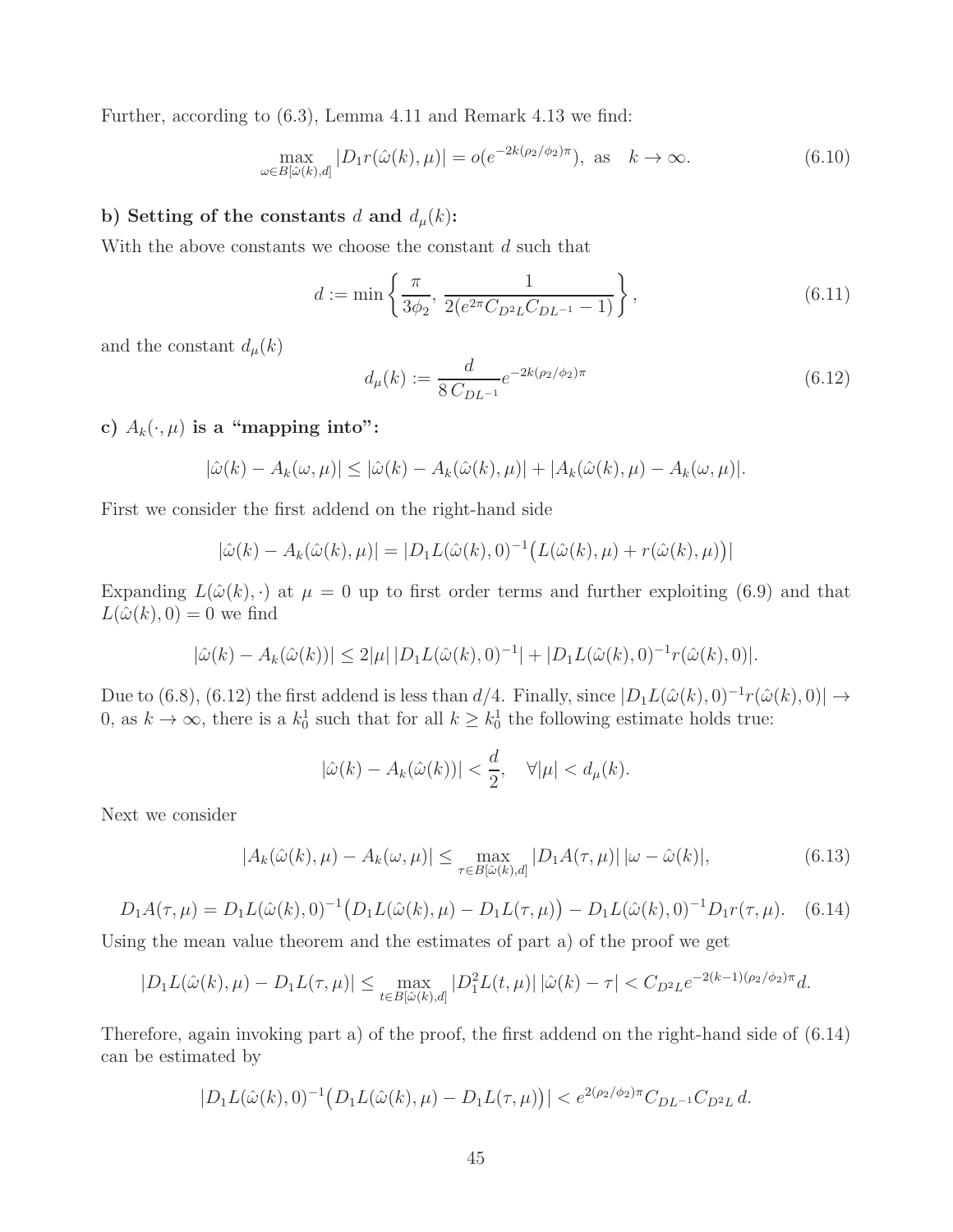Further, in accordance with (6.8) and (6.10) we may choose a  $k_0^2$  sufficiently large so that for all  $k > k_0^2$ 

$$
|(D_1L(\hat{\omega}(k),0))^{-1}D_1r(\tau,\mu)| < d.
$$

Plugging these estimates in (6.13) and taking into consideration (6.11) yields for all  $k \geq k_0^2$ 

$$
|A_k(\hat{\omega}(k), \mu) - A_k(\omega, \mu)| < \left(e^{2(\rho_2/\phi_2)\pi} C_{DL^{-1}} C_{D^2L} - 1\right) d^2 < \frac{d}{2}.
$$

Set now

$$
k_0 := \max\{k_0^1, k_0^2\}.
$$

Then  $A_k(\cdot, \mu)$  maps for all  $k \geq k_0$  and all  $|\mu| < d_\mu(k)$  the closed ball  $B[\hat{\omega}(k), d]$  into itself.

#### d)  $A_k(\cdot, \mu)$  is contractive:

In part c) of the proof, cf. analysis of (6.14), we have shown that for all  $k \geq k_0$  and all  $|\mu| < d_{\mu}(k)$ 

$$
\max_{\tau \in B[\hat{\omega}(k),d]} |DA_k(\tau,\mu)| < \left(e^{2(\rho_2/\phi_2)\pi} C_{DL^{-1}} C_{D^2L} - 1\right) d.
$$

With (6.11) we infer that for all those k and  $\mu$ 

$$
\max_{\tau \in B[\hat{\omega}(k),d]} |DA_k(\tau,\mu)| < \frac{1}{2}.
$$

| Next we turn towards solutions of $(6.7)$ . |  |
|---------------------------------------------|--|
|---------------------------------------------|--|

**Lemma 6.2.** Assume the eigenvalue case (RC). Fix any  $N \in \mathbb{N}$ . There exist a  $k_0 \in \mathbb{N}$ and constants d,  $0 < d < \frac{\pi}{3\phi_2}$ , and  $d_{\mu}(k)$  such that for all  $\hat{\omega} \in \Omega_{k_0,N}^{\mathbb{Z}}$  and for all  $\mu$  with  $|\mu| < d_{\mu}(k_0, N)$ , equation  $(6.7)^{\dagger}$  has a unique solution  $\omega_{\hat{\omega}}(\mu)$  in  $B[\hat{\omega}, d]$ .

Proof. The proof follows along the lines of the proof of Lemma 6.1, with some modifications. We adopt the notations as introduced above.

According to (6.6) the building blocks of  $\hat{\omega}$  are N consecutive intersections of the line  $\mathfrak{L}_1$  and the spiral  $\mathfrak{S}_2$ .

The key observation at the heart of the proof of Lemma 6.1 is that  $\mathbf{L}(\boldsymbol{\omega}, \mu)$  decouples. We have  $|(D_1L(\omega_{1,i+1}, \omega_{2,i}, 0))^{-1}| < C_{DL^{-1}}e^{2(k_0+N-1)(\rho_2/\phi_2)\pi}$  and hence

$$
|\big(D_1\mathbf{L}(\hat{\boldsymbol{\omega}},0)\big)^{-1}| < C_{DL^{-1}}e^{2(k_0+N-1)(\rho_2/\phi_2)\pi}.
$$
\n(6.15)

 $\mathcal{L}_{\mathcal{A}}$ 

Further we find

$$
\max_{\boldsymbol{\omega} \in B[\hat{\boldsymbol{\omega}}, d]} |D_1^2 \mathbf{L}(\boldsymbol{\omega}, \mu)| < e^{2(\rho_2/\phi_2)\pi} C_{D^2 L} e^{-2k_0(\rho_2/\phi_2)\pi}, \tag{6.16}
$$

and

$$
\max_{\boldsymbol{\omega}\in B[\hat{\boldsymbol{\omega}},d]} D_1 \mathbf{r}(\boldsymbol{\omega},\mu) = o(e^{2k_0(\rho_2/\phi_2)\pi}),
$$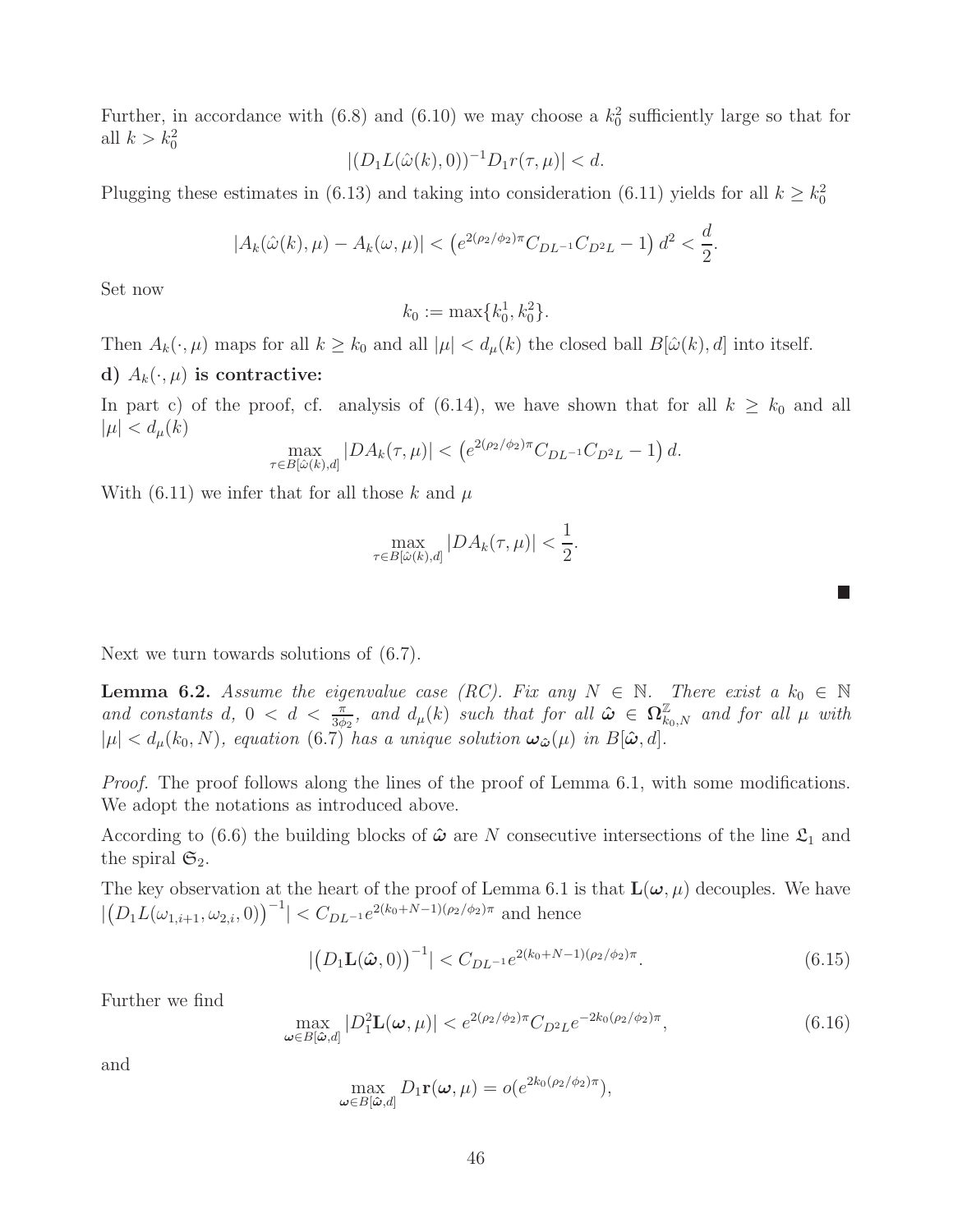where  $\mathbf{r} := (r_i)_{i \in \mathbb{Z}}$ .

Finally we stipulate

$$
d := \min \left\{ \frac{\pi}{3\phi_2}, \frac{1}{2(e^{2N(\rho_2/\phi_2)\pi}C_{D^2L}C_{DL^{-1}} - 1)} \right\}.
$$

and

$$
d_{\mu}(k_0, N) := \frac{d}{8 C_{DL^{-1}}} e^{-2(k_0 + N - 1)(\rho_2/\phi_2)\pi}.
$$

The remainder of the proof is analogous to parts c) and d) of the proof of Lemma 6.1.

Finally we define the sets  $\mathcal{S}_{\mu}^N$  stated in Theorem 2.3. To this end we proceed from a set  $\mathbf{\Omega}_{k_0,N}$ under the terms of Lemma 6.2. According to that lemma, for any sequence  $\hat{\omega} \in \Omega_{k_0,N}^{\mathbb{Z}}$  we may solve  $\Xi(\omega,\mu) = 0$  near  $(\hat{\omega},0)$  to find  $\omega_{\hat{\omega}}(\mu)$ . Note that moreover dom  $\omega_{\hat{\omega}}(\cdot)$  does not depend on  $\hat{\boldsymbol{\omega}} \in \Omega_{k_0,N}^{\mathbb{Z}}$ . By  $x_{\hat{\boldsymbol{\omega}}}(\mu)(\cdot)$  we denote the corresponding solution of  $(1.1)$ , see also  $(3.7)$  and (3.18),

$$
x_{\hat{\boldsymbol{\omega}}}(\mu)(0) = q_1^+(\mu)(0) + v_{1,1}^+(\boldsymbol{\omega}_{\hat{\boldsymbol{\omega}}}(\mu), \mu)(0),
$$

and define

$$
\mathcal{S}_{\mu}^N:=\{x_{\hat{\boldsymbol{\omega}}}(\mu)(0):\,\hat{\boldsymbol{\omega}}\in\Omega_{k_0,N}^{\mathbb{Z}}\}.
$$

#### 6.1.2 Shift dynamics

The verification of topological conjugacy is mainly based on the continuous dependence of Ξ (see  $(3.1)$ ) on sequences  $\omega$  in spaces of sequences equipped with the product topology. Those ideas go back to similar considerations in [21, 34].

The actual proof follows lines of argument similar to those developed in [17].

We introduce a shift operator on  $\Omega^{\mathbb{Z}}_{k_0,N}$ :

$$
\zeta: \Omega^{\mathbb{Z}}_{k_0,N} \rightarrow \Omega^{\mathbb{Z}}_{k_0,N}, \quad \omega \mapsto \tau, \quad (\tau_{1,i},\tau_{2,i}):=(\omega_{1,i+2},\omega_{2,i+1}).
$$

Now the system  $(\Omega_{k_0,N}^{\mathbb{Z}}, \zeta)$  is a full shift on N symbols. For the further analysis let  $\Omega_{k_0}^{\mathbb{Z}}$  $^{\mathbb{Z}}_{k_0,N}\cong$  $\{(\omega_1^k, \omega_2^k), k = 1, \ldots, N\}^{\mathbb{Z}}\}$  be equipped with the product topology.

There is a canonical one-to-one mapping

$$
h_{\mu}: \Omega_{k_0,N}^{\mathbb{Z}} \to \mathcal{S}_{\mu}^N, \quad \hat{\boldsymbol{\omega}} \mapsto x_{\hat{\boldsymbol{\omega}}}(\mu)(0). \tag{6.17}
$$

Let  $U$  be a sufficiently small neighbourhood of the primary heteroclinic cycle. We denote the first-return map on  $\Sigma_1$  by  $\Pi_\mu$ . Then  $x \in \text{dom }\Pi_\mu$  if there is a  $t^* > 0$  such that  $\phi_\mu^{t^*}$  $_{\mu}^{t^*}(x) \in \Sigma_1$ , (where  $\{\phi^t_\mu(\cdot)\}\$  denotes the flow of (1.1)), and  $\phi^t_\mu(x) \notin \Sigma_1$ ,  $\phi^t_\mu(x) \in \mathcal{U}$ , for all  $t \in (0, t^*)$ . We claim that  $S_{\mu}^{N} \subset \text{dom} \Pi_{\mu}$ , that  $S_{\mu}^{N}$  is  $\Pi_{\mu}$  invariant, and moreover

$$
\Pi_{\mu} \circ h_{\mu} = h_{\mu} \circ \zeta. \tag{6.18}
$$

П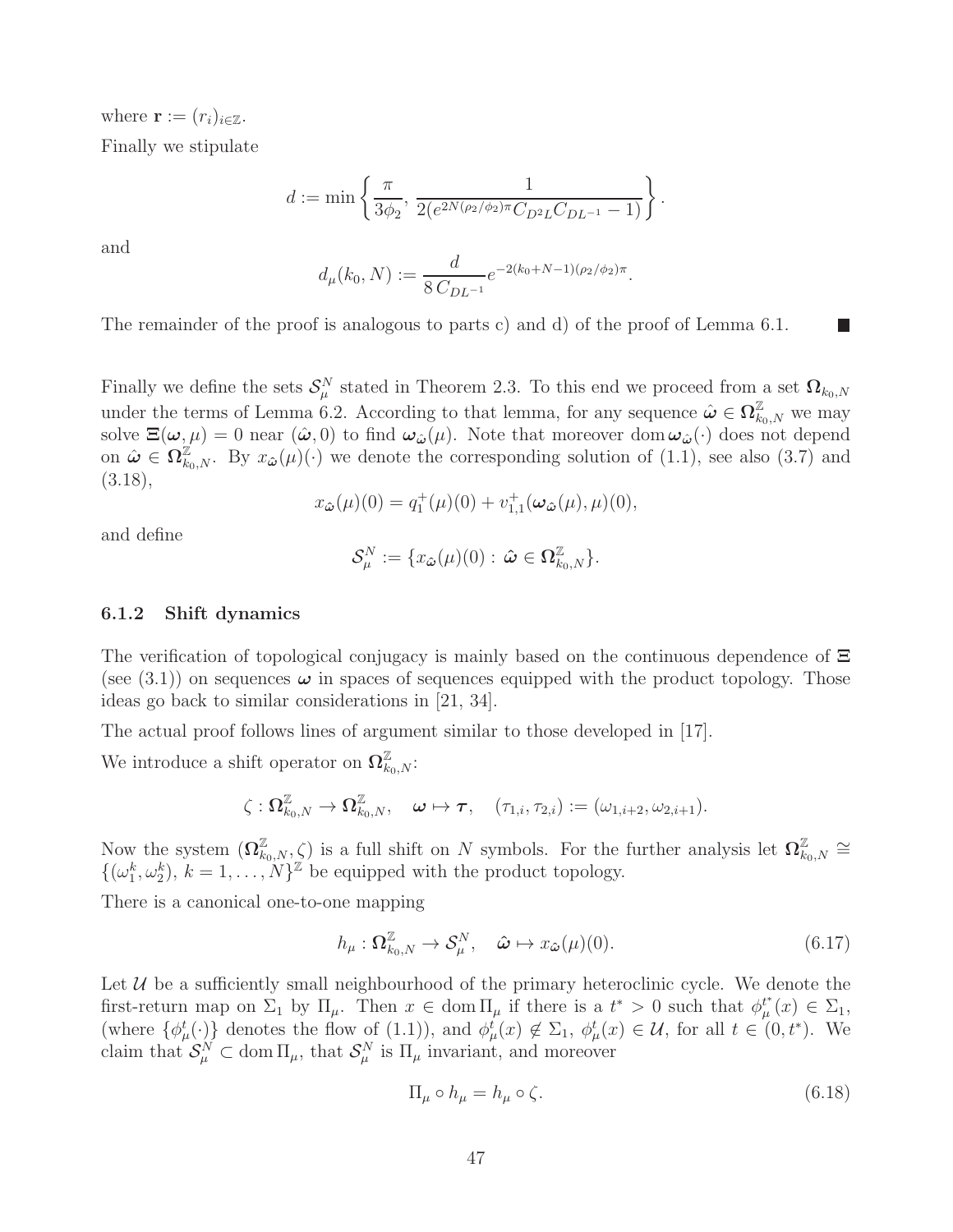The latter equation can be concluded from the uniqueness part of Theorem 3.2 and the construction of  $\omega_{\hat{\omega}}$  as follows. We have

$$
\Pi_{\mu} x_{\hat{\boldsymbol{\omega}}}(\mu)(0) = x_{\hat{\boldsymbol{\omega}}}(\mu)(2(\omega_{1,1}(\mu) + \omega_{2,1}(\mu))) = q_1^+(0) + \bar{v}_{1,2}^+(\boldsymbol{\omega}(\mu), \mu)(0),
$$

and hence

 $\Pi_{\mu} x_{\hat{\boldsymbol{\omega}}}(\mu)(0) = x_{\hat{\boldsymbol{\zeta}} \hat{\boldsymbol{\omega}}}(\mu)(0).$ 

This is just another representation of (6.18).

Equation (6.18) means that  $(S_\mu^N, \Pi_\mu)$  is conjugated to  $(\Omega_{k_0,N}^{\mathbb{Z}}, \zeta)$ . So, in order to prove topological conjugacy, as claimed in Theorem 2.3, it remains to prove that  $h_{\mu}$  is a homeomorphism.

**Lemma 6.3.** The mapping  $h_{\mu}$ , defined in (6.17), is a homeomorphism.

*Proof.* We consider  $h_{\mu}$  as a composition of mappings

$$
\mathfrak{H}:\Omega^{\mathbb{Z}}_{k_{0},N}\to \mathfrak{O}:=\{\omega_{\hat{\omega}}(\mu):\hat{\omega}\in \Omega^{\mathbb{Z}}_{k_{0},N}\},\quad \hat{\omega}\mapsto \omega_{\hat{\omega}}(\mu),
$$

and

$$
\mathfrak{h}:\mathfrak{O}\to\mathcal{S}_{\mu}^N,\quad\boldsymbol{\omega}\mapsto q_1^+(\mu)(0)+v_{1,1}^+(\boldsymbol{\omega}_{\hat{\boldsymbol{\omega}}}(\mu),\mu)(0).
$$

First we show that  $\mathfrak{H}$  is a homeomorphism, where both  $\Omega_{k_0,N}^{\mathbb{Z}}$  and  $\mathfrak{O}$  are considered to be equipped with the product topology. We start with showing that  $\mathfrak D$  is compact. Let  $\rho$  be small enough that for any two (different) elements of  $\Omega_{k_0,N}$  the closed balls with radius  $\rho$  centred at these elements do not intersect:

$$
B[(\omega_1^i, \omega_2^i), \rho] \cap B[(\omega_1^j, \omega_2^j), \rho] = \emptyset, \quad (\omega_1^i, \omega_2^i), (\omega_1^j, \omega_2^j) \in \Omega_{k_0, N}, \quad i \neq j.
$$

By construction  $\mathfrak{O} \subset \left(\bigcup_{i=1}^N B[(\omega_1^i, \omega_2^i), \rho]\right)^{\mathbb{Z}}$ . Since  $\bigcup_{i=1}^N B[(\omega_1^i, \omega_2^i), \rho]$  is compact, the set of sequences  $(\cup_{i=1}^N B[(\omega_1^i, \omega_2^i), \rho])^{\mathbb{Z}}$  is also compact by the Tychonoff theorem, see [9].

So, in order to verify the compactness of  $\mathfrak D$  it remains to show that  $\mathfrak D$  is closed. The set  $\mathfrak{O}$  however is the set of zeros of the mapping  $\Xi(\cdot,\mu) : (\cup_{i=1}^N B[(\omega_1^i,\omega_2^i),\rho])^{\mathbb{Z}} \to l_{\mathbb{R}^2}^{\infty}$ . By [26, Lemma 3.4] this mapping is continuous, where the spaces are equipped with the product topology. Altogether this proves that  $\mathfrak D$  is compact.

Consider now the one-to-one map

$$
\mathfrak{H}^{-1}:\mathfrak{O}\to\Omega_{k_0,N}^{\mathbb{Z}}.
$$

Obviously  $\mathfrak{H}^{-1}$  is continuous. Due to the compactness of  $\mathfrak O$  also  $\mathfrak H$  is continuous – hence  $\mathfrak H$  is a homeomorphism.

Next we consider  $\mathfrak h$ . Again by invoking [26, Lemma 3.4] or its proof respectively, we find that  $\mathfrak h$ is continuous. (Again both  $\mathcal{D}$  and  $\Omega_{k_0,N}^{\mathbb{Z}}$  should be equipped with the product topology.) Once more the compactness of  $\mathfrak O$  gives that  $\mathfrak h$  is a homeomorphism.

All in all  $h_\mu = \mathfrak{h} \circ \mathfrak{H}$  is a homeomorphism and therefore  $(S_\mu^N, \Pi_\mu)$  is topologically conjugated to the full shift on  $N$  symbols.

To complete the proof of the (RC) case we remark that the sets  $\mathcal{S}_{\mu}^{N}$  satisfy the conditions of the theorem.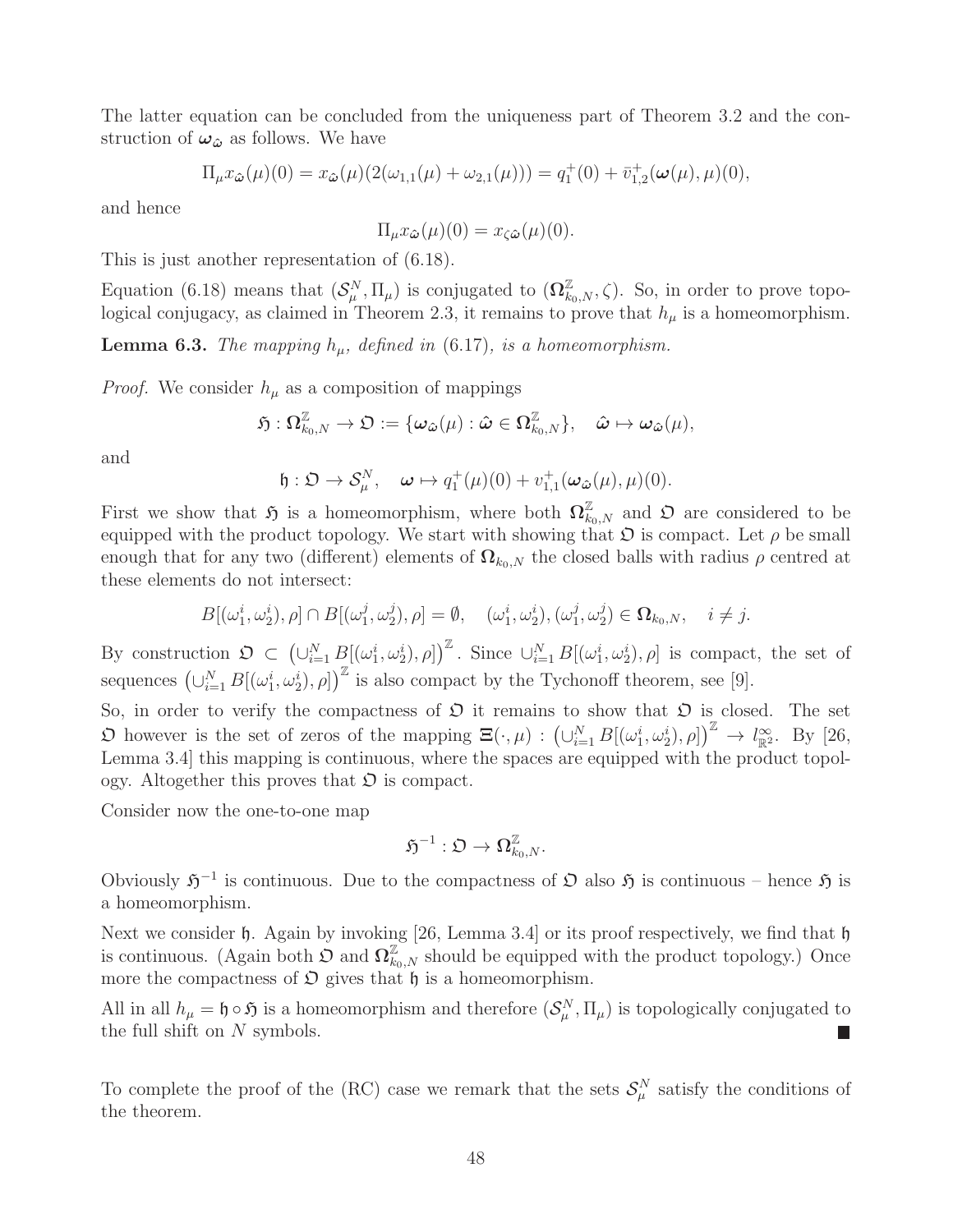## 6.2 Proof of Theorem  $2.3$  – the eigenvalue case  $(CC)$

This section deals with the case of two complex eigenvalues  $\lambda_1^u$  and  $\lambda_2^s$ . We write

$$
\lambda_1^u(\mu) = \rho_1(\mu) + i\phi_1(\mu), \quad \lambda_2^s(\mu) = -\rho_2(\mu) + i\phi_2(\mu),
$$

where both,  $\phi_1(\mu)$  and  $\phi_2(\mu)$  are greater than zero.

#### 6.2.1 Analysis of spirals

The leading order terms for the case (CC) are as follows, cf. Lemma 4.12 and (6.1):

$$
L(\omega_1, \omega_2, \mu) = \begin{pmatrix} \mu_1 + c_{11}e^{-2\rho_1\omega_1}\sin(2\phi_1\omega_1 + \varphi_{11}) - c_{21}e^{-2\rho_2\omega_2}\sin(2\phi_2\omega_2 + \varphi_{21}) \\ \mu_2 + c_{12}e^{-2\rho_1\omega_1}\sin(2\phi_1\omega_1 + \varphi_{12}) - c_{22}e^{-2\rho_2\omega_2}\sin(2\phi_2\omega_2 + \varphi_{22}) \end{pmatrix}.
$$
 (6.19)

Further, the residual terms  $r_i$ , cf. (6.1), take the form

$$
r_i({\boldsymbol{\omega}}{\mu}) = \left( \begin{array}{c} \mathcal{R}_{1,i}({\boldsymbol{\omega}},{\mu}) \\ \mathcal{R}_{2,i}({\boldsymbol{\omega}},{\mu}) \end{array} \right),
$$

with  $\mathcal{R}_{j,i}$  in accordance with Lemma 4.12.

In this case  $L(\omega_1, \omega_2, \mu) = 0$  can be interpreted in a geometric way as describing the set of intersections of the two logarithmic spirals  $\mathfrak{S}_1(\cdot,\mu)$  and  $\mathfrak{S}_2(\cdot,\mu)$ :

$$
\mathfrak{S}_1(t,\mu) := \begin{pmatrix} \mu_1 + c_{11}e^{-2\rho_1 t} \sin(2\phi_1 t + \varphi_{11}) \\ \mu_2 + c_{12}e^{-2\rho_1 t} \sin(2\phi_1 t + \varphi_{12}) \end{pmatrix}, \quad \mathfrak{S}_2(t,\mu) := \begin{pmatrix} c_{21}e^{-2\rho_2 t} \sin(2\phi_2 t + \varphi_{21}) \\ c_{22}e^{-2\rho_2 t} \sin(2\phi_2 t + \varphi_{22}) \end{pmatrix}.
$$

Note that  $\mathfrak{S}_i(\cdot,\mu)$ , are indeed spirals since  $\varphi_{j1} - \varphi_{j2} \neq 0 \pmod{\pi}$ ,  $j = 1, 2$ , cf. Lemma 4.12. We continue with analysing the solutions of equations  $L(\omega_1, \omega_2, \mu) = 0$ . For ease of notation in

this section, we drop the 
$$
\mu
$$
-dependence of variables inside  $L = 0$ . Then the equation reads

$$
\begin{pmatrix}\n\mu_1 + e^{-2\rho_1 \omega_1} c_{11} \sin(2\phi_1 \omega_1 + \varphi_{11}) - e^{-2\rho_2 \omega_2} c_{21} \sin(2\phi_2 \omega_2 + \varphi_{21}) \\
\mu_2 + e^{-2\rho_1 \omega_1} c_{12} \sin(2\phi_1 \omega_1 + \varphi_{12}) - e^{-2\rho_2 \omega_2} c_{22} \sin(2\phi_2 \omega_2 + \varphi_{22})\n\end{pmatrix} = 0
$$
\n(6.20)

The following Lemma defines a renormalisation of equations (6.20).

Lemma 6.4. There exists an invertible change of coordinates such that equations (6.20) take the form

$$
\begin{pmatrix}\n\mu_1 + e^{-\rho_1 \omega_1} \sin \omega_1 & -e^{-\rho_2 \omega_2} c_{21} \sin \omega_2 \\
\mu_2 + e^{-\rho_1 \omega_1} \sin(\omega_1 + \varphi_{12}) & -e^{-\rho_2 \omega_2} c_{22} \sin(\omega_2 + \varphi_{22})\n\end{pmatrix} = 0
$$
\n(6.21)

Proof. We define the variables

$$
\hat{\omega}_1 = 2\phi_1\omega_1 + \varphi_{11}, \qquad \hat{c}_{11} = e^{\rho_1\varphi_{11}/\phi_1}c_{11}, \qquad \hat{c}_{21} = e^{\rho_2\varphi_{21}/\phi_2}c_{21}, \n\hat{\omega}_2 = 2\phi_2\omega_2 + \varphi_{21}, \qquad \hat{c}_{12} = e^{\rho_1\varphi_{11}/\phi_1}c_{12}, \qquad \hat{c}_{22} = e^{\rho_2\varphi_{21}/\phi_2}c_{22}, \n\hat{\varphi}_{12} = \varphi_{12} - \varphi_{11}, \qquad \hat{\varphi}_{22} = \varphi_{22} - \varphi_{21}, \qquad \hat{\rho}_1 = \rho_1/\phi_1, \n\hat{\rho}_2 = \rho_2/\phi_2,
$$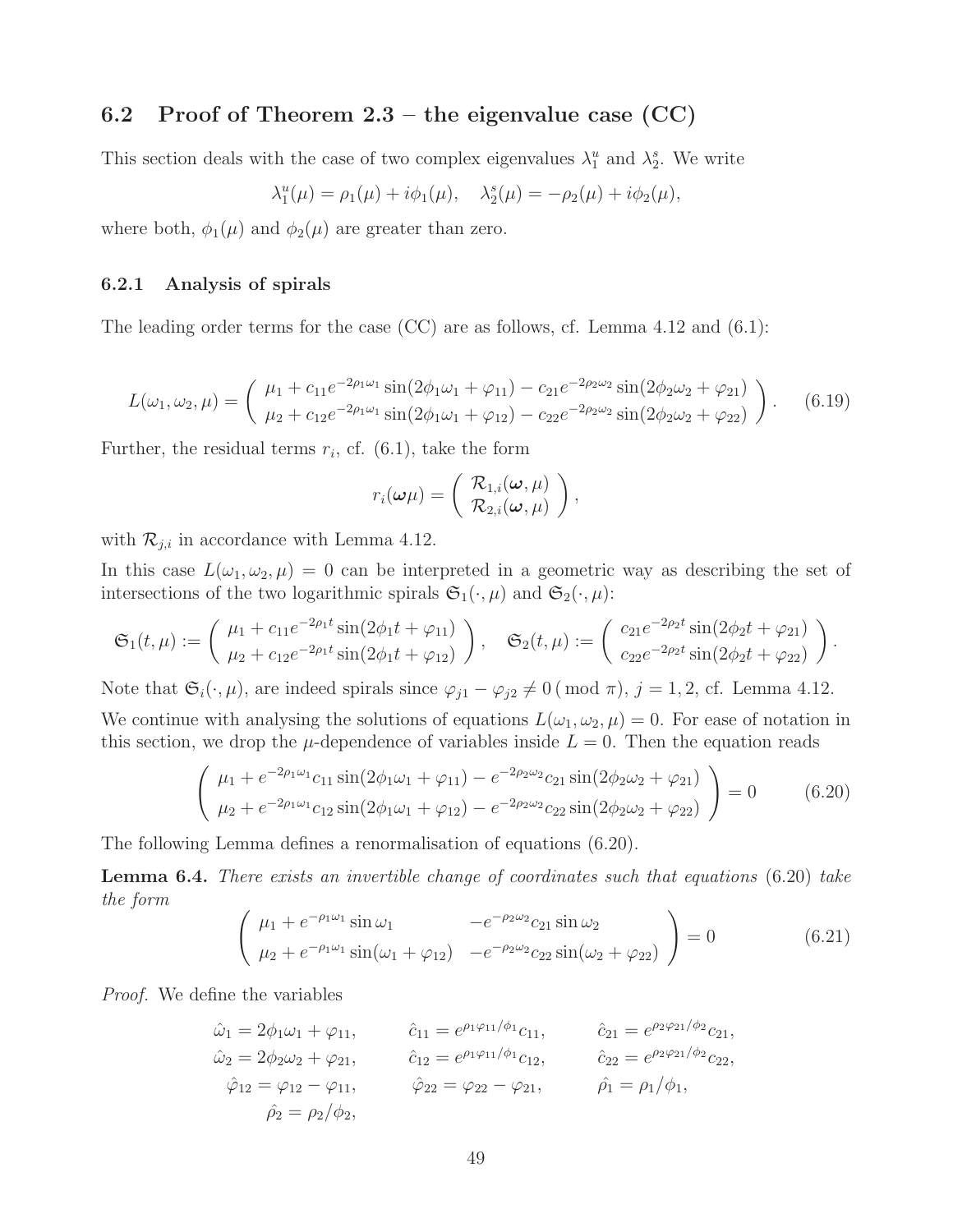under which (6.20) becomes

$$
\begin{pmatrix}\n\mu_1 + e^{-\hat{\rho}_1 \hat{\omega}_1} \hat{c}_{11} \sin \hat{\omega}_1 & -e^{-\hat{\rho}_2 \hat{\omega}_2} \hat{c}_{21} \sin \hat{\omega}_2 \\
\mu_2 + e^{-\hat{\rho}_1 \hat{\omega}_1} \hat{c}_{12} \sin(\hat{\omega}_1 + \hat{\varphi}_{12}) & -e^{-\hat{\rho}_2 \hat{\omega}_2} \hat{c}_{22} \sin(\hat{\omega}_2 + \hat{\varphi}_{22})\n\end{pmatrix} = 0
$$

Now divide the first equation by  $\hat{c}_{11}$  and the second equation by  $\hat{c}_{12}$ . Defining  $\bar{c}_{21} = \hat{c}_{21}/\hat{c}_{11}$ ,  $\bar{c}_{22} = \hat{c}_{22}/\hat{c}_{12}, \hat{\mu}_1 = \mu_1/\hat{c}_{11}, \hat{\mu}_2 = \mu_2/\hat{c}_{12}$  and dropping hats/bars provides equation (6.21).

Note that the new variables in equation (6.21) have the properties  $\varphi_{12}, \varphi_{22} \neq 0 \pmod{\pi}$  and  $c_{21}, c_{22} \neq 0.$ 

Given the above change of variables, we define the spirals  $\mathfrak{S}_1(t,\mu)$ ,  $\mathfrak{S}_2(t,\mu)$  in the plane as before:

$$
\mathfrak{S}_1(t,\mu) := \begin{pmatrix} \mu_1 + e^{-\rho_1 t} \sin t \\ \mu_2 + e^{-\rho_1 t} \sin(t + \varphi_{12}) \end{pmatrix}, \quad \mathfrak{S}_2(t,\mu) := \begin{pmatrix} e^{-\rho_2 t} c_{21} \sin t \\ e^{-\rho_2 t} c_{22} \sin(t + \varphi_{22}) \end{pmatrix}.
$$
 (6.22)

We consider the bifurcation equations in these new coordinates. We have

$$
L(\omega_1, \omega_2, \mu) = \mathfrak{S}_1(\omega_1, \mu) - \mathfrak{S}_2(\omega_2, \mu)
$$
\n(6.23)

with  $\mathfrak{S}_i$ ,  $i = 1, 2$ , as given in (6.22).

We first consider solutions to the equation (6.21) where  $\mu_1 = \mu_2 = 0$ , or in other words  $L(\omega_1, \omega_2, 0) = 0.$ 

We distinguish between the cases where the ratio of  $\rho_1/\rho_2$  is irrational and where this ratio is rational.

**Irrational ratio**  $\rho_1/\rho_2$ . Consider the two spirals, where we suppose without loss of generality that  $\rho_1 < \rho_2$ 

$$
\mathfrak{S}_1(\omega_1,0) = e^{-\rho_1 \omega_1} \begin{pmatrix} \sin \omega_1 \\ \sin(\omega_1 + \varphi_{12}) \end{pmatrix}, \qquad \mathfrak{S}_2(\omega_2,0) = e^{-\rho_2 \omega_2} \begin{pmatrix} c_{21} \sin \omega_2 \\ c_{22} \sin(\omega_2 + \varphi_{22}) \end{pmatrix}.
$$
 (6.24)

The following lemma is at the core of our analysis of intersections of the spirals  $\mathfrak{S}_1$  and  $\mathfrak{S}_2$ with irrational ratio  $\rho_1/\rho_2$ .

**Lemma 6.5.** For fixed  $N \in \mathbb{N}$ , there exists a sequence  $(\hat{\omega}_1^i(k), \hat{\omega}_2^i(k))_{k \in \mathbb{N}}$ ,  $i = 1, ..., N$ , with  $\hat{\omega}_j^1(k) < \hat{\omega}_j^2(k) < \ldots < \hat{\omega}_j^N(k)$ ,  $j = 1, 2, k \in \mathbb{N}$ , that has the following properties:

- (i)  $\hat{\omega}_1^i(k), \hat{\omega}_2^i(k) \to \infty$  as  $k \to \infty$ ,  $i = 1, ..., N$ ,
- (*ii*)  $\mathfrak{S}_1(\hat{\omega}_1^i(k), 0) = \mathfrak{S}_2(\hat{\omega}_2^i(k), 0), i = 1, ..., N, k \in \mathbb{N},$
- (iii) There are positive constants  $W_1^N$  and  $W_2^N$ , such that  $\hat{\omega}_1^N(k) \hat{\omega}_1^1(k) < W_1^N$  and  $\hat{\omega}_2^N(k)$   $\hat{\omega}_2^1(k) < W_2^N$  for all  $k \in \mathbb{N}$ ,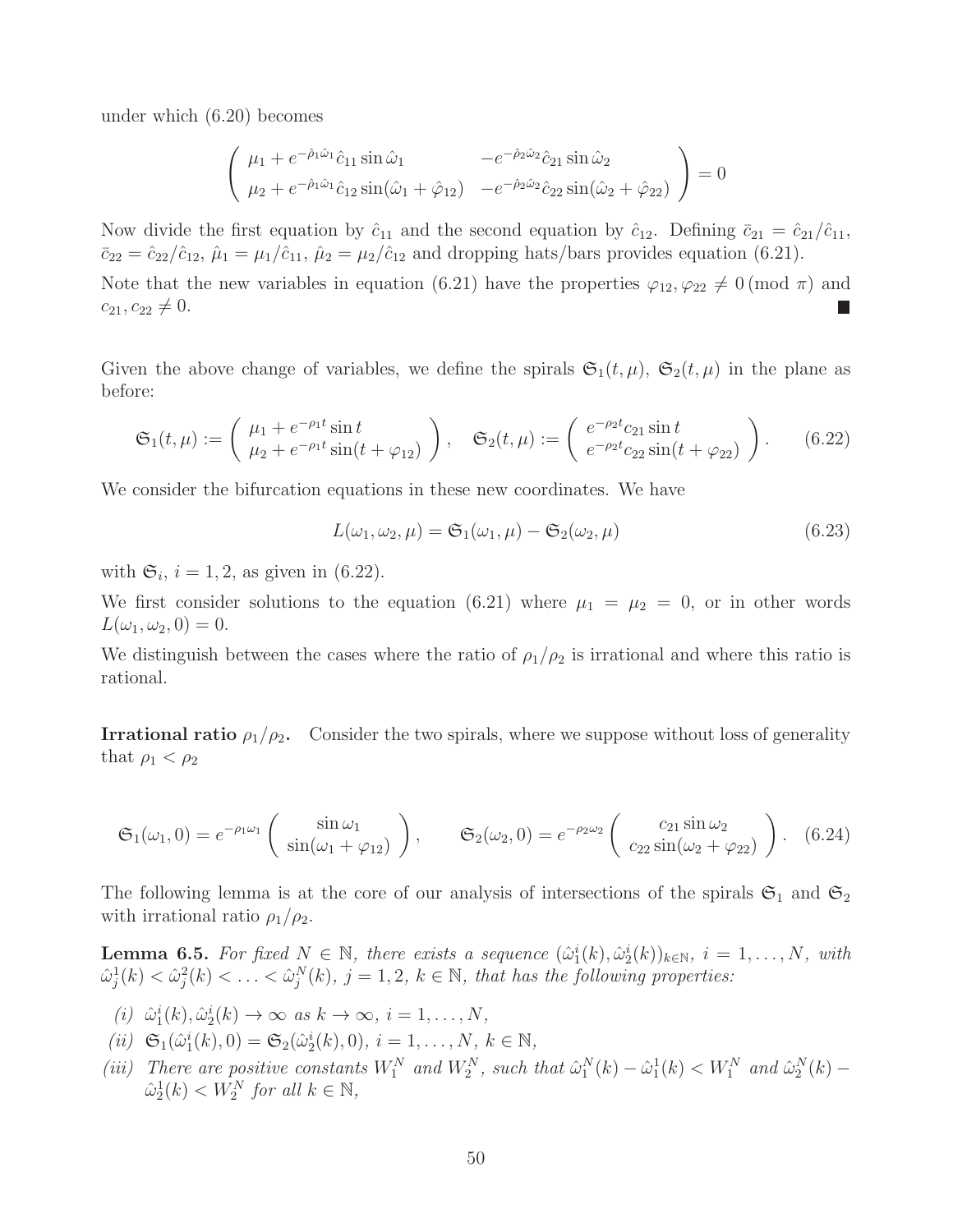(iv) The points  $(\hat{\omega}_1^i(k), \hat{\omega}_2^i(k))$ ,  $k \in \mathbb{N}$ ,  $i = 1, ..., N$  correspond to transversal intersections of the two spirals  $\mathfrak{S}_1(\omega_1,0)$  and  $\mathfrak{S}_2(\omega_2,0)$ , and there exists a constant  $\theta_N^* > 0$  that is independent of k and i, such that the angle between the spiral tangents at each intersection point is greater than  $\theta_N^*$ .

To begin with, we need to prove some basic properties regarding the two spirals  $\mathfrak{S}_1$  and  $\mathfrak{S}_2$  and their tangencies. The following Lemma says that tangential intersections of the two spirals are rare; in particular, there are at most two straight lines through the origin on which a tangential intersection is possible.

**Lemma 6.6.** Let  $(\omega_1, \omega_2)$  be such that  $\mathfrak{S}_1(\omega_1, 0)$  and  $\mathfrak{S}_2(\omega_2, 0)$  lie on a straight line that passes through the origin in the  $(\psi_1, \psi_2)$ -plane. There are at most two such straight lines through the origin for which the tangent vectors  $\frac{d\mathfrak{S}_1}{d\omega_1}$  and  $\frac{d\mathfrak{S}_2}{d\omega_2}$  are parallel.

*Proof.* Our approach is to consider the two spirals  $\mathfrak{S}_1(\omega_1, 0)$  and  $\mathfrak{S}_2(\omega_2, 0)$  as solutions of the linear differential equations

$$
\frac{d}{d\omega_1} \left( \begin{array}{c} \psi_1(\omega_1) \\ \psi_2(\omega_1) \end{array} \right) = \left( \begin{array}{cc} -\rho_1 - \cot \varphi_{12} & \csc \varphi_{12} \\ -\sin \varphi_{12} - \cos \varphi_{12} \cot \varphi_{12} & -\rho_1 + \cot \varphi_{12} \end{array} \right) \left( \begin{array}{c} \psi_1(\omega_1) \\ \psi_2(\omega_1) \end{array} \right) \tag{6.25}
$$

and

$$
\frac{d}{d\omega_2} \left( \psi_1(\omega_2) \atop \psi_2(\omega_2) \right) = \left( \begin{array}{cc} -\rho_2 - \cot\varphi_{22} & \frac{c_{21}}{c_{22}} \csc\varphi_{22} \\ -\frac{c_{22}}{c_{21}} (\sin\varphi_{22} + \cos\varphi_{22} \cot\varphi_{22} & -\rho_2 + \cot\varphi_{22} \end{array} \right) \left( \psi_1(\omega_2) \atop \psi_2(\omega_2) \right). \tag{6.26}
$$

We use the same coordinate variables  $(\psi_1, \psi_2)$  for both ODEs as we wish to consider overlaying the two 'solutions'  $\mathfrak{S}_1(\omega_1, 0)$  and  $\mathfrak{S}_2(\omega_2, 0)$ .

To study tangencies of the two spirals  $\mathfrak{S}_1(\omega_1, 0)$  and  $\mathfrak{S}_2(\omega_2, 0)$  we can consider studying points at which the two linear vectors fields (6.25) and (6.26) are collinear. In fact it is straightforward to consider this problem for two general linear planar vector fields:

$$
\frac{d}{d\omega_1} \left( \begin{array}{c} \psi_1(\omega_1) \\ \psi_2(\omega_1) \end{array} \right) = \left( \begin{array}{cc} a_1 & b_1 \\ c_1 & d_1 \end{array} \right) \left( \begin{array}{c} \psi_1(\omega_1) \\ \psi_2(\omega_1) \end{array} \right),
$$

$$
\frac{d}{d\omega_2} \left( \begin{array}{c} \psi_1(\omega_2) \\ \psi_2(\omega_2) \end{array} \right) = \left( \begin{array}{cc} a_2 & b_2 \\ c_2 & d_2 \end{array} \right) \left( \begin{array}{c} \psi_1(\omega_2) \\ \psi_2(\omega_2) \end{array} \right).
$$

Assume that these two vector fields are not simply scalar multiples of each other. The above two linear vector fields are collinear at the same points where the following two vector fields are perpendicular:

$$
\frac{d}{d\omega_1} \left( \begin{array}{c} \psi_1(\omega_1) \\ \psi_2(\omega_1) \end{array} \right) = \left( \begin{array}{cc} c_1 & d_1 \\ -a_1 & -b_1 \end{array} \right) \left( \begin{array}{c} \psi_1(\omega_1) \\ \psi_2(\omega_1) \end{array} \right),
$$

$$
\frac{d}{d\omega_2} \left( \begin{array}{c} \psi_1(\omega_2) \\ \psi_2(\omega_2) \end{array} \right) = \left( \begin{array}{cc} a_2 & b_2 \\ c_2 & d_2 \end{array} \right) \left( \begin{array}{c} \psi_1(\omega_2) \\ \psi_2(\omega_2) \end{array} \right).
$$

Taking the standard inner product, these vector fields are perpendicular whenever the following equality holds:

$$
(c_1a_2-c_2a_1)\psi_1^2+(c_1b_2+d_1a_2-c_2b_1-d_2a_1)\psi_1\psi_2+(b_2d_1-d_2b_1)\psi_2^2=0.
$$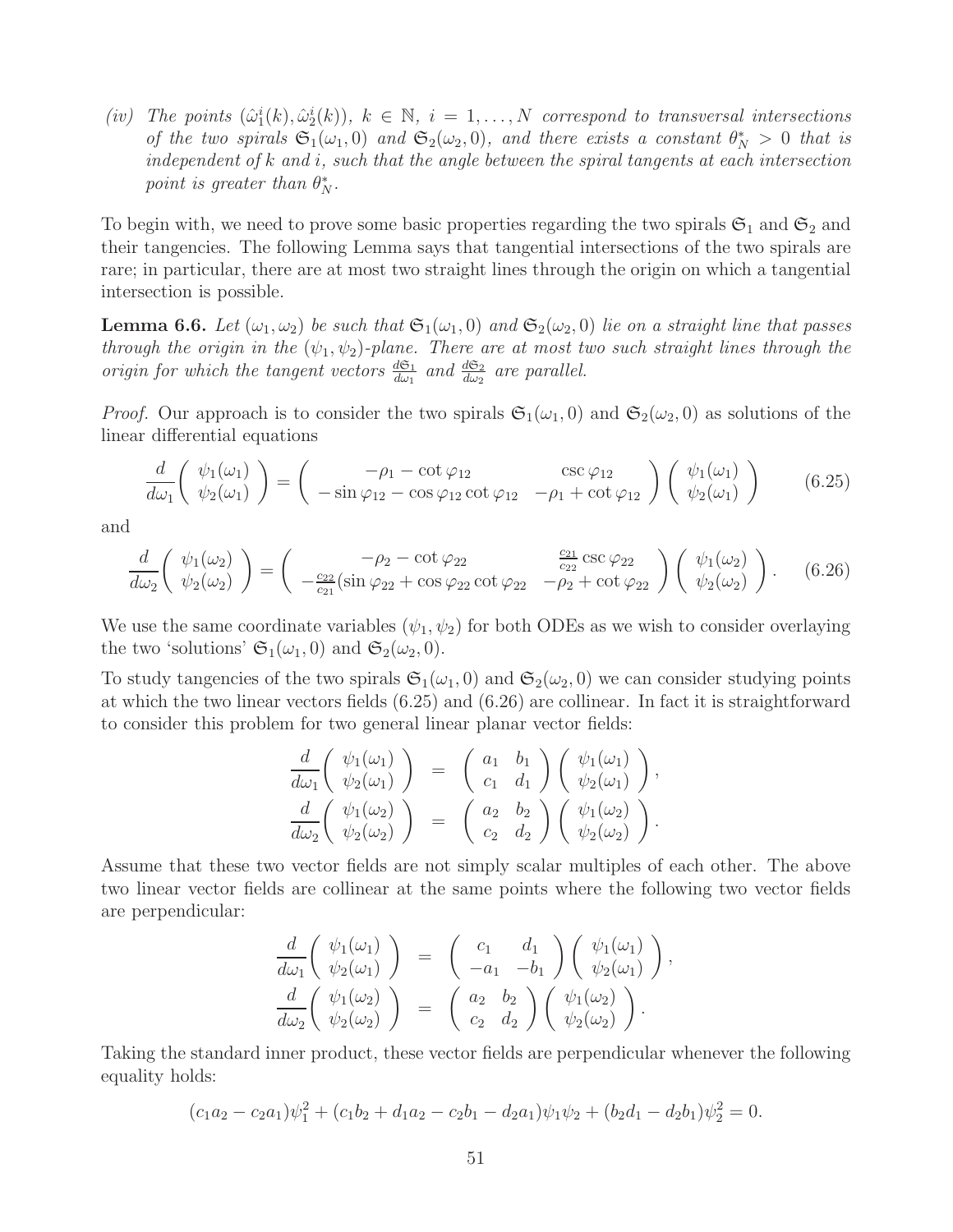The above equation is simply describing a degenerate conic section, and has three possible solution sets: either the single solution  $\psi_1 = \psi_2 = 0$ , a set of solutions corresponding to a straight line through the origin, or a set of solutions corresponding to a distinct pair of straight lines intersecting at the origin. These cases correspond to whether the discriminant

$$
(c_1b_2 + d_1a_2 - c_2b_1 - d_2a_1)^2 - 4(c_1a_2 - c_2a_1)(b_2d_1 - d_2b_1)
$$

is negative, zero, or positive respectively. Therefore these are also the three possible cases for where the vector fields  $(6.25)$  and  $(6.26)$  are tangent. Hence any tangencies between the two spirals  $\mathfrak{S}_1(\omega_1, 0)$  and  $\mathfrak{S}_2(\omega_2, 0)$  can only occur on at most two straight lines intersecting at the origin. П

**Lemma 6.7.** Let  $\mathscr L$  be any straight line through the origin in the  $(\psi_1, \psi_2)$ -plane. There is at most one intersection between the two spirals  $\mathfrak{S}_1(\omega_1,0)$  and  $\mathfrak{S}_2(\omega_2,0)$  along  $L$ .

*Proof.* The proof follows from the fact that the ratio  $\rho_1/\rho_2$  is irrational. Suppose we have two intersection points of the spirals  $\mathfrak{S}_1(\omega_1, 0)$  and  $\mathfrak{S}_2(\omega_2, 0)$  related to the pairs  $(\omega'_1, \omega'_2)$  and  $(\omega''_1, \omega''_2)$ that lie on L, that is,  $\mathfrak{S}_1(\omega'_1,0) = \mathfrak{S}_2(\omega'_2,0)$ ,  $\mathfrak{S}_1(\omega''_1,0) = \mathfrak{S}_2(\omega''_2,0)$  and  $\mathfrak{S}_1(\omega'_1,0)$ ,  $\mathfrak{S}_1(\omega''_1,0) \in$  $\mathscr L.$ 

Given that, it follows from (6.24) that there are integers  $n_1$  and  $n_2$  such that  $\omega'_1 = \omega''_1 + n_1 \pi$ and  $\omega'_2 = \omega''_2 + n_2\pi$ . Note that  $n_1$  and  $n_2$  are either both even or are both odd.

Then, again using (6.24), we have

$$
\mathfrak{S}_1(\omega'_1,0) = (-1)^{(n_1 \mod 2)} e^{-\rho_1 n_1 \pi} \mathfrak{S}_1(\omega''_1,0)
$$
  
\n
$$
= (-1)^{(n_1 \mod 2)} e^{-\rho_1 n_1 \pi} \mathfrak{S}_2(\omega''_2,0)
$$
  
\n
$$
= (-1)^{(n_1 \mod 2)} (-1)^{(n_2 \mod 2)} e^{-\rho_1 n_1 \pi} e^{\rho_2 n_2 \pi} \mathfrak{S}_2(\omega'_2,0)
$$
  
\n
$$
= e^{(\rho_2 n_2 - \rho_1 n_1) \pi} \mathfrak{S}_1(\omega'_1,0),
$$

and so  $\rho_2 n_2 - \rho_1 n_1 = 0$ , which is a contradiction as  $\rho_1/\rho_2$  is irrational.

**Remark 6.8.** Lemmas 6.6 and 6.7 together show that the two spirals  $\mathfrak{S}_1(\omega_1, 0)$  and  $\mathfrak{S}_2(\omega_2, 0)$ can have at most two tangential intersections in total, in the case that  $\rho_1/\rho_2$  is irrational.

The following Lemma is useful in providing a lower bound for the angle between the spirals  $\mathfrak{S}_1(\omega_1, 0)$  and  $\mathfrak{S}_2(\omega_2, 0)$  at intersection points.

**Lemma 6.9.** Let  $(\hat{\omega}_1, \hat{\omega}_2)$  be such that  $\mathfrak{S}_1(\hat{\omega}_1, 0)$  and  $\mathfrak{S}_2(\hat{\omega}_2, 0)$  lie on a straight line that passes through the origin in the  $(\psi_1, \psi_2)$  plane. Let the constant M be defined by  $\mathfrak{S}_1(\hat{\omega}_1, 0)$  $M\mathfrak{S}_2(\hat{\omega}_2, 0)$  and suppose  $M \neq 1, M > 0$ . Denote the angle in polar coordinates of  $\mathfrak{S}_1(\omega_1, 0)$  by  $\theta_1(\omega_1)$  and  $\mathfrak{S}_2(\omega_2,0)$  by  $\theta_2(\omega_2)$ . Define  $\theta$  by  $\theta_1(\hat{\omega}_1) = \theta_2(\hat{\omega}_2) = \theta$ . Then there exists  $\epsilon > 0$  such that  $\mathfrak{S}_1(\omega_1, 0)$  and  $\mathfrak{S}_2(\omega_2, 0)$  do not have any intersections for  $|\omega_1 - \hat{\omega}_1|, |\omega_2 - \hat{\omega}_2| < \epsilon$ .

Moreover, within the ranges  $|\omega_1 - \hat{\omega}_1|, |\omega_2 - \hat{\omega}_2| < \epsilon$  we may conclude that there exists a  $\theta_{\epsilon} > 0$ such that the angles  $\theta(\omega_1)$  and  $\theta(\omega_2)$  cover the interval  $[\hat{\theta} - \theta_{\epsilon}, \hat{\theta} + \theta_{\epsilon}]$ . That is,

$$
\min\left\{|\theta(\hat{\omega}_i+\epsilon)-\hat{\theta}|,|\theta(\hat{\omega}_i-\epsilon)-\hat{\theta}|\right\} \geq \theta_{\epsilon} \qquad i=1,2. \tag{6.27}
$$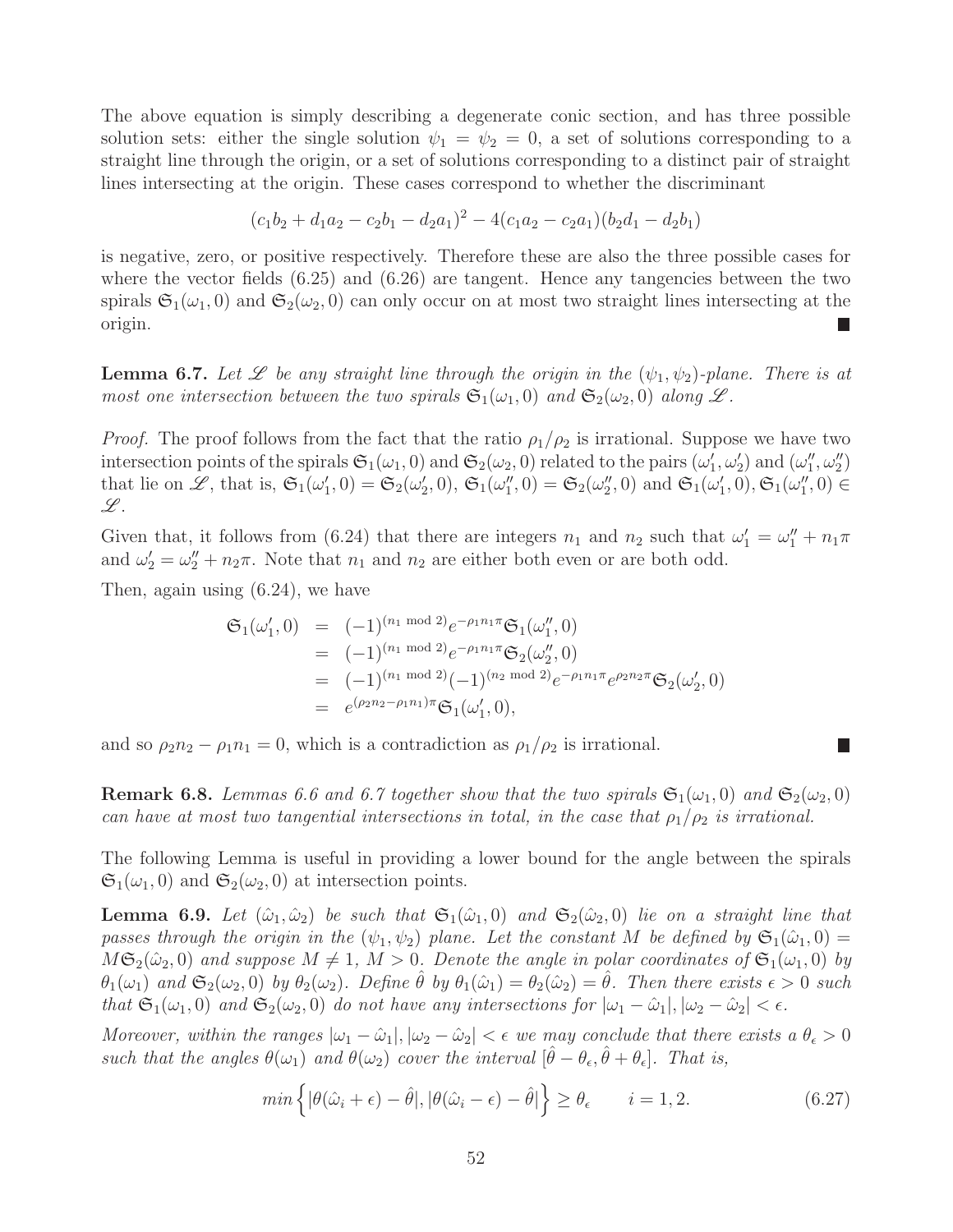Informally, the last statement says that there are no intersections with a polar coordinates angle in the range  $[\hat{\theta} - \theta_{\epsilon}, \hat{\theta} + \theta_{\epsilon}]$  that are close to  $(\hat{\omega}_1, \hat{\omega}_2)$ .

*Proof.* This follows from the fact that the expression  $|\mathfrak{S}_1(\omega_1, 0) - \mathfrak{S}_2(\omega_2, 0)|$  is a continuous function of  $\omega_1$  and  $\omega_2$ , and as it is nonzero at  $(\hat{\omega}_1, \hat{\omega}_2)$ , there exists an  $\epsilon > 0$  such that  $|\mathfrak{S}_1(\omega_1, 0)$  –  $\mathfrak{S}_2(\omega_2,0) \neq 0$  for  $|(\omega_1,\omega_2) - (\hat{\omega}_1,\hat{\omega}_2)| < \epsilon$ . Note also that since  $\mathfrak{S}_1(\omega_1,0)$  and  $\mathfrak{S}_2(\omega_2,0)$  are  $2\pi$ -invariant up to a multiplicative constant, that  $\epsilon$  may be chosen independent of  $(\hat{\omega}_1, \hat{\omega}_2)$ .

Since  $d\theta_1/d\omega_1$  and  $d\theta_2/d\omega_2$  are nonzero for all  $\omega_1, \omega_2$  (see (6.24), or alternatively consider (6.25) and (6.26)), we may choose  $\theta_{\epsilon} > 0$  small enough so that (6.27) is satisfied.

**Remark 6.10.** Note in Lemma 6.9 that the angle  $\theta_{\epsilon}$  depends only on the multiplicative constant M. Also  $\theta_{\epsilon}(M)$  can be chosen so that  $\theta_{\epsilon}(M) \to 0$  monotonically as  $(M-1) \to 0^+$  or  $(M-1) \to$  $0^{-}$ .

The following Lemma is a particular consequence of the ratio  $\rho_1/\rho_2$  being irrational.

**Lemma 6.11.** The set of values of M for which there exists a reparameterization of the spirals given in (6.24) so that the equation  $\mathfrak{S}_1(\omega_1, 0) = \mathfrak{S}_2(\omega_2, 0)$  becomes  $\mathfrak{S}_1(\omega_1, 0) = M\mathfrak{S}_2(\omega_2, 0)$  are dense in  $\mathbb{R}^+.$ 

*Proof.* Central to the proof is the fact that numbers of the form  $m_2\rho_2 - m_1\rho_1$  (where  $m_1, m_2 \in \mathbb{N}$ ) are dense in the real line. This may easily be seen from the fact that numbers of the form

$$
m_1 \frac{\rho_1}{\rho_2}
$$
 (mod 1),  $m_1 \in \mathbb{N}$ 

are dense in the unit interval (since  $\rho_1/\rho_2$  is irrational). Therefore numbers of the form  $m_2-m_1\frac{\rho_1}{\rho_2}$  $\rho_2$ (where both  $m_1, m_2 \in \mathbb{N}$ ) are dense in the real line, and hence so are numbers of the form  $m_2\rho_2 - m_1\rho_1$ . We may make  $m_2\rho_2 - m_1\rho_1$  arbitrarily close to any real number, by choosing appropriate  $m_1$  and  $m_2$  (which, if necessary, have to be chosen sufficiently large).

Now consider the spirals  $\mathfrak{S}_1(\omega_1, 0)$  and  $\mathfrak{S}_2(\omega_2, 0)$ . These spirals are centred on the origin in the plane. They also have the property that they are invariant under transformations  $\omega \mapsto \omega - 2n_i\pi$  $(n_i \in \mathbb{N})$ . Such a transformation has the effect of enlarging the spiral  $\mathfrak{S}_i(\omega, 0)$  by a factor of  $e^{2\rho_i n_j \pi}$ , which recovers the original spiral. Therefore the change of variables  $\omega_1 \mapsto \omega_1 - 2m_1 \pi$ and  $\omega_2 \mapsto \omega_2 - 2m_2\pi$  transforms the equation  $\mathfrak{S}_1(\omega_1, 0) = \mathfrak{S}_2(\omega_2, 0)$  into  $e^{2m_1\rho_1\pi} \mathfrak{S}_1(\omega_1, 0) =$  $e^{2m_2\rho_2\pi} \mathfrak{S}_2(\omega_2,0)$ . As the numbers  $m_2\rho_2 - m_1\rho_1$  are dense in the real line,  $e^{(2m_2\rho_2\pi - 2m_1\rho_1\pi)}$  are dense in  $\mathbb{R}^+$ . L

The following Corollary is immediate from the proof of Lemma 6.11.

**Corollary 6.12.** For any open interval  $I \subset \mathbb{R}^+$ , there exists a sequence  $(m_1(k), m_2(k))_{k \in \mathbb{N}}$  with  $m_1(k), m_2(k) \to \infty$  as  $k \to \infty$  such that  $e^{(2m_1(k)\rho_1 \pi - 2m_2(k)\rho_2 \pi)} \in I$ .

The following Lemma provides suitable  $(\omega_1, \omega_2)$ -intervals in which to look for intersections of the spirals  $\mathfrak{S}_1(\omega_1, 0)$  and  $\mathfrak{S}_2(\omega_2, 0)$ . Recall that we have assumed without loss of generality that  $\rho_1 < \rho_2$ .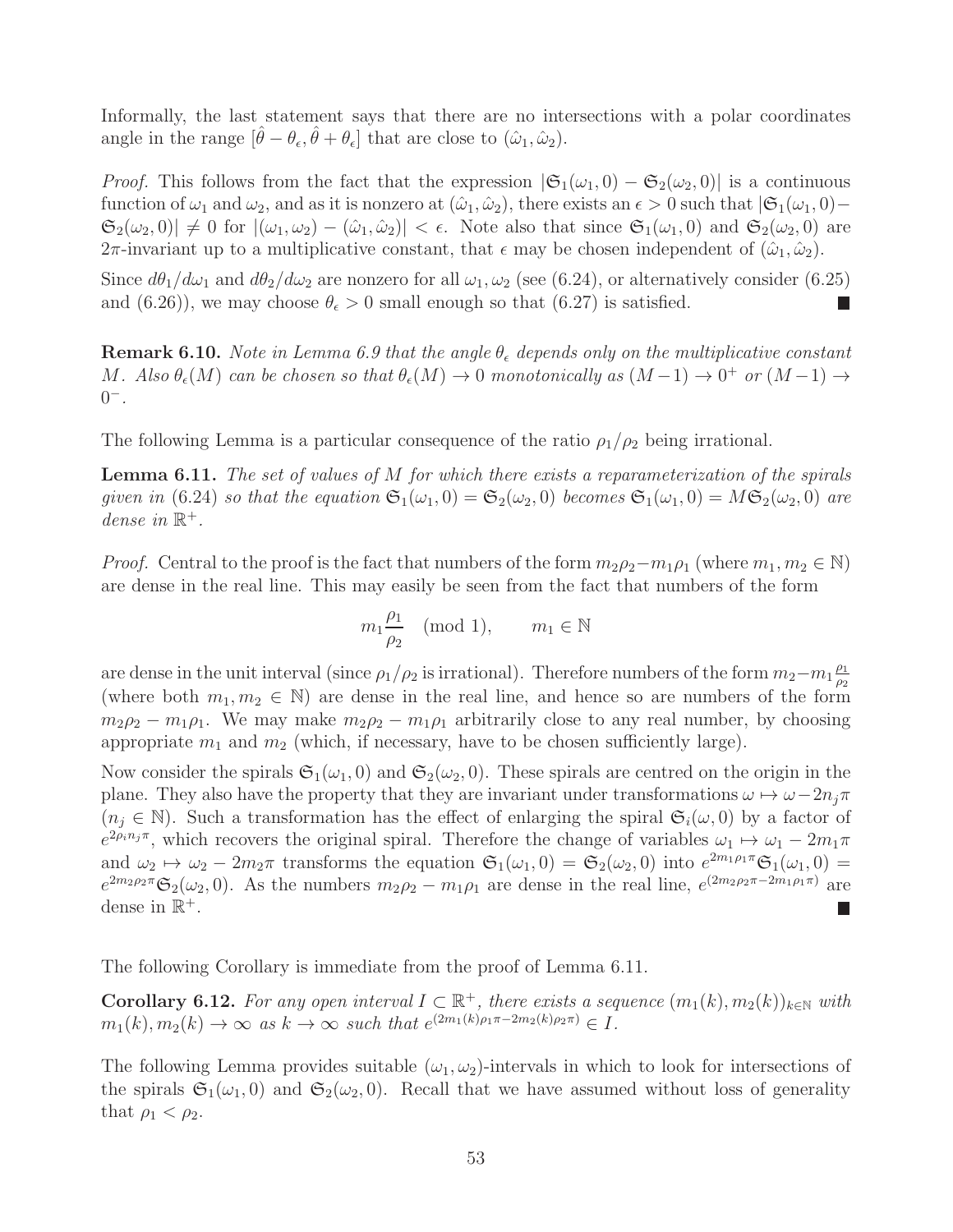**Lemma 6.13.** Suppose  $\rho_1 < \rho_2$ . For fixed  $N \in \mathbb{N}$ , there exist integers  $n_N > \ldots > n_2 > n_1 \geq 1$ such that

$$
e^{-2\pi(n_i-i)\rho_2} > e^{-2\pi n_i \rho_1} > e^{-2\pi(n_i+1)\rho_1} > e^{-2\pi(n_i-i+1)\rho_2}, \quad i = 1, \dots, N
$$
 (6.28)

*Proof.* Let  $n_1$  be the smallest integer such that

$$
(n_1+1)\rho_1 < n_1\rho_2.
$$

Clearly  $n_1 \geq 1$ . Then we have  $n_1 \rho_1 > (n_1 - 1)\rho_2$ . In this case  $(n_1 + 1)\rho_1 > (n_1 - 1)\rho_2$  and so there exists  $n_2 > n_1$  such that  $n_2$  is the smallest integer such that

$$
(n_2+1)\rho_1 < (n_2-1)\rho_2.
$$

Then we also have  $n_2\rho_1 > (n_2 - 2)\rho_2$ . Continuing in this way we obtain integers  $n_N > \ldots >$  $n_2 > n_1 \geq 1$  such that  $(n_i + 1)\rho_1 < (n_i - i + 1)\rho_2$  and  $n_i \rho_1 > (n_i - i)\rho_2$ . Altogether this gives the inequalities (6.28). L.

**Remark 6.14.** Note that it is possible that  $n_{i+1} = n_i + 1$  for one or more  $i = 1, ..., N - 1$ . In that case  $e^{-2\pi(n_i-i)\rho_2} = e^{-2\pi(n_{i+1}-(i+1))\rho_2}$  and  $e^{-2\pi(n_i-i+1)\rho_2} = e^{-2\pi(n_{i+1}-(i+1)+1)\rho_2}$  in (6.28). In the case that  $(N + 1)\rho_1 < \rho_2$ , we have  $n_i = i$  for  $i = 1, ..., N$ .

We now return to the proof of Lemma 6.5.

Proof of Lemma 6.5. From Lemma 6.6 we know that there are at most two straight lines through the origin for which the tangent vectors of the spirals  $\mathfrak{S}_1(\omega_1, 0)$  and  $\mathfrak{S}_2(\omega_2, 0)$  are parallel. Let us denote these lines  $l_0$  and  $l_1$ . (In the case of there being just one (resp. no) such straight lines,  $l_1$  (resp.  $l_1$  and  $l_0$ ) may be chosen arbitrarily.)

Now let  $\omega_1^*$ ,  $\omega_2^*$  be such that there is  $M_0 > 0$  with

$$
\mathfrak{S}_1(\omega_1^*, 0) = M_0 \mathfrak{S}_2(\omega_2^*, 0). \tag{6.29}
$$

Using Lemma 6.13 and (6.29), we obtain for M sufficiently close to  $M_0$  the inequalities:

$$
|M\mathfrak{S}_2(\omega_2^* + 2(n_i - i)\pi)| > |\mathfrak{S}_1(\omega_1^* + 2n_i\pi)|
$$
  
>  $|\mathfrak{S}_1(\omega_1^* + 2(n_i + 1)\pi)| > |M\mathfrak{S}_2(\omega_2^* + 2(n_i - i + 1)\pi)|$   
 $i = 1,..., N$  (6.30)

Now consider the spirals  $\mathfrak{S}_1(\omega_1, 0)$  and  $M_0\mathfrak{S}_2(\omega_2, 0)$  parameterised in the intervals

$$
\omega_1 \in [\omega_1^* + 2n_i\pi, \omega_1^* + 2(n_i + 1)\pi] := I_1^i
$$
  

$$
\omega_2 \in [\omega_2^* + 2(n_i - i)\pi, \omega_2^* + 2(n_i - i + 1)\pi] := I_2^i
$$

for  $i = 1, \ldots, N$ . As mentioned in Lemma 6.13 it is possible that some or all of the intervals  $I_2^i$ are the same, in the case that  $n_{i+1} = n_i + 1$  (for some or all of  $i = 1, ..., N - 1$ ). However the intervals  $I_1^i$  are all different.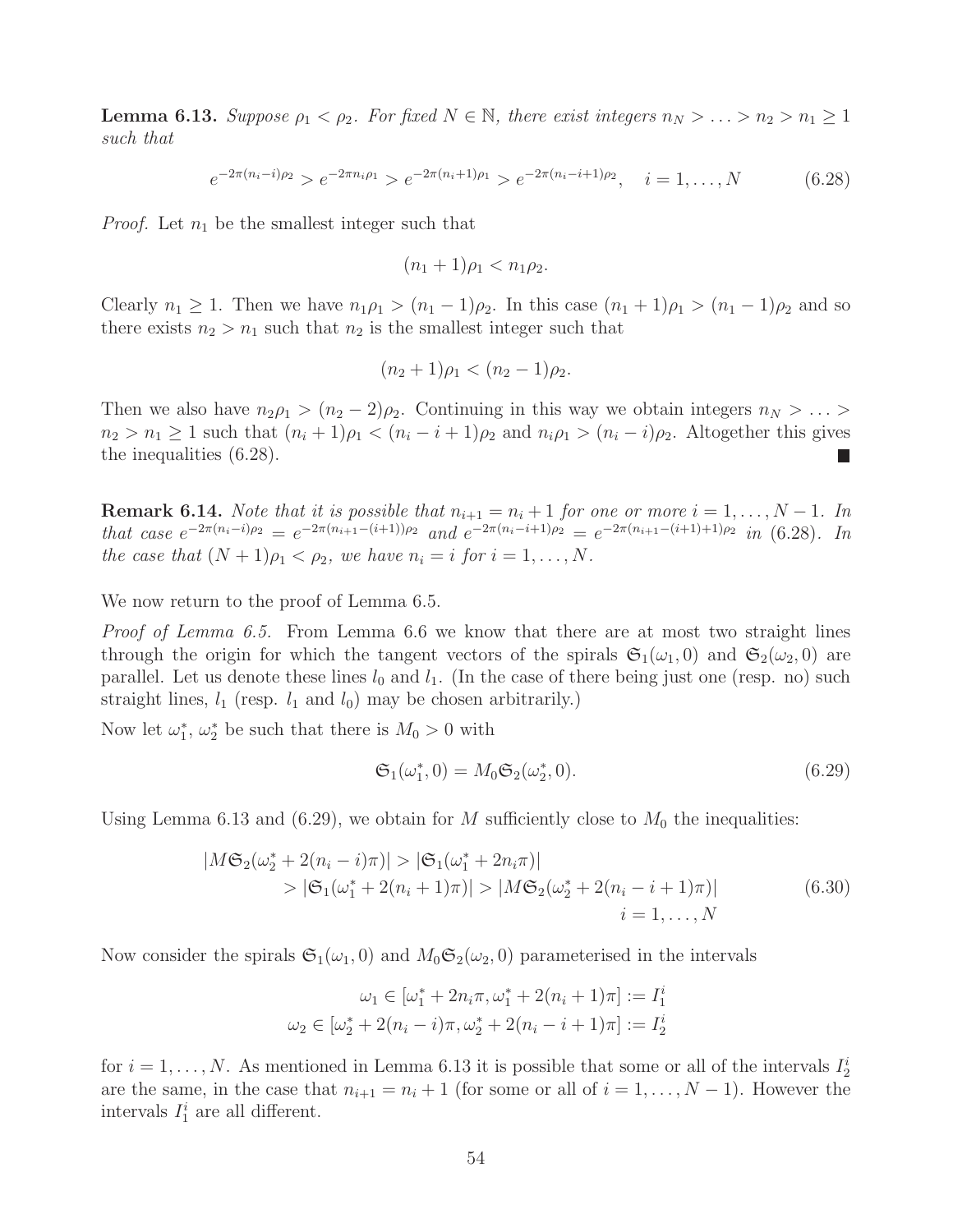We may consider these i pairs of segments of  $\mathfrak{S}_1(\omega_1, 0)$  and  $M_0\mathfrak{S}_2(\omega_2, 0)$  (parameterised by  $I_2^i$  and  $I_1^i$ ) represented in polar coordinates. Note that all of the points in the inequalities (6.30) have the same angle (modulo  $2\pi$ ), and that all the intervals  $I_2^i$ ,  $I_1^i$  cover an angle of  $2\pi$ . As the spirals are continuous functions of  $\omega_1$  and  $\omega_2$  respectively, we may conclude from the Intermediate Value Theorem and (6.30) that there exist intersection points  $(\tilde{\omega}_1^i, \tilde{\omega}_2^i) \in I_1^i \times I_2^i$ for each *i*. Note that these are necessarily distinct intersection points.

Now it is clear that there exists a constant  $M_{\epsilon} > 1$ , with  $|M_{\epsilon} - 1|$  sufficiently close to zero, such that for  $M \in [M_0/M_\epsilon, M_0M_\epsilon]$  the inequalities (6.30) still hold and hence  $\mathfrak{S}_1(\omega_1, 0)$  and  $M\mathfrak{S}_2(\omega_2,0)$  have intersection points  $(\tilde{\omega}_1^i(M), \tilde{\omega}_2^i(M)) \in I_1^i \times I_2^i$  for  $M \in [M_0/M_\epsilon, M_0M_\epsilon], i =$  $1, \ldots, N$ . It is possible however that there may be finitely many isolated values of M in the interval  $[M_0/M_\epsilon, M_0M_\epsilon]$  for which the intersection points lie on  $l_0$  or  $l_1$ —in this case we may choose a subinterval  $I_{\epsilon}^{M_0} \subset [M_0/M_{\epsilon}, M_0M_{\epsilon}]$  such that the spirals have intersection points  $(\tilde{\omega}_1^i(M), \tilde{\omega}_2^i(M))$ , where no intersection point lies on  $l_0$  or  $l_1$  for  $M \in I_{\epsilon}^{M_0}$ .

Now, further shrinking  $I_{\epsilon}^{M_0}$  if necessary we may apply Lemma 6.9 to show that there exists an open interval  $I_{\epsilon}^{M_0}$ , such that for  $M \in I_{\epsilon}^{M_0}$ , the spirals  $\mathfrak{S}_1(\omega_1,0)$  and  $M\mathfrak{S}_2(\omega_2,0)$  have intersection points  $(\tilde{\omega}_1^i(M), \tilde{\omega}_2^i(M))$ ,  $i = 1, ..., N$ , with

$$
\hat{\omega}_1^N(M) - \hat{\omega}_1^1(M) \le 2(n_N - n_1 + 1)\pi
$$
  

$$
\hat{\omega}_2^N(M) - \hat{\omega}_2^1(M) \le 2(n_N - n_1 - N + 2)\pi
$$

and whose angle in polar coordinates is bounded away from  $l_0$  and  $l_1$  by some fixed angle  $\theta$ . From (6.25) and (6.26) it is clear that this is equivalent to the statement that there exists a fixed angle  $\theta^*$  such that the angle between the spiral tangents is greater than  $\theta^*$  at the intersection points.

Thus we have found a set of N intersection points of the two spirals  $\mathfrak{S}_1(\omega_1, 0)$  and  $M\mathfrak{S}_2(\omega_2, 0)$ with the desired properties as given in Lemma 6.5, for each M in an open interval  $I_{\epsilon}^{M_0} \subset \mathbb{R}^+$ . By Corollary 6.12, we can find a sequence  $(m_1(k), m_2(k))_{k\in\mathbb{N}}$  with  $m_1(k), m_2(k) \to \infty$  as  $k \to \infty$ with the property that  $e^{(2m_1(k)\rho_1\pi - 2m_2(k)\rho_2\pi)} \in I_{\epsilon}^{M_0}$ .

Therefore the sequence  $(\tilde{\omega}_1^i(e^{(2m_1(k)\rho_1\pi-2m_2(k)\rho_2\pi)}), \tilde{\omega}_2^i(e^{(2m_1(k)\rho_1\pi-2m_2(k)\rho_2\pi)}))_{k\in\mathbb{N}}$   $(i = 1, ..., N)$ are solutions to the equation

$$
\mathfrak{S}_1(\omega_1,0) = e^{(2m_1(k)\rho_1\pi - 2m_2(k)\rho_2\pi)} \mathfrak{S}_2(\omega_2,0).
$$

and so the sequence  $(\hat{\omega}_1^i(k), \hat{\omega}_2^i(k))_{k \in \mathbb{N}}$  defined by

$$
\hat{\omega}_j^i(k) := \tilde{\omega}_j^i(e^{(2m_1(k)\rho_1 \pi - 2m_2(k)\rho_2 \pi)}) + 2m_j(k)\pi, \quad j = 1, 2, k \in \mathbb{N}, i = 1, \dots, N
$$
 (6.31)

are solutions to the equation

$$
\mathfrak{S}_1(\omega_1,0)=\mathfrak{S}_2(\omega_2,0)
$$

that satisfy the requirements of the Lemma.

Using the notations introduced in the foregoing proof we define

$$
M_k := e^{(2m_1(k)\rho_1\pi - 2m_2(k)\rho_2\pi)}.
$$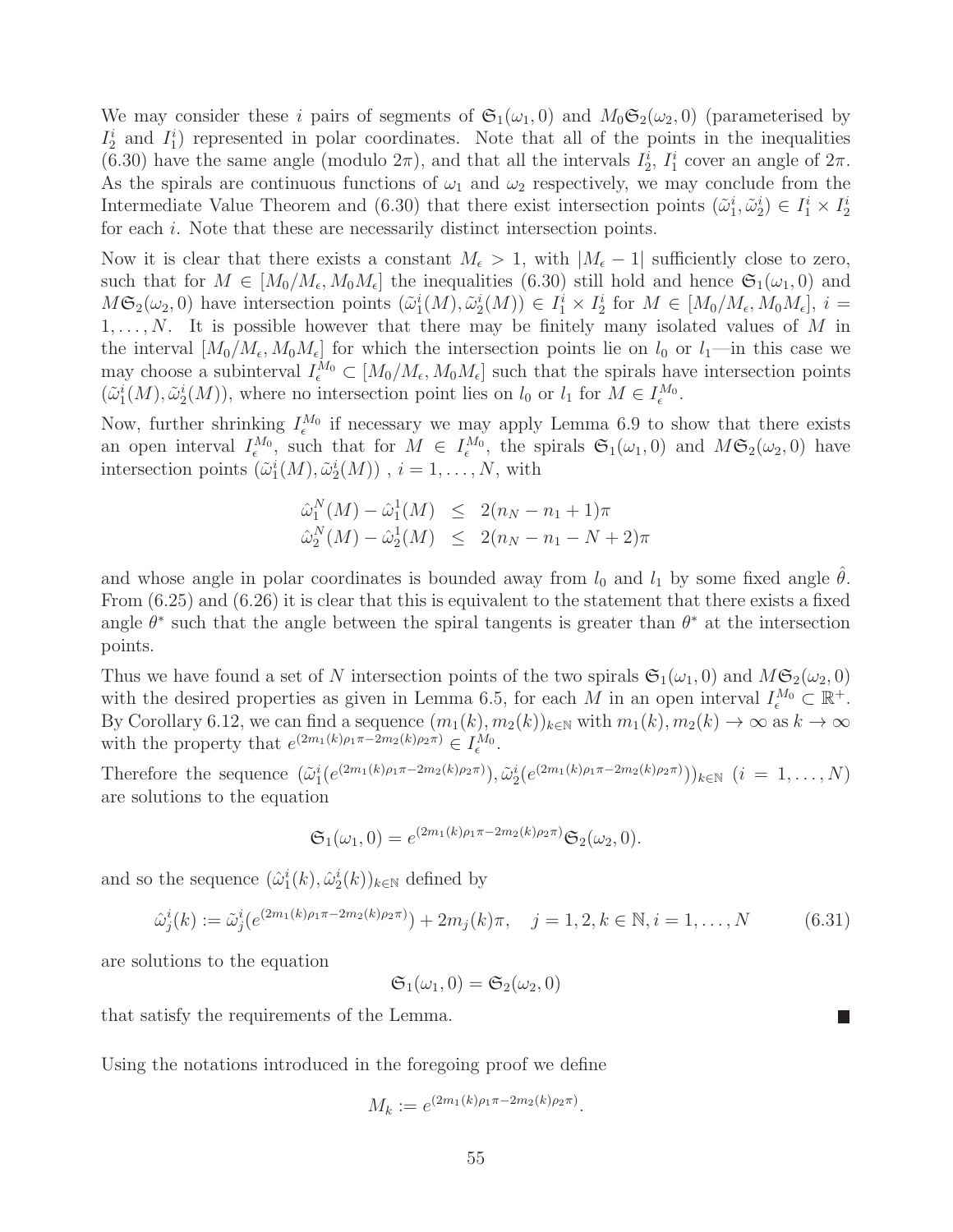With that we find

$$
m_1(k) = \frac{\rho_2}{\rho_1} m_2(k) + \frac{1}{2\pi \rho_1} \ln M_k.
$$
\n(6.32)

Note that  $M_k \in I_{\epsilon}^{M_0}$ , where  $|I_{\epsilon}^{M_0}|$  is small.

In those terms the issue of Lemma 6.5 is:

**Corollary 6.15.** There exist sequences  $(M_k)$  and  $(m_j(k)), j = 1, 2$  with  $M_k \in I_{\epsilon}^{M_0}$  and  $m_j(k) \to I_{\epsilon}^{M_0}$  $\infty$  as  $k \to \infty$  in each case such that

$$
L(\hat{\omega}_1^i(k), \hat{\omega}_2^i(k), 0) = L(\tilde{\omega}_1^i(M_k) + 2m_1(k)\pi, \tilde{\omega}_2^i(M_k) + 2m_2(k)\pi, 0) = 0, \qquad i = 1, \dots, N.
$$

Moreover, there exist constants  $C_{DL^{-1}}$  and  $C_{D^2L}$  such that

(i)  $|(D_1L(\hat{\omega}_1^i(k),\hat{\omega}_2^i(k),0))^{-1}| < C_{DL^{-1}}e^{(2\rho_2m_2(k)\pi+\frac{1}{2}(\rho_1W_1(N)+\rho_2W_2(N)))},$  $(iii) |D_1^2L(\hat{\omega}_1^i(k),\hat{\omega}_2^i(k),0)| < C_{D^2L}e^{-2\rho_2m_2(k)\pi}.$ 

Proof. The first part of the statement follows immediately by the above considerations. So we confine ourselves to prove the estimates (i) and (ii).

To verify (i) we consider  $D_1L(\hat{\omega}_1^i(k), \hat{\omega}_2^i(k), 0)$  as a matrix. By means of the determinant det A and the adjugate matrix  $adj(A)$  the inverse of a matrix A can be written as

$$
A^{-1} = \frac{1}{\det A} \operatorname{adj}(A).
$$

According to the stipulation of  $L$ , cf.  $(6.23)$ , we find

 $|\det D_1 L(\hat{\omega}_1^i(k), \hat{\omega}_2^i(k), 0)| = |\dot{\mathfrak{S}}_1(\hat{\omega}_1^i(k), 0)| \cdot |\dot{\mathfrak{S}}_2(\hat{\omega}_2^i(k), 0)| \cdot |\sin \sphericalangle (\dot{\mathfrak{S}}_1(\hat{\omega}_1^i(k), 0), \dot{\mathfrak{S}}_2(\hat{\omega}_2^i(k), 0))|,$ where  $\dot{\mathfrak{S}}_j$  denotes the derivative with respect to  $\omega_j$ . In order to determine  $|\dot{\mathfrak{S}}_j(\hat{\omega}_j^i(k),0)|$  we exploit (6.25) or (6.26), respectively. Taking also (6.24), (6.31) and Lemma 6.5(iii) into consideration we find constants  $C_j$  such that

$$
|\tilde{\mathfrak{S}}_j(\hat{\omega}_j^i(k),0)|>C_j e^{-\rho_j(2m_j(k)\pi+W_j(N))}.
$$

By Lemma 6.5(iv) we find

$$
|\sin \sphericalangle(\dot{\mathfrak{S}}_1(\hat{\omega}_1^i(k),0),\dot{\mathfrak{S}}_2(\hat{\omega}_2^i(k),0))| \geq \sin \theta_N^*.
$$

Further, we write

adj 
$$
(D_1L(\hat{\omega}_1^i(k), \hat{\omega}_2^i(k), 0)) = e^{-2\rho_2 m_2(k)\pi} L_R
$$
.

Because of (6.32) the norm of  $L_R$  can be estimated (to above) independently of k.

Combining the estimates regarding the determinant and the adjugate of  $D_1L(\hat{\omega}_1^i(k), \hat{\omega}_2^i(k), 0)$ , and exploiting in the course of this again (6.32) we infer the estimate (i).

Next we verify estimate (ii). To this end we exploit that  $D_1^2L$  can be reduced to a  $2 \times 2$ -matrix  $\mathfrak{L}$  consisting of the columns  $\ddot{\mathfrak{S}}_j(\hat{\omega}_j^i(k),0)$ . Again exploiting (6.25) and (6.26) the matrix  $\mathfrak{L}$  can be written as  $\mathfrak{L} = e^{-2\rho_2 m_2(k)\pi} \hat{\mathfrak{L}}$ . Finally, the norm of  $\hat{\mathfrak{L}}$  can be estimated by a constant which does not depend on k and N. П

It is clear that under perturbation of  $\mu$ , (6.21) retains only finitely many transversal intersections, but this number of transversal intersections may be arbitrarily large by taking  $\mu$ sufficiently close to zero.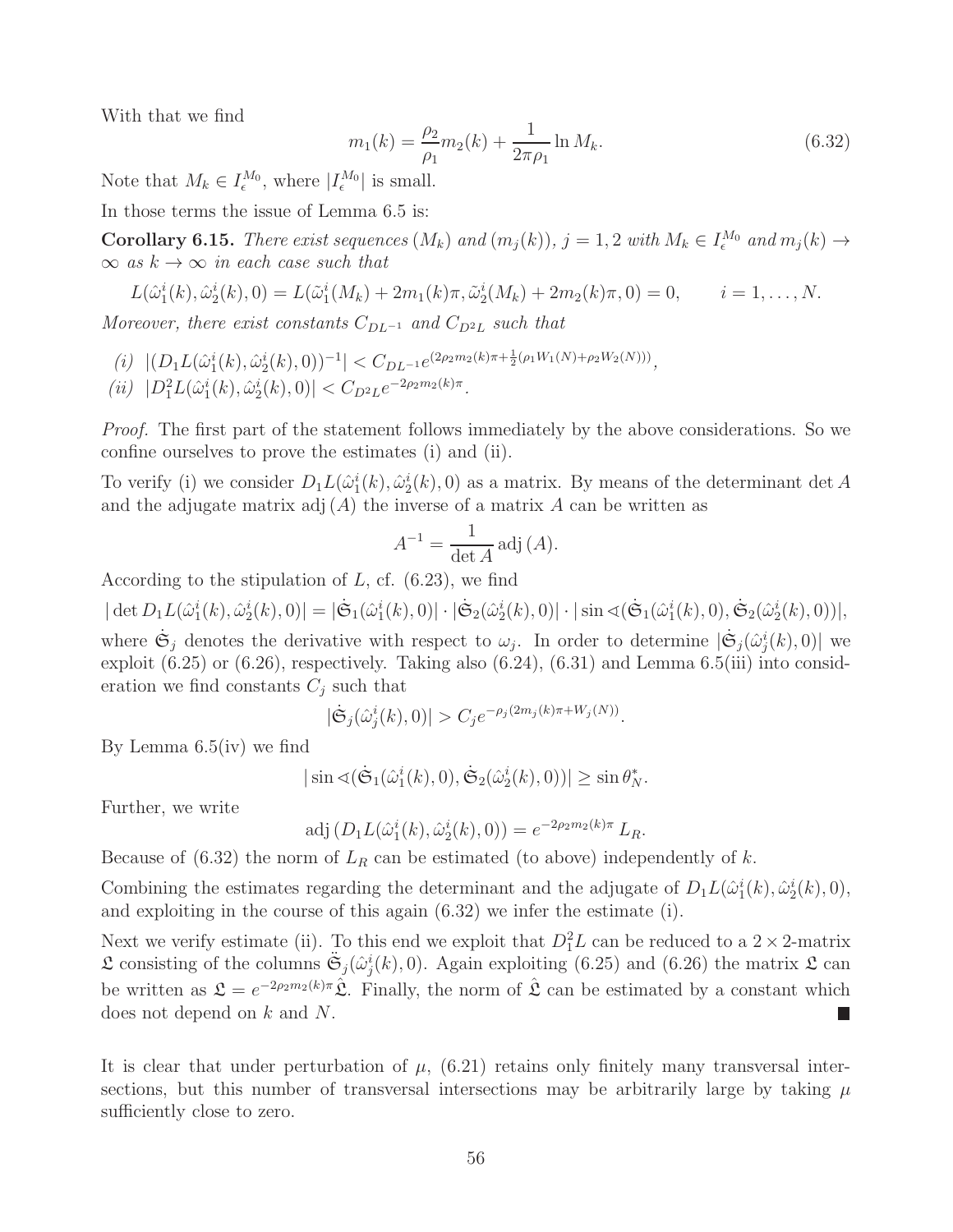**Rational ratio**  $\rho_1/\rho_2$ . Next we consider the case where  $\rho_1/\rho_2$  is rational. The following lemma states that in this case, the spirals  $\mathfrak{S}_1(\omega_1, 0)$  and  $\mathfrak{S}_2(\omega_2, 0)$  are together self-similar.

**Lemma 6.16.** Assume that that  $\mu_1 = \mu_2 = 0$  and  $\rho_1/\rho_2$  is rational,  $\rho_1/\rho_2 = p/q$ , with  $p, q \in \mathbb{N}$ (recall  $\rho_1, \rho_2 > 0$ ). Then equation (6.21) is periodic in  $(\omega_1, \omega_2)$ .

Proof. Under the transformations

$$
\begin{array}{rcl}\n\omega_1 & \to & \omega_1 + 2q\pi \\
\omega_2 & \to & \omega_2 + 2p\pi\n\end{array}
$$

equation (6.21) becomes

$$
\begin{pmatrix} e^{-2\rho_1 q \pi} e^{-\rho_1 \omega_1} \sin \omega_1 & -e^{-2\rho_2 p \pi} e^{-\rho_2 \omega_2} c_{21} \sin \omega_2 \\ e^{-2\rho_1 q \pi} e^{-\rho_1 \omega_1} \sin(\omega_1 + \varphi_{12}) & -e^{-2\rho_2 p \pi} e^{-\rho_2 \omega_2} c_{22} \sin(\omega_2 + \varphi_{22}) \end{pmatrix} = 0 \quad (6.33)
$$

Multiplying through both equations by  $e^{2\rho_1 q \pi}$  and using  $\rho_1 q - \rho_2 p = 0$  recovers the original equations (6.21).

Corollary 6.17. Assume that that  $\mu_1 = \mu_2 = 0$  and  $\rho_1/\rho_2$  is rational,  $\rho_1/\rho_2 = p/q$ , with  $p, q \in \mathbb{N}$ . If  $L(\omega_1^*, \omega_2^*, 0) = 0$  then, for all  $k \in \mathbb{N}$  also  $L(\omega_1^* + 2k p \pi, \omega_2^* + 2k q \pi, 0) = 0$ . Further  $e^{-2k\rho_1 q \pi} D_1 L(\omega_1^*, \omega_2^*, 0) = D_1 L(\omega_1^* + 2k p \pi, \omega_2^* + 2k q \pi, 0).$ 

*Proof.* Recall that the two spirals  $\mathfrak{S}_1$  and  $\mathfrak{S}_1$  intersect if (6.21) is satisfied. Plugging in the values  $\omega_1^* + 2k\pi$  and  $\omega_2^* + 2k\pi$  in (6.21) yields (6.33). Now, following the arguments in the proof of Lemma 6.16 gives the statement. L

Let  $\mathcal H$  be the (topological) space of two parameter vector fields containing a heteroclinic cycle under the assumptions stated above for  $f(\cdot, 0)$ , and let this space be endowed with the  $C<sup>1</sup>$ topology.

**Lemma 6.18.** Consider the system  $(1.1)$  under the assumptions  $(H1)-(H5)$ . Assume the eigenvalue case (CC). There exists an open and dense set  $\mathcal{D} \subset \mathcal{H}$ , such that for each  $f(\cdot, 0) \in \mathcal{D}$ , equation (6.20) has an infinite number of non-degenerate solutions, or equivalently the spirals  $\mathfrak{S}_1(\omega_1,0)$  and  $\mathfrak{S}_2(\omega_2,0)$  have an infinite number of transversal intersections.

*Proof.* First we note that since  $\mathcal{H}$  is endowed with the  $C^1$  topology, the constants in equation (6.20) varies continuously in this topology, meaning that they depend continuously on the vector field. Therefore Lemma 6.5 implies that there is a dense set  $D \subset \mathcal{H}$  such that equation (6.20) has an infinite number of transversal intersections.

We now consider a vector field f in  $\mathcal{D}$ , and take a small neighbourhood  $B(f; \epsilon)$  around it. It is clear that if  $\epsilon$  is sufficiently small, the constants in (6.20) undergo an arbitrarily small perturbation, and at least one transversal intersection of  $\mathfrak{S}_1(\omega_1, 0)$  and  $\mathfrak{S}_2(\omega_2, 0)$  persists. By Lemma 6.5, for every point in  $B(f; \epsilon)$  where  $\rho_1/\rho_2$  is irrational, there exist infinitely many transversal intersections. Also, since there is as least one transversal intersection at every point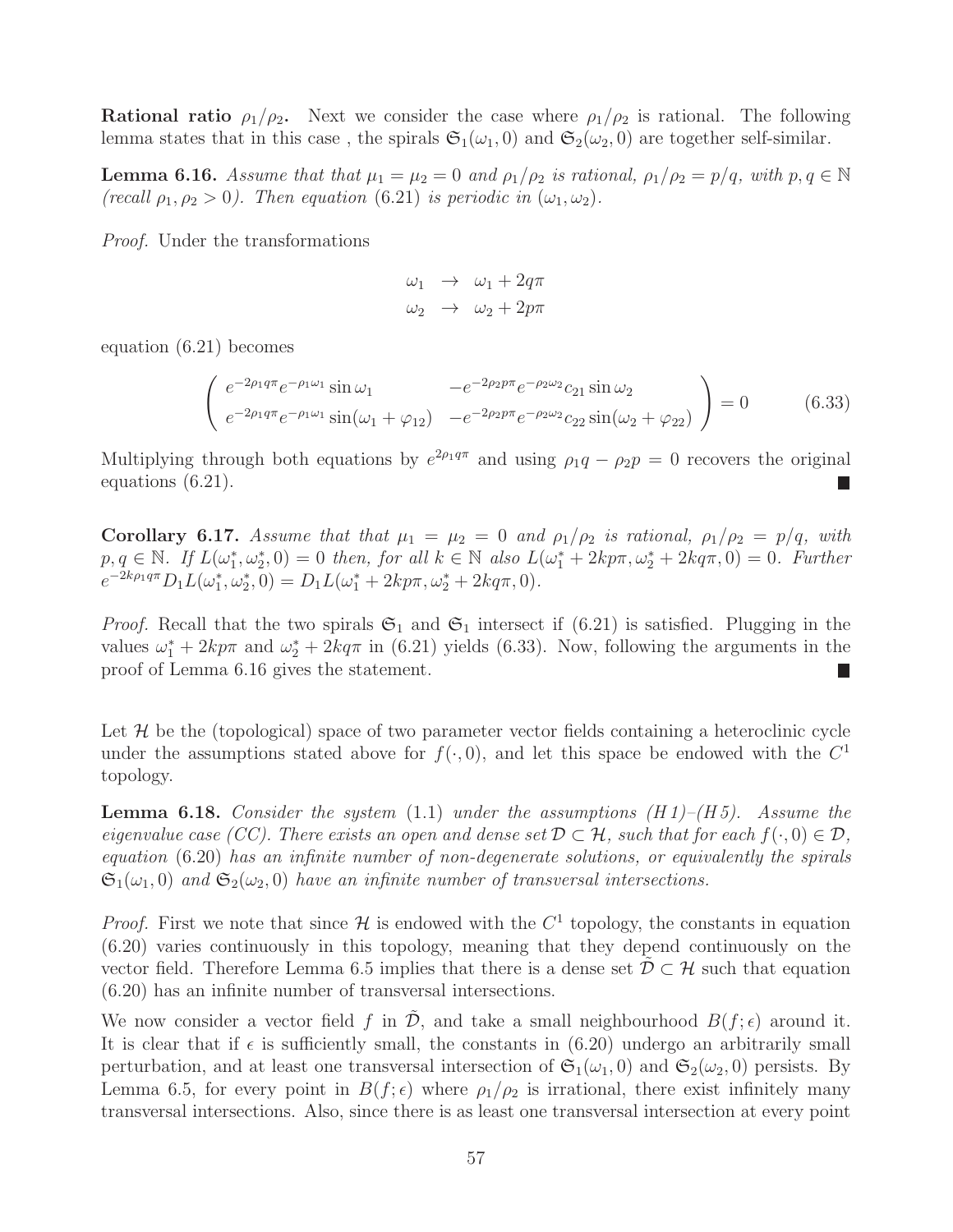in  $B(f; \epsilon)$ , we may use Lemma 6.16 to show that where  $\rho_1/\rho_2$  is rational, there must also be infinitely many transversal intersections.

This provides an open and dense set in  $H$  where equation (6.20) has infinitely many nondegenerate solutions, and completes the Lemma. П

**Remark 6.19.** For each  $f(\cdot,\mu) \in \mathcal{D}$ ,  $\mu \neq 0$ , equation (6.20) has only a finite number of non-degenerate solutions, or equivalently the spirals  $\mathfrak{S}_1(\omega_1,\mu)$  and  $\mathfrak{S}_2(\omega_2,\mu)$  have only a finite number of transversal intersections.

#### 6.2.2 Nonwandering dynamics

Again we distinguish the two cases where the ratio  $\rho_1/\rho_2$  is irrational or rational, respectively.

**Irrational ratio**  $\rho_1/\rho_2$ . As the counterparts of (6.5) and (6.6) we define

$$
\mathbf{\Omega}_{k_0} := \{ (\hat{\omega}_1^i(k), \hat{\omega}_2^i(k)), \ k \ge k_0, i = 1, \dots, N \}
$$

and

$$
\Omega_{k_0,N} := \{(\hat{\omega}_1^i(k_0), \hat{\omega}_2^i(k_0)), i = 1, \ldots, N\}.
$$

The estimates given in Corollary 6.15 enable corresponding counterparts to (6.15) and (6.16). This finally makes it possible to apply an equivalent to Lemma 6.2 to detect solutions which correspond to sequences of  $\Omega_{k_0,N}^{\mathbb{Z}}$ . The verification of shift dynamics is analogous to the considerations in Section 6.1.2.

**Rational ratio**  $\rho_1/\rho_2$ . Next we deal with the case where the ratio  $\rho_1/\rho_2$  is rational. Let  $L(\omega_1^*, \omega_2^*, 0) = 0$  with nonsingular Jacobian, cf. Lemma 6.18. Then we employ Corollary 6.17 to find as the counterpart of (6.4)

$$
\hat{\omega}_1(k) = \omega_1^* + 2kp\pi, \quad \hat{\omega}_2(k) = \omega_2^* + 2kq\pi,
$$
\n(6.34)

Starting from that we define formally in the same way as we did in (6.5) and (6.6)

$$
\Omega_{k_0} := \{(\hat{\omega}_1(k), \hat{\omega}_2(k)), k \ge k_0\}
$$

and

$$
\mathbf{\Omega}_{k_0,N} := \{(\hat{\omega}_1(k), \hat{\omega}_2^i(k)), \ k = k_0, \ldots, k_0 + N - 1\}.
$$

From that point on we proceed as above – along the lines of the proof of Lemma 6.1, Lemma 6.2 and Section 6.1.2. Note that the counterparts to  $(6.15)$  and  $(6.16)$  follow easily from  $(6.34)$ .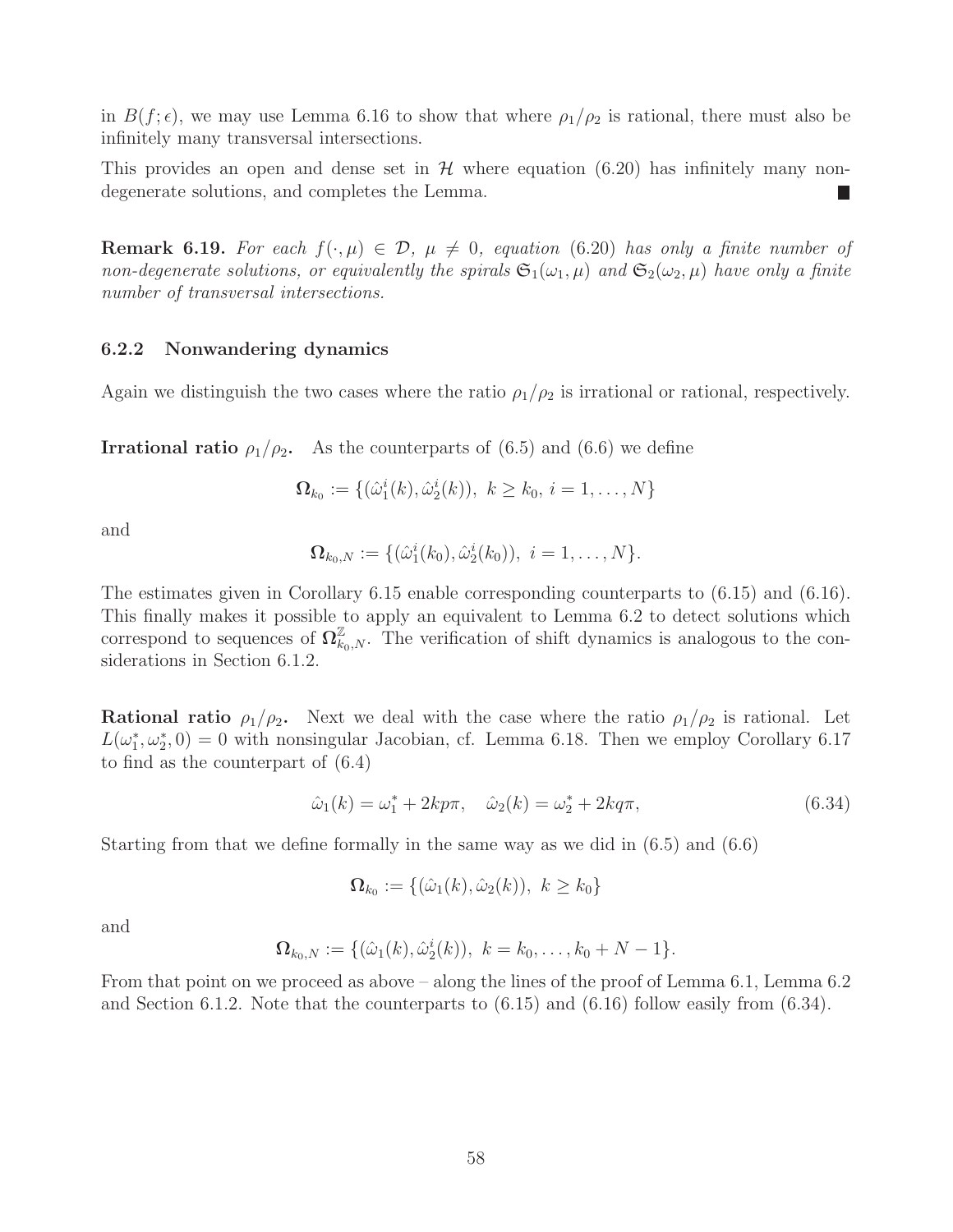### 6.3 Proof of Lemma 2.4

Similarly as in the proof of shift dynamics we distinguish the cases (RC) and (CC). Here we perform the proof for the eigenvalue case (RC). Afterwards we comment briefly on the necessary adjustments one has to make in the eigenvalue case (CC).

A  $l-(2,1)$  heteroclinic connection may be considered as part of a heteroclinic cycle, together with a 1-(1,2) heteroclinic orbit. In terms of the  $\omega$ -sequence, this corresponds to a *l*-periodic sequence with  $\omega_{1,1} = \omega_{2,1} = \infty$ . In order to set up the bifurcation equation (6.1) for those orbits explicitly we define (adapted to the formal setting  $\omega_{1,1} = \omega_{2,1} = \infty$ )

$$
L_1(\omega_1, \mu) = \begin{pmatrix} \mu_1 + c_{11}e^{-2\lambda_1^2 \omega_1} \\ \mu_2 \end{pmatrix}, L_l(\omega_2, \mu) = \begin{pmatrix} \mu_1 & -c_{21}e^{-2\rho_2\omega_2}\sin(2\phi_2\omega_2 + \varphi_{21}) \\ \mu_2 & -c_{22}e^{-2\rho_2\omega_2}\sin(2\phi_2\omega_2 + \varphi_{22}) \end{pmatrix}.
$$
 (6.35)

Further we recall the notations which we introduced in Section 6.1.1. With (6.2) and (6.3) the bifurcation equation for  $l-(2,1)$  heteroclinic orbits is as follows.

$$
\begin{aligned}\n\Xi_1(\boldsymbol{\omega}, \mu) &= L_1(\omega_1, \mu) + r_1(\boldsymbol{\omega}, \mu) = 0, \\
\Xi_i(\boldsymbol{\omega}, \mu) &= L(\omega_{1,i+1}, \omega_{2,i}, \mu) + r_i(\boldsymbol{\omega}, \mu) = 0, \quad i = 2, \dots, l-1, \\
\Xi_l(\boldsymbol{\omega}, \mu) &= L_l(\omega_2, \mu) + r_l(\boldsymbol{\omega}, \mu) = 0.\n\end{aligned}
$$

We begin by considering the truncated form of equations  $\Xi_1(\omega,\mu) = 0$  and  $\Xi_l(\omega,\mu) = 0$ :

$$
L_1(\omega_{1,2}, \mu) = 0, \quad L_l(\omega_{2,k}, \mu) = 0.
$$
\n(6.36)

Solutions of (6.36) are related to intersections of the line  $\mathfrak{L}_1(t,0)$  and the spiral  $-\mathfrak{S}_2(t,0)$  which we discussed in Section 6.1.1 as follows: Similar to (6.4) we get

$$
\hat{\omega}_2(k) = \hat{\omega}_2^* + \frac{k\pi}{\phi_2}
$$
 and  $\hat{\omega}_1(k) = \frac{\rho_2 \hat{\omega}_2(k)}{\lambda_1^u} + \hat{C}_1.$ 

as solutions of  $L_1(\omega_1, 0) = L_1(\omega_2, 0)$ . Further we assign  $\mu$ -values

$$
\hat{\mu}(k) := -L_1(\hat{\omega}_1(k), 0).
$$

Now we solve (6.36) near  $(\hat{\omega}_1(k), \hat{\omega}_2(k), \hat{\mu}(k))$  by means of the Banach fixed point theorem (note that the "constants" appearing in this equation may depend on  $\mu$ ) and get a solution  $(\tilde{\omega}_1(k), \tilde{\omega}_2(k), \tilde{\mu}(k))$  with

$$
\tilde{\mu}(k) = \begin{pmatrix} O\big(e^{-2k(\rho_2/\phi_2)\pi}\big) \\ 0 \end{pmatrix}.
$$

Next we choose  $m(k)$  such that

$$
|\tilde{\mu}(k)| < d_{\mu}(m(k)) = Ce^{-2m(k)(\rho_2/\phi_2)\pi},
$$

where the constant  $d_{\mu}$  was defined in (6.12); C is an appropriate constant in accordance with (6.12). Therefore we might choose

$$
m(k) = k + \tilde{m}
$$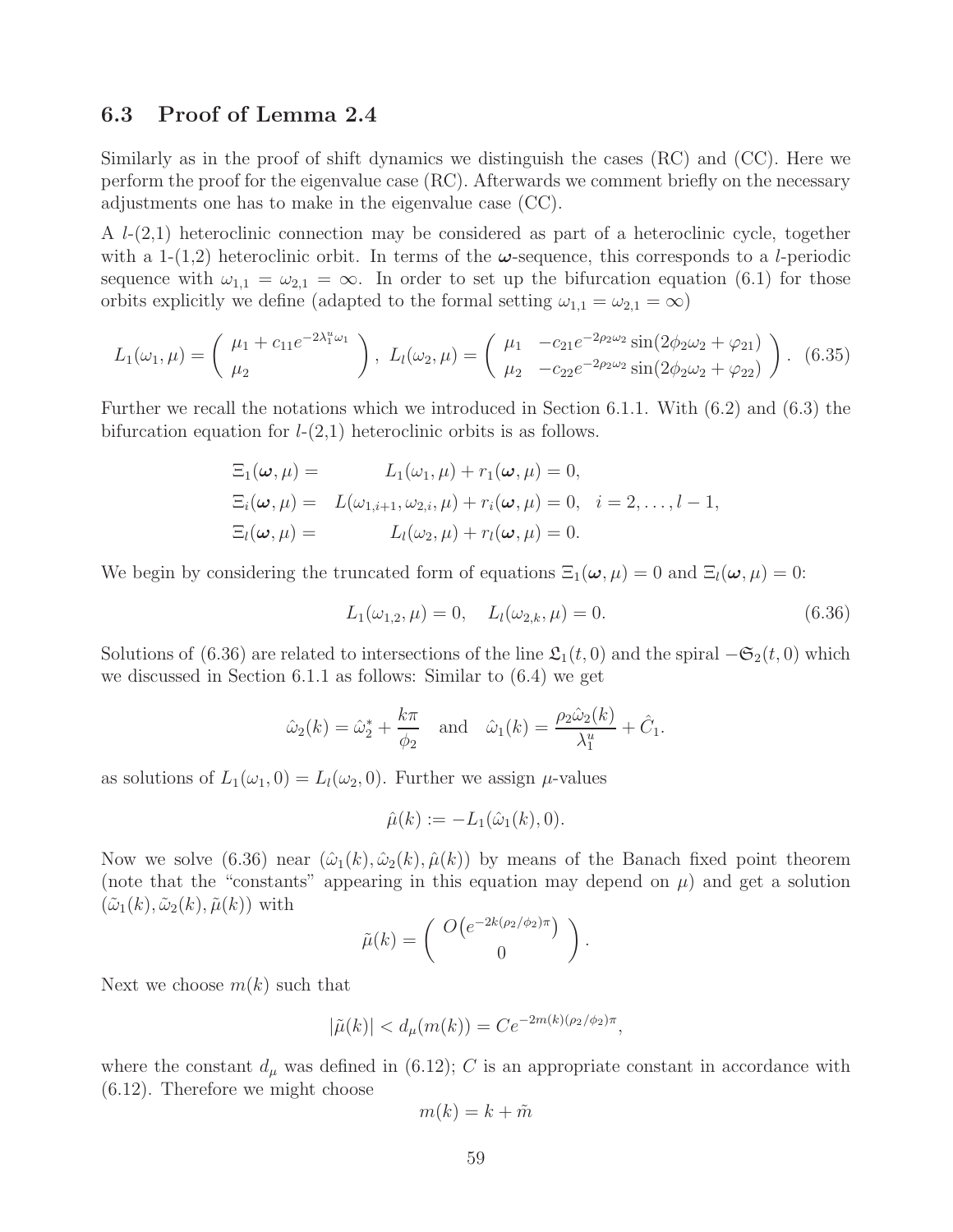with an appropriate  $\tilde{m} \in \mathbb{N}$ .

With that we consider

$$
L(\omega_1, \omega_2, \tilde{\mu}(k)) = 0,\tag{6.37}
$$

near  $\hat{\omega}_1(k + \tilde{m}), \hat{\omega}_2(k + \tilde{m})$ . Similar considerations as made in Section 6.1.1 yield solutions  $(\tilde{\omega}_1(k + \tilde{m}), \tilde{\omega}_2(k + \tilde{m}), \tilde{\mu}(k))$  of (6.37). Hence, the quantities

$$
\tilde{\omega}_{1,2}(k) := \tilde{\omega}_1(k), \quad \tilde{\omega}_{2,l}(k) := \tilde{\omega}_2(k), \quad \tilde{\omega}_{1,i+1}(k) := \tilde{\omega}_1(k + \tilde{m}), \quad \tilde{\omega}_{2,i}(k) := \tilde{\omega}_2(k + \tilde{m}),
$$
  
 $i = 2, \dots, l-1, \quad \text{and} \quad \mu = \tilde{\mu}(k)$ 

solve the truncated bifurcation equation

$$
L_1(\omega_{1,2}, \mu) = 0,
$$
  
\n
$$
L(\omega_{1,i+1}, \omega_{2,i}, \mu) = 0, \quad i = 2, ..., l-1,
$$
  
\n
$$
L_l(\omega_{2,l}, \mu) = 0.
$$

With

$$
\tilde{\boldsymbol{\omega}}(k) := \big(\tilde{\omega}_{1,i}(k), \tilde{\omega}_{2,i}(k)\big)_{i \in \{2,\ldots,l\}}
$$

and

$$
\mathbf{L}(\boldsymbol{\omega},\mu)=(L_1(\omega_{1,2},\mu),L(\omega_{1,3},\omega_{2,2},\mu),\ldots,L(\omega_{1,k},\omega_{2,k-1},\mu),L_k(\omega_{2,k},\mu)),
$$

we rewrite the (full) bifurcation equation as the fixed point equation

$$
(\boldsymbol{\omega}, \mu) = (\boldsymbol{\omega}, \mu) - [D\mathbf{L}(\tilde{\boldsymbol{\omega}}(k), \tilde{\mu}(k)))]^{-1} \mathbf{\Xi}(\boldsymbol{\omega}, \mu).
$$
 (6.38)

The further procedure runs parallel to the one in the proof of Lemma 6.2. In doing so we rely on the following estimates

$$
\left| \left[ D \mathbf{L}(\tilde{\boldsymbol{\omega}}(k), \tilde{\mu}(k))) \right]^{-1} \right| < C_{-1} e^{2(k + \tilde{m})(\rho_2/\phi_2)\pi}
$$
\n
$$
\max_{(\boldsymbol{\omega}, \mu) \in B[\tilde{\boldsymbol{\omega}}(k), d] \times B[\tilde{\mu}(k), d_{mu}(k)]} |D^2 \mathbf{L}(\boldsymbol{\omega}, \mu)| < C_2 e^{-2k(\rho_2/\phi_2)\pi}.
$$

where  $C_{-1}$  and  $C_2$  are appropriate constants.

Hence there is a  $k(l)$  such that for each  $k > k(l)$  the full bifurcation equation has a solution  $(\boldsymbol{\omega}(k), \mu(k))$  near  $(\boldsymbol{\tilde{\omega}}(k), \tilde{\mu}(k))$ . Note that in particular the quantities  $\mu(k)$  depends also on l (which is dropped in our notation). With that we find

$$
\mathcal{T}_l := \{\mu(k), \ k > k(l)\}.
$$

In the eigenvalue case (CC) essentially we proceed as in the (RC) case. However, now  $L_1$  has the same structure as  $L_l$ , cf. (6.19) and (6.35). The quantities  $\hat{\omega}_j(k)$ ,  $j = 1, 2$  have to be replaced by  $\hat{\omega}_j^i(k)$ ,  $j = 1, 2, i = 1, ..., N$ , cf. Lemma 6.5 and Section 6.2.2. For the residual the comments given in Section 6.2.2 apply.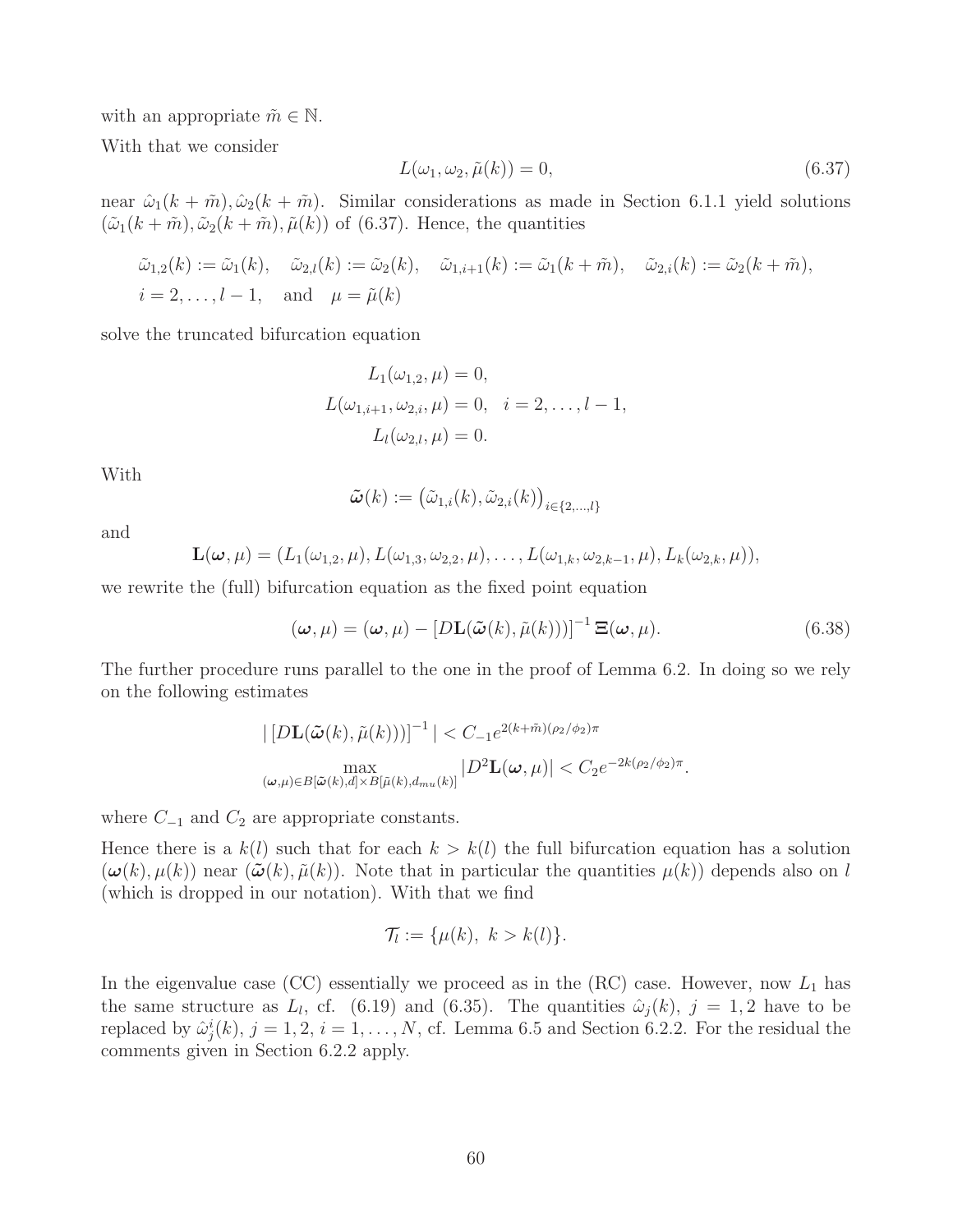### 6.4 Proof of Lemma 2.5

#### 6.4.1  $l-(1,2)$  heteroclinic orbits

We now search for  $l-(1,2)$  heteroclinic orbits, for  $l \geq 2$ . For that we consider the concatenation of a  $l-(1,2)$  heteroclinic orbit with  $\Gamma_1$ , which corresponds to a *l*-periodic Lin orbit with a *l*periodic sequence  $\omega$  with  $\omega_{1,1} = \omega_{2,l} = \infty$ . Since we are only interested in solving for  $l$ -(1,2) heteroclinic orbits, we do not need to solve the equation  $\Xi_l(\omega, \mu) = \xi^{\infty}(\mu) = 0$ , which is only related to  $\Gamma_1$ .

The bifurcation equations to be solved are then as follows:

$$
\Xi_i(\boldsymbol{\omega},\mu)=L(\omega_{1,i+1},\omega_{2,i},\mu)+r_i(\boldsymbol{\omega},\mu)=0,\quad i=1,\ldots,l-1.
$$

Here, the leading order term L is defined by  $(6.2)$  in the eigenvalue case  $(RC)$ , while in the eigenvalue case (CC) L is defined by (6.19) or (6.23), respectively. The residual terms  $r_i$  have to be chosen correspondingly.

Again we begin by considering the equation

$$
L((\omega_1, \omega_2), 0) = 0.
$$

As in Sections 6.1.1 or 6.2.2 respectively, we find solutions  $(\hat{\omega}_1(k), \hat{\omega}_2(k))$  (or  $(\hat{\omega}_1^1(k), \hat{\omega}_2^1(k))$ ), respectively),  $k \in \mathbb{N}$ . Now we define  $\hat{\boldsymbol{\omega}}(k)$  by

$$
(\hat{\omega}_{1,i+1}, \hat{\omega}_{2,i}) = (\hat{\omega}_1(k), \hat{\omega}_2(k)), \quad i = 1, \dots, l-1.
$$

The main observation is that the corresponding  $\mathbf{L}(\hat{\boldsymbol{\omega}},0)$  consists of copies of  $L(\hat{\omega}_1(k), \hat{\omega}_2(k), 0)$ . This allows us to solve the full bifurcation equation  $\Xi(\omega,\mu) = 0$  in the same manner as in Section 6.1.1 - which works in this context also for the eigenvalue case (CC).

#### 6.4.2 Homoclinic orbits

Here we consider only *l*-homoclinic orbits to  $p_1$ , since the proof is similar for homoclinic orbits to  $p_2$ . Such a homoclinic orbit corresponds to a *l*-periodic  $\omega$  sequence with  $\omega_{1,1} = \infty$ . The bifurcation equations then read as follows:

$$
\begin{aligned} \Xi_i(\boldsymbol{\omega}, \mu) &= L(\omega_{1,i+1}, \omega_{2,i}, \mu) + r_i(\boldsymbol{\omega}, \mu) = 0, \quad i = 1, \dots, l-1, \\ \Xi_l(\boldsymbol{\omega}, \mu) &= L_l(\omega_{2,l}, \mu) + r_l(\boldsymbol{\omega}, \mu) = 0. \end{aligned} \tag{6.39}
$$

Here, the leading order term L is defined by  $(6.2)$  in the eigenvalue case  $(RC)$ , while in the eigenvalue case (CC) L is defined by  $(6.19)$  or  $(6.23)$ , respectively, and  $L_l$  is defined as in  $(6.35)$ if  $\lambda_2^s$  is complex or it takes a corresponding form as  $L_1$  in (6.35) if  $\lambda_2^s$  is real (of course the  $c_{11}$ ,  $\lambda_1^u$  and  $\omega_1$  have to be replaced accordingly).

The first equation in (6.39) does not apply if  $l = 1$ , i.e. if we search for 1-homoclinic orbits to  $p_1$ . In this case the remaining second equation in (6.39) only depends on  $\omega_2$  and  $\mu$ , and can easily be solved for  $\mu = \mu(\omega_2)$ . This represents the stated spiral (if  $\lambda_2^s$  is complex) or line (if  $\lambda_2^s$ ) is real).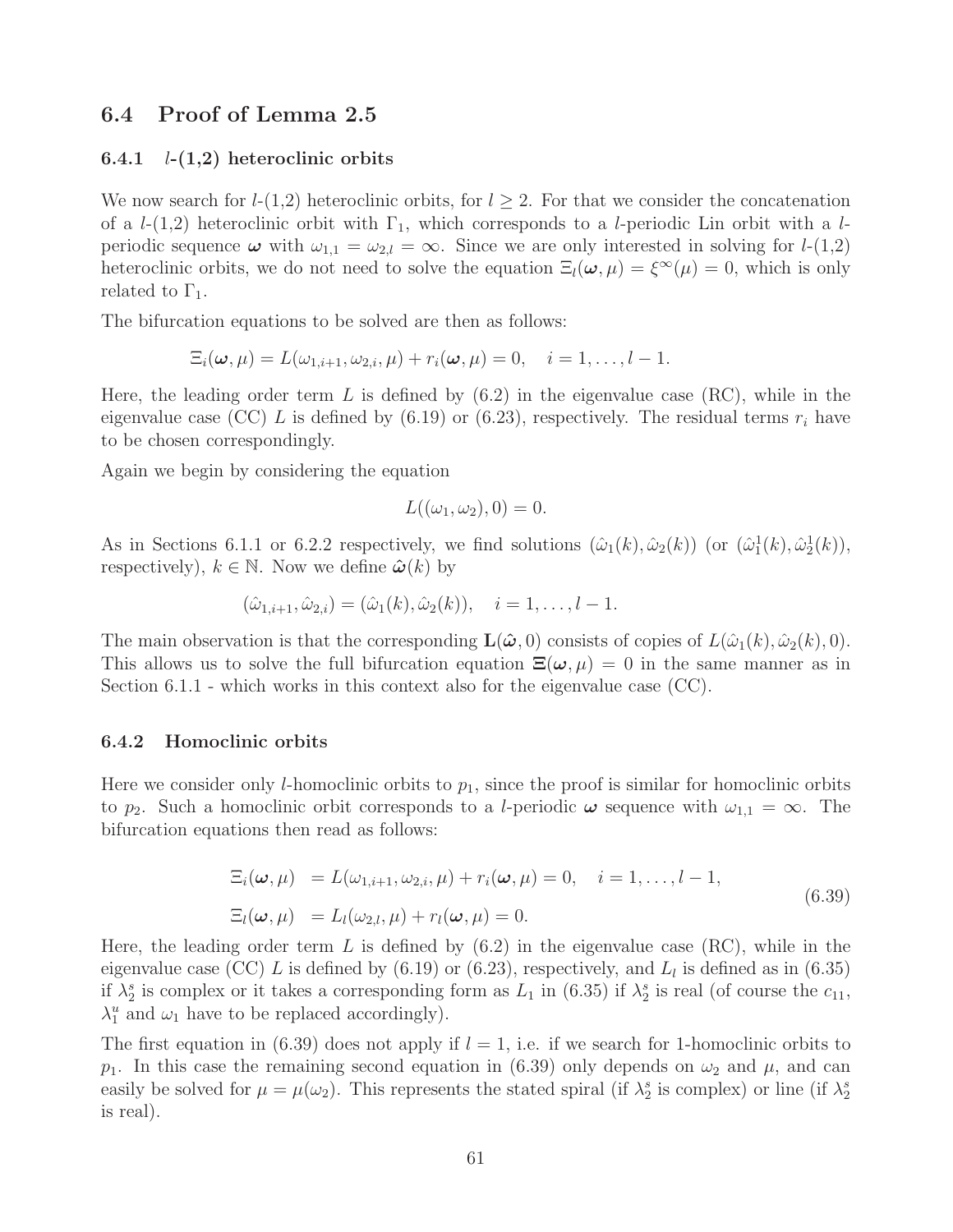From now on we assume that  $l > 1$ . First we solve  $L_l(\omega_{2,l}, \mu) = 0$  for  $\mu = \hat{\mu}(\omega_{2,l})$ . Note that  $\hat{\mu}$ tends to zero as  $\omega_{2,l} \to \infty$ .

Next we consider  $L(\omega_1, \omega_2, 0) = 0$ . In accordance with our considerations in Section 6.1.1 (eigenvalue case (RC)) or Section 6.2.2 (eigenvalue case (CC)), respectively, we find infinitely many solutions  $(\hat{\omega}_1(k), \hat{\omega}_2(k)), k \in \mathbb{N}$ . With arguments given in the addressed sections it is clear that these solutions can be continued for sufficiently small  $\mu$ .

Now fix  $k \in \mathbb{N}$ , and take  $\omega_{2,l}$  large enough such that  $L(\omega_1, \omega_2, \mu(\omega_{2,l})) = 0$  has near  $(\hat{\omega}_1(k), \hat{\omega}_2(k))$ a solution  $(\hat{\omega}_1(\omega_{2,l}; k), \hat{\omega}_2(\omega_{2,l}; k))$ :

$$
L(\hat{\omega}_1(\omega_{2,l};k),\hat{\omega}_2(\omega_{2,l};k),\hat{\mu}(\omega_{2,l}))=0.
$$

Set  $(\hat{\omega}_{1,i+1}(k), \hat{\omega}_{2,i}(k)) := (\hat{\omega}_1(\omega_{2,l}; k), \hat{\omega}_2(\omega_{2,l}; k)), i = 1, \ldots, l-1$ , and  $\hat{\omega}_{2,l} := \omega_{2,l}$ . As in Section 6.3 we rewrite  $(6.39)$  as a fixed point equation as in  $(6.38)$ :

$$
(\boldsymbol{\omega}, \mu) = (\boldsymbol{\omega}, \mu) - [D\mathbf{L}(\hat{\boldsymbol{\omega}}(k), \hat{\mu}(\omega_{2,l})))]^{-1} \mathbf{\Xi}(\boldsymbol{\omega}, \mu).
$$

This equation can be solved for  $(\omega_{1,i+1}, \omega_{2,i})(\omega_{2,i})$  and  $\mu = \hat{\mu}(\omega_{2,i}; k)$ , where  $\omega_{2,i}$  can be taken from an interval  $(a(k), \infty)$ , for some appropriate  $a(k)$ .

The curves  $\mathcal{L}_{l,1}^{hom}$  as stated in Lemma 2.5 are given by  $\mu = \hat{\mu}(\omega_{2,l}; k)$ .

Acknowledgements. This research was supported by the UK Engineering and Physical Sciences Research Council (EPSRC), the UK Royal Society and the London Mathematical Society (LMS). JK and KW gratefully acknowledge support from the mathematics departments of Imperial College London and the Technical University of Ilmenau, during mutual visits.

## References

- [1] Algaba, A., Fernández-Sánchez, F., Freire, E., Merino, M., and Rodrguez-Luis, A.J., Nontransversal curves of T-points: a source of closed curves of global bifurcations. Phys. Lett. A 303 (2002), 204–211.
- [2] Algaba, A., Merino, M., Fernández-Sánchez, F., and Rodrguez-Luis, A.J., Closed curves of global bifurcations in Chua's equation: a mechanism for their formation. Internat. J. Bifur. Chaos Appl. Sci. Engrg. 13 (2003), 609–616.
- [3] Bykov, V.V., The bifurcations of separatrix contours and chaos. Physica D 62, No.1-4 (1993), 290-299.
- [4] Bykov, V.V., On systems with separatrix contour containing two saddle-foci, Journal of Mathematical Sciences 95 (1999), 2513–2522.
- [5] Bykov, V.V., Orbit structure in a neighbourhood of a separatrix cycle containing two saddle-foci, Amer. Math. Soc. Transl. 200 (2000), 87–97.
- [6] Chow, S.-N., Deng, B. and Fiedler, B., Homoclinic bifurcation at resonant eigenvalues. J. Dyn. Differ. Equations 2, No.2 (1990), 177-244.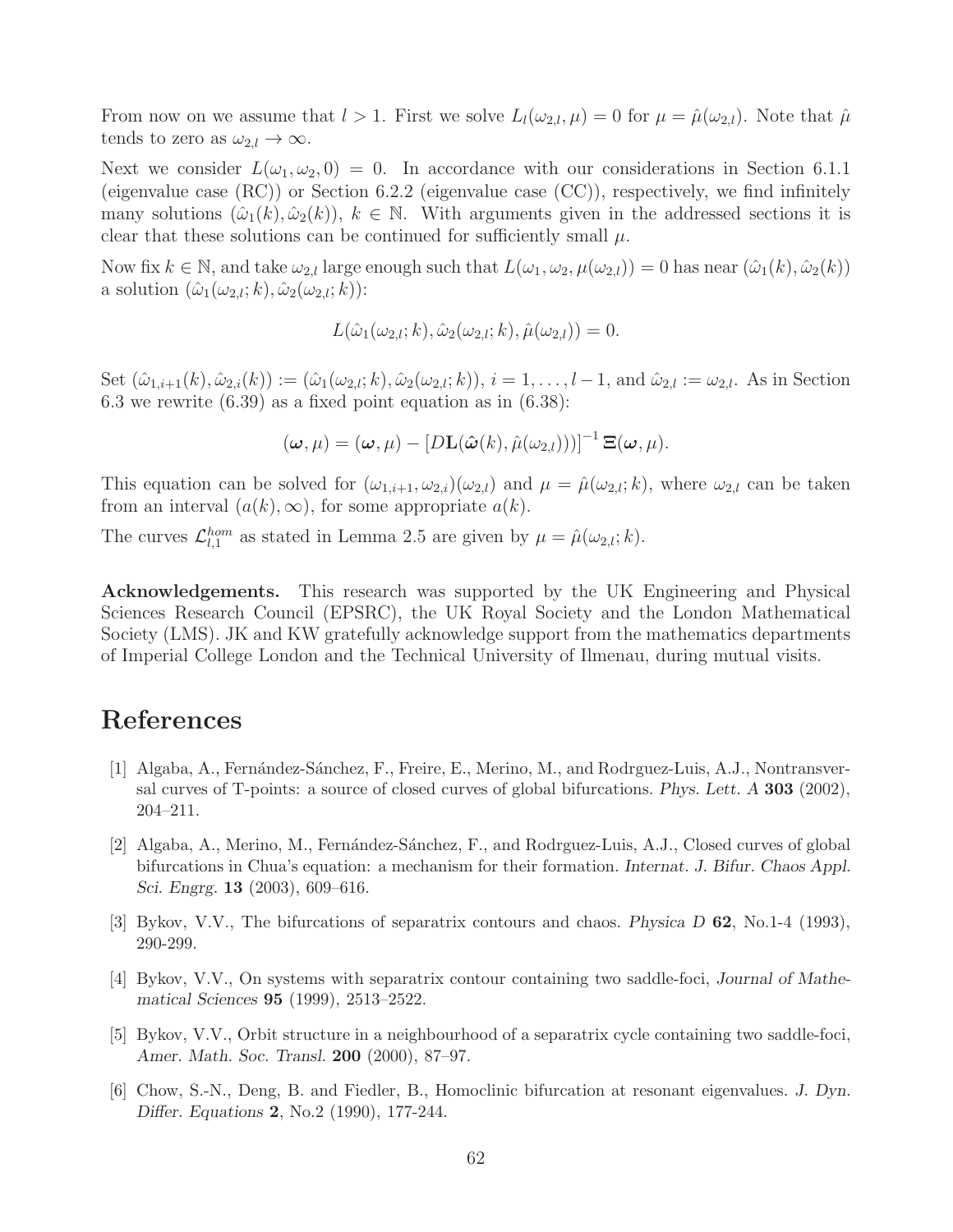- [7] Chow, S.-N. and Hale, J.K. Methods of bifurcation theory, Grundlehren der Mathematischen Wissenschaften 251, Springer-Verlag, 1982.
- [8] Coppel, W. A., Dichotomies in Stability Theory, Lect. Not. in Math. 629, Springer-Verlag, 1978.
- [9] Dugundji, J., Topology, Allyn and Bacon, 1987.
- [10] Fern´andez-S´anchez, F., Freire, E., and Rodrguez-Luis, A. J., Isolas, cusps and global bifurcations in an electronic oscillator, Dynam. Stability Systems 12 (1997), 319–336.
- [11] Fernández-Sánchez, F., Freire, E., and Rodrguez-Luis, A.J.,, T-points in a  $\mathbb{Z}_2$ -symmetric electronic oscillator. I. Analysis. Nonlinear Dynam. 28 (2002), 53–69.
- [12] Fernández-Sánchez, F., Freire, E., and Rodrguez-Luis, A.J., Bi-spiraling homoclinic curves around a T-point in Chua's equation. Internat. J. Bifur. Chaos Appl. Sci. Engrg. 14 (2004), 1789–1793.
- [13] Fiedler, B., Global pathfollowing of homoclinic orbits in twoparameter flows. In: Dangelmayr, Gerhard et al., Dynamics of nonlinear waves in dissipative systems: reduction, bifurcation and stability. Harlow: Longman. Pitman Res. Notes Math. Ser. 352, 79-145, 263-277 (1996).
- [14] Georgi, M., Bifurcations from homoclinic orbits to non-hyperbolic equilibria in reversible lattice differential equations. Nonlinearity 21 (2008), No.4, 735–763.
- [15] Glendinning, P. and Sparrow, C., T-points: a codimension two heteroclinic bifurcation, J. Statist. Phys. 43 (1986), 479–488
- [16] Green, K., Krauskopf, B., and Samaey, G., A two-parameter study of the locking region of a semiconductor laser subject to phase-conjugate feedback, SIAM J. Appl. Dyn. Syst. 2 (2003), 254–276.
- [17] Homburg, A.J.; Jukes, A.C.; Knobloch, J. and Lamb, J.S.W., Bifurcation from codimension one relative homoclinic cycles. Trans. Am. Math. Soc.  $363$ , No. 11 (2011), 5663-5701.
- [18] Homburg, A.J., and Natiello, M.A., Accumulations of T-points in a model for solitary pulses in an excitable reaction-diffusion medium, *Physica D* 201 (2005), 212–229.
- [19] Homburg, A.J. and Sandstede, B., Homoclinic and heteroclinic bifurcations in vector fields. In: Handbook of Dynamical Systems, vol. 3 , 379-524. North-Holland, Amsterdam, 2010
- [20] Klaus, J. Bifurcations from homoclinic orbits to a saddle center in reversible systems, PhD thesis, TU Ilmenau, 2006.
- [21] Knobloch, J., Lin's method for discrete and continuous dynamical systems and applications, Habilitation thesis TU Ilmenau 2004
- [22] Kokubu, H., Heteroclinic bifurcations associated with different saddle indices. Adv. Ser. Dyn. Systems 9 1991, 236–260
- [23] Kokubu, H., A construction of three-dimensional vector fields which have a codimension two heteroclinic loop at Glendinning-Sparrow T-point. Z. Angew. Math. Phys. 44, No.3 (1993), 510-536.